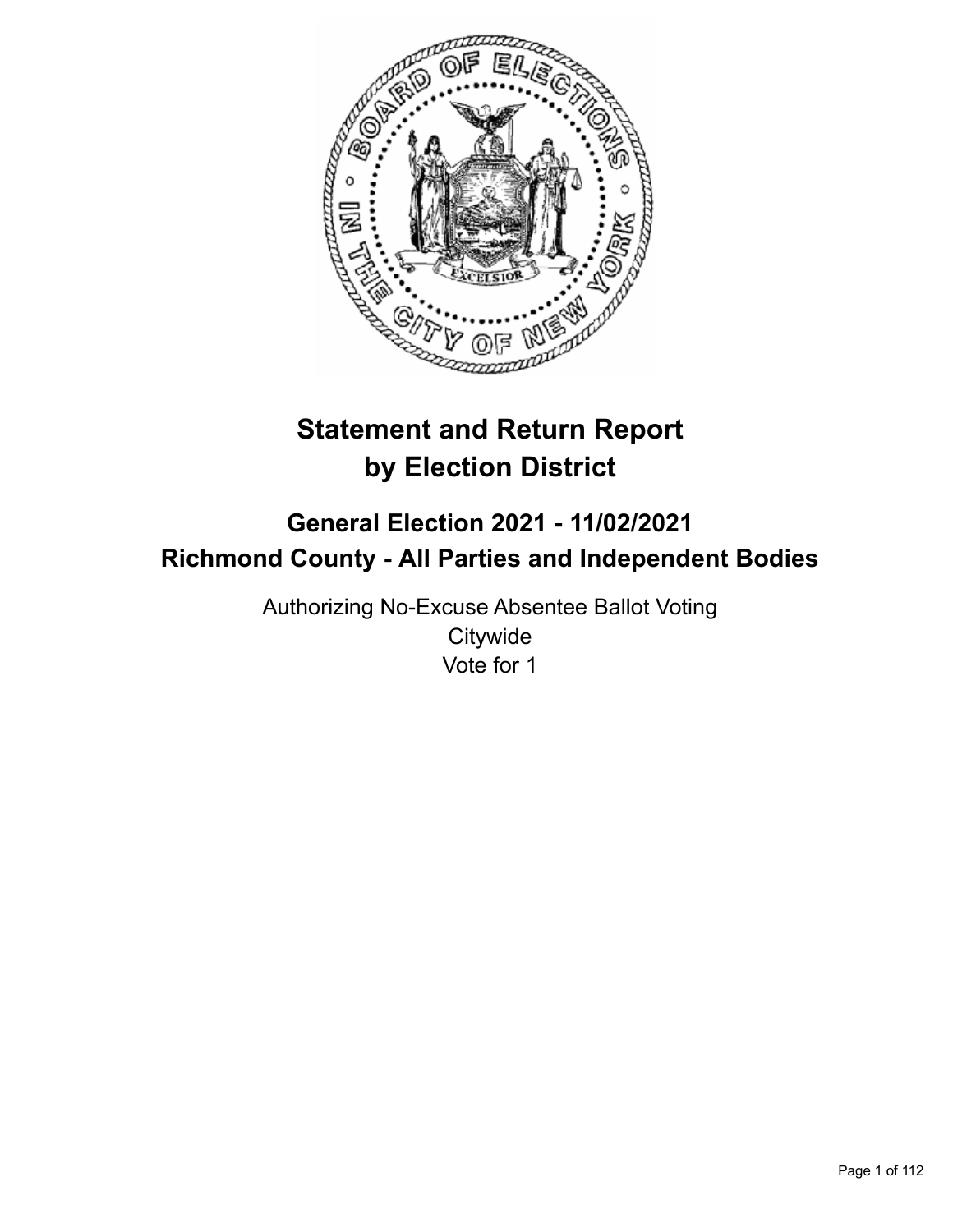

| PUBLIC COUNTER                                           | 333      |
|----------------------------------------------------------|----------|
| MANUALLY COUNTED EMERGENCY                               | 0        |
| ABSENTEE / MILITARY                                      | 18       |
| AFFIDAVIT                                                |          |
| Total Ballots                                            | 352      |
| Less - Inapplicable Federal/Special Presidential Ballots | $\Omega$ |
| <b>Total Applicable Ballots</b>                          | 352      |
| YES                                                      | 165      |
| NO.                                                      | 131      |
| <b>Total Votes</b>                                       | 296      |
| Unrecorded                                               | 56       |

#### **002/61**

| <b>PUBLIC COUNTER</b>                                    | 289          |
|----------------------------------------------------------|--------------|
| <b>MANUALLY COUNTED EMERGENCY</b>                        | 0            |
| ABSENTEE / MILITARY                                      | 34           |
| AFFIDAVIT                                                | 2            |
| <b>Total Ballots</b>                                     | 325          |
| Less - Inapplicable Federal/Special Presidential Ballots | $\mathbf{0}$ |
| <b>Total Applicable Ballots</b>                          | 325          |
| <b>YES</b>                                               | 205          |
| <b>NO</b>                                                | 95           |
| <b>Total Votes</b>                                       | 300          |
| Unrecorded                                               | 25           |

| <b>PUBLIC COUNTER</b>                                    | 365      |
|----------------------------------------------------------|----------|
| MANUALLY COUNTED EMERGENCY                               | 0        |
| ABSENTEE / MILITARY                                      | 24       |
| AFFIDAVIT                                                | 4        |
| <b>Total Ballots</b>                                     | 393      |
| Less - Inapplicable Federal/Special Presidential Ballots | $\Omega$ |
| <b>Total Applicable Ballots</b>                          | 393      |
| <b>YES</b>                                               | 241      |
| NO.                                                      | 127      |
| <b>Total Votes</b>                                       | 368      |
| Unrecorded                                               | 25       |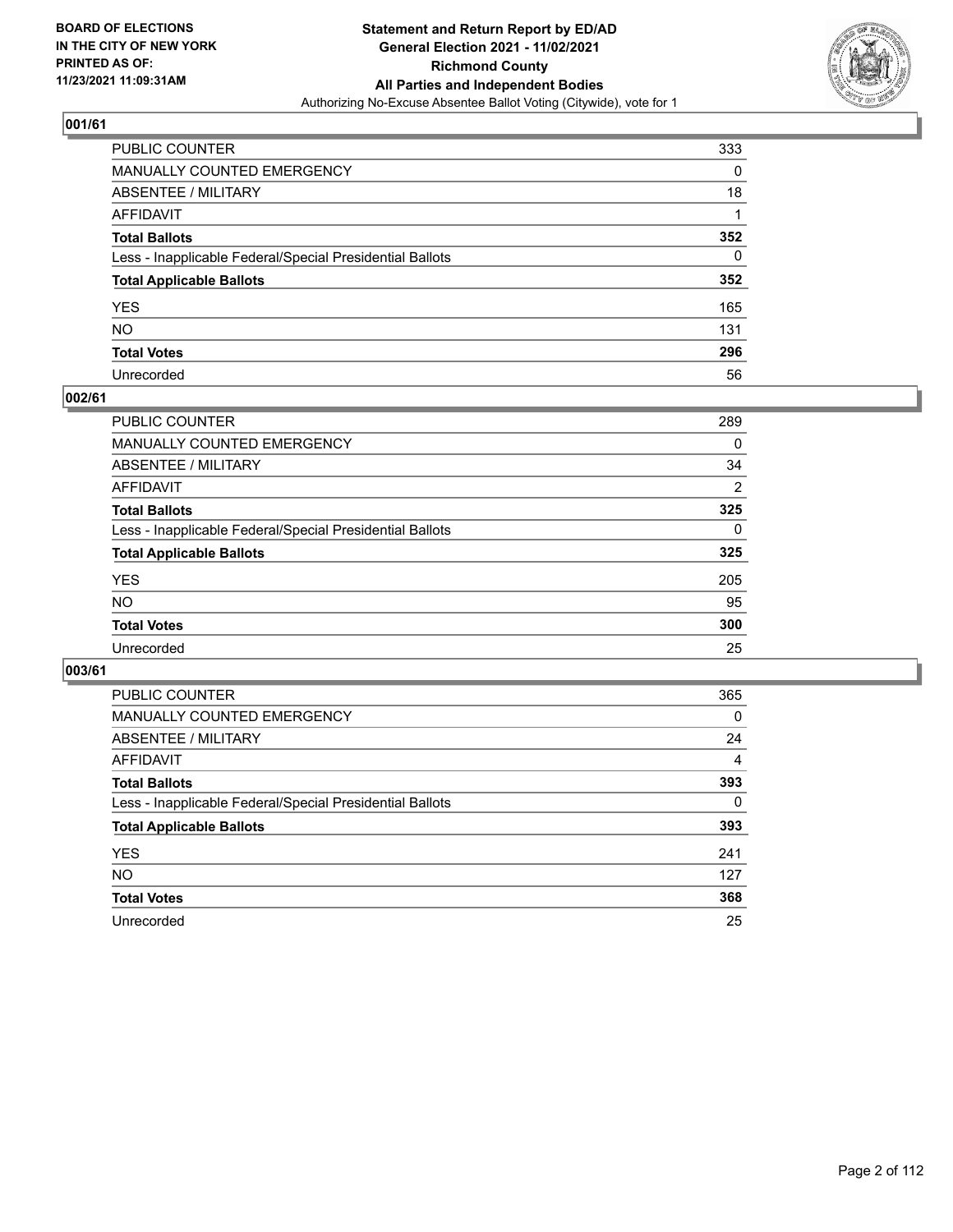

| PUBLIC COUNTER                                           | 222 |
|----------------------------------------------------------|-----|
| MANUALLY COUNTED EMERGENCY                               | 0   |
| ABSENTEE / MILITARY                                      | 17  |
| AFFIDAVIT                                                |     |
| Total Ballots                                            | 240 |
| Less - Inapplicable Federal/Special Presidential Ballots | 0   |
| <b>Total Applicable Ballots</b>                          | 240 |
| YES                                                      | 131 |
| NO.                                                      | 91  |
| <b>Total Votes</b>                                       | 222 |
| Unrecorded                                               | 18  |

#### **005/61**

| PUBLIC COUNTER                                           | 189      |
|----------------------------------------------------------|----------|
| MANUALLY COUNTED EMERGENCY                               | 0        |
| ABSENTEE / MILITARY                                      | 12       |
| AFFIDAVIT                                                |          |
| <b>Total Ballots</b>                                     | 202      |
| Less - Inapplicable Federal/Special Presidential Ballots | $\Omega$ |
| <b>Total Applicable Ballots</b>                          | 202      |
| <b>YES</b>                                               | 132      |
| <b>NO</b>                                                | 58       |
| <b>Total Votes</b>                                       | 190      |
| Unrecorded                                               | 12       |

| <b>PUBLIC COUNTER</b>                                    | 156      |
|----------------------------------------------------------|----------|
| <b>MANUALLY COUNTED EMERGENCY</b>                        | 0        |
| ABSENTEE / MILITARY                                      | 40       |
| AFFIDAVIT                                                | $\Omega$ |
| <b>Total Ballots</b>                                     | 196      |
| Less - Inapplicable Federal/Special Presidential Ballots | $\Omega$ |
| <b>Total Applicable Ballots</b>                          | 196      |
| <b>YES</b>                                               | 71       |
| NO.                                                      | 109      |
| <b>Total Votes</b>                                       | 180      |
|                                                          |          |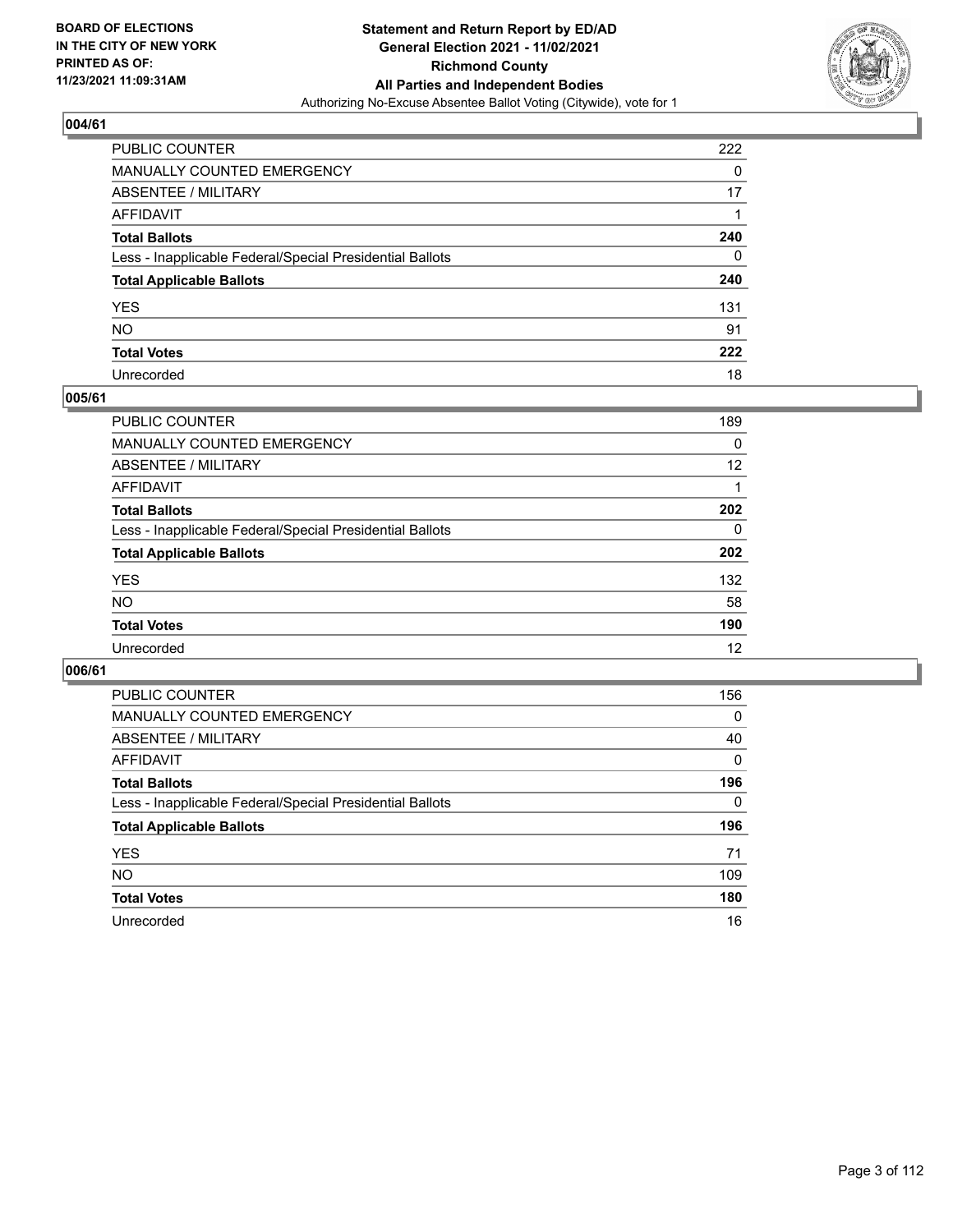

| PUBLIC COUNTER                                           | 174 |
|----------------------------------------------------------|-----|
| MANUALLY COUNTED EMERGENCY                               | 0   |
| ABSENTEE / MILITARY                                      | 9   |
| AFFIDAVIT                                                | 0   |
| Total Ballots                                            | 183 |
| Less - Inapplicable Federal/Special Presidential Ballots | 0   |
| <b>Total Applicable Ballots</b>                          | 183 |
| YES                                                      | 88  |
| NO.                                                      | 75  |
| <b>Total Votes</b>                                       | 163 |
| Unrecorded                                               | 20  |

#### **008/61**

| <b>PUBLIC COUNTER</b>                                    | 110      |
|----------------------------------------------------------|----------|
| <b>MANUALLY COUNTED EMERGENCY</b>                        | $\Omega$ |
| ABSENTEE / MILITARY                                      | 9        |
| AFFIDAVIT                                                |          |
| <b>Total Ballots</b>                                     | 120      |
| Less - Inapplicable Federal/Special Presidential Ballots | 0        |
| <b>Total Applicable Ballots</b>                          | 120      |
| <b>YES</b>                                               | 72       |
| <b>NO</b>                                                | 40       |
| <b>Total Votes</b>                                       | $112$    |
| Unrecorded                                               | 8        |

| <b>PUBLIC COUNTER</b>                                    | 388      |
|----------------------------------------------------------|----------|
| MANUALLY COUNTED EMERGENCY                               | $\Omega$ |
| ABSENTEE / MILITARY                                      | 20       |
| AFFIDAVIT                                                |          |
| <b>Total Ballots</b>                                     | 409      |
| Less - Inapplicable Federal/Special Presidential Ballots | $\Omega$ |
| <b>Total Applicable Ballots</b>                          | 409      |
| <b>YES</b>                                               | 194      |
| NO.                                                      | 176      |
| <b>Total Votes</b>                                       | 370      |
| Unrecorded                                               | 39       |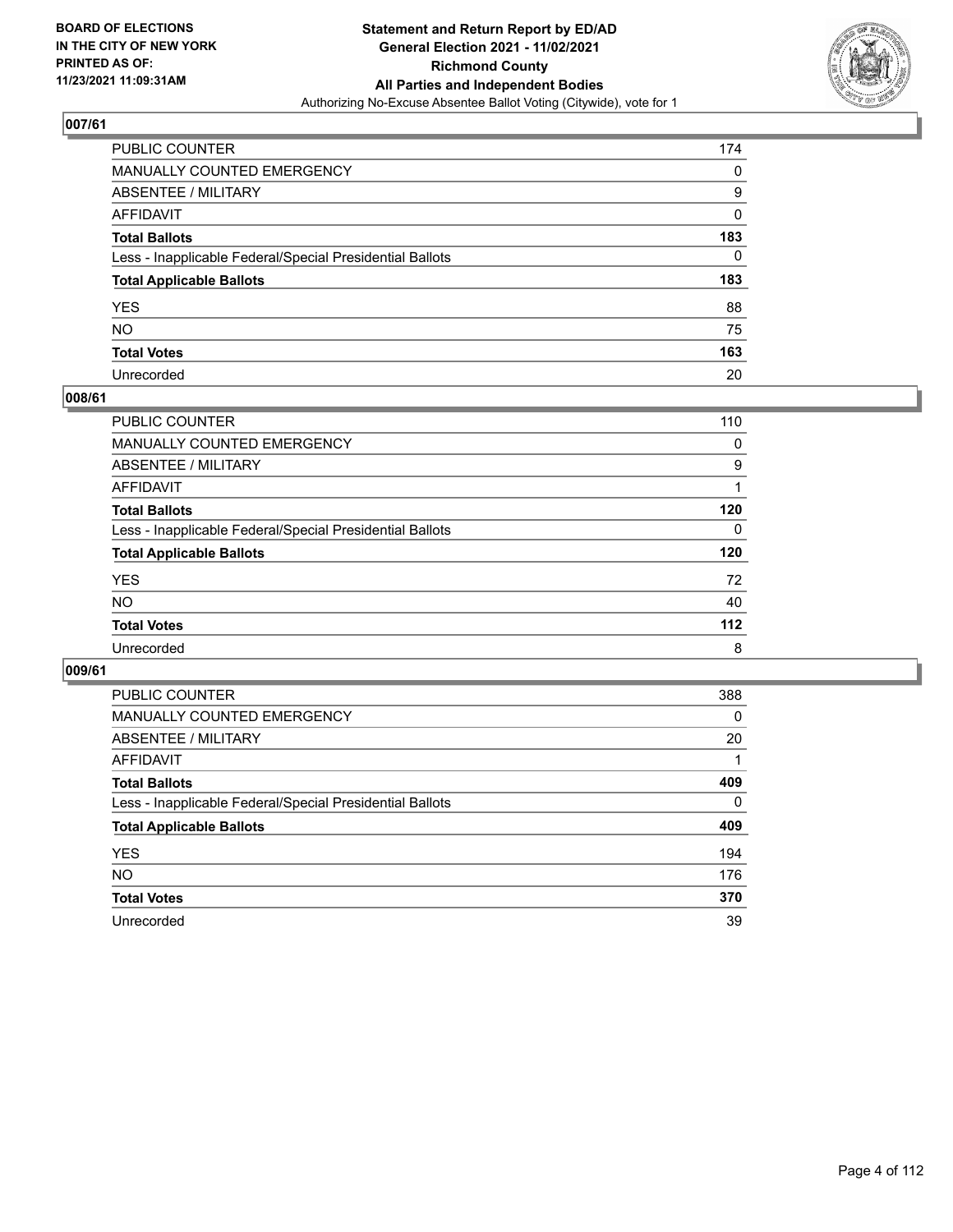

| PUBLIC COUNTER                                           | 309 |
|----------------------------------------------------------|-----|
| MANUALLY COUNTED EMERGENCY                               | 0   |
| ABSENTEE / MILITARY                                      | 20  |
| AFFIDAVIT                                                | 0   |
| Total Ballots                                            | 329 |
| Less - Inapplicable Federal/Special Presidential Ballots | 0   |
| <b>Total Applicable Ballots</b>                          | 329 |
| YES                                                      | 124 |
| NO.                                                      | 111 |
| <b>Total Votes</b>                                       | 235 |
| Unrecorded                                               | 94  |

## **011/61**

| PUBLIC COUNTER                                           | 281      |
|----------------------------------------------------------|----------|
| MANUALLY COUNTED EMERGENCY                               | 0        |
| ABSENTEE / MILITARY                                      | 29       |
| AFFIDAVIT                                                | $\Omega$ |
| <b>Total Ballots</b>                                     | 310      |
| Less - Inapplicable Federal/Special Presidential Ballots | $\Omega$ |
| <b>Total Applicable Ballots</b>                          | 310      |
| <b>YES</b>                                               | 155      |
| <b>NO</b>                                                | 119      |
| <b>Total Votes</b>                                       | 274      |
| Unrecorded                                               | 36       |

| <b>PUBLIC COUNTER</b>                                    | 590      |
|----------------------------------------------------------|----------|
| MANUALLY COUNTED EMERGENCY                               | $\Omega$ |
| ABSENTEE / MILITARY                                      | 27       |
| AFFIDAVIT                                                | 2        |
| <b>Total Ballots</b>                                     | 619      |
| Less - Inapplicable Federal/Special Presidential Ballots | $\Omega$ |
| <b>Total Applicable Ballots</b>                          | 619      |
| <b>YES</b>                                               | 243      |
| <b>NO</b>                                                | 296      |
| <b>Total Votes</b>                                       | 539      |
| Unrecorded                                               | 80       |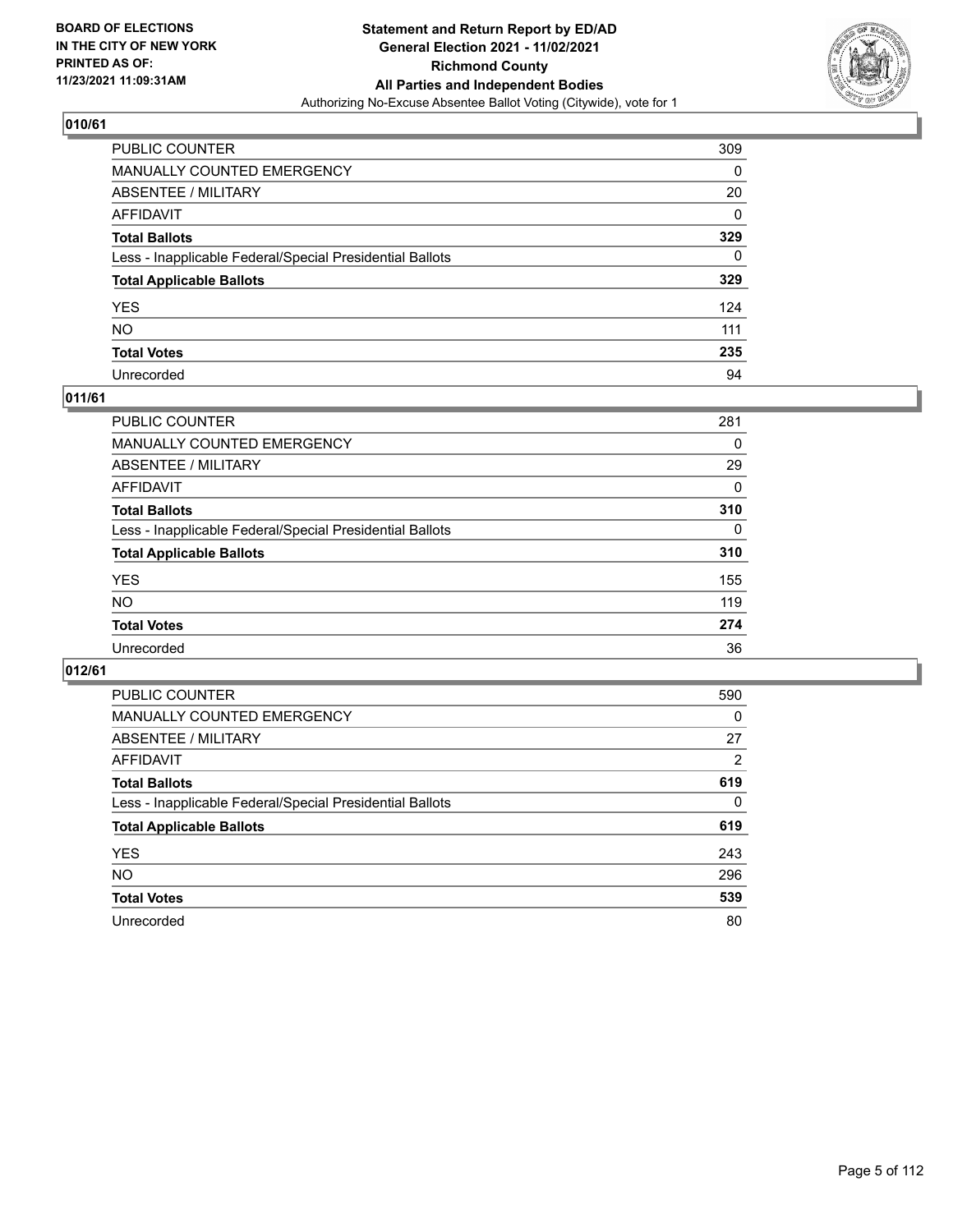

| PUBLIC COUNTER                                           | 286 |
|----------------------------------------------------------|-----|
| MANUALLY COUNTED EMERGENCY                               | 0   |
| ABSENTEE / MILITARY                                      | 11  |
| AFFIDAVIT                                                | 0   |
| Total Ballots                                            | 297 |
| Less - Inapplicable Federal/Special Presidential Ballots | 0   |
| <b>Total Applicable Ballots</b>                          | 297 |
| YES                                                      | 134 |
| NO.                                                      | 137 |
| <b>Total Votes</b>                                       | 271 |
| Unrecorded                                               | 26  |

#### **014/61**

| <b>PUBLIC COUNTER</b>                                    | 361 |
|----------------------------------------------------------|-----|
| <b>MANUALLY COUNTED EMERGENCY</b>                        | 0   |
| ABSENTEE / MILITARY                                      | 20  |
| AFFIDAVIT                                                |     |
| <b>Total Ballots</b>                                     | 382 |
| Less - Inapplicable Federal/Special Presidential Ballots | 0   |
| <b>Total Applicable Ballots</b>                          | 382 |
| <b>YES</b>                                               | 155 |
| <b>NO</b>                                                | 202 |
| <b>Total Votes</b>                                       | 357 |
| Unrecorded                                               | 25  |

| <b>PUBLIC COUNTER</b>                                    | 261 |
|----------------------------------------------------------|-----|
| MANUALLY COUNTED EMERGENCY                               | 0   |
| ABSENTEE / MILITARY                                      | 8   |
| AFFIDAVIT                                                | 2   |
| <b>Total Ballots</b>                                     | 271 |
| Less - Inapplicable Federal/Special Presidential Ballots | 0   |
| <b>Total Applicable Ballots</b>                          | 271 |
| <b>YES</b>                                               | 97  |
| NO.                                                      | 150 |
| <b>Total Votes</b>                                       | 247 |
| Unrecorded                                               | 24  |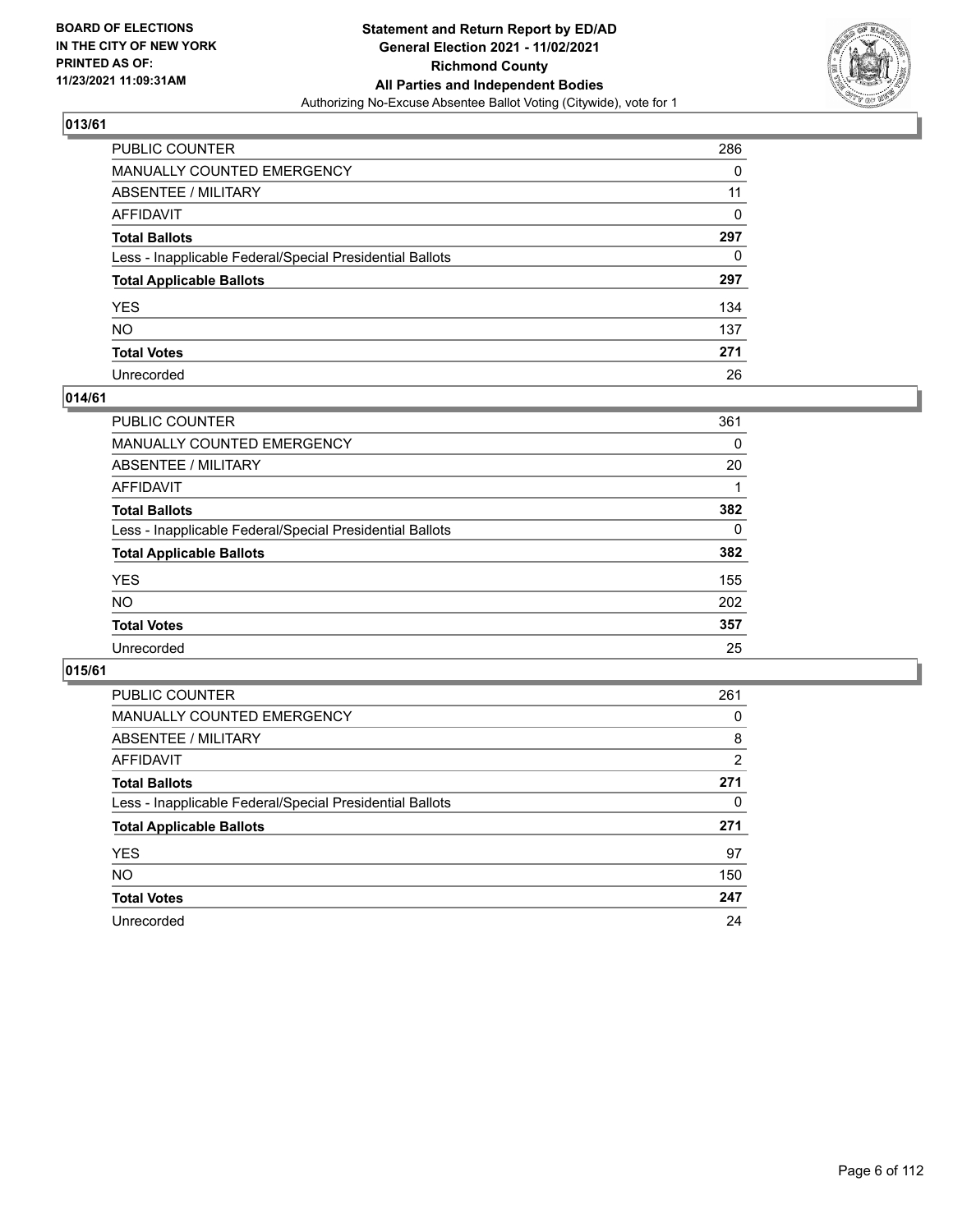

| PUBLIC COUNTER                                           | 211 |
|----------------------------------------------------------|-----|
| MANUALLY COUNTED EMERGENCY                               | 0   |
| ABSENTEE / MILITARY                                      | 10  |
| AFFIDAVIT                                                |     |
| Total Ballots                                            | 222 |
| Less - Inapplicable Federal/Special Presidential Ballots | 0   |
| <b>Total Applicable Ballots</b>                          | 222 |
| YES                                                      | 99  |
| NO.                                                      | 88  |
| <b>Total Votes</b>                                       | 187 |
| Unrecorded                                               | 35  |

## **017/61**

| <b>PUBLIC COUNTER</b>                                    | 259 |
|----------------------------------------------------------|-----|
| MANUALLY COUNTED EMERGENCY                               | 0   |
| ABSENTEE / MILITARY                                      | 7   |
| AFFIDAVIT                                                |     |
| <b>Total Ballots</b>                                     | 267 |
| Less - Inapplicable Federal/Special Presidential Ballots | 0   |
| <b>Total Applicable Ballots</b>                          | 267 |
| <b>YES</b>                                               | 110 |
| <b>NO</b>                                                | 127 |
| <b>Total Votes</b>                                       | 237 |
| Unrecorded                                               | 30  |

| <b>PUBLIC COUNTER</b>                                    | 272 |
|----------------------------------------------------------|-----|
| MANUALLY COUNTED EMERGENCY                               | 0   |
| ABSENTEE / MILITARY                                      | 12  |
| AFFIDAVIT                                                | 0   |
| <b>Total Ballots</b>                                     | 284 |
| Less - Inapplicable Federal/Special Presidential Ballots | 0   |
| <b>Total Applicable Ballots</b>                          | 284 |
| <b>YES</b>                                               | 101 |
| NO.                                                      | 150 |
| <b>Total Votes</b>                                       | 251 |
| Unrecorded                                               | 33  |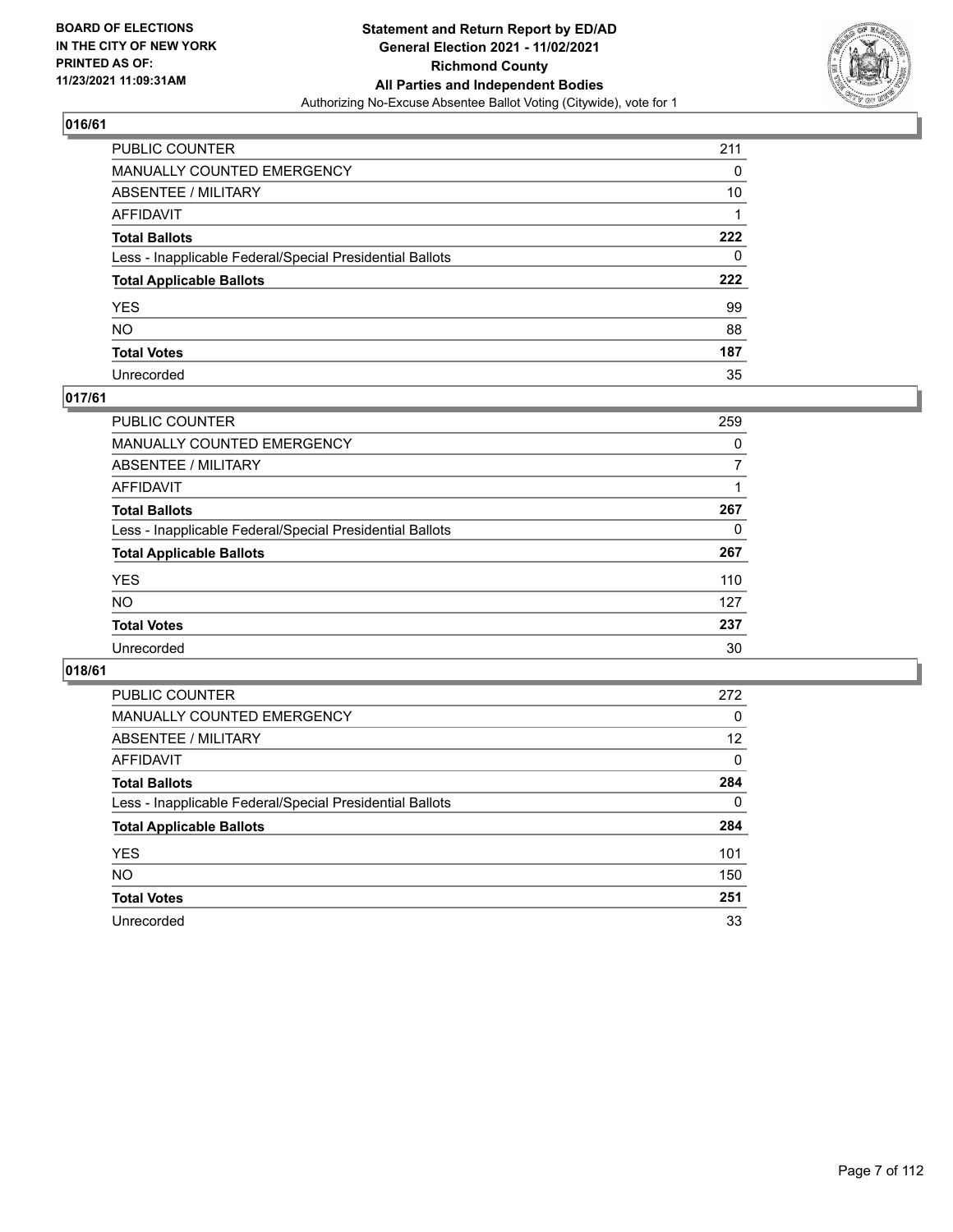

| PUBLIC COUNTER                                           | 312 |
|----------------------------------------------------------|-----|
| MANUALLY COUNTED EMERGENCY                               | 0   |
| ABSENTEE / MILITARY                                      | 21  |
| AFFIDAVIT                                                |     |
| Total Ballots                                            | 334 |
| Less - Inapplicable Federal/Special Presidential Ballots | 0   |
| <b>Total Applicable Ballots</b>                          | 334 |
| YES                                                      | 131 |
| NO.                                                      | 171 |
| <b>Total Votes</b>                                       | 302 |
| Unrecorded                                               | 32  |

#### **020/61**

| PUBLIC COUNTER                                           | 319      |
|----------------------------------------------------------|----------|
| MANUALLY COUNTED EMERGENCY                               | 0        |
| ABSENTEE / MILITARY                                      |          |
| AFFIDAVIT                                                |          |
| <b>Total Ballots</b>                                     | 327      |
| Less - Inapplicable Federal/Special Presidential Ballots | $\Omega$ |
| <b>Total Applicable Ballots</b>                          | 327      |
| <b>YES</b>                                               | 120      |
| <b>NO</b>                                                | 170      |
| <b>Total Votes</b>                                       | 290      |
| Unrecorded                                               | 37       |

| <b>PUBLIC COUNTER</b>                                    | 244      |
|----------------------------------------------------------|----------|
| <b>MANUALLY COUNTED EMERGENCY</b>                        | $\Omega$ |
| ABSENTEE / MILITARY                                      | 15       |
| AFFIDAVIT                                                |          |
| <b>Total Ballots</b>                                     | 260      |
| Less - Inapplicable Federal/Special Presidential Ballots | 0        |
| <b>Total Applicable Ballots</b>                          | 260      |
| <b>YES</b>                                               | 93       |
| NO.                                                      | 102      |
| <b>Total Votes</b>                                       | 195      |
| Unrecorded                                               | 65       |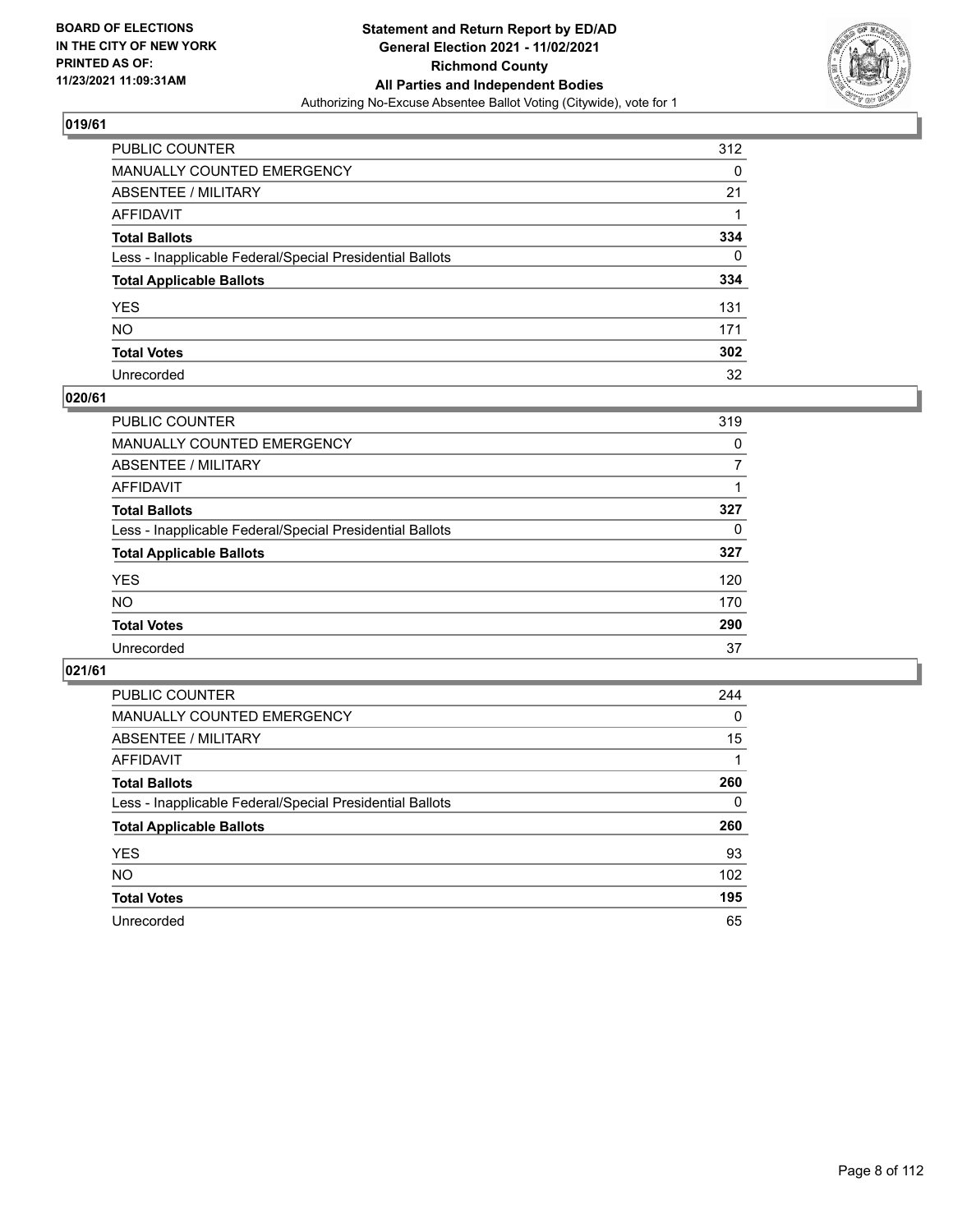

| PUBLIC COUNTER                                           | 238      |
|----------------------------------------------------------|----------|
| MANUALLY COUNTED EMERGENCY                               | $\Omega$ |
| ABSENTEE / MILITARY                                      | 17       |
| AFFIDAVIT                                                |          |
| Total Ballots                                            | 256      |
| Less - Inapplicable Federal/Special Presidential Ballots | 0        |
| <b>Total Applicable Ballots</b>                          | 256      |
| YES                                                      | 110      |
| NO.                                                      | 119      |
| <b>Total Votes</b>                                       | 229      |
| Unrecorded                                               | 27       |

#### **023/61**

| PUBLIC COUNTER                                           | 207      |
|----------------------------------------------------------|----------|
| <b>MANUALLY COUNTED EMERGENCY</b>                        | 0        |
| ABSENTEE / MILITARY                                      | 16       |
| AFFIDAVIT                                                | $\Omega$ |
| <b>Total Ballots</b>                                     | 223      |
| Less - Inapplicable Federal/Special Presidential Ballots | $\Omega$ |
| <b>Total Applicable Ballots</b>                          | 223      |
| <b>YES</b>                                               | 85       |
| <b>NO</b>                                                | 113      |
| <b>Total Votes</b>                                       | 198      |
| Unrecorded                                               | 25       |

| <b>PUBLIC COUNTER</b>                                    | 319      |
|----------------------------------------------------------|----------|
| MANUALLY COUNTED EMERGENCY                               | 0        |
| ABSENTEE / MILITARY                                      | 19       |
| AFFIDAVIT                                                | $\Omega$ |
| <b>Total Ballots</b>                                     | 338      |
| Less - Inapplicable Federal/Special Presidential Ballots | $\Omega$ |
| <b>Total Applicable Ballots</b>                          | 338      |
| <b>YES</b>                                               | 104      |
| <b>NO</b>                                                | 190      |
| <b>Total Votes</b>                                       | 294      |
| Unrecorded                                               | 44       |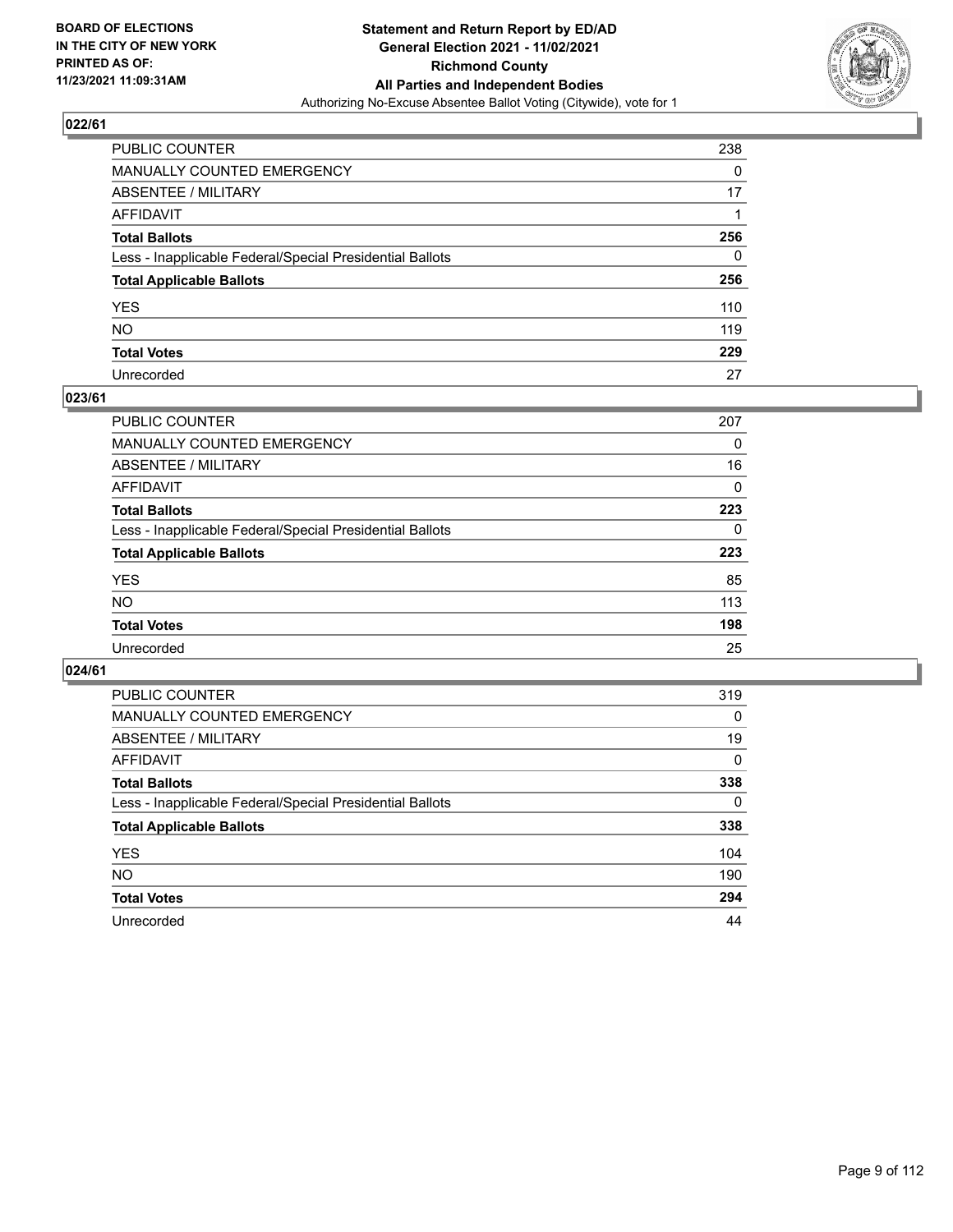

| PUBLIC COUNTER                                           | 264          |
|----------------------------------------------------------|--------------|
| MANUALLY COUNTED EMERGENCY                               | 0            |
| ABSENTEE / MILITARY                                      | 19           |
| AFFIDAVIT                                                | $\mathbf{0}$ |
| Total Ballots                                            | 283          |
| Less - Inapplicable Federal/Special Presidential Ballots | $\Omega$     |
| <b>Total Applicable Ballots</b>                          | 283          |
| YES                                                      | 97           |
| NO.                                                      | 142          |
| <b>Total Votes</b>                                       | 239          |
| Unrecorded                                               | 44           |

#### **026/61**

| PUBLIC COUNTER                                           | 252      |
|----------------------------------------------------------|----------|
| MANUALLY COUNTED EMERGENCY                               | 0        |
| ABSENTEE / MILITARY                                      | 19       |
| AFFIDAVIT                                                |          |
| <b>Total Ballots</b>                                     | 272      |
| Less - Inapplicable Federal/Special Presidential Ballots | $\Omega$ |
| <b>Total Applicable Ballots</b>                          | 272      |
| <b>YES</b>                                               | 122      |
| <b>NO</b>                                                | 121      |
| <b>Total Votes</b>                                       | 243      |
| Unrecorded                                               | 29       |

| <b>PUBLIC COUNTER</b>                                    | 244      |
|----------------------------------------------------------|----------|
| <b>MANUALLY COUNTED EMERGENCY</b>                        | 0        |
| ABSENTEE / MILITARY                                      | 9        |
| AFFIDAVIT                                                |          |
| <b>Total Ballots</b>                                     | 254      |
| Less - Inapplicable Federal/Special Presidential Ballots | $\Omega$ |
| <b>Total Applicable Ballots</b>                          | 254      |
| <b>YES</b>                                               | 114      |
| <b>NO</b>                                                | 123      |
| <b>Total Votes</b>                                       | 237      |
| Unrecorded                                               | 17       |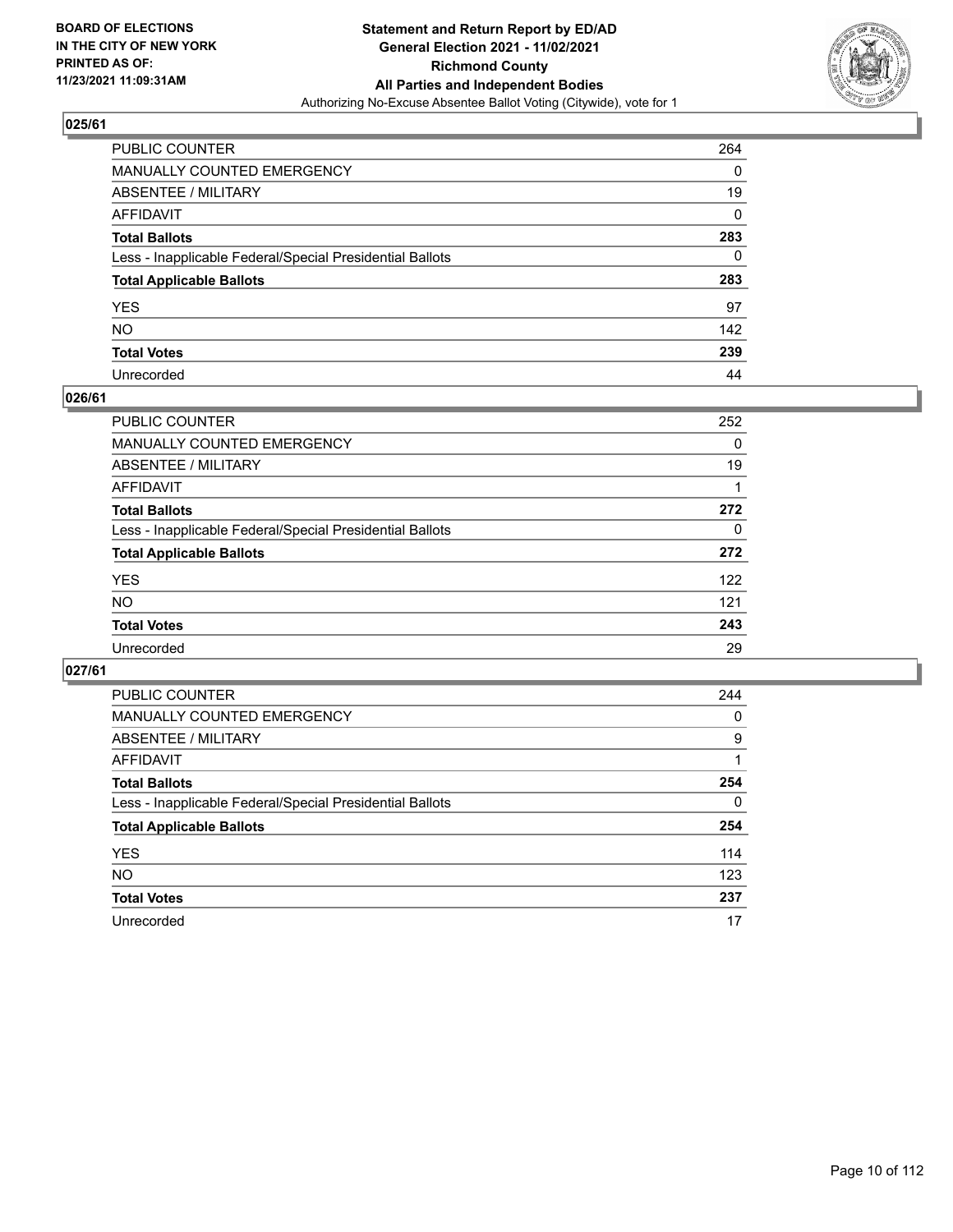

| PUBLIC COUNTER                                           | 185             |
|----------------------------------------------------------|-----------------|
| MANUALLY COUNTED EMERGENCY                               | 0               |
| ABSENTEE / MILITARY                                      | 12 <sup>2</sup> |
| AFFIDAVIT                                                | $\Omega$        |
| Total Ballots                                            | 197             |
| Less - Inapplicable Federal/Special Presidential Ballots | 0               |
| <b>Total Applicable Ballots</b>                          | 197             |
| YES                                                      | 86              |
| NO.                                                      | 85              |
| <b>Total Votes</b>                                       | 171             |
|                                                          |                 |

#### **029/61**

| PUBLIC COUNTER                                           | 291      |
|----------------------------------------------------------|----------|
| MANUALLY COUNTED EMERGENCY                               | 0        |
| ABSENTEE / MILITARY                                      | 13       |
| AFFIDAVIT                                                | $\Omega$ |
| <b>Total Ballots</b>                                     | 304      |
| Less - Inapplicable Federal/Special Presidential Ballots | $\Omega$ |
| <b>Total Applicable Ballots</b>                          | 304      |
| <b>YES</b>                                               | 92       |
| <b>NO</b>                                                | 141      |
| <b>Total Votes</b>                                       | 233      |
| Unrecorded                                               | 71       |

| <b>PUBLIC COUNTER</b>                                    | 289      |
|----------------------------------------------------------|----------|
| MANUALLY COUNTED EMERGENCY                               | $\Omega$ |
| ABSENTEE / MILITARY                                      | 17       |
| AFFIDAVIT                                                |          |
| <b>Total Ballots</b>                                     | 307      |
| Less - Inapplicable Federal/Special Presidential Ballots | 0        |
| <b>Total Applicable Ballots</b>                          | 307      |
| <b>YES</b>                                               | 95       |
| NO.                                                      | 182      |
| <b>Total Votes</b>                                       | 277      |
| Unrecorded                                               | 30       |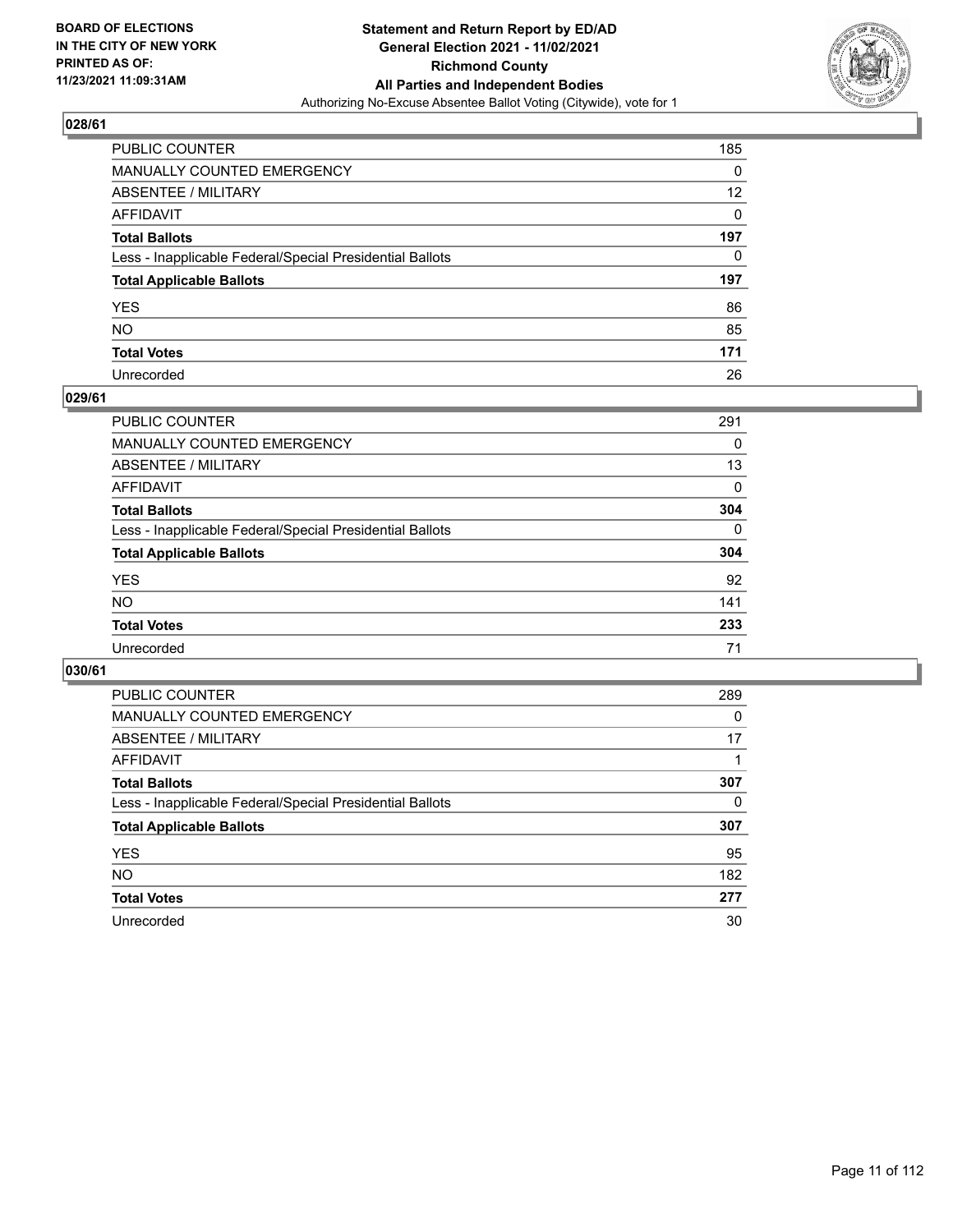

| PUBLIC COUNTER                                           | 291      |
|----------------------------------------------------------|----------|
| MANUALLY COUNTED EMERGENCY                               | 0        |
| ABSENTEE / MILITARY                                      | 8        |
| AFFIDAVIT                                                |          |
| Total Ballots                                            | 300      |
| Less - Inapplicable Federal/Special Presidential Ballots | $\Omega$ |
| <b>Total Applicable Ballots</b>                          | 300      |
| YES                                                      | 119      |
| NO.                                                      | 146      |
| <b>Total Votes</b>                                       | 265      |
| Unrecorded                                               | 35       |

#### **032/61**

| PUBLIC COUNTER                                           | 272      |
|----------------------------------------------------------|----------|
| MANUALLY COUNTED EMERGENCY                               | 0        |
| ABSENTEE / MILITARY                                      | 14       |
| AFFIDAVIT                                                | 3        |
| <b>Total Ballots</b>                                     | 289      |
| Less - Inapplicable Federal/Special Presidential Ballots | $\Omega$ |
| <b>Total Applicable Ballots</b>                          | 289      |
| <b>YES</b>                                               | 135      |
| <b>NO</b>                                                | 122      |
| <b>Total Votes</b>                                       | 257      |
| Unrecorded                                               | 32       |

| <b>PUBLIC COUNTER</b>                                    | 229      |
|----------------------------------------------------------|----------|
| <b>MANUALLY COUNTED EMERGENCY</b>                        | $\Omega$ |
| ABSENTEE / MILITARY                                      | 23       |
| AFFIDAVIT                                                |          |
| <b>Total Ballots</b>                                     | 253      |
| Less - Inapplicable Federal/Special Presidential Ballots | $\Omega$ |
| <b>Total Applicable Ballots</b>                          | 253      |
| <b>YES</b>                                               | 111      |
| <b>NO</b>                                                | 98       |
| <b>Total Votes</b>                                       | 209      |
| Unrecorded                                               | 44       |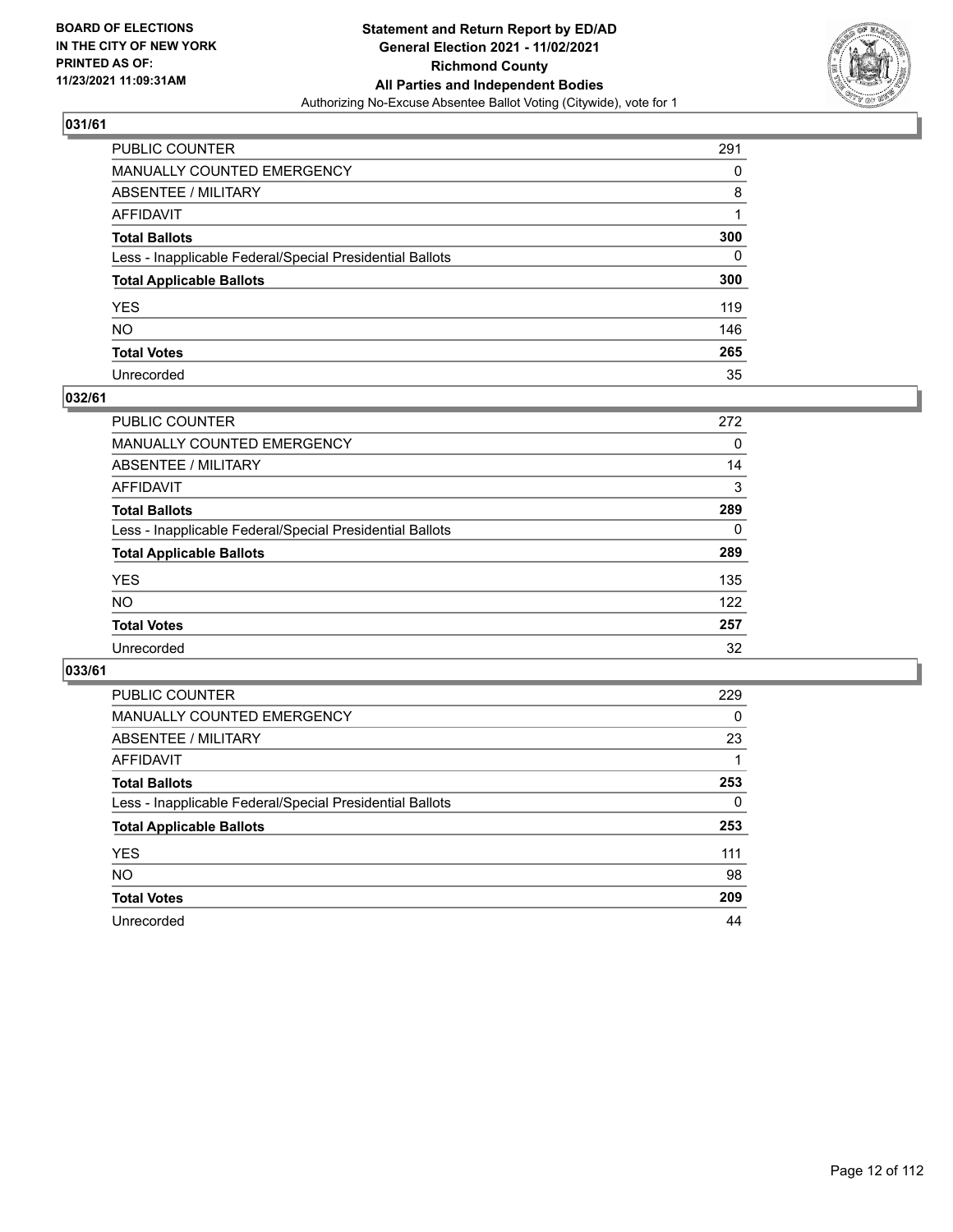

| PUBLIC COUNTER                                           | 410 |
|----------------------------------------------------------|-----|
| MANUALLY COUNTED EMERGENCY                               | 0   |
| ABSENTEE / MILITARY                                      | 21  |
| AFFIDAVIT                                                |     |
| Total Ballots                                            | 432 |
| Less - Inapplicable Federal/Special Presidential Ballots | 0   |
| <b>Total Applicable Ballots</b>                          | 432 |
| YES                                                      | 98  |
| NO.                                                      | 306 |
| <b>Total Votes</b>                                       | 404 |
| Unrecorded                                               | 28  |

#### **035/61**

| PUBLIC COUNTER                                           | 355      |
|----------------------------------------------------------|----------|
| MANUALLY COUNTED EMERGENCY                               | 0        |
| ABSENTEE / MILITARY                                      | 7        |
| AFFIDAVIT                                                | 5        |
| <b>Total Ballots</b>                                     | 367      |
| Less - Inapplicable Federal/Special Presidential Ballots | $\Omega$ |
| <b>Total Applicable Ballots</b>                          | 367      |
| <b>YES</b>                                               | 82       |
| <b>NO</b>                                                | 260      |
| <b>Total Votes</b>                                       | 342      |
| Unrecorded                                               | 25       |

| <b>PUBLIC COUNTER</b>                                    | 255      |
|----------------------------------------------------------|----------|
| MANUALLY COUNTED EMERGENCY                               | 0        |
| ABSENTEE / MILITARY                                      | 7        |
| AFFIDAVIT                                                | $\Omega$ |
| <b>Total Ballots</b>                                     | 262      |
| Less - Inapplicable Federal/Special Presidential Ballots | 0        |
| <b>Total Applicable Ballots</b>                          | 262      |
| <b>YES</b>                                               | 72       |
| <b>NO</b>                                                | 150      |
| <b>Total Votes</b>                                       | 222      |
| Unrecorded                                               | 40       |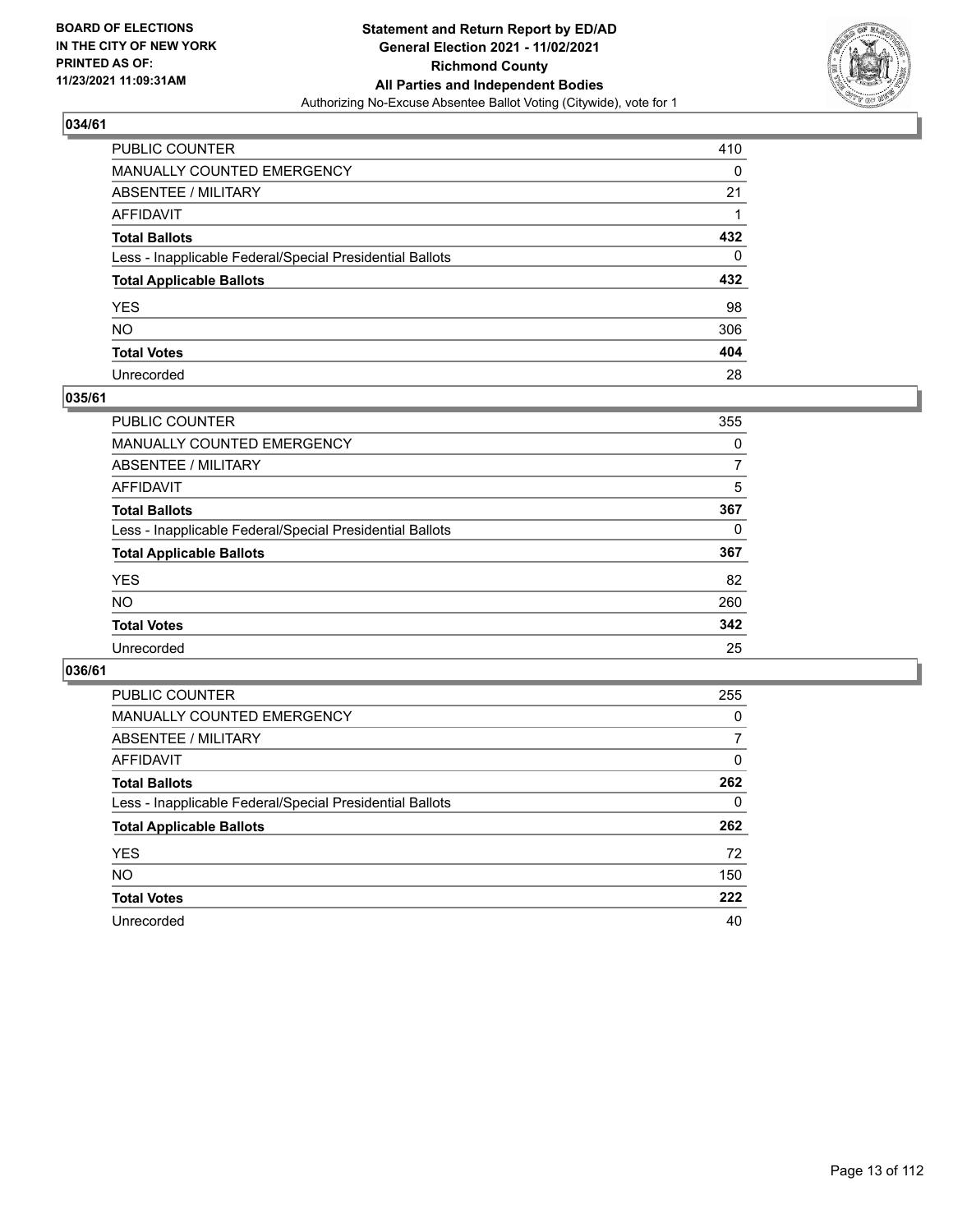

| PUBLIC COUNTER                                           | 378          |
|----------------------------------------------------------|--------------|
| MANUALLY COUNTED EMERGENCY                               | 0            |
| ABSENTEE / MILITARY                                      | 22           |
| AFFIDAVIT                                                | $\mathbf{0}$ |
| Total Ballots                                            | 400          |
| Less - Inapplicable Federal/Special Presidential Ballots | $\Omega$     |
| <b>Total Applicable Ballots</b>                          | 400          |
| YES                                                      | 175          |
| NO.                                                      | 185          |
| <b>Total Votes</b>                                       | 360          |
| Unrecorded                                               | 40           |

#### **038/61**

| <b>PUBLIC COUNTER</b>                                    | 437            |
|----------------------------------------------------------|----------------|
| <b>MANUALLY COUNTED EMERGENCY</b>                        | 0              |
| ABSENTEE / MILITARY                                      | 28             |
| AFFIDAVIT                                                | $\overline{2}$ |
| <b>Total Ballots</b>                                     | 467            |
| Less - Inapplicable Federal/Special Presidential Ballots | $\Omega$       |
| <b>Total Applicable Ballots</b>                          | 467            |
| <b>YES</b>                                               | 168            |
| <b>NO</b>                                                | 267            |
| <b>Total Votes</b>                                       | 435            |
| Unrecorded                                               | 32             |

| <b>PUBLIC COUNTER</b>                                    | 422 |
|----------------------------------------------------------|-----|
| MANUALLY COUNTED EMERGENCY                               | 0   |
| ABSENTEE / MILITARY                                      | 8   |
| AFFIDAVIT                                                |     |
| <b>Total Ballots</b>                                     | 431 |
| Less - Inapplicable Federal/Special Presidential Ballots | 0   |
| <b>Total Applicable Ballots</b>                          | 431 |
| <b>YES</b>                                               | 151 |
| NO.                                                      | 250 |
| <b>Total Votes</b>                                       | 401 |
| Unrecorded                                               | 30  |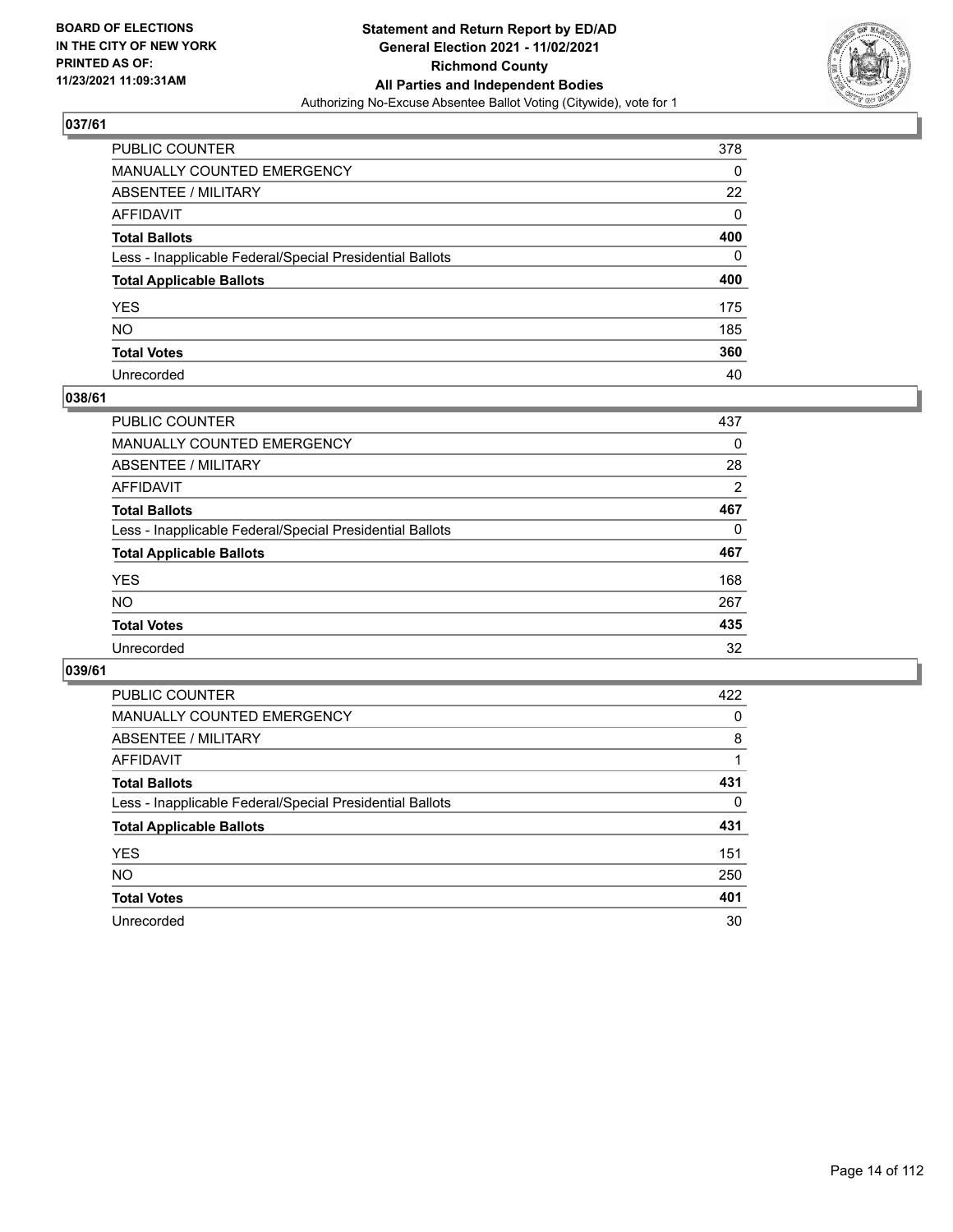

| PUBLIC COUNTER                                           | 434            |
|----------------------------------------------------------|----------------|
| MANUALLY COUNTED EMERGENCY                               | 0              |
| ABSENTEE / MILITARY                                      | 29             |
| AFFIDAVIT                                                | $\overline{2}$ |
| Total Ballots                                            | 465            |
| Less - Inapplicable Federal/Special Presidential Ballots | 0              |
| <b>Total Applicable Ballots</b>                          | 465            |
| YES                                                      | 147            |
| NO.                                                      | 271            |
| <b>Total Votes</b>                                       | 418            |
| Unrecorded                                               | 47             |

#### **041/61**

| PUBLIC COUNTER                                           | 399      |
|----------------------------------------------------------|----------|
| MANUALLY COUNTED EMERGENCY                               | 0        |
| ABSENTEE / MILITARY                                      | 16       |
| AFFIDAVIT                                                | 2        |
| <b>Total Ballots</b>                                     | 417      |
| Less - Inapplicable Federal/Special Presidential Ballots | $\Omega$ |
| <b>Total Applicable Ballots</b>                          | 417      |
| <b>YES</b>                                               | 117      |
| <b>NO</b>                                                | 270      |
| <b>Total Votes</b>                                       | 387      |
| Unrecorded                                               | 30       |

| <b>PUBLIC COUNTER</b>                                    | 544      |
|----------------------------------------------------------|----------|
| <b>MANUALLY COUNTED EMERGENCY</b>                        | $\Omega$ |
| ABSENTEE / MILITARY                                      | 29       |
| AFFIDAVIT                                                |          |
| <b>Total Ballots</b>                                     | 574      |
| Less - Inapplicable Federal/Special Presidential Ballots | 0        |
| <b>Total Applicable Ballots</b>                          | 574      |
| <b>YES</b>                                               | 179      |
| NO.                                                      | 356      |
| <b>Total Votes</b>                                       | 535      |
| Unrecorded                                               | 39       |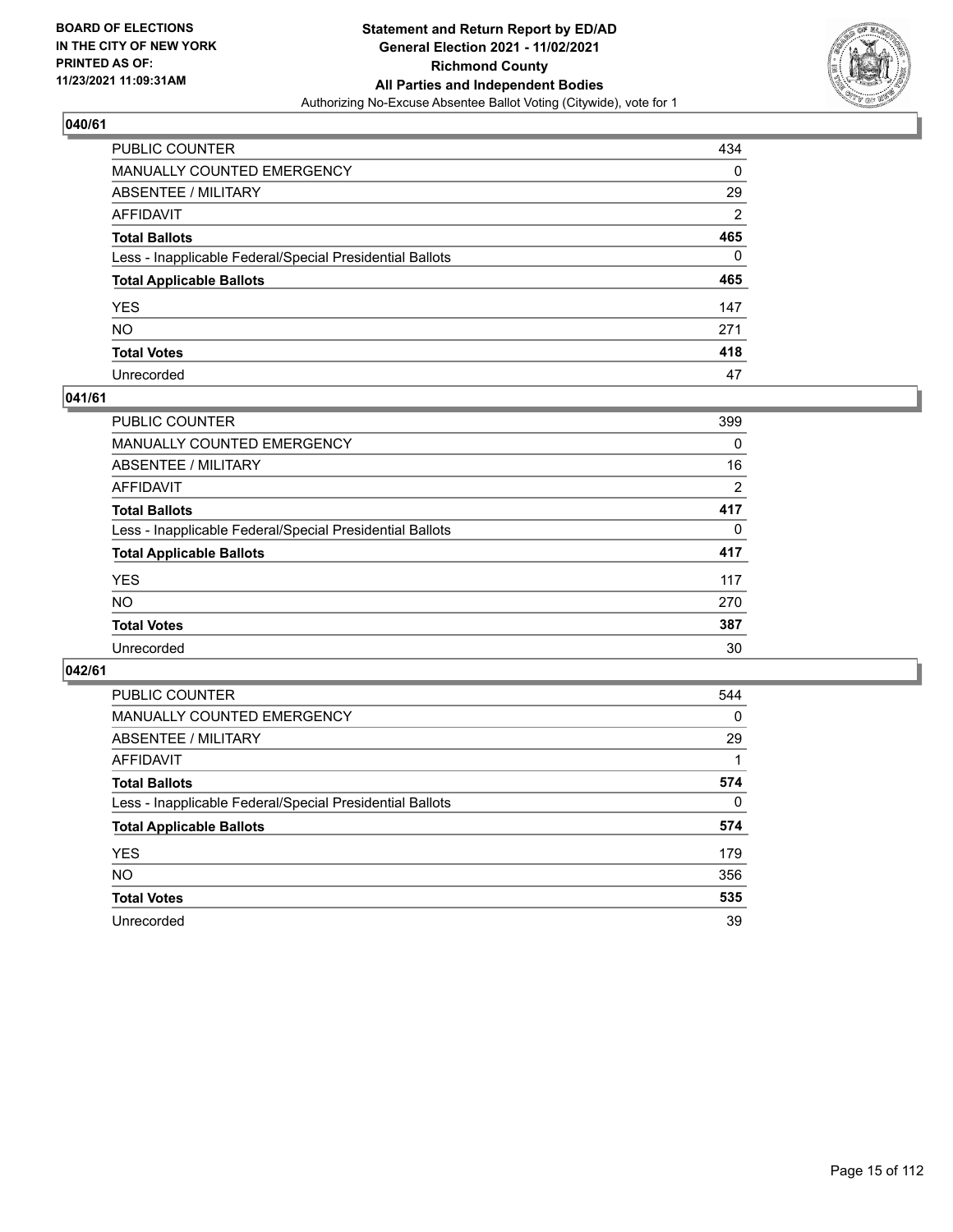

| PUBLIC COUNTER                                           | 351 |
|----------------------------------------------------------|-----|
| MANUALLY COUNTED EMERGENCY                               | 0   |
| ABSENTEE / MILITARY                                      | 8   |
| AFFIDAVIT                                                | 1   |
| Total Ballots                                            | 360 |
| Less - Inapplicable Federal/Special Presidential Ballots | 0   |
| <b>Total Applicable Ballots</b>                          | 360 |
| YES                                                      | 109 |
| NO.                                                      | 241 |
| <b>Total Votes</b>                                       | 350 |
| Unrecorded                                               | 10  |

#### **044/61**

| <b>PUBLIC COUNTER</b>                                    | 319      |
|----------------------------------------------------------|----------|
| <b>MANUALLY COUNTED EMERGENCY</b>                        | 0        |
| ABSENTEE / MILITARY                                      | 25       |
| AFFIDAVIT                                                |          |
| <b>Total Ballots</b>                                     | 345      |
| Less - Inapplicable Federal/Special Presidential Ballots | $\Omega$ |
| <b>Total Applicable Ballots</b>                          | 345      |
| <b>YES</b>                                               | 101      |
| <b>NO</b>                                                | 211      |
| <b>Total Votes</b>                                       | 312      |
| Unrecorded                                               | 33       |

| <b>PUBLIC COUNTER</b>                                    | 410      |
|----------------------------------------------------------|----------|
| MANUALLY COUNTED EMERGENCY                               | $\Omega$ |
| ABSENTEE / MILITARY                                      | 20       |
| AFFIDAVIT                                                |          |
| <b>Total Ballots</b>                                     | 431      |
| Less - Inapplicable Federal/Special Presidential Ballots | $\Omega$ |
| <b>Total Applicable Ballots</b>                          | 431      |
| <b>YES</b>                                               | 121      |
| NO.                                                      | 284      |
| <b>Total Votes</b>                                       | 405      |
| Unrecorded                                               | 26       |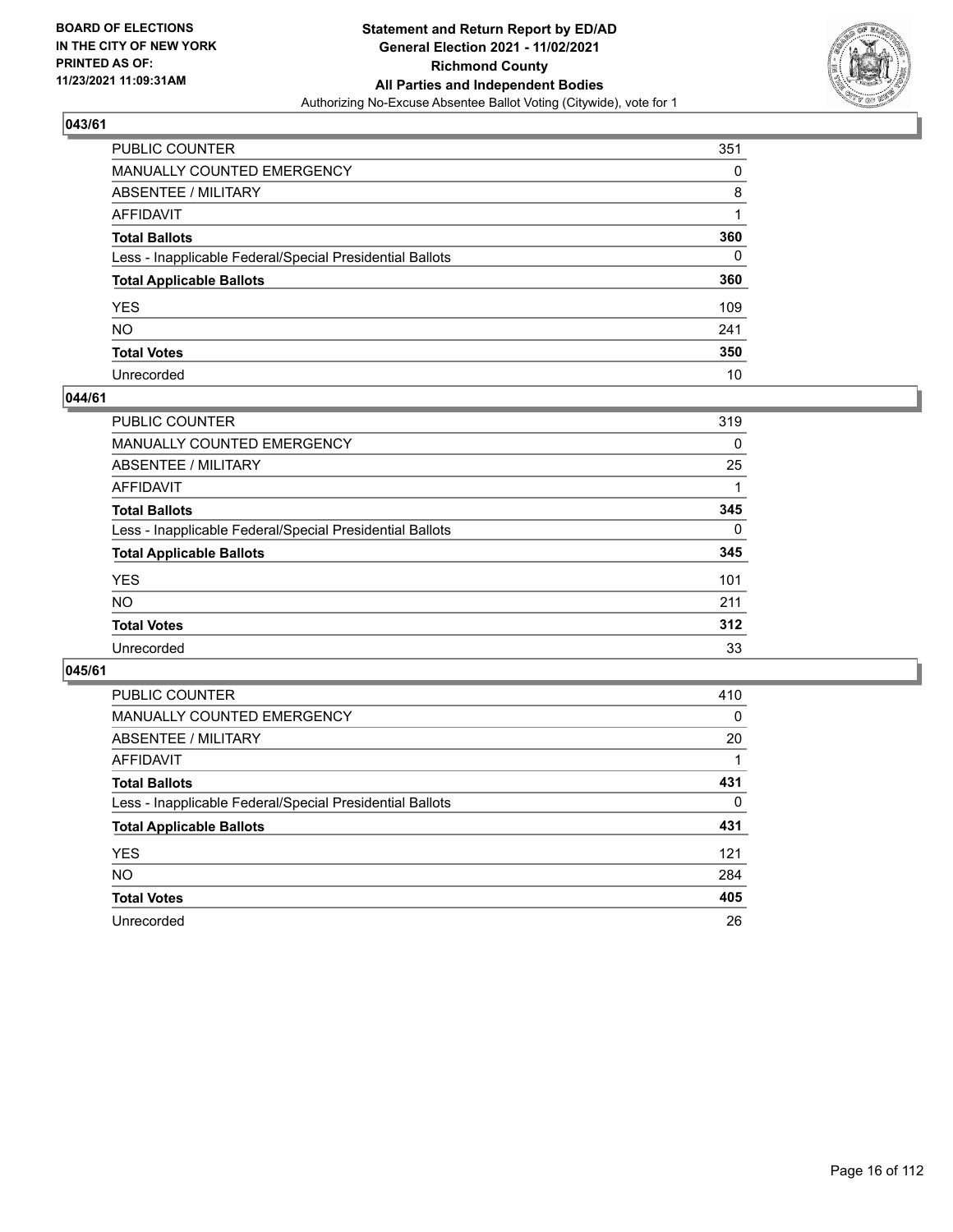

| PUBLIC COUNTER                                           | 364 |
|----------------------------------------------------------|-----|
| MANUALLY COUNTED EMERGENCY                               | 0   |
| ABSENTEE / MILITARY                                      | 11  |
| AFFIDAVIT                                                | 0   |
| Total Ballots                                            | 375 |
| Less - Inapplicable Federal/Special Presidential Ballots | 0   |
| <b>Total Applicable Ballots</b>                          | 375 |
| YES                                                      | 112 |
| NO.                                                      | 246 |
| <b>Total Votes</b>                                       | 358 |
| Unrecorded                                               | 17  |

#### **047/61**

| <b>PUBLIC COUNTER</b>                                    | 436          |
|----------------------------------------------------------|--------------|
| <b>MANUALLY COUNTED EMERGENCY</b>                        | 0            |
| ABSENTEE / MILITARY                                      | 16           |
| AFFIDAVIT                                                | 2            |
| <b>Total Ballots</b>                                     | 454          |
| Less - Inapplicable Federal/Special Presidential Ballots | $\mathbf{0}$ |
| <b>Total Applicable Ballots</b>                          | 454          |
| <b>YES</b>                                               | 115          |
| NO.                                                      | 305          |
| <b>Total Votes</b>                                       | 420          |
| Unrecorded                                               | 34           |

| <b>PUBLIC COUNTER</b>                                    | 478      |
|----------------------------------------------------------|----------|
| <b>MANUALLY COUNTED EMERGENCY</b>                        | 0        |
| ABSENTEE / MILITARY                                      | 19       |
| AFFIDAVIT                                                | 4        |
| <b>Total Ballots</b>                                     | 501      |
| Less - Inapplicable Federal/Special Presidential Ballots | $\Omega$ |
| <b>Total Applicable Ballots</b>                          | 501      |
| <b>YES</b>                                               | 120      |
| NO.                                                      | 344      |
| <b>Total Votes</b>                                       | 464      |
| Unrecorded                                               | 37       |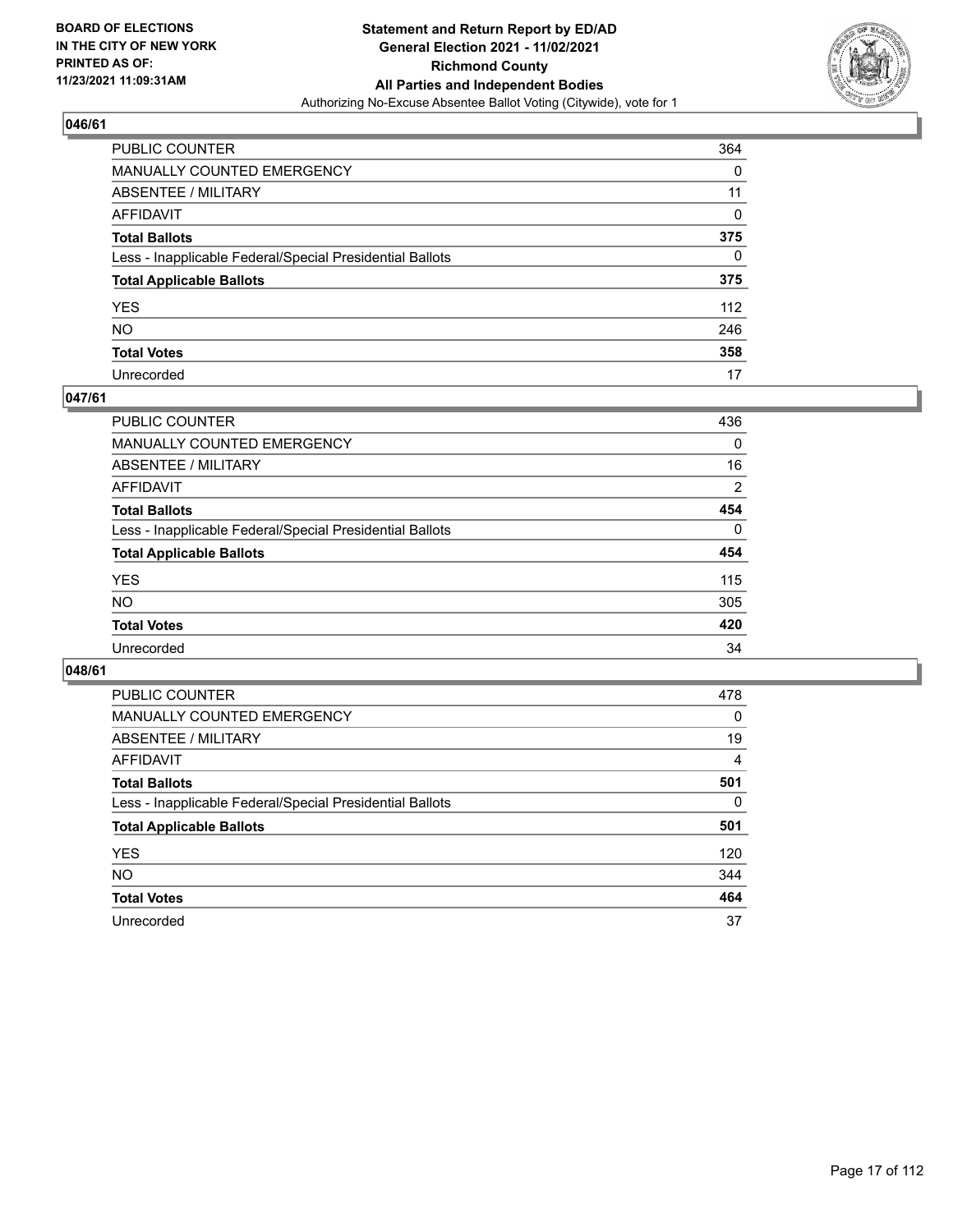

| PUBLIC COUNTER                                           | 144 |
|----------------------------------------------------------|-----|
| MANUALLY COUNTED EMERGENCY                               | 0   |
| ABSENTEE / MILITARY                                      | 3   |
| AFFIDAVIT                                                | 0   |
| Total Ballots                                            | 147 |
| Less - Inapplicable Federal/Special Presidential Ballots | 0   |
| <b>Total Applicable Ballots</b>                          | 147 |
| YES                                                      | 74  |
| NO.                                                      | 42  |
| <b>Total Votes</b>                                       | 116 |
| Unrecorded                                               | 31  |

#### **050/61**

| PUBLIC COUNTER                                           | 163      |
|----------------------------------------------------------|----------|
| MANUALLY COUNTED EMERGENCY                               | $\Omega$ |
| ABSENTEE / MILITARY                                      |          |
| AFFIDAVIT                                                | $\Omega$ |
| <b>Total Ballots</b>                                     | 170      |
| Less - Inapplicable Federal/Special Presidential Ballots | $\Omega$ |
| <b>Total Applicable Ballots</b>                          | 170      |
| <b>YES</b>                                               | 88       |
| <b>NO</b>                                                | 67       |
| <b>Total Votes</b>                                       | 155      |
| Unrecorded                                               | 15       |

| <b>PUBLIC COUNTER</b>                                    | 290      |
|----------------------------------------------------------|----------|
| MANUALLY COUNTED EMERGENCY                               | $\Omega$ |
| ABSENTEE / MILITARY                                      | 21       |
| AFFIDAVIT                                                | 0        |
| <b>Total Ballots</b>                                     | 311      |
| Less - Inapplicable Federal/Special Presidential Ballots | $\Omega$ |
| <b>Total Applicable Ballots</b>                          | 311      |
| <b>YES</b>                                               | 176      |
| NO.                                                      | 112      |
| <b>Total Votes</b>                                       | 288      |
| Unrecorded                                               | 23       |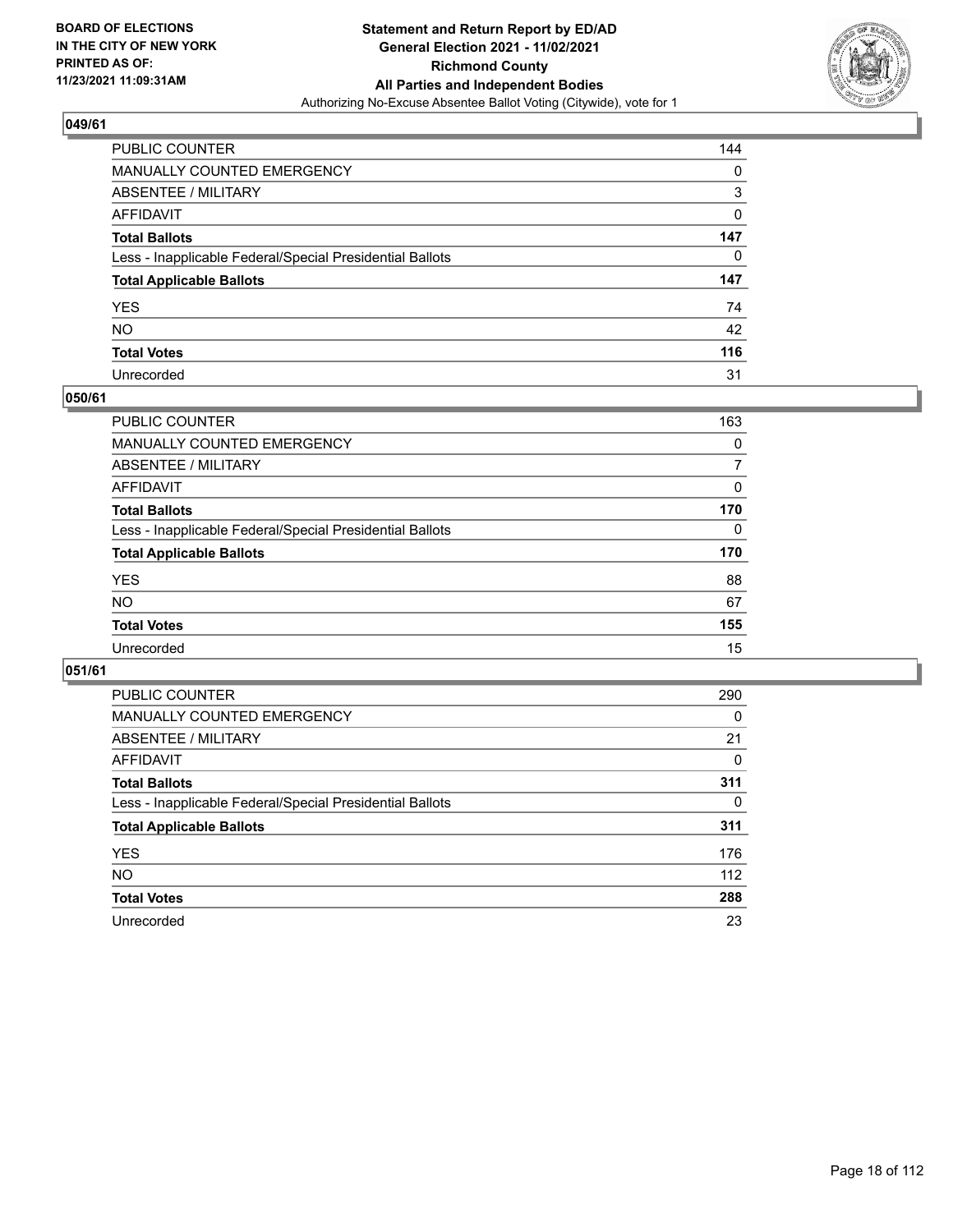

| PUBLIC COUNTER                                           | 278          |
|----------------------------------------------------------|--------------|
| MANUALLY COUNTED EMERGENCY                               | $\mathbf{0}$ |
| ABSENTEE / MILITARY                                      | 29           |
| AFFIDAVIT                                                |              |
| Total Ballots                                            | 308          |
| Less - Inapplicable Federal/Special Presidential Ballots | $\mathbf{0}$ |
| <b>Total Applicable Ballots</b>                          | 308          |
| YES                                                      | 119          |
| NO.                                                      | 165          |
| <b>Total Votes</b>                                       | 284          |
| Unrecorded                                               | 24           |

#### **053/61**

| <b>PUBLIC COUNTER</b>                                    | 187      |
|----------------------------------------------------------|----------|
| <b>MANUALLY COUNTED EMERGENCY</b>                        | 0        |
| ABSENTEE / MILITARY                                      | 12       |
| AFFIDAVIT                                                | 2        |
| <b>Total Ballots</b>                                     | 201      |
| Less - Inapplicable Federal/Special Presidential Ballots | $\Omega$ |
| <b>Total Applicable Ballots</b>                          | 201      |
| <b>YES</b>                                               | 89       |
| <b>NO</b>                                                | 69       |
| <b>Total Votes</b>                                       | 158      |
| Unrecorded                                               | 43       |

| <b>PUBLIC COUNTER</b>                                    | 132            |
|----------------------------------------------------------|----------------|
| MANUALLY COUNTED EMERGENCY                               | $\Omega$       |
| ABSENTEE / MILITARY                                      | 78             |
| AFFIDAVIT                                                | $\overline{2}$ |
| <b>Total Ballots</b>                                     | 212            |
| Less - Inapplicable Federal/Special Presidential Ballots | 0              |
| <b>Total Applicable Ballots</b>                          | 212            |
| <b>YES</b>                                               | 82             |
| NO.                                                      | 55             |
| <b>Total Votes</b>                                       | 137            |
| Unrecorded                                               | 75             |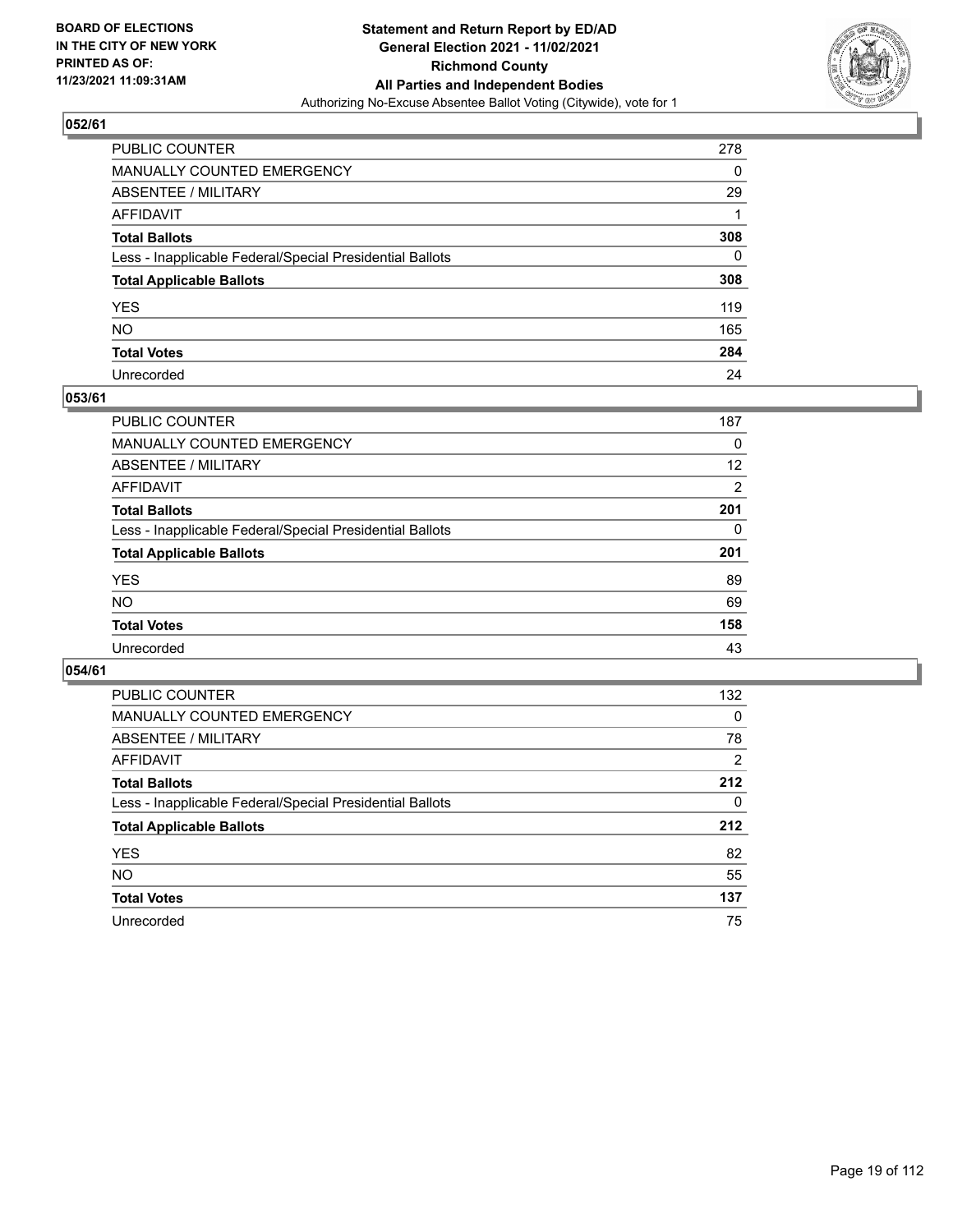

| PUBLIC COUNTER                                           | 216          |
|----------------------------------------------------------|--------------|
| MANUALLY COUNTED EMERGENCY                               | 0            |
| ABSENTEE / MILITARY                                      | 9            |
| AFFIDAVIT                                                |              |
| Total Ballots                                            | 226          |
| Less - Inapplicable Federal/Special Presidential Ballots | $\mathbf{0}$ |
| <b>Total Applicable Ballots</b>                          | 226          |
| YES                                                      | 94           |
| NO.                                                      | 90           |
| <b>Total Votes</b>                                       | 184          |
| Unrecorded                                               | 42           |

#### **056/61**

| <b>PUBLIC COUNTER</b>                                    | 214      |
|----------------------------------------------------------|----------|
| <b>MANUALLY COUNTED EMERGENCY</b>                        | 0        |
| ABSENTEE / MILITARY                                      | 20       |
| AFFIDAVIT                                                |          |
| <b>Total Ballots</b>                                     | 235      |
| Less - Inapplicable Federal/Special Presidential Ballots | $\Omega$ |
| <b>Total Applicable Ballots</b>                          | 235      |
| <b>YES</b>                                               | 112      |
| <b>NO</b>                                                | 86       |
| <b>Total Votes</b>                                       | 198      |
| Unrecorded                                               | 37       |

| <b>PUBLIC COUNTER</b>                                    | 298      |
|----------------------------------------------------------|----------|
| MANUALLY COUNTED EMERGENCY                               | 0        |
| ABSENTEE / MILITARY                                      | 23       |
| AFFIDAVIT                                                |          |
| <b>Total Ballots</b>                                     | 322      |
| Less - Inapplicable Federal/Special Presidential Ballots | $\Omega$ |
| <b>Total Applicable Ballots</b>                          | 322      |
| <b>YES</b>                                               | 125      |
| <b>NO</b>                                                | 169      |
| <b>Total Votes</b>                                       | 294      |
| Unrecorded                                               | 28       |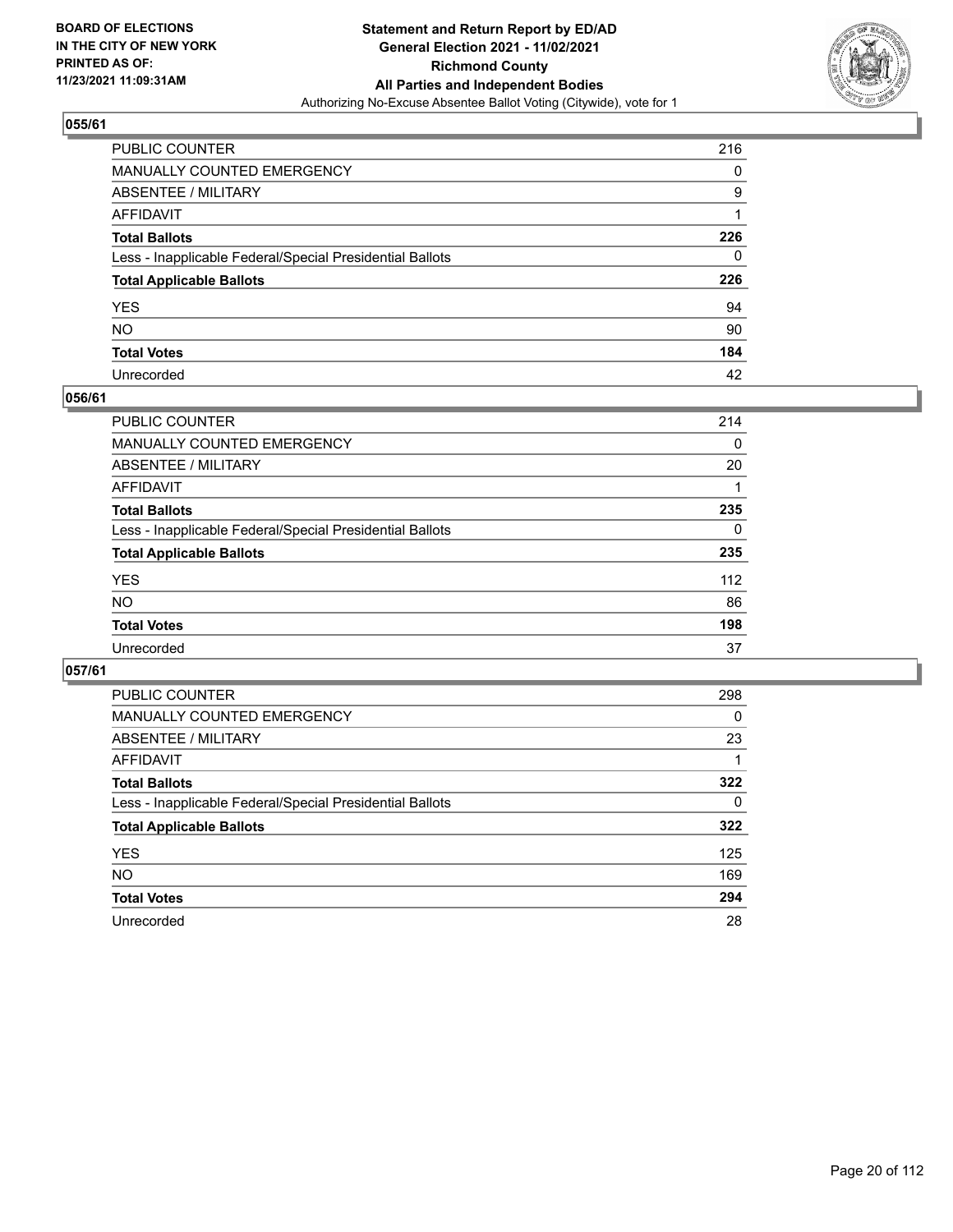

| PUBLIC COUNTER                                           | 168 |
|----------------------------------------------------------|-----|
| MANUALLY COUNTED EMERGENCY                               | 0   |
| ABSENTEE / MILITARY                                      | 9   |
| AFFIDAVIT                                                | 0   |
| Total Ballots                                            | 177 |
| Less - Inapplicable Federal/Special Presidential Ballots | 0   |
| <b>Total Applicable Ballots</b>                          | 177 |
| YES                                                      | 75  |
| NO.                                                      | 55  |
| <b>Total Votes</b>                                       | 130 |
| Unrecorded                                               | 47  |

#### **059/61**

| PUBLIC COUNTER                                           | 222      |
|----------------------------------------------------------|----------|
| MANUALLY COUNTED EMERGENCY                               | 0        |
| ABSENTEE / MILITARY                                      | 23       |
| AFFIDAVIT                                                | $\Omega$ |
| <b>Total Ballots</b>                                     | 245      |
| Less - Inapplicable Federal/Special Presidential Ballots | $\Omega$ |
| <b>Total Applicable Ballots</b>                          | 245      |
| <b>YES</b>                                               | 136      |
| <b>NO</b>                                                | 82       |
| <b>Total Votes</b>                                       | 218      |
| Unrecorded                                               | 27       |

| <b>PUBLIC COUNTER</b>                                    | 182 |
|----------------------------------------------------------|-----|
| MANUALLY COUNTED EMERGENCY                               | 0   |
| ABSENTEE / MILITARY                                      | 11  |
| AFFIDAVIT                                                | 0   |
| <b>Total Ballots</b>                                     | 193 |
| Less - Inapplicable Federal/Special Presidential Ballots | 0   |
| <b>Total Applicable Ballots</b>                          | 193 |
| <b>YES</b>                                               | 74  |
| NO.                                                      | 90  |
| <b>Total Votes</b>                                       | 164 |
| Unrecorded                                               | 29  |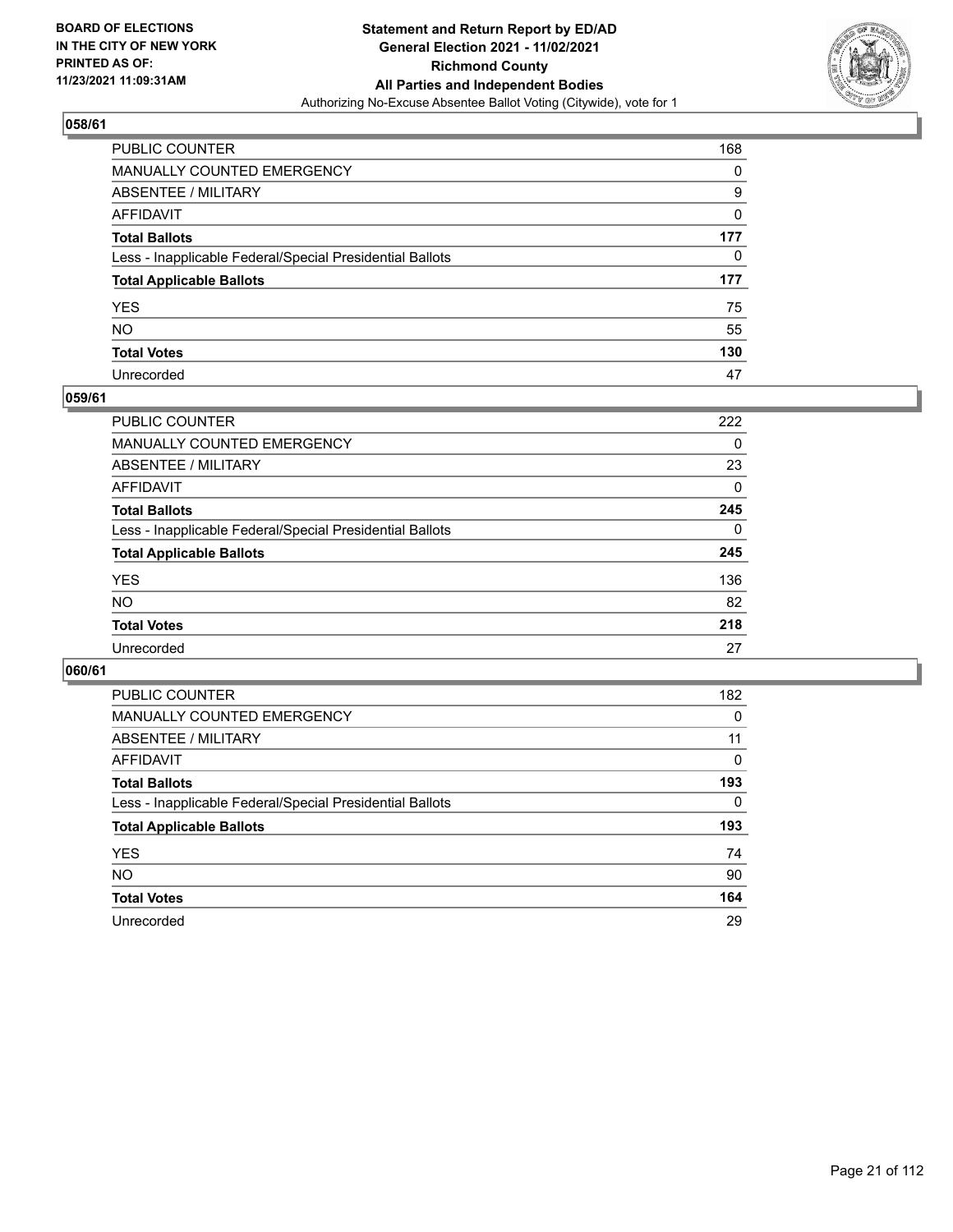

| PUBLIC COUNTER                                           | 218 |
|----------------------------------------------------------|-----|
| MANUALLY COUNTED EMERGENCY                               | 0   |
| ABSENTEE / MILITARY                                      | 7   |
| AFFIDAVIT                                                | 0   |
| Total Ballots                                            | 225 |
| Less - Inapplicable Federal/Special Presidential Ballots | 0   |
| <b>Total Applicable Ballots</b>                          | 225 |
| YES                                                      | 102 |
| NO.                                                      | 83  |
| <b>Total Votes</b>                                       | 185 |
| Unrecorded                                               | 40  |

#### **062/61**

| PUBLIC COUNTER                                           | 278      |
|----------------------------------------------------------|----------|
| MANUALLY COUNTED EMERGENCY                               | 0        |
| ABSENTEE / MILITARY                                      | 8        |
| AFFIDAVIT                                                | 4        |
| <b>Total Ballots</b>                                     | 290      |
| Less - Inapplicable Federal/Special Presidential Ballots | $\Omega$ |
| <b>Total Applicable Ballots</b>                          | 290      |
| <b>YES</b>                                               | 87       |
| <b>NO</b>                                                | 182      |
| <b>Total Votes</b>                                       | 269      |
| Unrecorded                                               | 21       |

| <b>PUBLIC COUNTER</b>                                    | 86       |
|----------------------------------------------------------|----------|
| MANUALLY COUNTED EMERGENCY                               | 0        |
| ABSENTEE / MILITARY                                      | 10       |
| AFFIDAVIT                                                | 2        |
| <b>Total Ballots</b>                                     | 98       |
| Less - Inapplicable Federal/Special Presidential Ballots | $\Omega$ |
| <b>Total Applicable Ballots</b>                          | 98       |
| <b>YES</b>                                               | 29       |
| <b>NO</b>                                                | 54       |
| <b>Total Votes</b>                                       | 83       |
| Unrecorded                                               | 15       |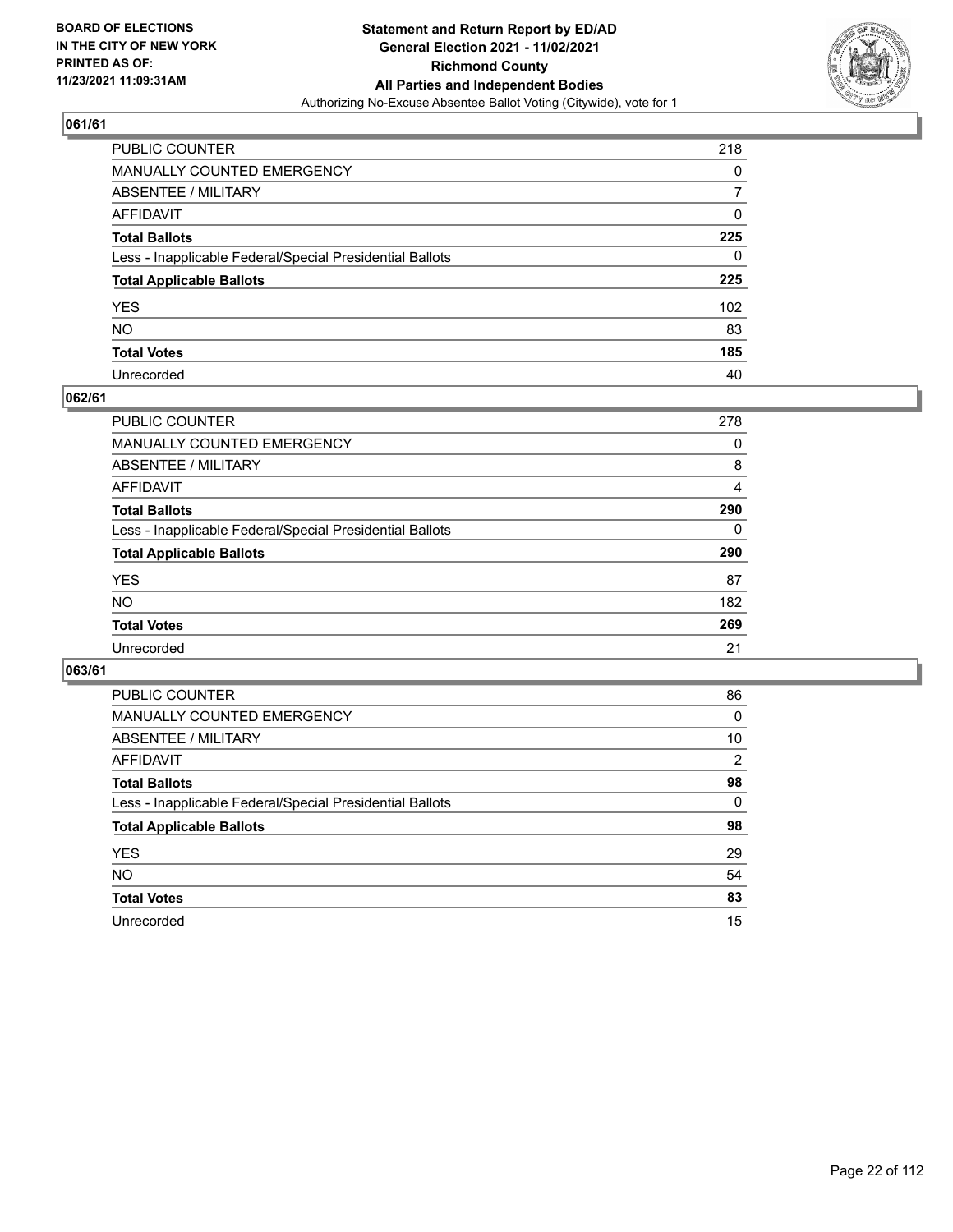

| PUBLIC COUNTER                                           | 102            |
|----------------------------------------------------------|----------------|
| MANUALLY COUNTED EMERGENCY                               | 0              |
| ABSENTEE / MILITARY                                      | 14             |
| AFFIDAVIT                                                | $\overline{2}$ |
| Total Ballots                                            | 118            |
| Less - Inapplicable Federal/Special Presidential Ballots | 0              |
| <b>Total Applicable Ballots</b>                          | 118            |
| YES                                                      | 64             |
| NO.                                                      | 44             |
| <b>Total Votes</b>                                       | 108            |
| Unrecorded                                               | 10             |

#### **065/61**

| PUBLIC COUNTER                                           | 305      |
|----------------------------------------------------------|----------|
| <b>MANUALLY COUNTED EMERGENCY</b>                        | 0        |
| <b>ABSENTEE / MILITARY</b>                               | 22       |
| AFFIDAVIT                                                |          |
| <b>Total Ballots</b>                                     | 328      |
| Less - Inapplicable Federal/Special Presidential Ballots | $\Omega$ |
| <b>Total Applicable Ballots</b>                          | 328      |
| <b>YES</b>                                               | 163      |
| <b>NO</b>                                                | 135      |
| <b>Total Votes</b>                                       | 298      |
| Unrecorded                                               | 30       |

| <b>PUBLIC COUNTER</b>                                    | 228      |
|----------------------------------------------------------|----------|
| <b>MANUALLY COUNTED EMERGENCY</b>                        | $\Omega$ |
| ABSENTEE / MILITARY                                      | 17       |
| AFFIDAVIT                                                | $\Omega$ |
| <b>Total Ballots</b>                                     | 245      |
| Less - Inapplicable Federal/Special Presidential Ballots | $\Omega$ |
| <b>Total Applicable Ballots</b>                          | 245      |
| <b>YES</b>                                               | 153      |
| NO.                                                      | 84       |
| <b>Total Votes</b>                                       | 237      |
| Unrecorded                                               | 8        |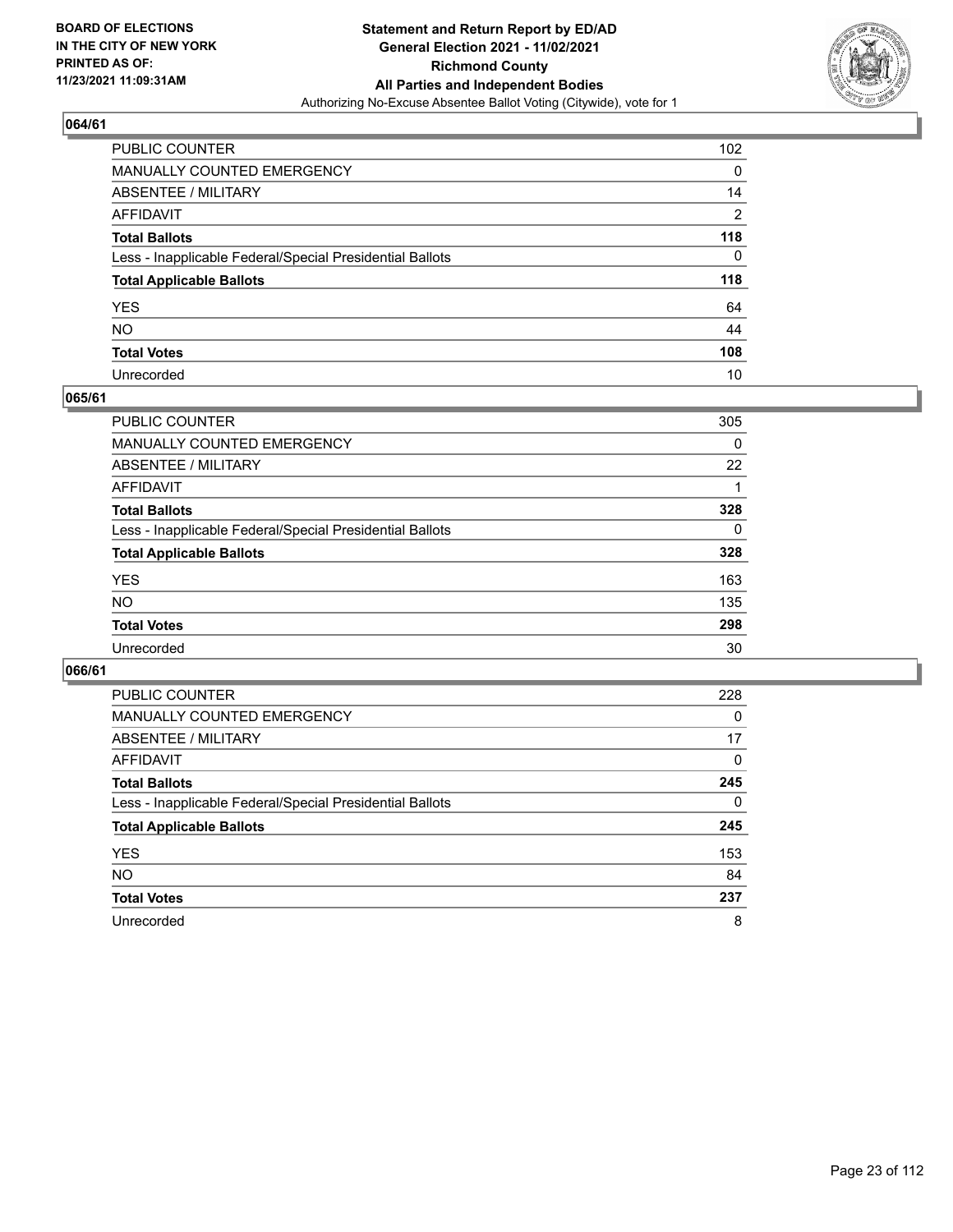

| PUBLIC COUNTER                                           | 260 |
|----------------------------------------------------------|-----|
| MANUALLY COUNTED EMERGENCY                               | 0   |
| ABSENTEE / MILITARY                                      | 20  |
| AFFIDAVIT                                                |     |
| Total Ballots                                            | 281 |
| Less - Inapplicable Federal/Special Presidential Ballots | 0   |
| <b>Total Applicable Ballots</b>                          | 281 |
| YES                                                      | 139 |
| NO.                                                      | 117 |
| <b>Total Votes</b>                                       | 256 |
| Unrecorded                                               | 25  |

#### **068/61**

| <b>PUBLIC COUNTER</b>                                    | 239      |
|----------------------------------------------------------|----------|
| <b>MANUALLY COUNTED EMERGENCY</b>                        | 0        |
| ABSENTEE / MILITARY                                      | 16       |
| AFFIDAVIT                                                |          |
| <b>Total Ballots</b>                                     | 256      |
| Less - Inapplicable Federal/Special Presidential Ballots | $\Omega$ |
| <b>Total Applicable Ballots</b>                          | 256      |
| <b>YES</b>                                               | 126      |
| <b>NO</b>                                                | 114      |
| <b>Total Votes</b>                                       | 240      |
| Unrecorded                                               | 16       |

| <b>PUBLIC COUNTER</b>                                    | 210      |
|----------------------------------------------------------|----------|
| <b>MANUALLY COUNTED EMERGENCY</b>                        | 0        |
| ABSENTEE / MILITARY                                      | 13       |
| AFFIDAVIT                                                | $\Omega$ |
| <b>Total Ballots</b>                                     | 223      |
| Less - Inapplicable Federal/Special Presidential Ballots | $\Omega$ |
| <b>Total Applicable Ballots</b>                          | 223      |
|                                                          |          |
| <b>YES</b>                                               | 88       |
| NO.                                                      | 78       |
| <b>Total Votes</b>                                       | 166      |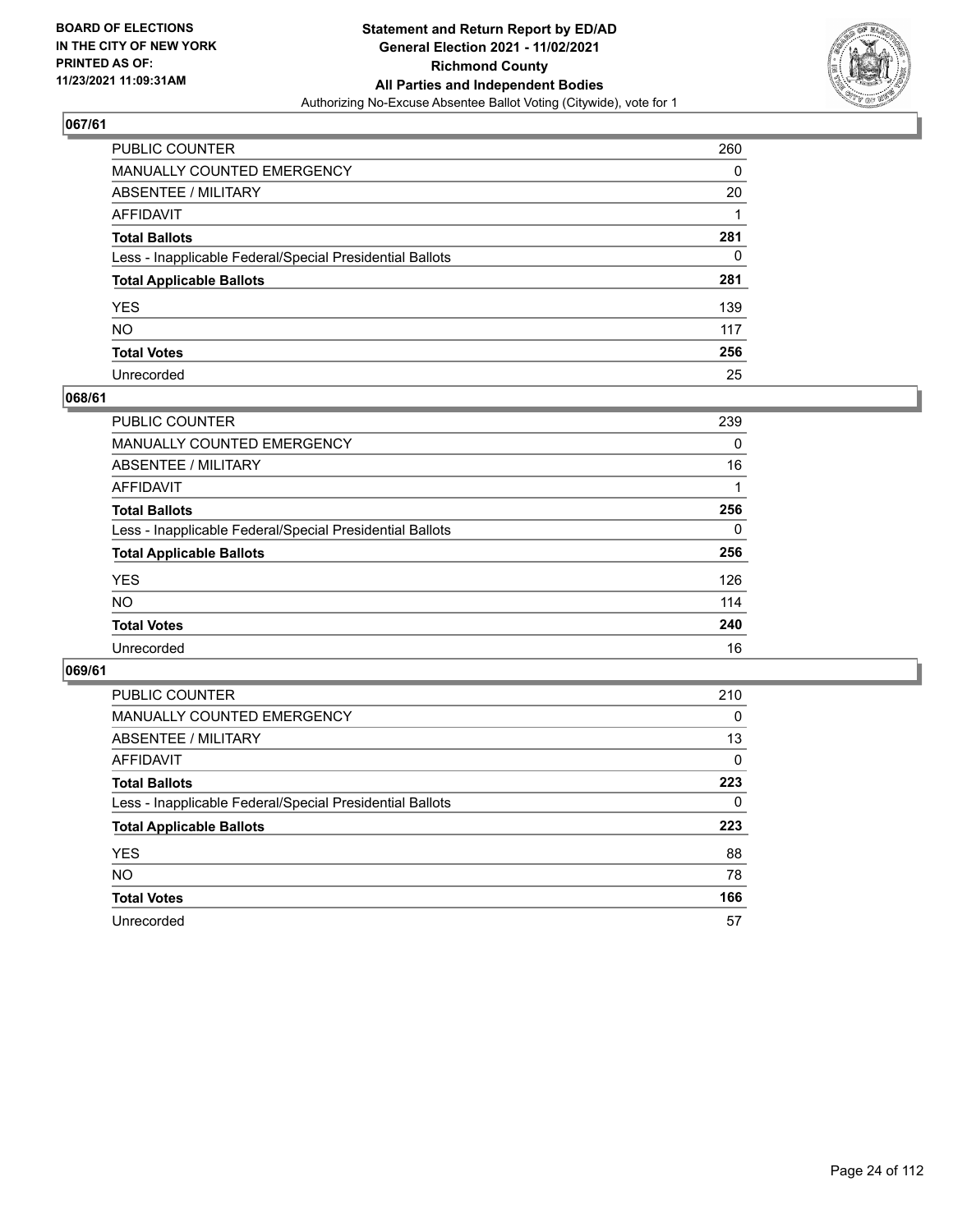

| PUBLIC COUNTER                                           | 140 |
|----------------------------------------------------------|-----|
| MANUALLY COUNTED EMERGENCY                               | 0   |
| ABSENTEE / MILITARY                                      | 9   |
| AFFIDAVIT                                                | 0   |
| Total Ballots                                            | 149 |
| Less - Inapplicable Federal/Special Presidential Ballots | 0   |
| <b>Total Applicable Ballots</b>                          | 149 |
| YES                                                      | 70  |
| NO.                                                      | 45  |
| <b>Total Votes</b>                                       | 115 |
| Unrecorded                                               | 34  |

#### **071/61**

| PUBLIC COUNTER                                           | 332      |
|----------------------------------------------------------|----------|
| MANUALLY COUNTED EMERGENCY                               | 0        |
| ABSENTEE / MILITARY                                      | 25       |
| AFFIDAVIT                                                | $\Omega$ |
| <b>Total Ballots</b>                                     | 357      |
| Less - Inapplicable Federal/Special Presidential Ballots | $\Omega$ |
| <b>Total Applicable Ballots</b>                          | 357      |
| <b>YES</b>                                               | 114      |
| <b>NO</b>                                                | 220      |
| <b>Total Votes</b>                                       | 334      |
| Unrecorded                                               | 23       |

| <b>PUBLIC COUNTER</b>                                    | 307      |
|----------------------------------------------------------|----------|
| MANUALLY COUNTED EMERGENCY                               | 0        |
| ABSENTEE / MILITARY                                      | 16       |
| AFFIDAVIT                                                |          |
| <b>Total Ballots</b>                                     | 324      |
| Less - Inapplicable Federal/Special Presidential Ballots | $\Omega$ |
| <b>Total Applicable Ballots</b>                          | 324      |
| <b>YES</b>                                               | 125      |
| <b>NO</b>                                                | 181      |
| <b>Total Votes</b>                                       | 306      |
| Unrecorded                                               | 18       |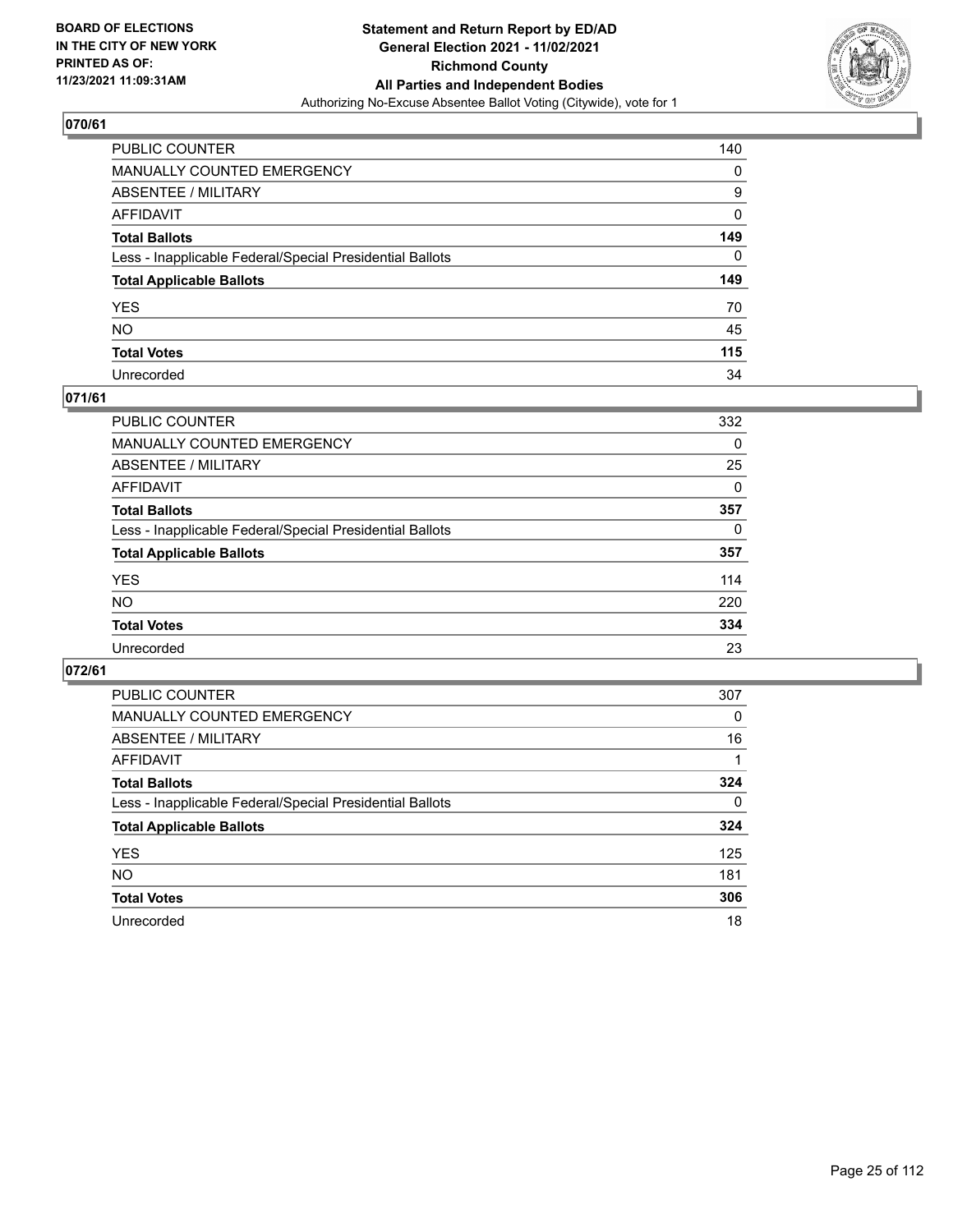

| PUBLIC COUNTER                                           | 235 |
|----------------------------------------------------------|-----|
| MANUALLY COUNTED EMERGENCY                               | 0   |
| ABSENTEE / MILITARY                                      | 8   |
| AFFIDAVIT                                                | 0   |
| Total Ballots                                            | 243 |
| Less - Inapplicable Federal/Special Presidential Ballots | 0   |
| <b>Total Applicable Ballots</b>                          | 243 |
| YES                                                      | 89  |
| NO.                                                      | 74  |
| <b>Total Votes</b>                                       | 163 |
| Unrecorded                                               | 80  |

#### **074/61**

| PUBLIC COUNTER                                           | 138      |
|----------------------------------------------------------|----------|
| MANUALLY COUNTED EMERGENCY                               | 0        |
| ABSENTEE / MILITARY                                      | 8        |
| AFFIDAVIT                                                | $\Omega$ |
| <b>Total Ballots</b>                                     | 146      |
| Less - Inapplicable Federal/Special Presidential Ballots | $\Omega$ |
| <b>Total Applicable Ballots</b>                          | 146      |
| <b>YES</b>                                               | 61       |
| <b>NO</b>                                                | 44       |
| <b>Total Votes</b>                                       | 105      |
| Unrecorded                                               | 41       |

| <b>PUBLIC COUNTER</b>                                    | 204      |
|----------------------------------------------------------|----------|
| MANUALLY COUNTED EMERGENCY                               | $\Omega$ |
| ABSENTEE / MILITARY                                      | 16       |
| AFFIDAVIT                                                |          |
| <b>Total Ballots</b>                                     | 221      |
| Less - Inapplicable Federal/Special Presidential Ballots | 0        |
| <b>Total Applicable Ballots</b>                          | 221      |
| <b>YES</b>                                               | 101      |
| NO.                                                      | 98       |
| <b>Total Votes</b>                                       | 199      |
| Unrecorded                                               | 22       |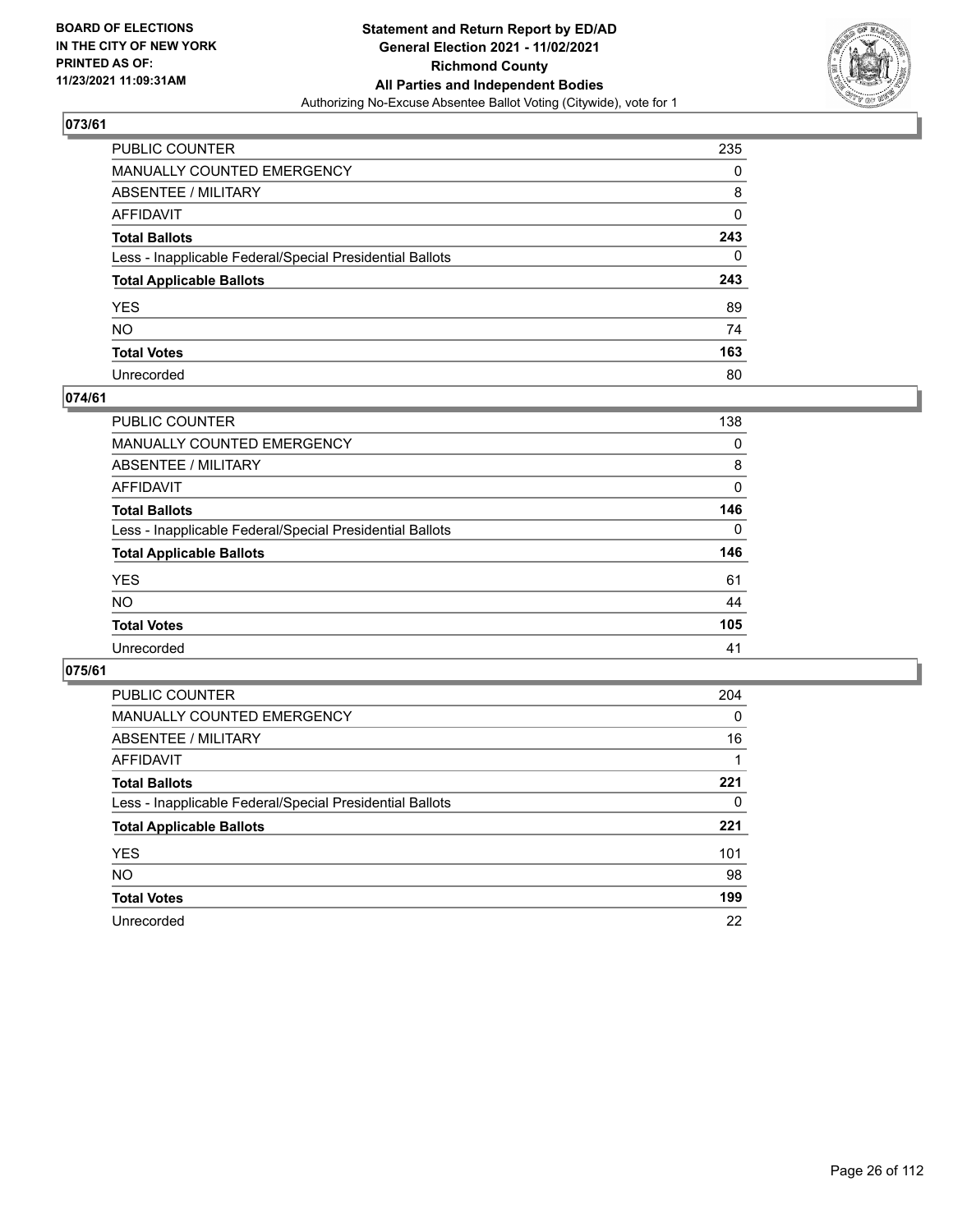

| PUBLIC COUNTER                                           | 285            |
|----------------------------------------------------------|----------------|
| MANUALLY COUNTED EMERGENCY                               | 0              |
| ABSENTEE / MILITARY                                      | 16             |
| AFFIDAVIT                                                | $\overline{4}$ |
| Total Ballots                                            | 305            |
| Less - Inapplicable Federal/Special Presidential Ballots | $\Omega$       |
| <b>Total Applicable Ballots</b>                          | 305            |
| YES                                                      | 100            |
| NO.                                                      | 163            |
| <b>Total Votes</b>                                       | 263            |
| Unrecorded                                               | 42             |

#### **077/61**

| PUBLIC COUNTER                                           | 154      |
|----------------------------------------------------------|----------|
| MANUALLY COUNTED EMERGENCY                               | 0        |
| ABSENTEE / MILITARY                                      | 8        |
| AFFIDAVIT                                                | $\Omega$ |
| <b>Total Ballots</b>                                     | 162      |
| Less - Inapplicable Federal/Special Presidential Ballots | $\Omega$ |
| <b>Total Applicable Ballots</b>                          | 162      |
| <b>YES</b>                                               | 100      |
| <b>NO</b>                                                | 55       |
| <b>Total Votes</b>                                       | 155      |
| Unrecorded                                               | 7        |

| <b>PUBLIC COUNTER</b>                                    | 93       |
|----------------------------------------------------------|----------|
| <b>MANUALLY COUNTED EMERGENCY</b>                        | $\Omega$ |
| ABSENTEE / MILITARY                                      | 12       |
| AFFIDAVIT                                                | 3        |
| <b>Total Ballots</b>                                     | 108      |
| Less - Inapplicable Federal/Special Presidential Ballots | 0        |
|                                                          |          |
| <b>Total Applicable Ballots</b>                          | 108      |
| <b>YES</b>                                               | 61       |
| NO.                                                      | 35       |
| <b>Total Votes</b>                                       | 96       |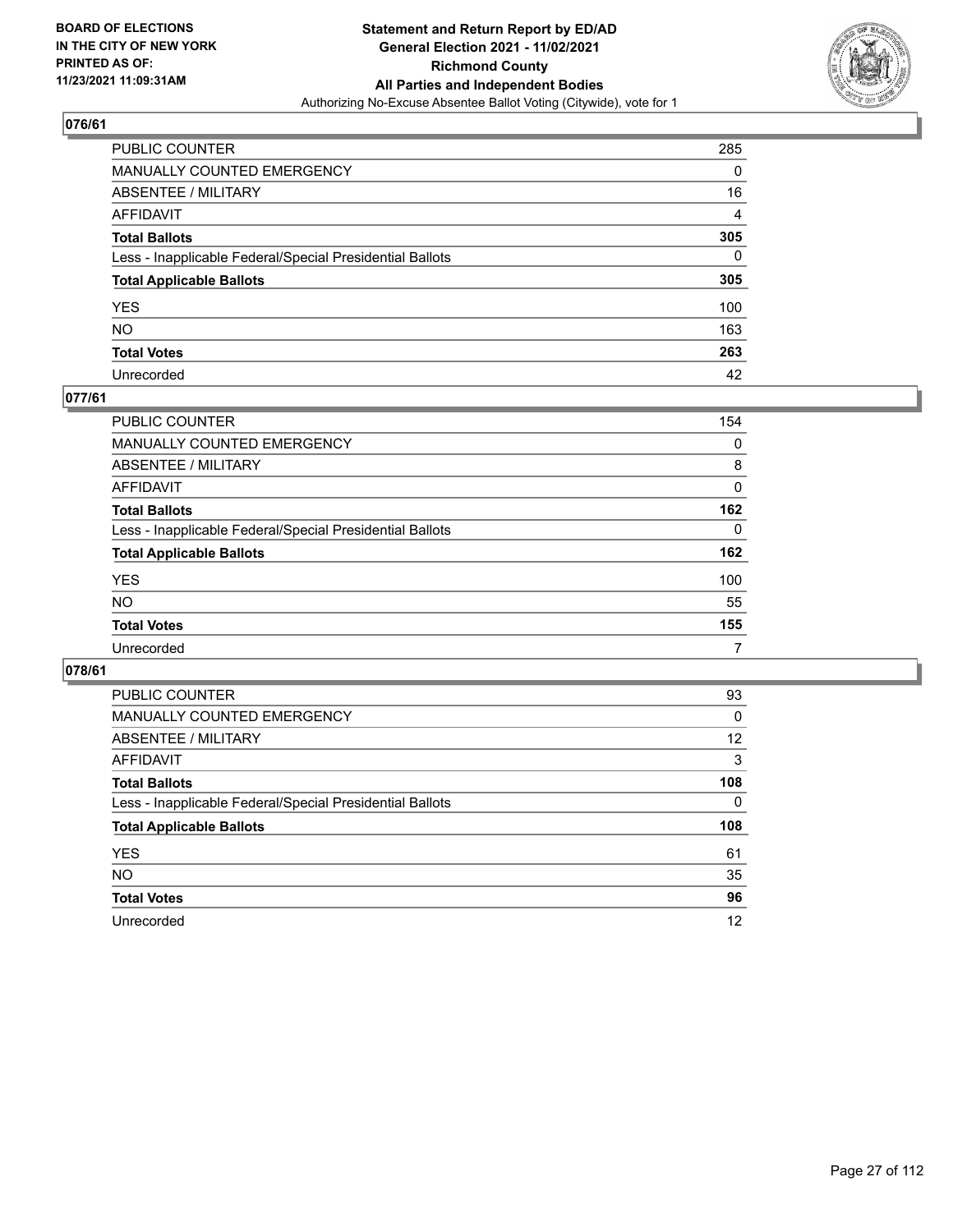

| PUBLIC COUNTER                                           | $\Omega$     |
|----------------------------------------------------------|--------------|
| MANUALLY COUNTED EMERGENCY                               | 0            |
| ABSENTEE / MILITARY                                      | 0            |
| AFFIDAVIT                                                | 0            |
| <b>Total Ballots</b>                                     | 0            |
| Less - Inapplicable Federal/Special Presidential Ballots | 0            |
| <b>Total Applicable Ballots</b>                          | 0            |
| <b>YES</b>                                               | 0            |
| <b>NO</b>                                                | <sup>0</sup> |
| <b>Total Votes</b>                                       | 0            |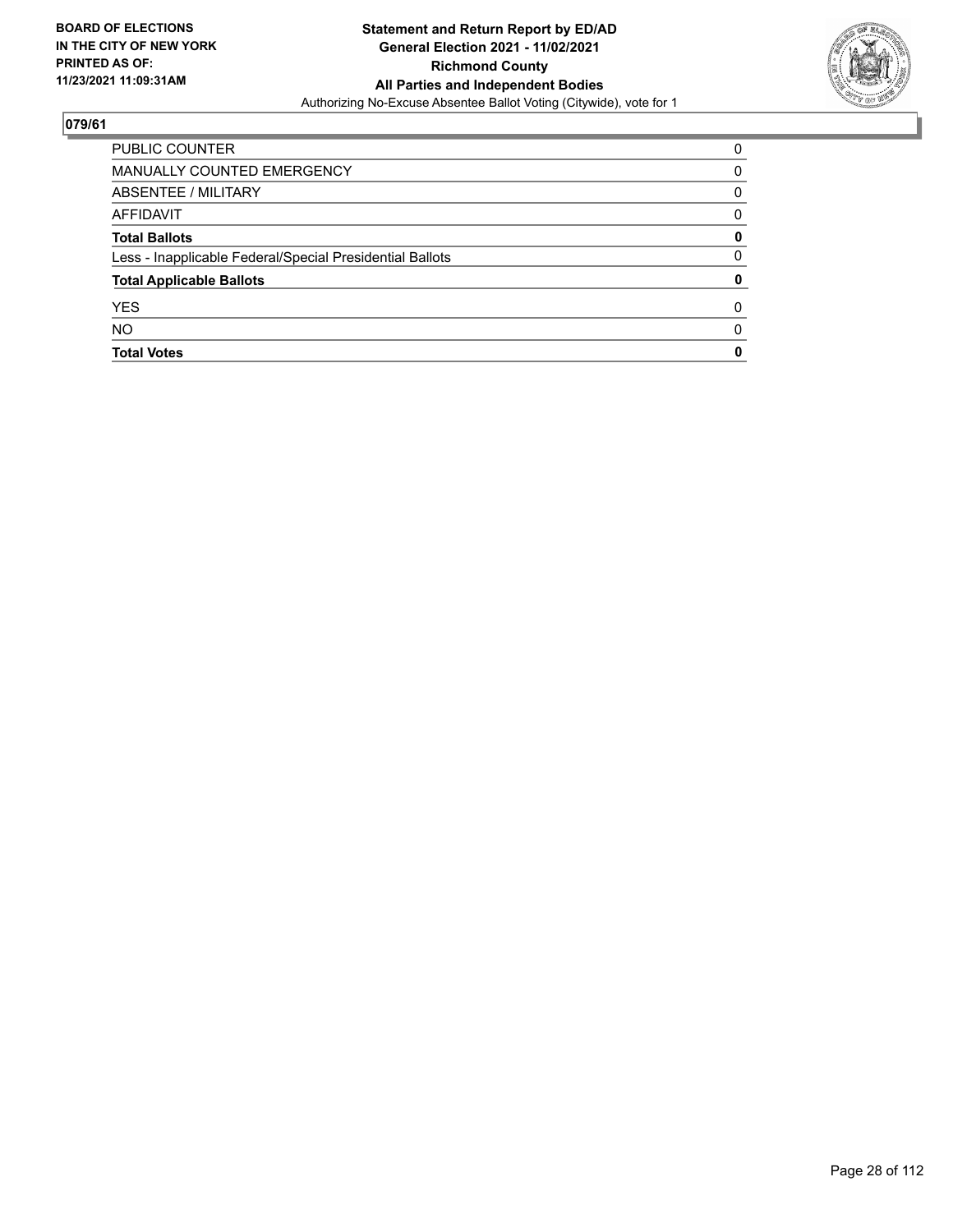

| PUBLIC COUNTER                                           | 473            |
|----------------------------------------------------------|----------------|
| MANUALLY COUNTED EMERGENCY                               | 0              |
| ABSENTEE / MILITARY                                      | 13             |
| AFFIDAVIT                                                | $\overline{2}$ |
| Total Ballots                                            | 488            |
| Less - Inapplicable Federal/Special Presidential Ballots | 0              |
| <b>Total Applicable Ballots</b>                          | 488            |
| YES                                                      | 97             |
| NO.                                                      | 346            |
| <b>Total Votes</b>                                       | 443            |
| Unrecorded                                               | 45             |

#### **002/62**

| PUBLIC COUNTER                                           | 539      |
|----------------------------------------------------------|----------|
| MANUALLY COUNTED EMERGENCY                               | 0        |
| ABSENTEE / MILITARY                                      | 19       |
| AFFIDAVIT                                                |          |
| <b>Total Ballots</b>                                     | 559      |
| Less - Inapplicable Federal/Special Presidential Ballots | $\Omega$ |
| <b>Total Applicable Ballots</b>                          | 559      |
| <b>YES</b>                                               | 91       |
| <b>NO</b>                                                | 409      |
| <b>Total Votes</b>                                       | 500      |
| Unrecorded                                               | 59       |

| <b>PUBLIC COUNTER</b>                                    | 411      |
|----------------------------------------------------------|----------|
| <b>MANUALLY COUNTED EMERGENCY</b>                        | $\Omega$ |
| ABSENTEE / MILITARY                                      | 13       |
| AFFIDAVIT                                                |          |
| <b>Total Ballots</b>                                     | 425      |
| Less - Inapplicable Federal/Special Presidential Ballots | $\Omega$ |
| <b>Total Applicable Ballots</b>                          | 425      |
| <b>YES</b>                                               | 68       |
| NO.                                                      | 307      |
| <b>Total Votes</b>                                       | 375      |
| Unrecorded                                               | 50       |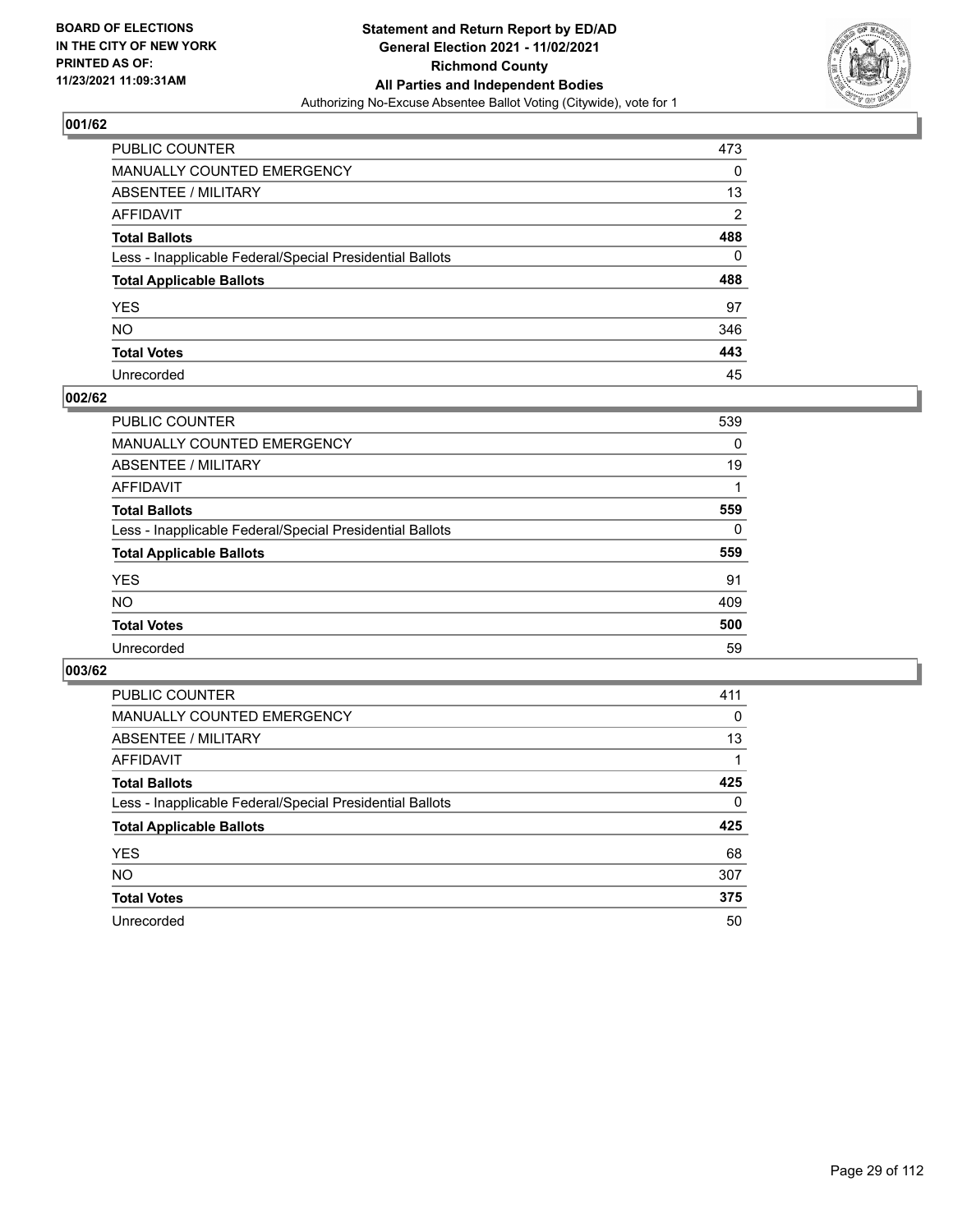

| PUBLIC COUNTER                                           | 458 |
|----------------------------------------------------------|-----|
| MANUALLY COUNTED EMERGENCY                               | 0   |
| ABSENTEE / MILITARY                                      | 16  |
| AFFIDAVIT                                                | 9   |
| Total Ballots                                            | 483 |
| Less - Inapplicable Federal/Special Presidential Ballots | 0   |
| <b>Total Applicable Ballots</b>                          | 483 |
| YES                                                      | 89  |
| NO.                                                      | 336 |
| <b>Total Votes</b>                                       | 425 |
| Unrecorded                                               | 58  |

#### **005/62**

| <b>PUBLIC COUNTER</b>                                    | 505      |
|----------------------------------------------------------|----------|
| <b>MANUALLY COUNTED EMERGENCY</b>                        | 0        |
| <b>ABSENTEE / MILITARY</b>                               | 9        |
| AFFIDAVIT                                                | 5        |
| <b>Total Ballots</b>                                     | 519      |
| Less - Inapplicable Federal/Special Presidential Ballots | $\Omega$ |
| <b>Total Applicable Ballots</b>                          | 519      |
| <b>YES</b>                                               | 84       |
| <b>NO</b>                                                | 387      |
| <b>Total Votes</b>                                       | 471      |
| Unrecorded                                               | 48       |

| <b>PUBLIC COUNTER</b>                                    | 370 |
|----------------------------------------------------------|-----|
| MANUALLY COUNTED EMERGENCY                               | 0   |
| ABSENTEE / MILITARY                                      | 17  |
| AFFIDAVIT                                                | 5   |
| <b>Total Ballots</b>                                     | 392 |
| Less - Inapplicable Federal/Special Presidential Ballots | 0   |
| <b>Total Applicable Ballots</b>                          | 392 |
| <b>YES</b>                                               | 79  |
| NO.                                                      | 281 |
| <b>Total Votes</b>                                       | 360 |
| Unrecorded                                               | 32  |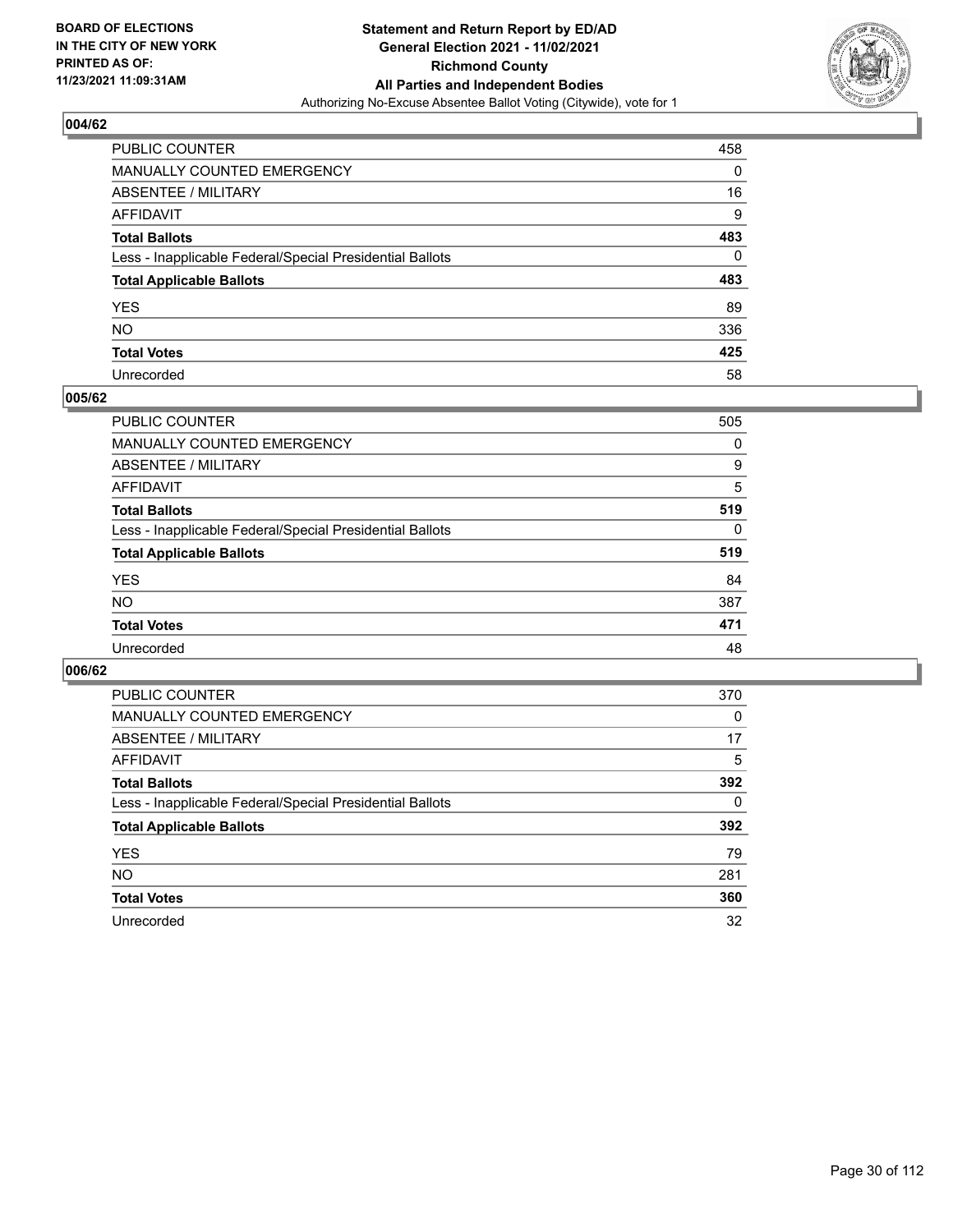

| PUBLIC COUNTER                                           | 454               |
|----------------------------------------------------------|-------------------|
| <b>MANUALLY COUNTED EMERGENCY</b>                        | 0                 |
| <b>ABSENTEE / MILITARY</b>                               | $12 \overline{ }$ |
| AFFIDAVIT                                                | 11                |
| <b>Total Ballots</b>                                     | 477               |
| Less - Inapplicable Federal/Special Presidential Ballots | 0                 |
| <b>Total Applicable Ballots</b>                          | 477               |
| YES.                                                     | 85                |
| NO.                                                      | 366               |
| <b>Total Votes</b>                                       | 451               |
| Unrecorded                                               | 26                |

#### **008/62**

| <b>PUBLIC COUNTER</b>                                    | 403      |
|----------------------------------------------------------|----------|
| <b>MANUALLY COUNTED EMERGENCY</b>                        | $\Omega$ |
| ABSENTEE / MILITARY                                      | 12       |
| AFFIDAVIT                                                | 3        |
| <b>Total Ballots</b>                                     | 418      |
| Less - Inapplicable Federal/Special Presidential Ballots | $\Omega$ |
| <b>Total Applicable Ballots</b>                          | 418      |
| <b>YES</b>                                               | 85       |
| <b>NO</b>                                                | 296      |
| <b>Total Votes</b>                                       | 381      |
| Unrecorded                                               | 37       |

| <b>PUBLIC COUNTER</b>                                    | 253 |
|----------------------------------------------------------|-----|
| MANUALLY COUNTED EMERGENCY                               | 0   |
| ABSENTEE / MILITARY                                      | 4   |
| AFFIDAVIT                                                | 0   |
| <b>Total Ballots</b>                                     | 257 |
| Less - Inapplicable Federal/Special Presidential Ballots | 0   |
| <b>Total Applicable Ballots</b>                          | 257 |
| <b>YES</b>                                               | 64  |
| NO.                                                      | 167 |
| <b>Total Votes</b>                                       | 231 |
| Unrecorded                                               | 26  |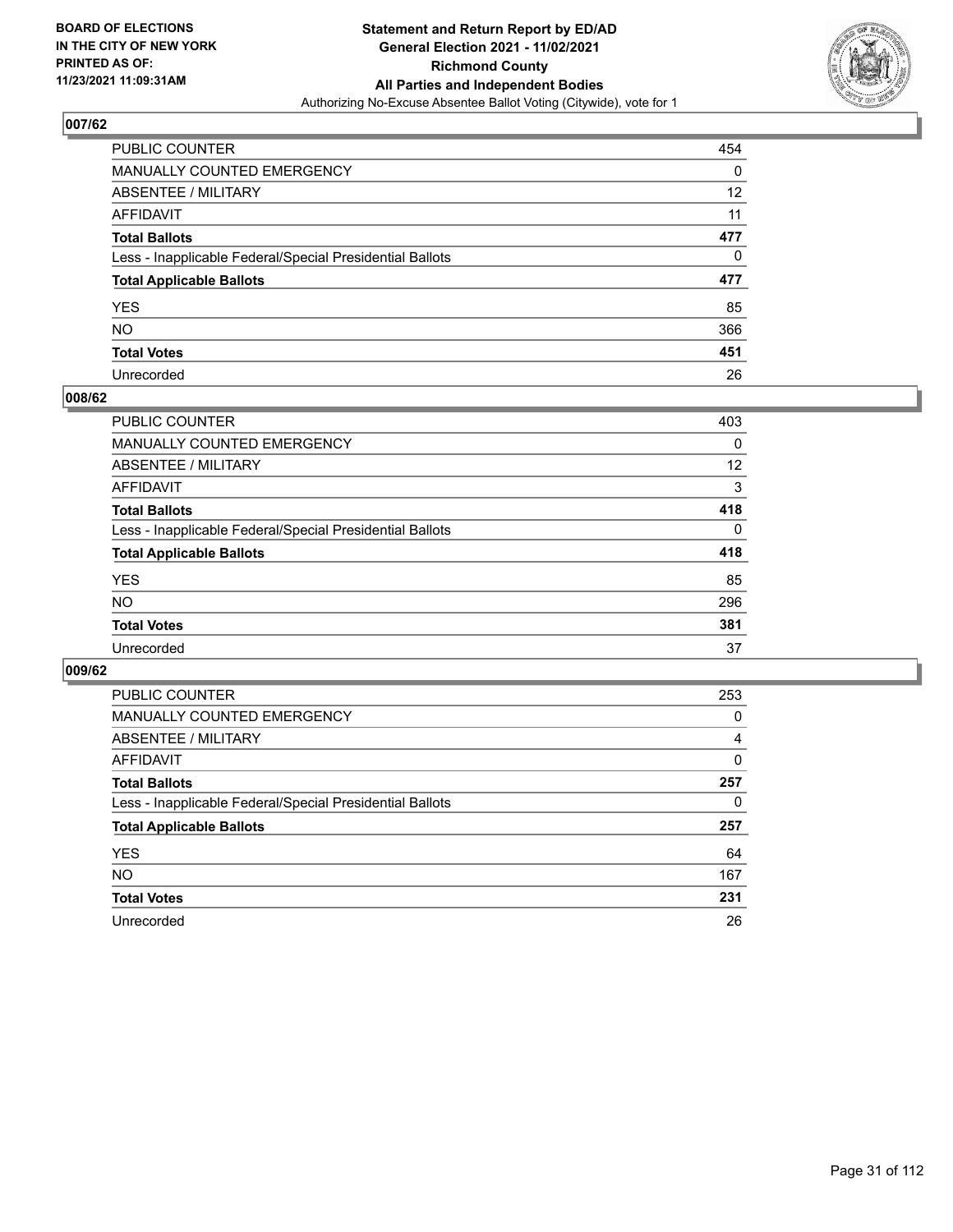

| PUBLIC COUNTER                                           | 310 |
|----------------------------------------------------------|-----|
| MANUALLY COUNTED EMERGENCY                               | 0   |
| ABSENTEE / MILITARY                                      | 8   |
| AFFIDAVIT                                                | 3   |
| Total Ballots                                            | 321 |
| Less - Inapplicable Federal/Special Presidential Ballots | 0   |
| <b>Total Applicable Ballots</b>                          | 321 |
| YES                                                      | 57  |
| NO.                                                      | 223 |
| <b>Total Votes</b>                                       | 280 |
| Unrecorded                                               | 41  |

#### **011/62**

| <b>PUBLIC COUNTER</b>                                    | 444      |
|----------------------------------------------------------|----------|
| MANUALLY COUNTED EMERGENCY                               | 0        |
| ABSENTEE / MILITARY                                      | 16       |
| AFFIDAVIT                                                |          |
| <b>Total Ballots</b>                                     | 461      |
| Less - Inapplicable Federal/Special Presidential Ballots | $\Omega$ |
| <b>Total Applicable Ballots</b>                          | 461      |
| <b>YES</b>                                               | 72       |
| <b>NO</b>                                                | 321      |
| <b>Total Votes</b>                                       | 393      |
| Unrecorded                                               | 68       |

| <b>PUBLIC COUNTER</b>                                    | 301          |
|----------------------------------------------------------|--------------|
| MANUALLY COUNTED EMERGENCY                               | 0            |
| ABSENTEE / MILITARY                                      | 14           |
| AFFIDAVIT                                                |              |
| <b>Total Ballots</b>                                     | 316          |
| Less - Inapplicable Federal/Special Presidential Ballots | $\mathbf{0}$ |
| <b>Total Applicable Ballots</b>                          | 316          |
| <b>YES</b>                                               | 72           |
| NO.                                                      | 219          |
| <b>Total Votes</b>                                       | 291          |
| Unrecorded                                               | 25           |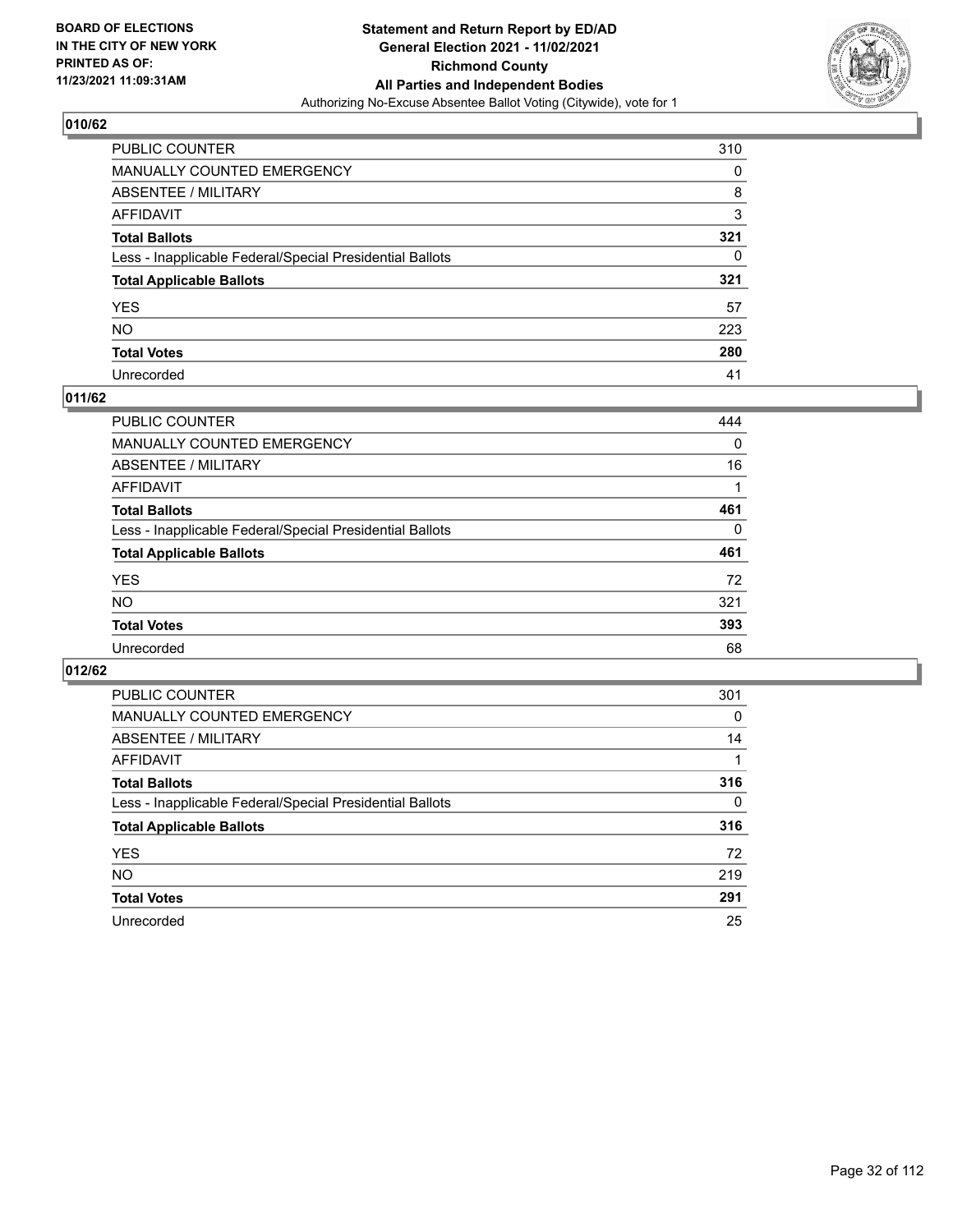

| PUBLIC COUNTER                                           | 429 |
|----------------------------------------------------------|-----|
| MANUALLY COUNTED EMERGENCY                               | 0   |
| ABSENTEE / MILITARY                                      | 18  |
| AFFIDAVIT                                                |     |
| Total Ballots                                            | 448 |
| Less - Inapplicable Federal/Special Presidential Ballots | 0   |
| <b>Total Applicable Ballots</b>                          | 448 |
| YES                                                      | 103 |
| NO.                                                      | 302 |
| <b>Total Votes</b>                                       | 405 |
| Unrecorded                                               | 43  |

#### **014/62**

| PUBLIC COUNTER                                           | 261 |
|----------------------------------------------------------|-----|
| <b>MANUALLY COUNTED EMERGENCY</b>                        | 0   |
| ABSENTEE / MILITARY                                      | 11  |
| AFFIDAVIT                                                |     |
| <b>Total Ballots</b>                                     | 273 |
| Less - Inapplicable Federal/Special Presidential Ballots | 0   |
| <b>Total Applicable Ballots</b>                          | 273 |
| <b>YES</b>                                               | 55  |
| <b>NO</b>                                                | 172 |
| <b>Total Votes</b>                                       | 227 |
| Unrecorded                                               | 46  |

| <b>PUBLIC COUNTER</b>                                    | 391      |
|----------------------------------------------------------|----------|
| MANUALLY COUNTED EMERGENCY                               | 0        |
| ABSENTEE / MILITARY                                      | 14       |
| AFFIDAVIT                                                | 3        |
| <b>Total Ballots</b>                                     | 408      |
| Less - Inapplicable Federal/Special Presidential Ballots | $\Omega$ |
| <b>Total Applicable Ballots</b>                          | 408      |
| <b>YES</b>                                               | 79       |
| NO.                                                      | 303      |
| <b>Total Votes</b>                                       | 382      |
| Unrecorded                                               | 26       |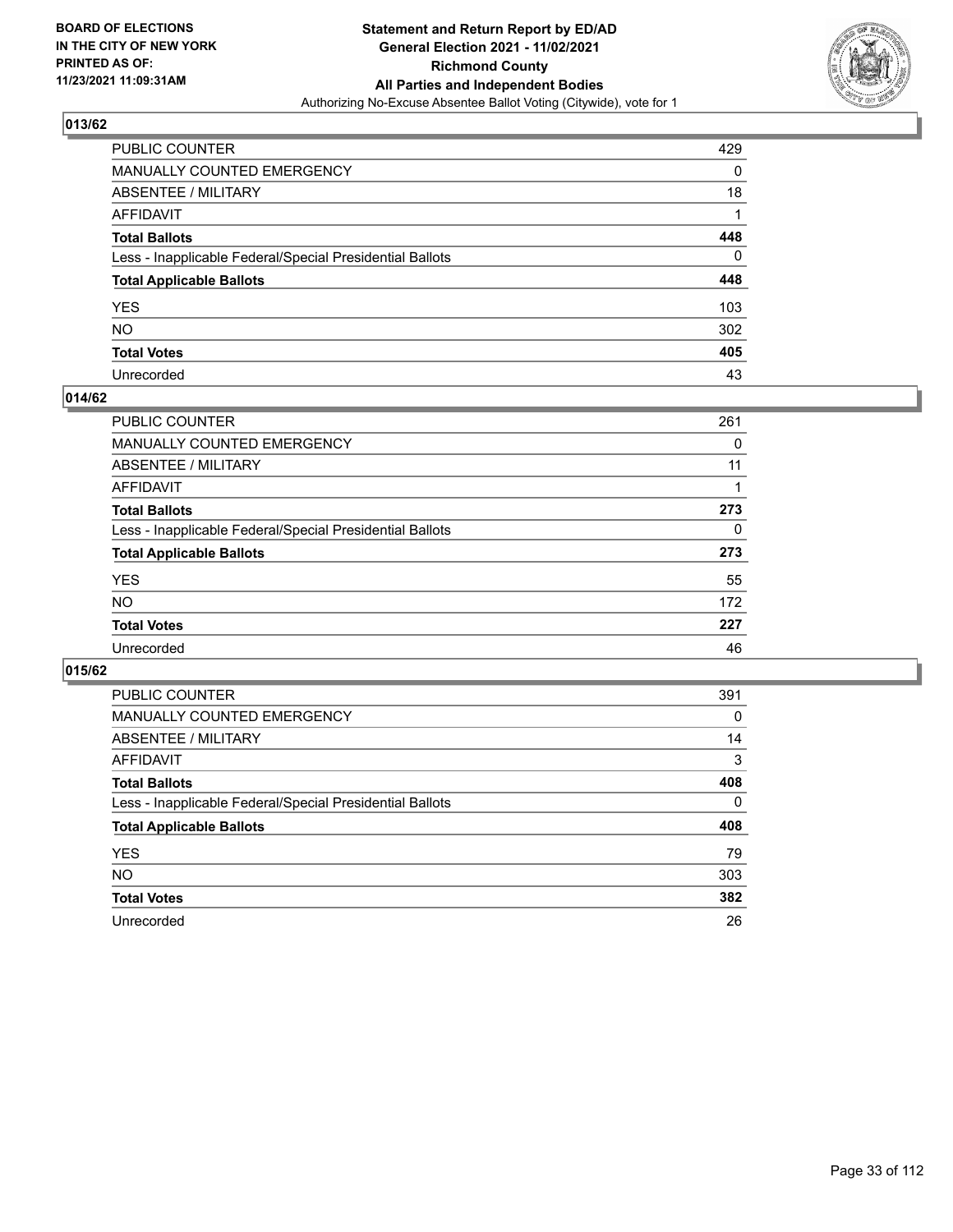

| PUBLIC COUNTER                                           | 391            |
|----------------------------------------------------------|----------------|
| MANUALLY COUNTED EMERGENCY                               | 0              |
| ABSENTEE / MILITARY                                      | 15             |
| AFFIDAVIT                                                | $\overline{2}$ |
| Total Ballots                                            | 408            |
| Less - Inapplicable Federal/Special Presidential Ballots | 0              |
| <b>Total Applicable Ballots</b>                          | 408            |
| YES                                                      | 120            |
| NO.                                                      | 268            |
| <b>Total Votes</b>                                       | 388            |
| Unrecorded                                               | 20             |

#### **017/62**

| <b>PUBLIC COUNTER</b>                                    | 312          |
|----------------------------------------------------------|--------------|
| <b>MANUALLY COUNTED EMERGENCY</b>                        | 0            |
| ABSENTEE / MILITARY                                      | 12           |
| AFFIDAVIT                                                | $\Omega$     |
| <b>Total Ballots</b>                                     | 324          |
| Less - Inapplicable Federal/Special Presidential Ballots | $\mathbf{0}$ |
| <b>Total Applicable Ballots</b>                          | 324          |
| <b>YES</b>                                               | 43           |
| <b>NO</b>                                                | 256          |
| <b>Total Votes</b>                                       | 299          |
| Unrecorded                                               | 25           |

| <b>PUBLIC COUNTER</b>                                    | 369            |
|----------------------------------------------------------|----------------|
| <b>MANUALLY COUNTED EMERGENCY</b>                        | 0              |
| ABSENTEE / MILITARY                                      | 7              |
| AFFIDAVIT                                                | $\overline{2}$ |
| <b>Total Ballots</b>                                     | 378            |
| Less - Inapplicable Federal/Special Presidential Ballots | 0              |
| <b>Total Applicable Ballots</b>                          | 378            |
| <b>YES</b>                                               | 64             |
| NO.                                                      | 284            |
| <b>Total Votes</b>                                       | 348            |
| Unrecorded                                               | 30             |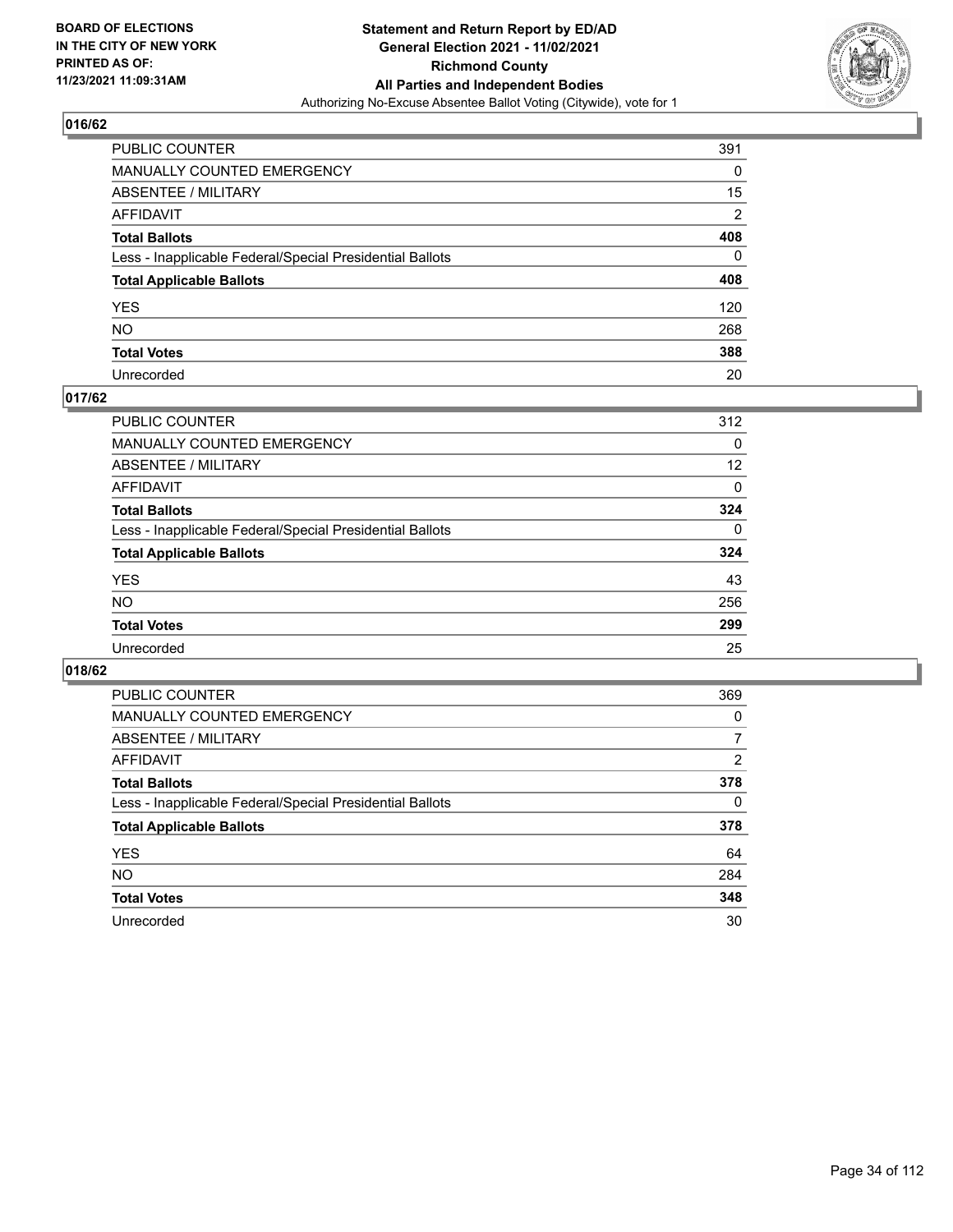

| PUBLIC COUNTER                                           | 351 |
|----------------------------------------------------------|-----|
| MANUALLY COUNTED EMERGENCY                               | 0   |
| ABSENTEE / MILITARY                                      | 18  |
| AFFIDAVIT                                                |     |
| Total Ballots                                            | 370 |
| Less - Inapplicable Federal/Special Presidential Ballots | 0   |
| <b>Total Applicable Ballots</b>                          | 370 |
| YES                                                      | 84  |
| NO.                                                      | 260 |
| <b>Total Votes</b>                                       | 344 |
| Unrecorded                                               | 26  |

#### **020/62**

| <b>PUBLIC COUNTER</b>                                    | 412      |
|----------------------------------------------------------|----------|
| MANUALLY COUNTED EMERGENCY                               | 0        |
| ABSENTEE / MILITARY                                      | 10       |
| AFFIDAVIT                                                | 3        |
| <b>Total Ballots</b>                                     | 425      |
| Less - Inapplicable Federal/Special Presidential Ballots | $\Omega$ |
| <b>Total Applicable Ballots</b>                          | 425      |
| <b>YES</b>                                               | 82       |
| <b>NO</b>                                                | 305      |
| <b>Total Votes</b>                                       | 387      |
| Unrecorded                                               | 38       |

| <b>PUBLIC COUNTER</b>                                    | 441      |
|----------------------------------------------------------|----------|
| MANUALLY COUNTED EMERGENCY                               | 0        |
| ABSENTEE / MILITARY                                      | 22       |
| AFFIDAVIT                                                | 3        |
| <b>Total Ballots</b>                                     | 466      |
| Less - Inapplicable Federal/Special Presidential Ballots | $\Omega$ |
| <b>Total Applicable Ballots</b>                          | 466      |
| <b>YES</b>                                               | 91       |
| NO.                                                      | 339      |
|                                                          |          |
| <b>Total Votes</b>                                       | 430      |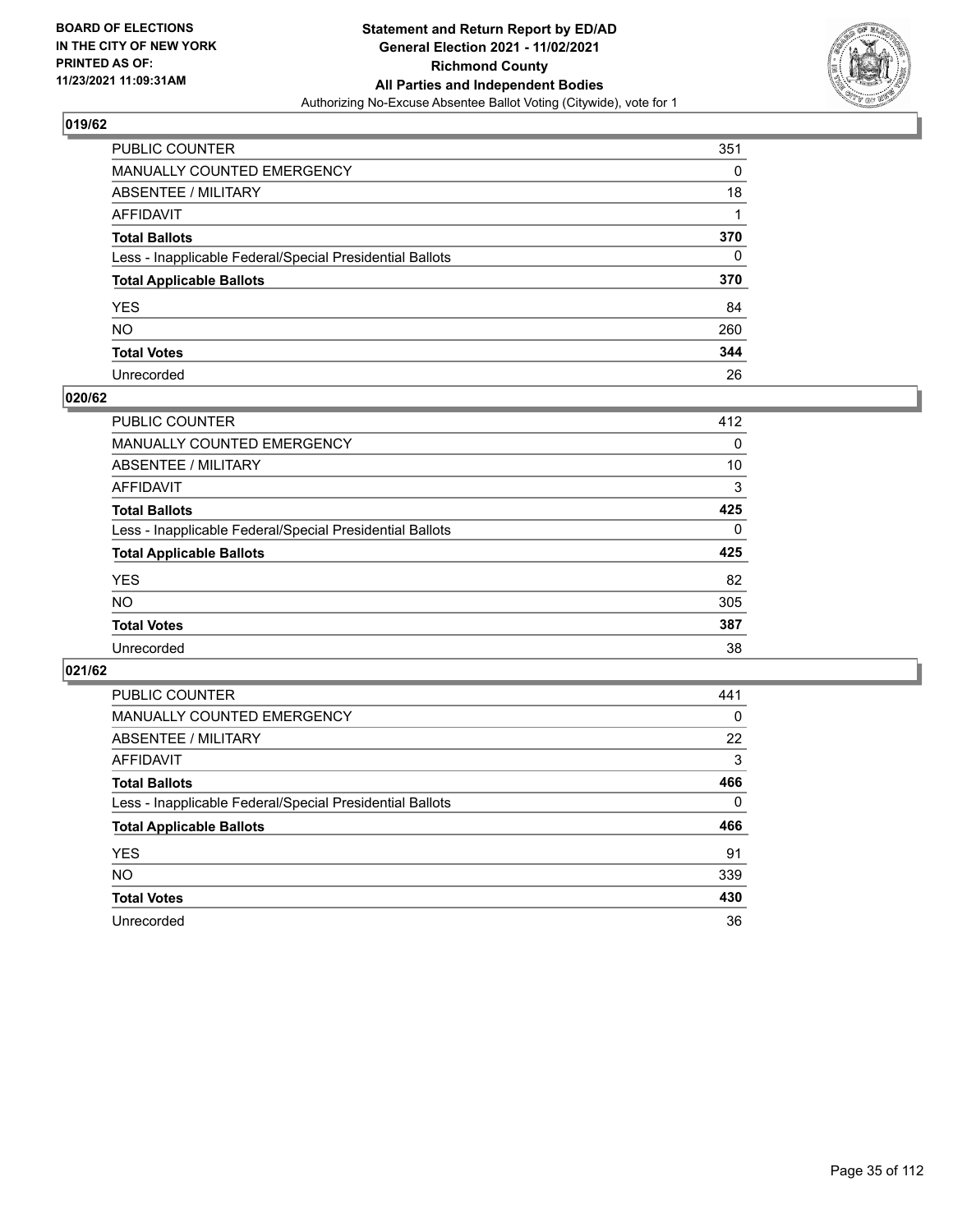

| PUBLIC COUNTER                                           | 395            |
|----------------------------------------------------------|----------------|
| MANUALLY COUNTED EMERGENCY                               | 0              |
| ABSENTEE / MILITARY                                      | 17             |
| AFFIDAVIT                                                | $\overline{2}$ |
| Total Ballots                                            | 414            |
| Less - Inapplicable Federal/Special Presidential Ballots | 0              |
| <b>Total Applicable Ballots</b>                          | 414            |
| YES                                                      | 78             |
| NO.                                                      | 301            |
| <b>Total Votes</b>                                       | 379            |
| Unrecorded                                               | 35             |

#### **023/62**

| <b>PUBLIC COUNTER</b>                                    | 342 |
|----------------------------------------------------------|-----|
| <b>MANUALLY COUNTED EMERGENCY</b>                        | 0   |
| ABSENTEE / MILITARY                                      | 16  |
| AFFIDAVIT                                                | 3   |
| <b>Total Ballots</b>                                     | 361 |
| Less - Inapplicable Federal/Special Presidential Ballots | 0   |
| <b>Total Applicable Ballots</b>                          | 361 |
| <b>YES</b>                                               | 73  |
| <b>NO</b>                                                | 265 |
| <b>Total Votes</b>                                       | 338 |
| Unrecorded                                               | 23  |

| <b>PUBLIC COUNTER</b>                                    | 283      |
|----------------------------------------------------------|----------|
| <b>MANUALLY COUNTED EMERGENCY</b>                        | $\Omega$ |
| ABSENTEE / MILITARY                                      | 28       |
| AFFIDAVIT                                                | 3        |
| <b>Total Ballots</b>                                     | 314      |
| Less - Inapplicable Federal/Special Presidential Ballots | $\Omega$ |
| <b>Total Applicable Ballots</b>                          | 314      |
| <b>YES</b>                                               | 92       |
| NO.                                                      | 207      |
| <b>Total Votes</b>                                       | 299      |
| Unrecorded                                               | 15       |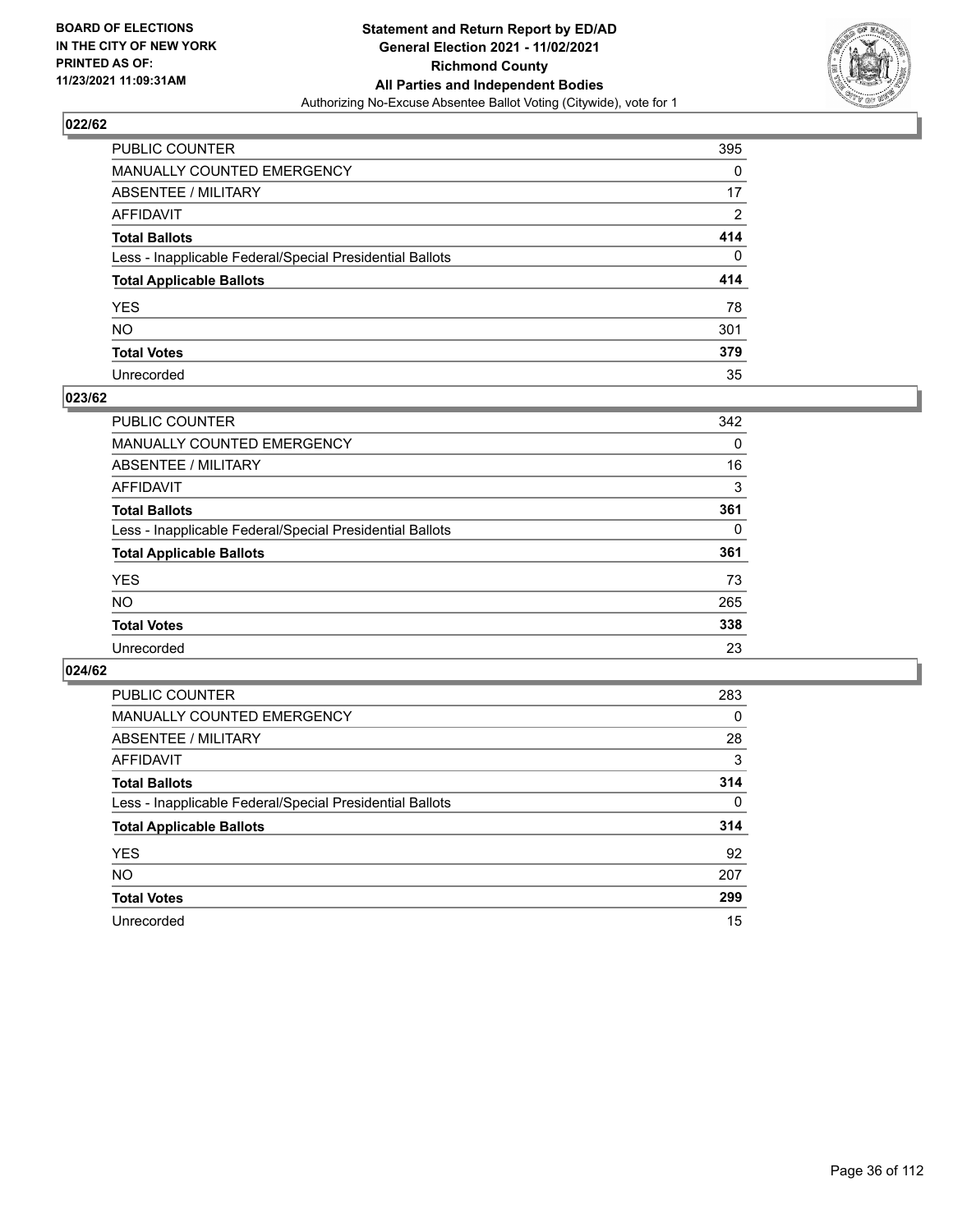

| PUBLIC COUNTER                                           | 408 |
|----------------------------------------------------------|-----|
| MANUALLY COUNTED EMERGENCY                               | 0   |
| ABSENTEE / MILITARY                                      | 19  |
| AFFIDAVIT                                                | 3   |
| Total Ballots                                            | 430 |
| Less - Inapplicable Federal/Special Presidential Ballots | 0   |
| <b>Total Applicable Ballots</b>                          | 430 |
| YES                                                      | 85  |
| NO.                                                      | 304 |
| <b>Total Votes</b>                                       | 389 |
| Unrecorded                                               | 41  |

#### **026/62**

| <b>PUBLIC COUNTER</b>                                    | 360      |
|----------------------------------------------------------|----------|
| <b>MANUALLY COUNTED EMERGENCY</b>                        | 0        |
| ABSENTEE / MILITARY                                      | 26       |
| AFFIDAVIT                                                |          |
| <b>Total Ballots</b>                                     | 387      |
| Less - Inapplicable Federal/Special Presidential Ballots | $\Omega$ |
| <b>Total Applicable Ballots</b>                          | 387      |
| <b>YES</b>                                               | 127      |
| <b>NO</b>                                                | 225      |
| <b>Total Votes</b>                                       | 352      |
| Unrecorded                                               | 35       |

| <b>PUBLIC COUNTER</b>                                    | 499      |
|----------------------------------------------------------|----------|
| MANUALLY COUNTED EMERGENCY                               | $\Omega$ |
| ABSENTEE / MILITARY                                      | 22       |
| AFFIDAVIT                                                |          |
| <b>Total Ballots</b>                                     | 522      |
| Less - Inapplicable Federal/Special Presidential Ballots | 0        |
| <b>Total Applicable Ballots</b>                          | 522      |
| <b>YES</b>                                               | 100      |
| NO.                                                      | 357      |
| <b>Total Votes</b>                                       | 457      |
| Unrecorded                                               | 65       |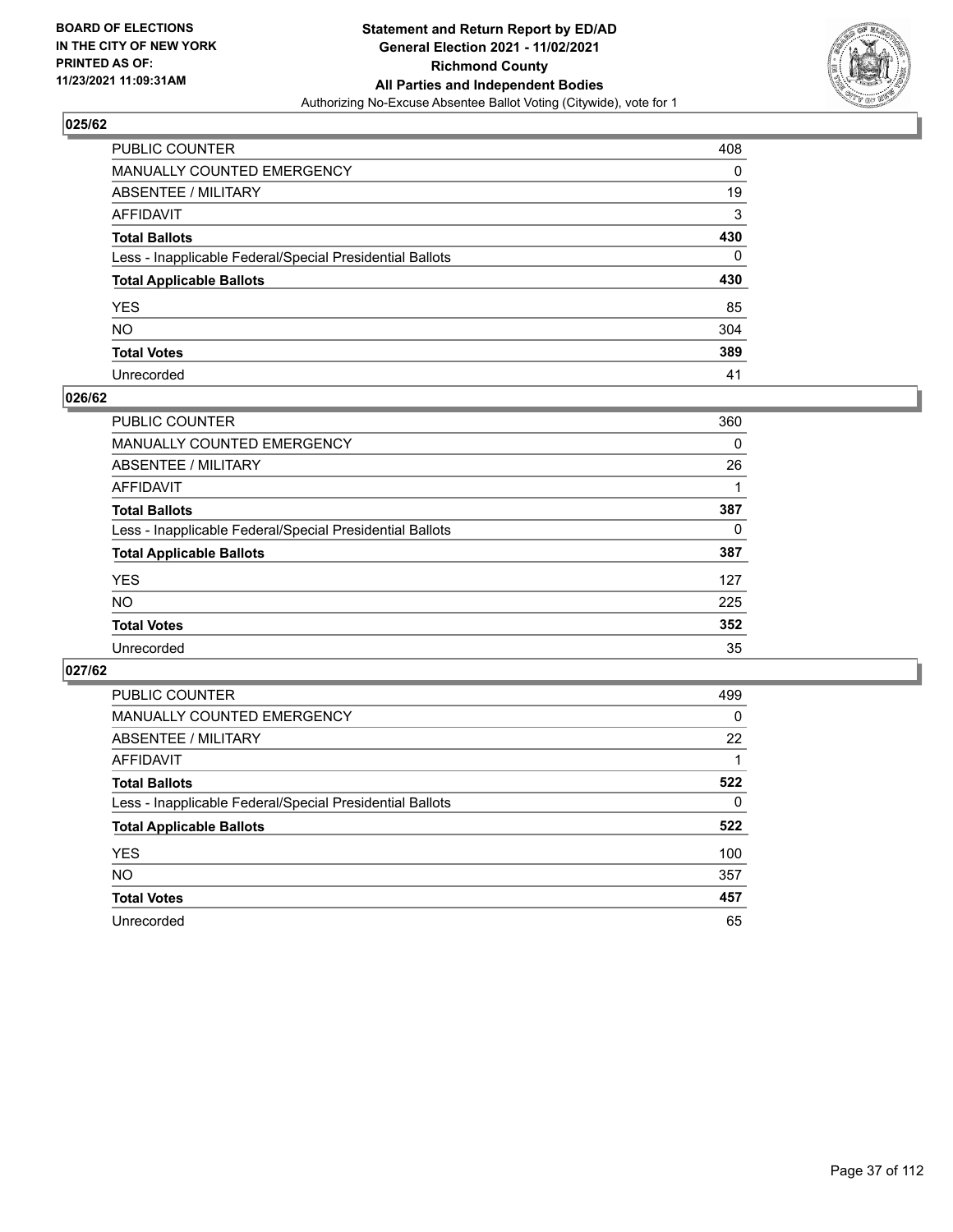

| PUBLIC COUNTER                                           | 421 |
|----------------------------------------------------------|-----|
| MANUALLY COUNTED EMERGENCY                               | 0   |
| ABSENTEE / MILITARY                                      | 17  |
| AFFIDAVIT                                                | 3   |
| Total Ballots                                            | 441 |
| Less - Inapplicable Federal/Special Presidential Ballots | 0   |
| <b>Total Applicable Ballots</b>                          | 441 |
| YES                                                      | 101 |
| NO.                                                      | 313 |
| <b>Total Votes</b>                                       | 414 |
| Unrecorded                                               | 27  |

#### **029/62**

| <b>PUBLIC COUNTER</b>                                    | 334      |
|----------------------------------------------------------|----------|
| MANUALLY COUNTED EMERGENCY                               | $\Omega$ |
| ABSENTEE / MILITARY                                      | 9        |
| AFFIDAVIT                                                | 3        |
| <b>Total Ballots</b>                                     | 346      |
| Less - Inapplicable Federal/Special Presidential Ballots | $\Omega$ |
| <b>Total Applicable Ballots</b>                          | 346      |
| <b>YES</b>                                               | 77       |
| <b>NO</b>                                                | 217      |
| <b>Total Votes</b>                                       | 294      |
| Unrecorded                                               | 52       |

| <b>PUBLIC COUNTER</b>                                    | 445 |
|----------------------------------------------------------|-----|
| <b>MANUALLY COUNTED EMERGENCY</b>                        |     |
| ABSENTEE / MILITARY                                      | 14  |
| AFFIDAVIT                                                | 3   |
| <b>Total Ballots</b>                                     | 463 |
| Less - Inapplicable Federal/Special Presidential Ballots | 0   |
| <b>Total Applicable Ballots</b>                          | 463 |
| <b>YES</b>                                               | 89  |
| NO.                                                      | 343 |
| <b>Total Votes</b>                                       | 432 |
| Unrecorded                                               | 31  |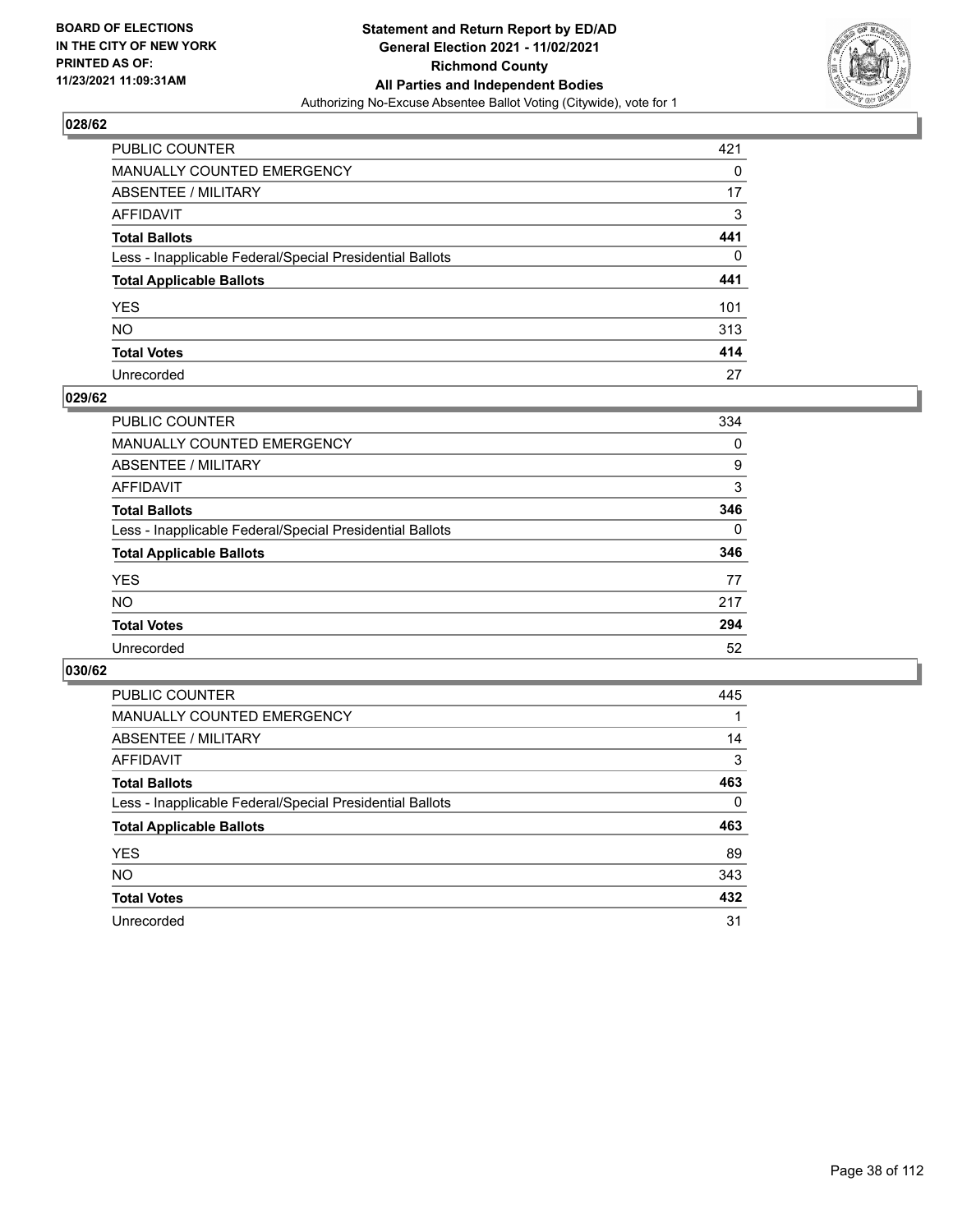

| PUBLIC COUNTER                                           | 438            |
|----------------------------------------------------------|----------------|
| MANUALLY COUNTED EMERGENCY                               |                |
| ABSENTEE / MILITARY                                      | 26             |
| AFFIDAVIT                                                | $\overline{2}$ |
| Total Ballots                                            | 467            |
| Less - Inapplicable Federal/Special Presidential Ballots | 0              |
| <b>Total Applicable Ballots</b>                          | 467            |
| YES                                                      | 95             |
| NO.                                                      | 354            |
| <b>Total Votes</b>                                       | 449            |
| Unrecorded                                               | 18             |

#### **032/62**

| <b>PUBLIC COUNTER</b>                                    | 386      |
|----------------------------------------------------------|----------|
| <b>MANUALLY COUNTED EMERGENCY</b>                        | $\Omega$ |
| ABSENTEE / MILITARY                                      | 15       |
| AFFIDAVIT                                                | 5        |
| <b>Total Ballots</b>                                     | 406      |
| Less - Inapplicable Federal/Special Presidential Ballots | $\Omega$ |
| <b>Total Applicable Ballots</b>                          | 406      |
| <b>YES</b>                                               | 77       |
| <b>NO</b>                                                | 298      |
| <b>Total Votes</b>                                       | 375      |
| Unrecorded                                               | 31       |

| <b>PUBLIC COUNTER</b>                                    | 406            |
|----------------------------------------------------------|----------------|
| <b>MANUALLY COUNTED EMERGENCY</b>                        | $\Omega$       |
| ABSENTEE / MILITARY                                      | 12             |
| AFFIDAVIT                                                | $\overline{2}$ |
| <b>Total Ballots</b>                                     | 420            |
| Less - Inapplicable Federal/Special Presidential Ballots | $\Omega$       |
| <b>Total Applicable Ballots</b>                          | 420            |
| <b>YES</b>                                               | 80             |
| NO.                                                      | 295            |
| <b>Total Votes</b>                                       | 375            |
| Unrecorded                                               | 45             |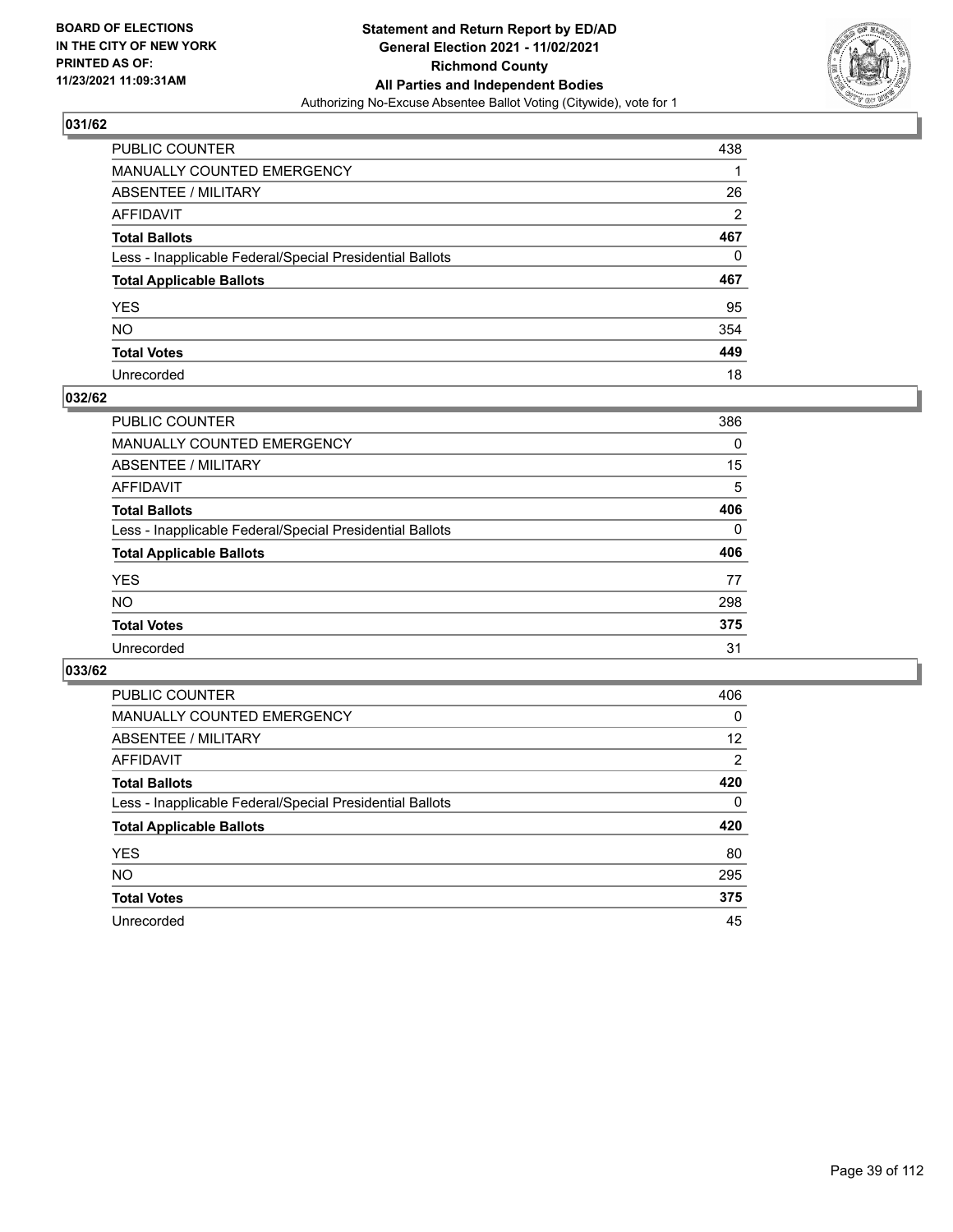

| PUBLIC COUNTER                                           | 458 |
|----------------------------------------------------------|-----|
| MANUALLY COUNTED EMERGENCY                               | 0   |
| ABSENTEE / MILITARY                                      | 14  |
| AFFIDAVIT                                                | 0   |
| Total Ballots                                            | 472 |
| Less - Inapplicable Federal/Special Presidential Ballots | 0   |
| <b>Total Applicable Ballots</b>                          | 472 |
| YES                                                      | 96  |
| NO.                                                      | 343 |
| <b>Total Votes</b>                                       | 439 |
| Unrecorded                                               | 33  |

#### **035/62**

| <b>PUBLIC COUNTER</b>                                    | 412            |
|----------------------------------------------------------|----------------|
| <b>MANUALLY COUNTED EMERGENCY</b>                        | $\Omega$       |
| ABSENTEE / MILITARY                                      | 7              |
| AFFIDAVIT                                                | $\overline{2}$ |
| <b>Total Ballots</b>                                     | 421            |
| Less - Inapplicable Federal/Special Presidential Ballots | 0              |
| <b>Total Applicable Ballots</b>                          | 421            |
| <b>YES</b>                                               | 72             |
| <b>NO</b>                                                | 299            |
| <b>Total Votes</b>                                       | 371            |
| Unrecorded                                               | 50             |

| <b>PUBLIC COUNTER</b>                                    | 377      |
|----------------------------------------------------------|----------|
| MANUALLY COUNTED EMERGENCY                               | $\Omega$ |
| ABSENTEE / MILITARY                                      | 23       |
| AFFIDAVIT                                                |          |
| <b>Total Ballots</b>                                     | 401      |
| Less - Inapplicable Federal/Special Presidential Ballots | $\Omega$ |
| <b>Total Applicable Ballots</b>                          | 401      |
| <b>YES</b>                                               | 90       |
| NO.                                                      | 241      |
| <b>Total Votes</b>                                       | 331      |
| Unrecorded                                               | 70       |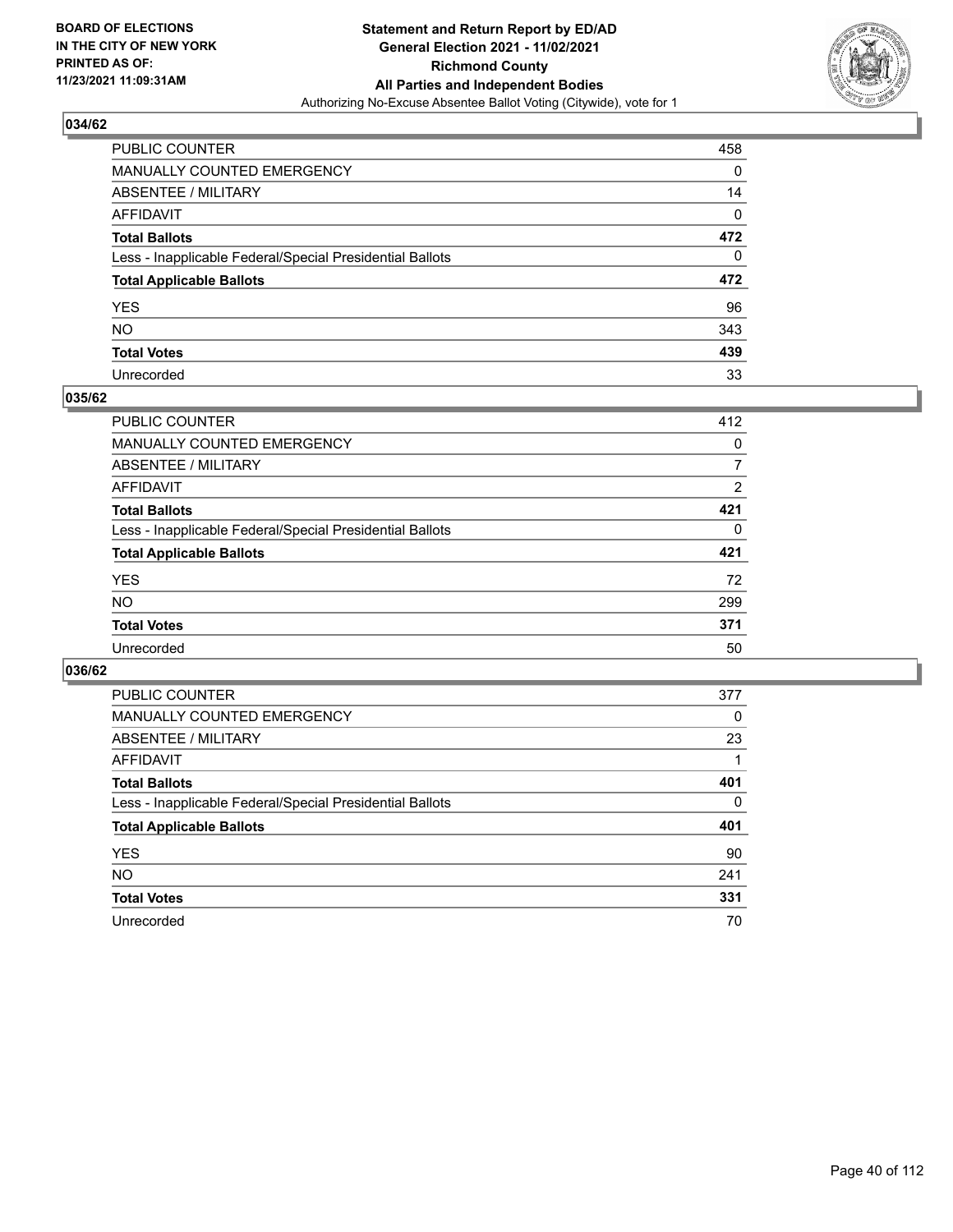

| PUBLIC COUNTER                                           | 445 |
|----------------------------------------------------------|-----|
| MANUALLY COUNTED EMERGENCY                               | 0   |
| ABSENTEE / MILITARY                                      | 23  |
| AFFIDAVIT                                                | 3   |
| Total Ballots                                            | 471 |
| Less - Inapplicable Federal/Special Presidential Ballots | 0   |
| <b>Total Applicable Ballots</b>                          | 471 |
| YES                                                      | 88  |
| NO.                                                      | 332 |
| <b>Total Votes</b>                                       | 420 |
| Unrecorded                                               | 51  |

#### **038/62**

| <b>PUBLIC COUNTER</b>                                    | 446      |
|----------------------------------------------------------|----------|
| <b>MANUALLY COUNTED EMERGENCY</b>                        | 0        |
| ABSENTEE / MILITARY                                      | 9        |
| AFFIDAVIT                                                | 4        |
| <b>Total Ballots</b>                                     | 459      |
| Less - Inapplicable Federal/Special Presidential Ballots | $\Omega$ |
| <b>Total Applicable Ballots</b>                          | 459      |
| <b>YES</b>                                               | 94       |
| <b>NO</b>                                                | 334      |
| <b>Total Votes</b>                                       | 428      |
| Unrecorded                                               | 31       |

| <b>PUBLIC COUNTER</b>                                    | 454      |
|----------------------------------------------------------|----------|
| MANUALLY COUNTED EMERGENCY                               | $\Omega$ |
| ABSENTEE / MILITARY                                      | 16       |
| AFFIDAVIT                                                | 7        |
| <b>Total Ballots</b>                                     | 477      |
| Less - Inapplicable Federal/Special Presidential Ballots | 0        |
| <b>Total Applicable Ballots</b>                          | 477      |
| <b>YES</b>                                               | 83       |
| NO.                                                      | 356      |
| <b>Total Votes</b>                                       | 439      |
| Unrecorded                                               | 38       |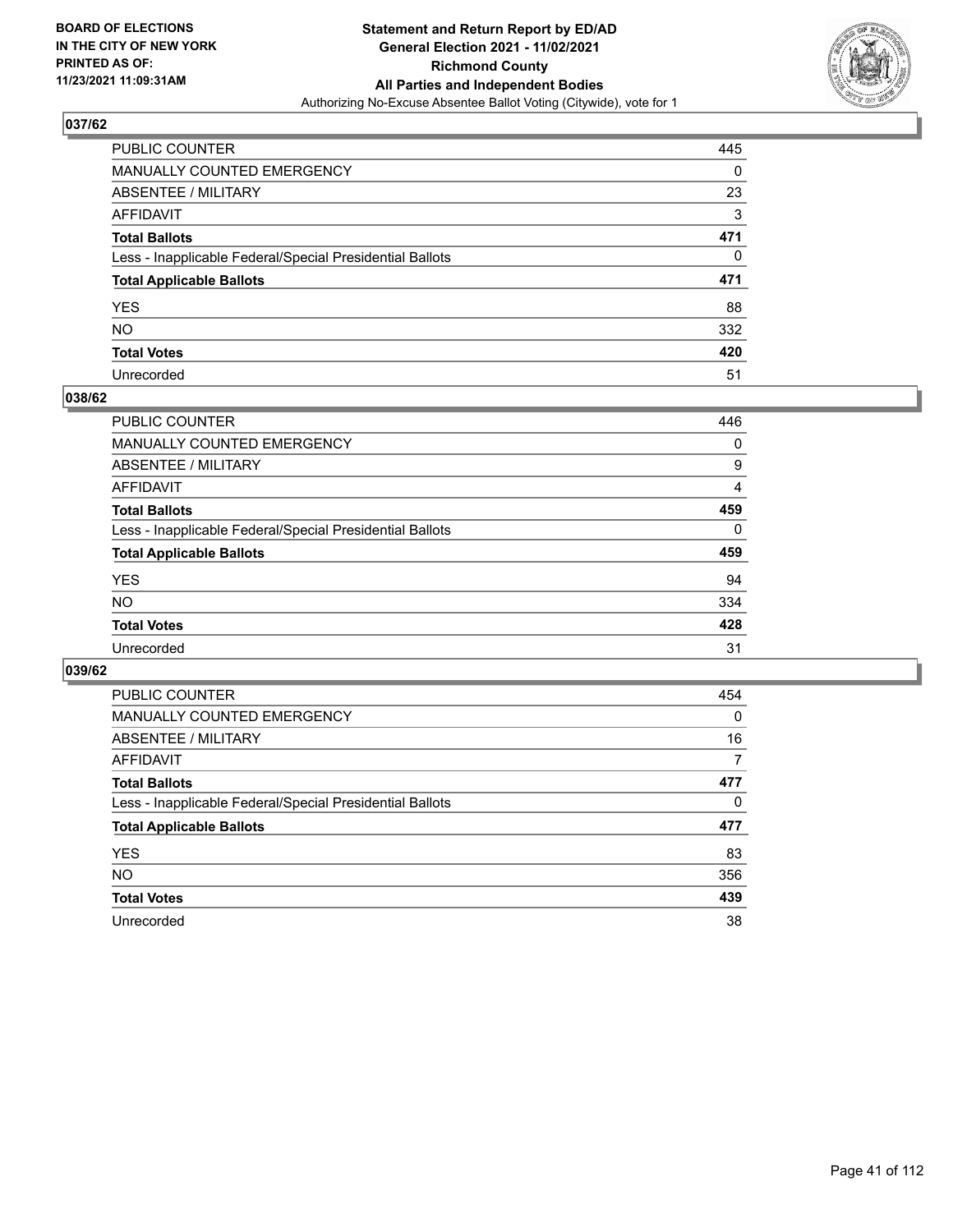

| PUBLIC COUNTER                                           | 449 |
|----------------------------------------------------------|-----|
| MANUALLY COUNTED EMERGENCY                               | 0   |
| ABSENTEE / MILITARY                                      | 32  |
| AFFIDAVIT                                                | 3   |
| Total Ballots                                            | 484 |
| Less - Inapplicable Federal/Special Presidential Ballots | 0   |
| <b>Total Applicable Ballots</b>                          | 484 |
| YES                                                      | 90  |
| NO.                                                      | 341 |
| <b>Total Votes</b>                                       | 431 |
| Unrecorded                                               | 53  |

#### **041/62**

| <b>PUBLIC COUNTER</b>                                    | 473      |
|----------------------------------------------------------|----------|
| <b>MANUALLY COUNTED EMERGENCY</b>                        | 0        |
| ABSENTEE / MILITARY                                      | 16       |
| AFFIDAVIT                                                | 3        |
| <b>Total Ballots</b>                                     | 492      |
| Less - Inapplicable Federal/Special Presidential Ballots | $\Omega$ |
| <b>Total Applicable Ballots</b>                          | 492      |
| <b>YES</b>                                               | 100      |
| <b>NO</b>                                                | 340      |
| <b>Total Votes</b>                                       | 440      |
| Unrecorded                                               | 52       |

| <b>PUBLIC COUNTER</b>                                    | 414      |
|----------------------------------------------------------|----------|
| MANUALLY COUNTED EMERGENCY                               | $\Omega$ |
| ABSENTEE / MILITARY                                      | 26       |
| AFFIDAVIT                                                | 3        |
| <b>Total Ballots</b>                                     | 443      |
| Less - Inapplicable Federal/Special Presidential Ballots | $\Omega$ |
| <b>Total Applicable Ballots</b>                          | 443      |
| <b>YES</b>                                               | 106      |
| NO.                                                      | 287      |
| <b>Total Votes</b>                                       | 393      |
| Unrecorded                                               | 50       |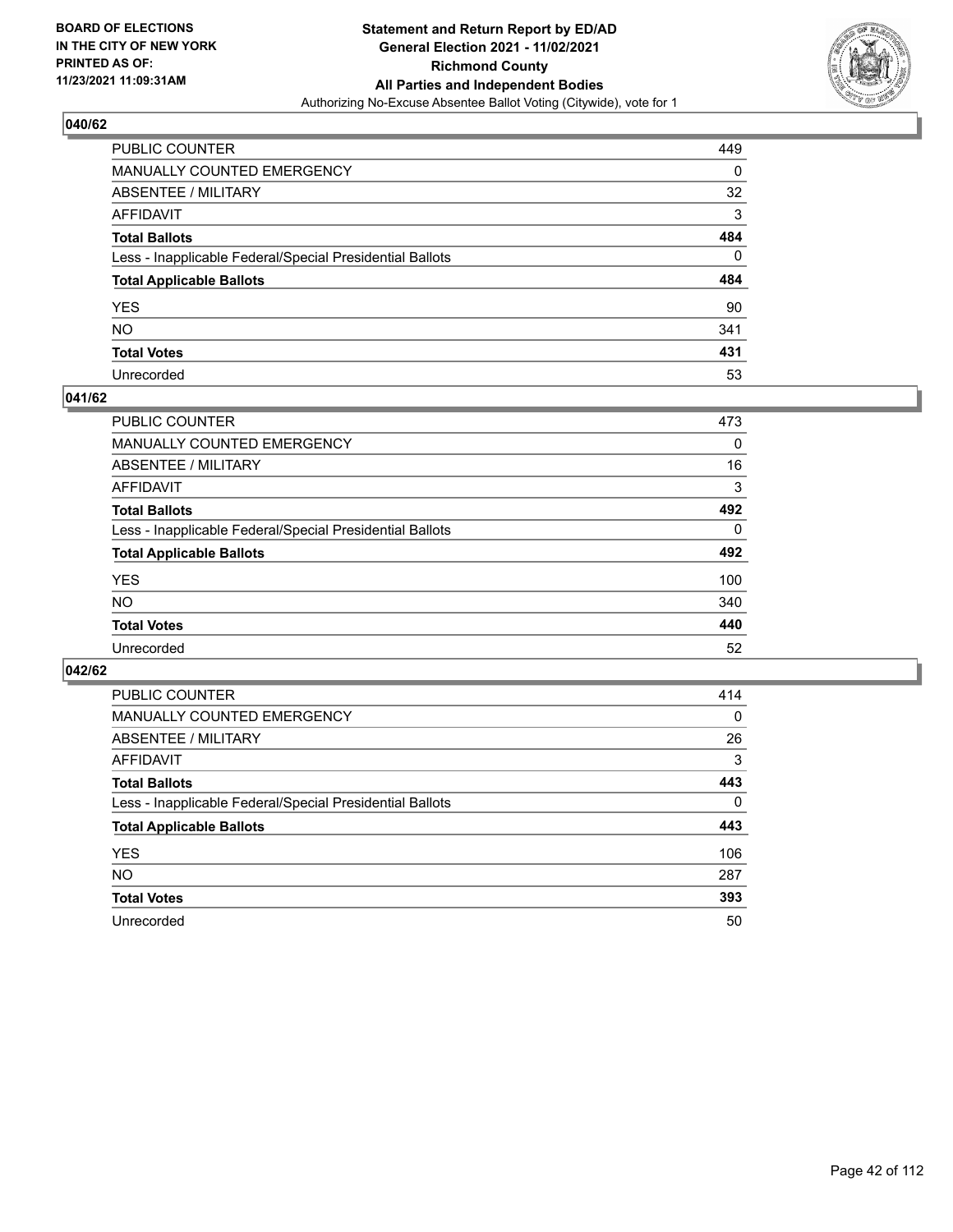

| PUBLIC COUNTER                                           | 469            |
|----------------------------------------------------------|----------------|
| MANUALLY COUNTED EMERGENCY                               | 0              |
| ABSENTEE / MILITARY                                      | 13             |
| AFFIDAVIT                                                | $\overline{2}$ |
| Total Ballots                                            | 484            |
| Less - Inapplicable Federal/Special Presidential Ballots | 0              |
| <b>Total Applicable Ballots</b>                          | 484            |
| YES                                                      | 122            |
| NO.                                                      | 316            |
| <b>Total Votes</b>                                       | 438            |
| Unrecorded                                               | 46             |

#### **044/62**

| <b>PUBLIC COUNTER</b>                                    | 439      |
|----------------------------------------------------------|----------|
| <b>MANUALLY COUNTED EMERGENCY</b>                        | 0        |
| ABSENTEE / MILITARY                                      | 15       |
| AFFIDAVIT                                                |          |
| <b>Total Ballots</b>                                     | 455      |
| Less - Inapplicable Federal/Special Presidential Ballots | $\Omega$ |
| <b>Total Applicable Ballots</b>                          | 455      |
| <b>YES</b>                                               | 96       |
| <b>NO</b>                                                | 312      |
| <b>Total Votes</b>                                       | 408      |
| Unrecorded                                               | 47       |

| <b>PUBLIC COUNTER</b>                                    | 392      |
|----------------------------------------------------------|----------|
| MANUALLY COUNTED EMERGENCY                               | $\Omega$ |
| ABSENTEE / MILITARY                                      | 15       |
| AFFIDAVIT                                                | 0        |
| <b>Total Ballots</b>                                     | 407      |
| Less - Inapplicable Federal/Special Presidential Ballots | 0        |
| <b>Total Applicable Ballots</b>                          | 407      |
| <b>YES</b>                                               | 87       |
|                                                          |          |
| NO.                                                      | 281      |
| <b>Total Votes</b>                                       | 368      |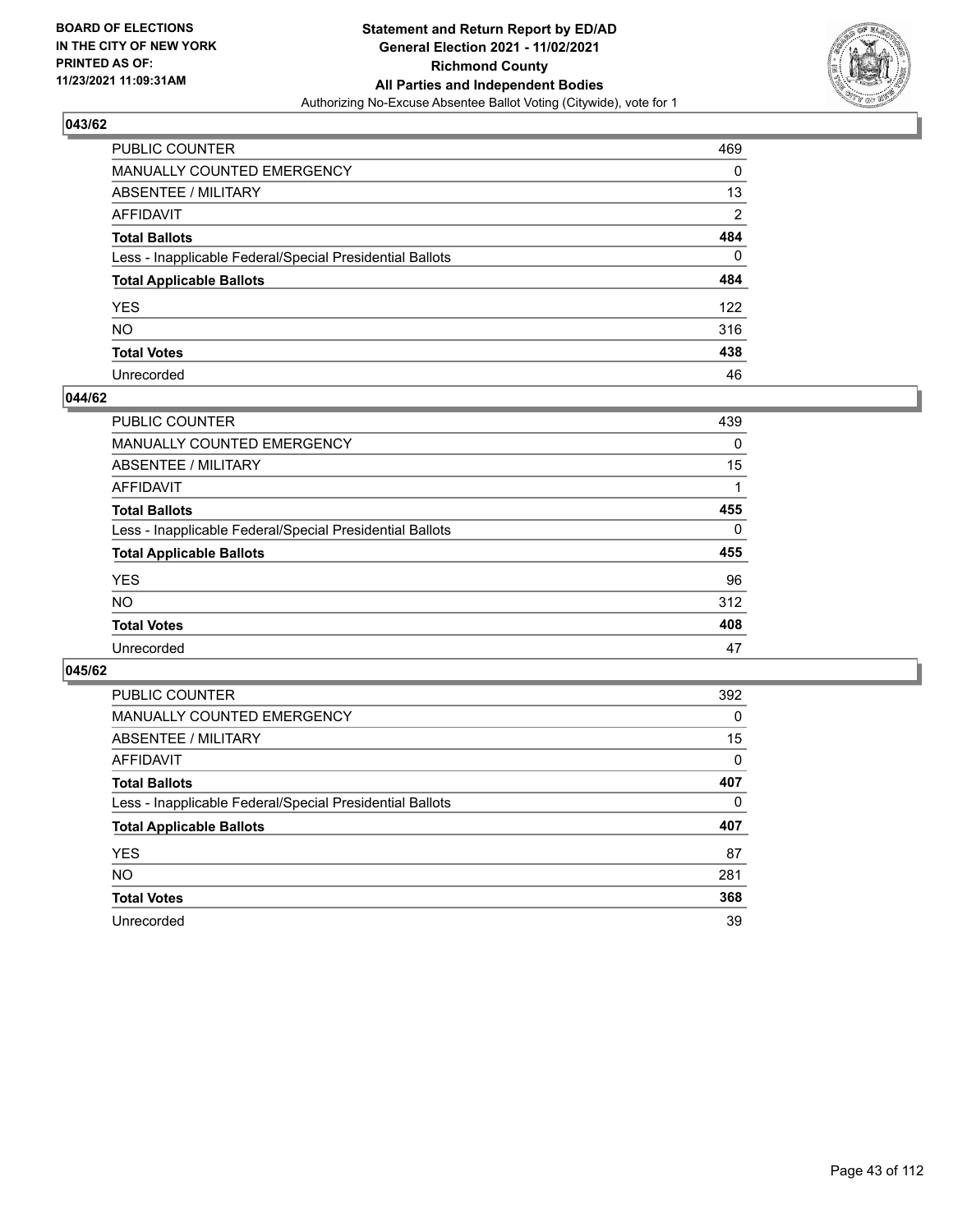

| PUBLIC COUNTER                                           | 450      |
|----------------------------------------------------------|----------|
| MANUALLY COUNTED EMERGENCY                               | 0        |
| <b>ABSENTEE / MILITARY</b>                               | 18       |
| AFFIDAVIT                                                |          |
| <b>Total Ballots</b>                                     | 469      |
| Less - Inapplicable Federal/Special Presidential Ballots | $\Omega$ |
| <b>Total Applicable Ballots</b>                          | 469      |
| YES                                                      | 83       |
| NO.                                                      | 336      |
| <b>Total Votes</b>                                       | 419      |
| Unrecorded                                               | 50       |

#### **047/62**

| <b>PUBLIC COUNTER</b>                                    | 415      |
|----------------------------------------------------------|----------|
| <b>MANUALLY COUNTED EMERGENCY</b>                        | 0        |
| ABSENTEE / MILITARY                                      | 16       |
| AFFIDAVIT                                                | 3        |
| <b>Total Ballots</b>                                     | 434      |
| Less - Inapplicable Federal/Special Presidential Ballots | $\Omega$ |
| <b>Total Applicable Ballots</b>                          | 434      |
| <b>YES</b>                                               | 83       |
| <b>NO</b>                                                | 295      |
| <b>Total Votes</b>                                       | 378      |
| Unrecorded                                               | 56       |

| <b>PUBLIC COUNTER</b>                                    | 353      |
|----------------------------------------------------------|----------|
| MANUALLY COUNTED EMERGENCY                               | $\Omega$ |
| ABSENTEE / MILITARY                                      | 10       |
| AFFIDAVIT                                                | $\Omega$ |
| <b>Total Ballots</b>                                     | 363      |
| Less - Inapplicable Federal/Special Presidential Ballots | $\Omega$ |
| <b>Total Applicable Ballots</b>                          | 363      |
| <b>YES</b>                                               | 80       |
| NO.                                                      | 245      |
| <b>Total Votes</b>                                       | 325      |
| Unrecorded                                               | 38       |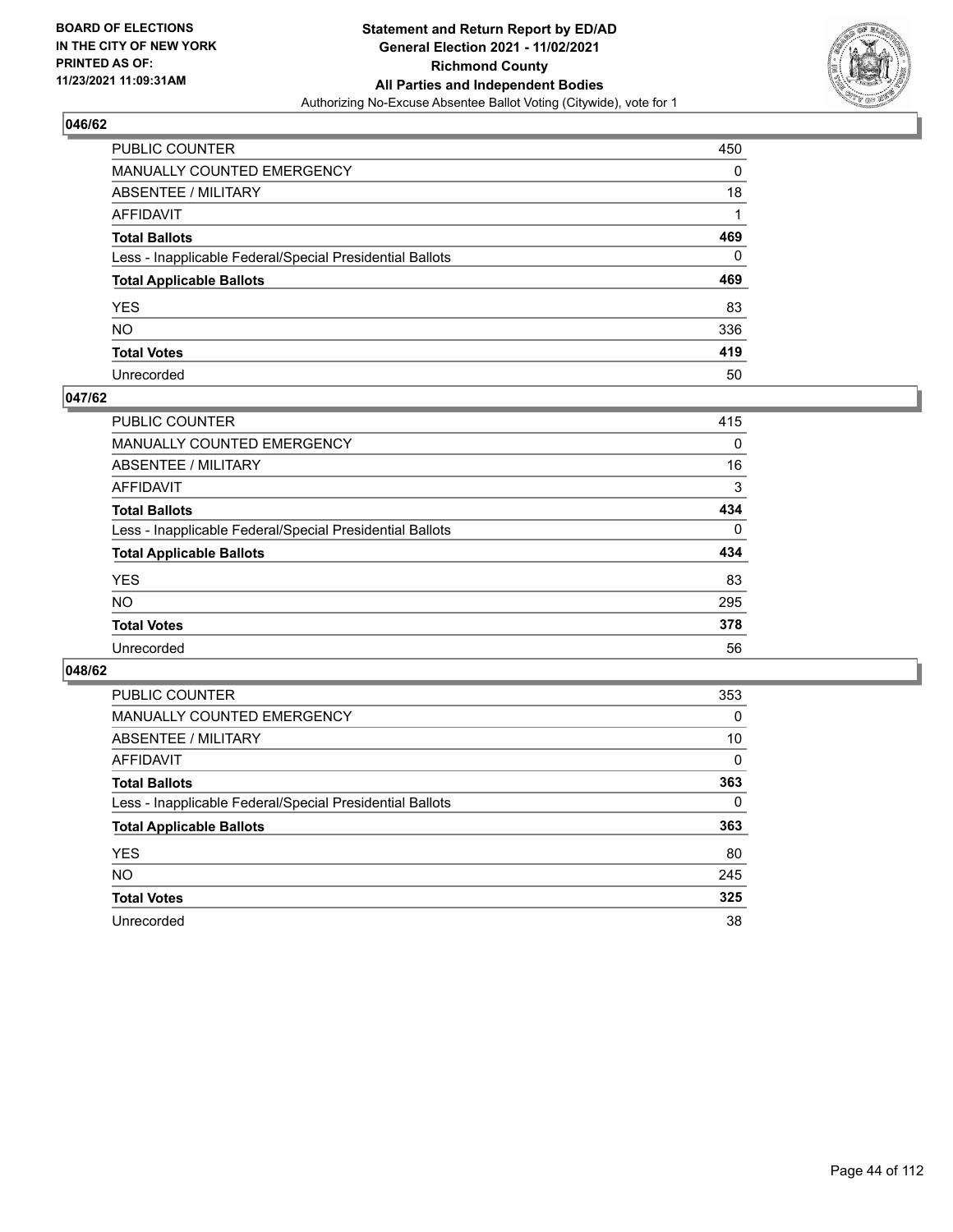

| PUBLIC COUNTER                                           | 418 |
|----------------------------------------------------------|-----|
| MANUALLY COUNTED EMERGENCY                               | 0   |
| ABSENTEE / MILITARY                                      | 17  |
| AFFIDAVIT                                                | 0   |
| Total Ballots                                            | 435 |
| Less - Inapplicable Federal/Special Presidential Ballots | 0   |
| <b>Total Applicable Ballots</b>                          | 435 |
| YES                                                      | 103 |
| NO.                                                      | 310 |
| <b>Total Votes</b>                                       | 413 |
| Unrecorded                                               | 22  |

#### **050/62**

| PUBLIC COUNTER                                           | 473      |
|----------------------------------------------------------|----------|
| <b>MANUALLY COUNTED EMERGENCY</b>                        | $\Omega$ |
| ABSENTEE / MILITARY                                      | 28       |
| AFFIDAVIT                                                | 5        |
| <b>Total Ballots</b>                                     | 506      |
| Less - Inapplicable Federal/Special Presidential Ballots | $\Omega$ |
| <b>Total Applicable Ballots</b>                          | 506      |
| <b>YES</b>                                               | 106      |
| <b>NO</b>                                                | 359      |
| <b>Total Votes</b>                                       | 465      |
| Unrecorded                                               | 41       |

| <b>PUBLIC COUNTER</b>                                    | 406      |
|----------------------------------------------------------|----------|
| MANUALLY COUNTED EMERGENCY                               | 0        |
| ABSENTEE / MILITARY                                      | 23       |
| AFFIDAVIT                                                | 2        |
| <b>Total Ballots</b>                                     | 431      |
| Less - Inapplicable Federal/Special Presidential Ballots | $\Omega$ |
| <b>Total Applicable Ballots</b>                          | 431      |
| <b>YES</b>                                               | 121      |
| <b>NO</b>                                                | 264      |
| <b>Total Votes</b>                                       | 385      |
| Unrecorded                                               | 46       |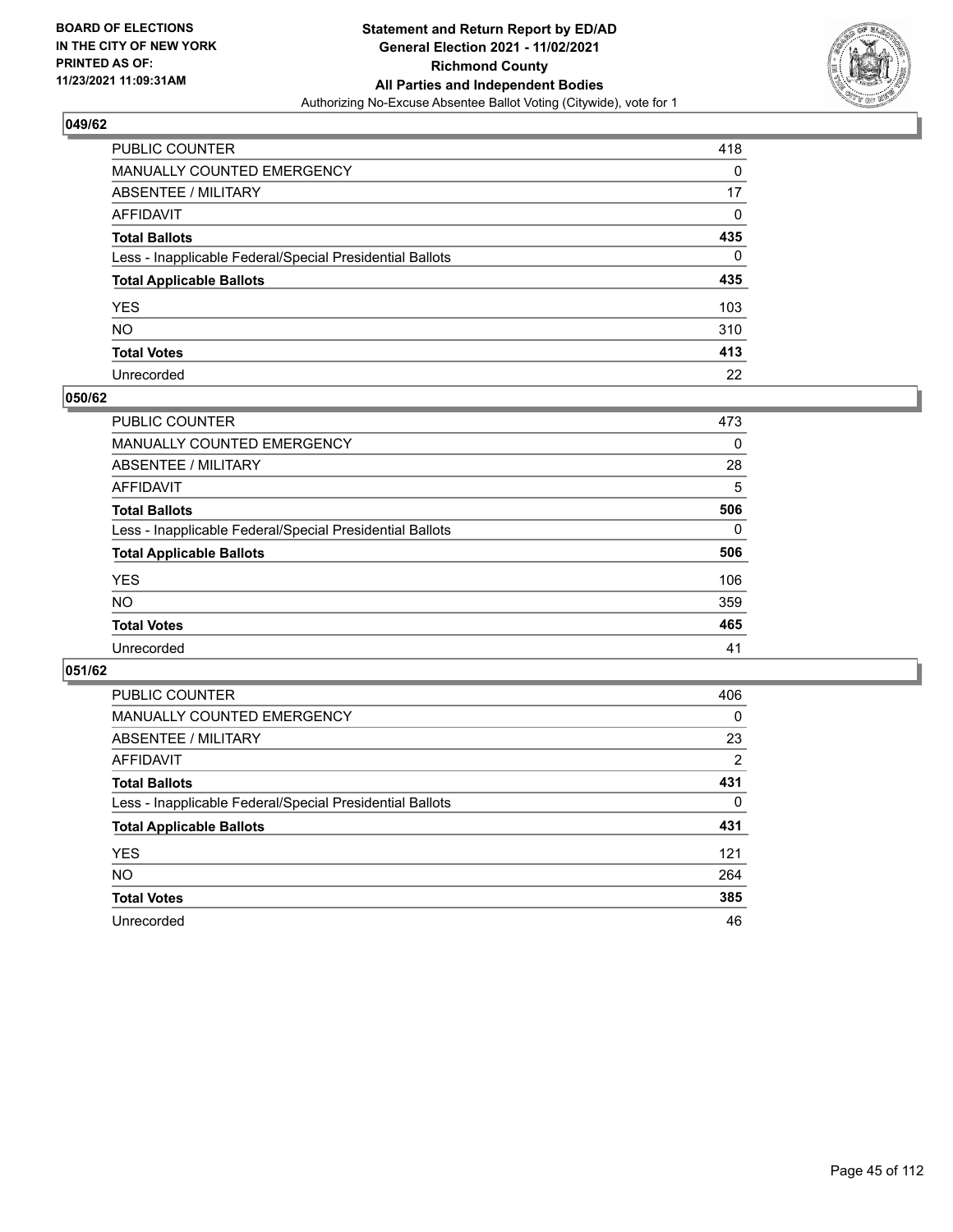

| PUBLIC COUNTER                                           | 463 |
|----------------------------------------------------------|-----|
| MANUALLY COUNTED EMERGENCY                               | 0   |
| ABSENTEE / MILITARY                                      | 16  |
| AFFIDAVIT                                                | 4   |
| Total Ballots                                            | 483 |
| Less - Inapplicable Federal/Special Presidential Ballots | 0   |
| <b>Total Applicable Ballots</b>                          | 483 |
| YES                                                      | 110 |
| NO.                                                      | 303 |
| <b>Total Votes</b>                                       | 413 |
| Unrecorded                                               | 70  |

#### **053/62**

| PUBLIC COUNTER                                           | 449            |
|----------------------------------------------------------|----------------|
| <b>MANUALLY COUNTED EMERGENCY</b>                        | $\Omega$       |
| ABSENTEE / MILITARY                                      | 20             |
| AFFIDAVIT                                                | $\overline{2}$ |
| <b>Total Ballots</b>                                     | 471            |
| Less - Inapplicable Federal/Special Presidential Ballots | $\Omega$       |
| <b>Total Applicable Ballots</b>                          | 471            |
| <b>YES</b>                                               | 100            |
| <b>NO</b>                                                | 348            |
| <b>Total Votes</b>                                       | 448            |
| Unrecorded                                               | 23             |

| <b>PUBLIC COUNTER</b>                                    | 387          |
|----------------------------------------------------------|--------------|
| <b>MANUALLY COUNTED EMERGENCY</b>                        | $\Omega$     |
| ABSENTEE / MILITARY                                      | 22           |
| AFFIDAVIT                                                | 4            |
| <b>Total Ballots</b>                                     | 413          |
| Less - Inapplicable Federal/Special Presidential Ballots | $\mathbf{0}$ |
| <b>Total Applicable Ballots</b>                          | 413          |
| <b>YES</b>                                               | 112          |
| NO.                                                      | 276          |
| <b>Total Votes</b>                                       | 388          |
| Unrecorded                                               | 25           |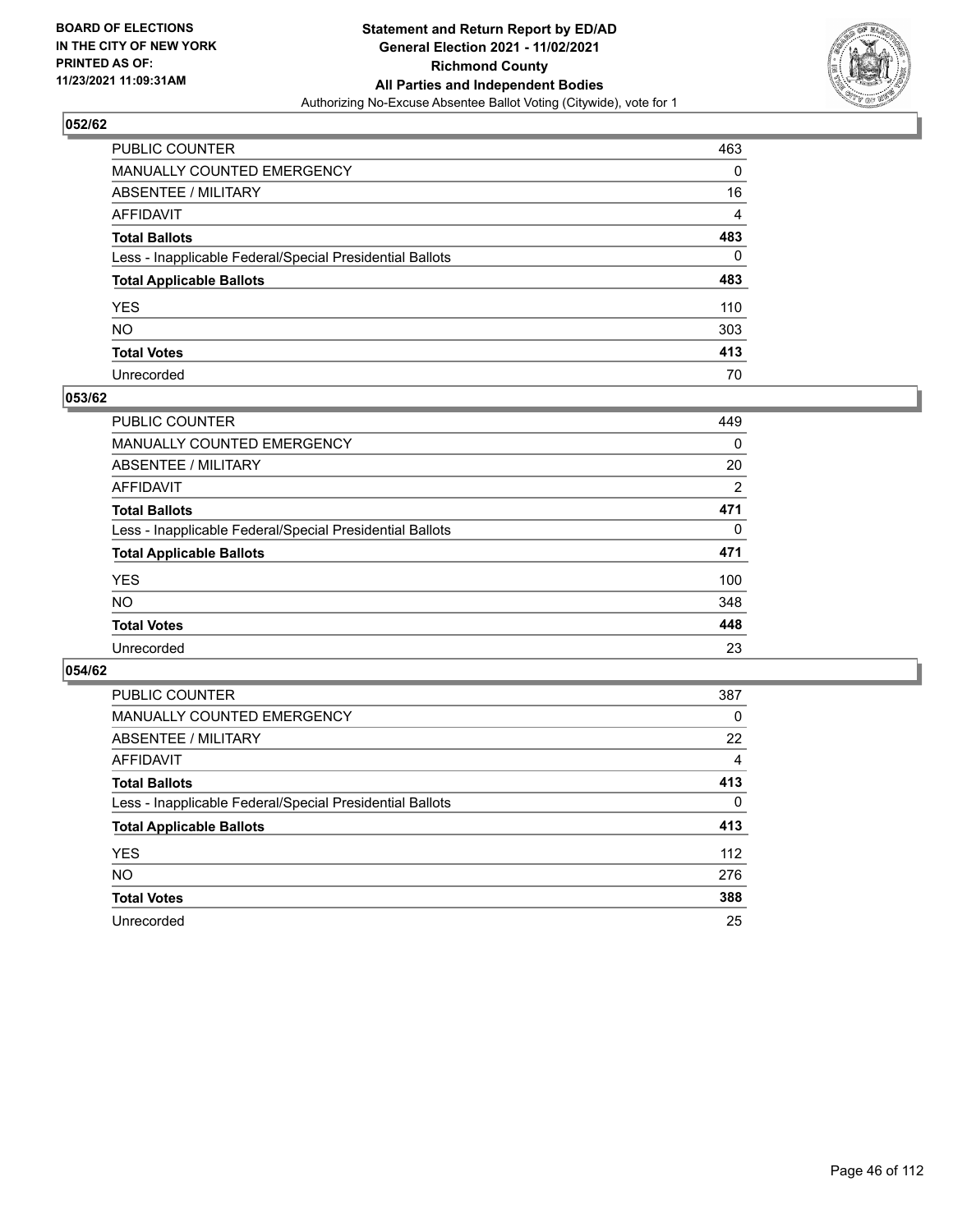

| PUBLIC COUNTER                                           | 475 |
|----------------------------------------------------------|-----|
| MANUALLY COUNTED EMERGENCY                               | 0   |
| ABSENTEE / MILITARY                                      | 21  |
| AFFIDAVIT                                                |     |
| Total Ballots                                            | 497 |
| Less - Inapplicable Federal/Special Presidential Ballots | 0   |
| <b>Total Applicable Ballots</b>                          | 497 |
| YES                                                      | 120 |
| NO.                                                      | 347 |
| <b>Total Votes</b>                                       | 467 |
| Unrecorded                                               | 30  |

#### **056/62**

| <b>PUBLIC COUNTER</b>                                    | 372            |
|----------------------------------------------------------|----------------|
| <b>MANUALLY COUNTED EMERGENCY</b>                        | 0              |
| <b>ABSENTEE / MILITARY</b>                               | 18             |
| AFFIDAVIT                                                | $\overline{2}$ |
| <b>Total Ballots</b>                                     | 392            |
| Less - Inapplicable Federal/Special Presidential Ballots | $\Omega$       |
| <b>Total Applicable Ballots</b>                          | 392            |
| <b>YES</b>                                               | 103            |
| <b>NO</b>                                                | 245            |
| <b>Total Votes</b>                                       | 348            |
| Unrecorded                                               | 44             |

| PUBLIC COUNTER                                           | 407      |
|----------------------------------------------------------|----------|
| MANUALLY COUNTED EMERGENCY                               | $\Omega$ |
| ABSENTEE / MILITARY                                      | 14       |
| AFFIDAVIT                                                |          |
| <b>Total Ballots</b>                                     | 422      |
| Less - Inapplicable Federal/Special Presidential Ballots | $\Omega$ |
| <b>Total Applicable Ballots</b>                          | 422      |
| <b>YES</b>                                               | 83       |
| <b>NO</b>                                                | 306      |
| <b>Total Votes</b>                                       | 389      |
| Unrecorded                                               | 33       |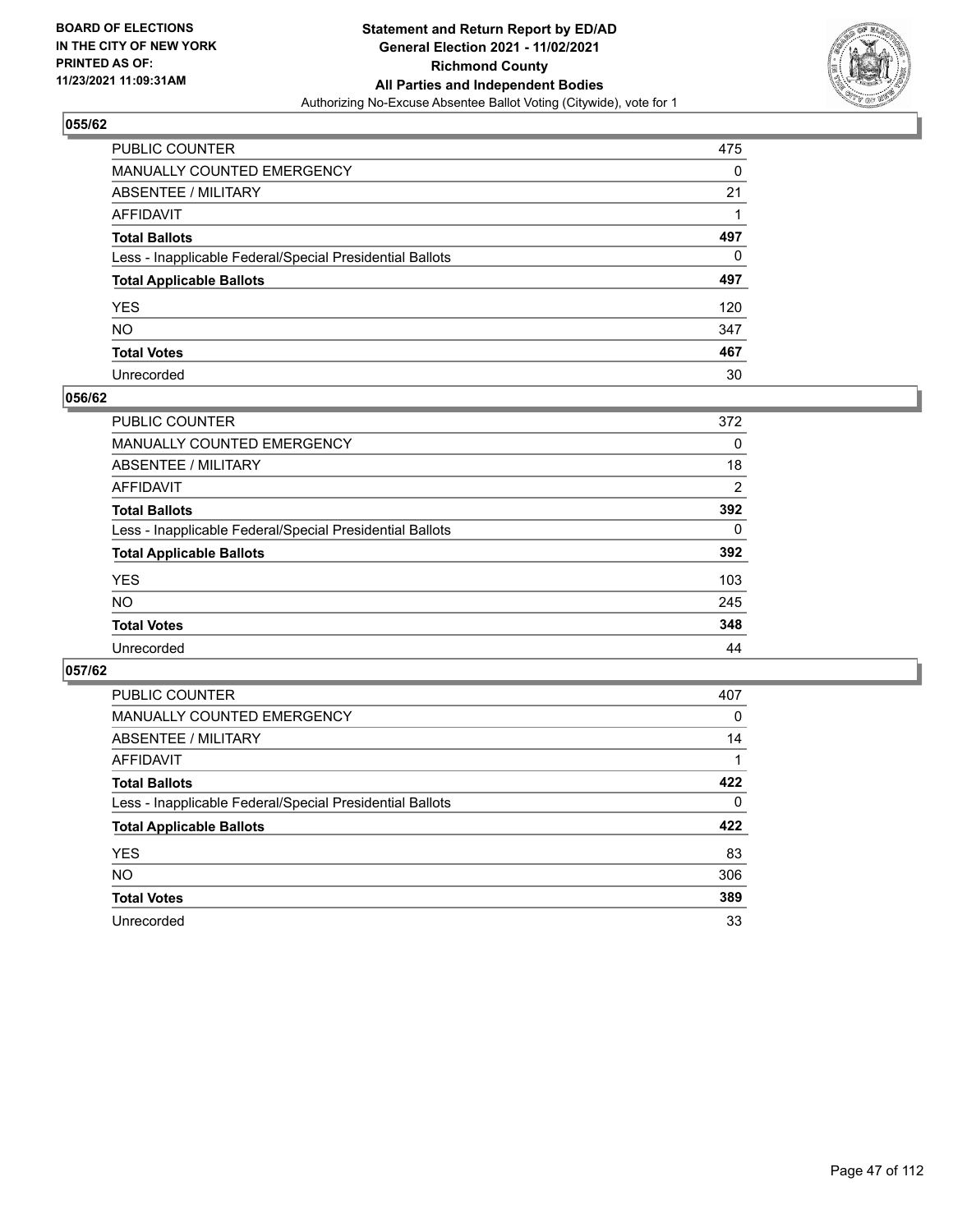

| PUBLIC COUNTER                                           | 479 |
|----------------------------------------------------------|-----|
| MANUALLY COUNTED EMERGENCY                               | 0   |
| ABSENTEE / MILITARY                                      | 8   |
| AFFIDAVIT                                                |     |
| Total Ballots                                            | 488 |
| Less - Inapplicable Federal/Special Presidential Ballots | 0   |
| <b>Total Applicable Ballots</b>                          | 488 |
| YES                                                      | 108 |
| NO.                                                      | 338 |
| <b>Total Votes</b>                                       | 446 |
| Unrecorded                                               | 42  |

#### **059/62**

| <b>PUBLIC COUNTER</b>                                    | 371            |
|----------------------------------------------------------|----------------|
| <b>MANUALLY COUNTED EMERGENCY</b>                        | 0              |
| ABSENTEE / MILITARY                                      | 35             |
| AFFIDAVIT                                                | $\overline{4}$ |
| <b>Total Ballots</b>                                     | 410            |
| Less - Inapplicable Federal/Special Presidential Ballots | $\Omega$       |
| <b>Total Applicable Ballots</b>                          | 410            |
| <b>YES</b>                                               | 92             |
| <b>NO</b>                                                | 290            |
| <b>Total Votes</b>                                       | 382            |
| Unrecorded                                               | 28             |

| <b>PUBLIC COUNTER</b>                                    | 460      |
|----------------------------------------------------------|----------|
| <b>MANUALLY COUNTED EMERGENCY</b>                        | 0        |
| ABSENTEE / MILITARY                                      | 13       |
| AFFIDAVIT                                                | 2        |
| <b>Total Ballots</b>                                     | 475      |
| Less - Inapplicable Federal/Special Presidential Ballots | $\Omega$ |
| <b>Total Applicable Ballots</b>                          | 475      |
| <b>YES</b>                                               | 112      |
| <b>NO</b>                                                | 302      |
| <b>Total Votes</b>                                       | 414      |
|                                                          |          |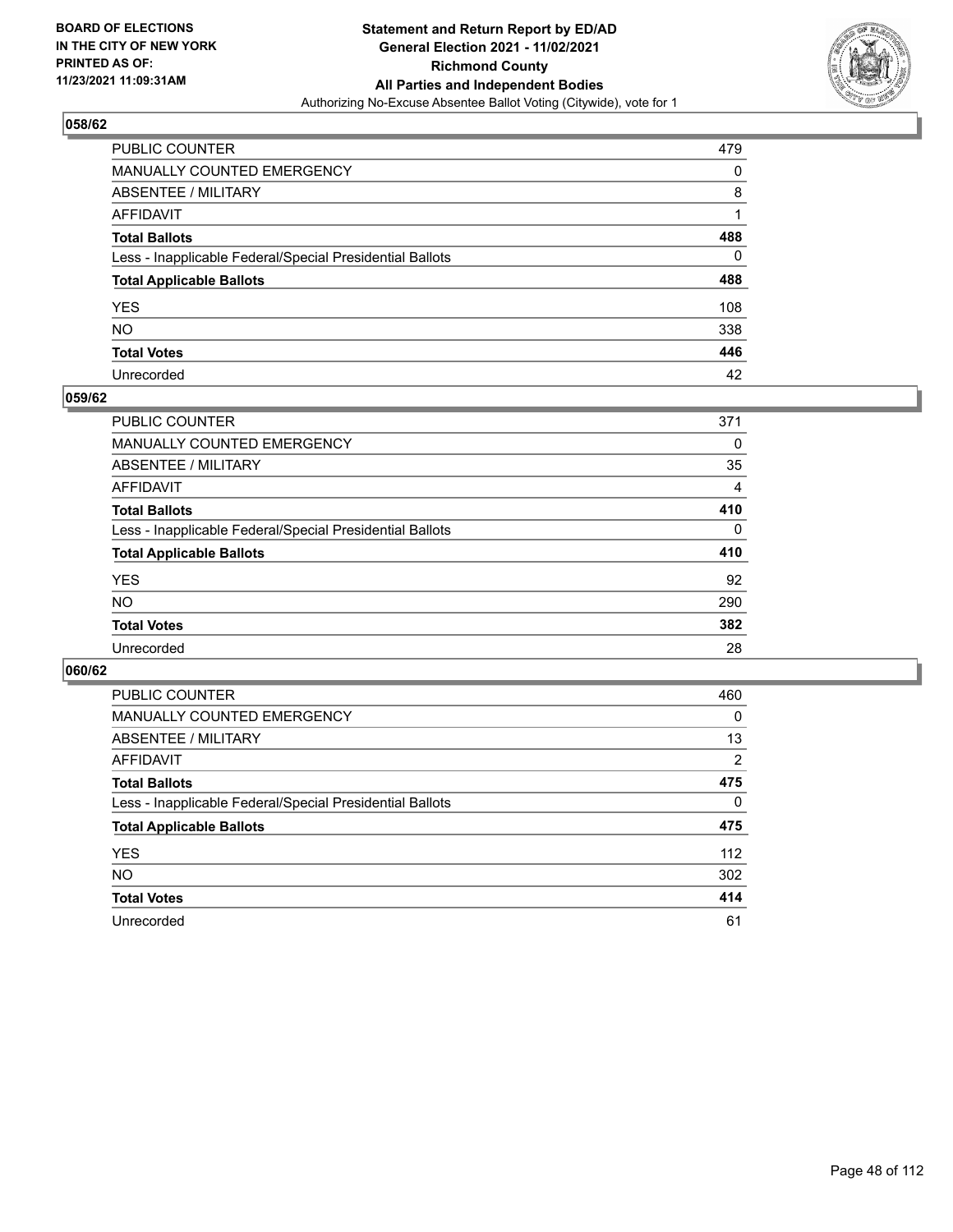

| PUBLIC COUNTER                                           | 450      |
|----------------------------------------------------------|----------|
| MANUALLY COUNTED EMERGENCY                               | 0        |
| ABSENTEE / MILITARY                                      | 13       |
| AFFIDAVIT                                                | 0        |
| Total Ballots                                            | 463      |
| Less - Inapplicable Federal/Special Presidential Ballots | $\Omega$ |
| <b>Total Applicable Ballots</b>                          | 463      |
| YES                                                      | 106      |
| NO.                                                      | 321      |
| <b>Total Votes</b>                                       | 427      |
| Unrecorded                                               | 36       |

#### **062/62**

| <b>PUBLIC COUNTER</b>                                    | 391          |
|----------------------------------------------------------|--------------|
| <b>MANUALLY COUNTED EMERGENCY</b>                        | 0            |
| ABSENTEE / MILITARY                                      | 21           |
| AFFIDAVIT                                                | 2            |
| <b>Total Ballots</b>                                     | 414          |
| Less - Inapplicable Federal/Special Presidential Ballots | $\mathbf{0}$ |
| <b>Total Applicable Ballots</b>                          | 414          |
| <b>YES</b>                                               | 98           |
| <b>NO</b>                                                | 286          |
| <b>Total Votes</b>                                       | 384          |
| Unrecorded                                               | 30           |

| <b>PUBLIC COUNTER</b>                                    | 282      |
|----------------------------------------------------------|----------|
| MANUALLY COUNTED EMERGENCY                               | 0        |
| ABSENTEE / MILITARY                                      | 11       |
| AFFIDAVIT                                                |          |
| <b>Total Ballots</b>                                     | 294      |
| Less - Inapplicable Federal/Special Presidential Ballots | $\Omega$ |
| <b>Total Applicable Ballots</b>                          | 294      |
| <b>YES</b>                                               | 69       |
| NO.                                                      | 192      |
| <b>Total Votes</b>                                       | 261      |
| Unrecorded                                               | 33       |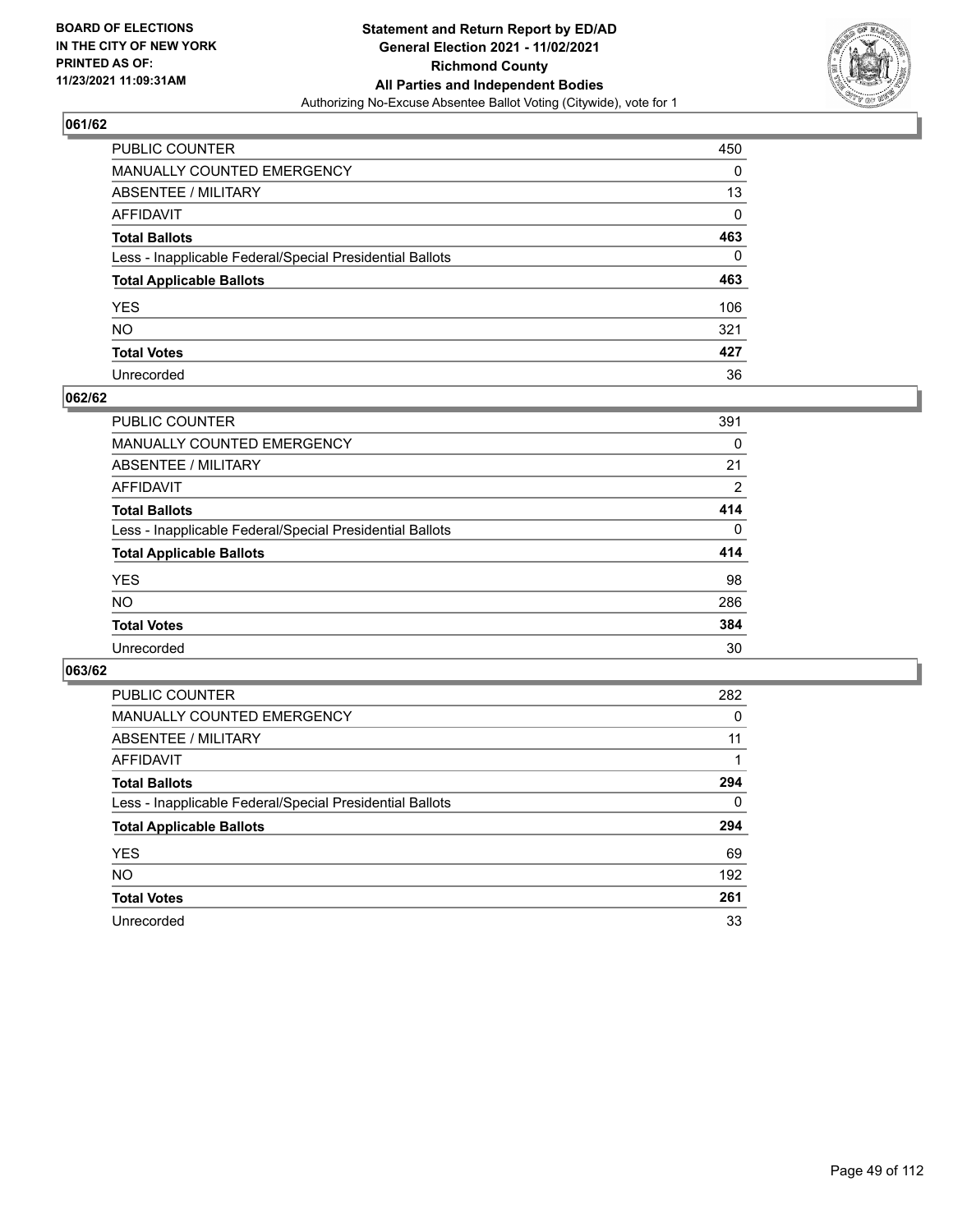

| PUBLIC COUNTER                                           | 267 |
|----------------------------------------------------------|-----|
| MANUALLY COUNTED EMERGENCY                               | 0   |
| ABSENTEE / MILITARY                                      | 19  |
| AFFIDAVIT                                                | 0   |
| Total Ballots                                            | 286 |
| Less - Inapplicable Federal/Special Presidential Ballots | 0   |
| <b>Total Applicable Ballots</b>                          | 286 |
| YES                                                      | 74  |
| NO.                                                      | 192 |
| <b>Total Votes</b>                                       | 266 |
| Unrecorded                                               | 20  |

#### **065/62**

| <b>PUBLIC COUNTER</b>                                    | 541            |
|----------------------------------------------------------|----------------|
| <b>MANUALLY COUNTED EMERGENCY</b>                        | $\Omega$       |
| ABSENTEE / MILITARY                                      | 15             |
| AFFIDAVIT                                                | $\overline{2}$ |
| <b>Total Ballots</b>                                     | 558            |
| Less - Inapplicable Federal/Special Presidential Ballots | $\Omega$       |
| <b>Total Applicable Ballots</b>                          | 558            |
| <b>YES</b>                                               | 110            |
| <b>NO</b>                                                | 400            |
| <b>Total Votes</b>                                       | 510            |
| Unrecorded                                               | 48             |

| <b>PUBLIC COUNTER</b>                                    | 468      |
|----------------------------------------------------------|----------|
| <b>MANUALLY COUNTED EMERGENCY</b>                        | 0        |
| ABSENTEE / MILITARY                                      | 21       |
| AFFIDAVIT                                                |          |
| <b>Total Ballots</b>                                     | 490      |
| Less - Inapplicable Federal/Special Presidential Ballots | $\Omega$ |
| <b>Total Applicable Ballots</b>                          | 490      |
| <b>YES</b>                                               | 100      |
| <b>NO</b>                                                | 336      |
| <b>Total Votes</b>                                       | 436      |
| Unrecorded                                               | 54       |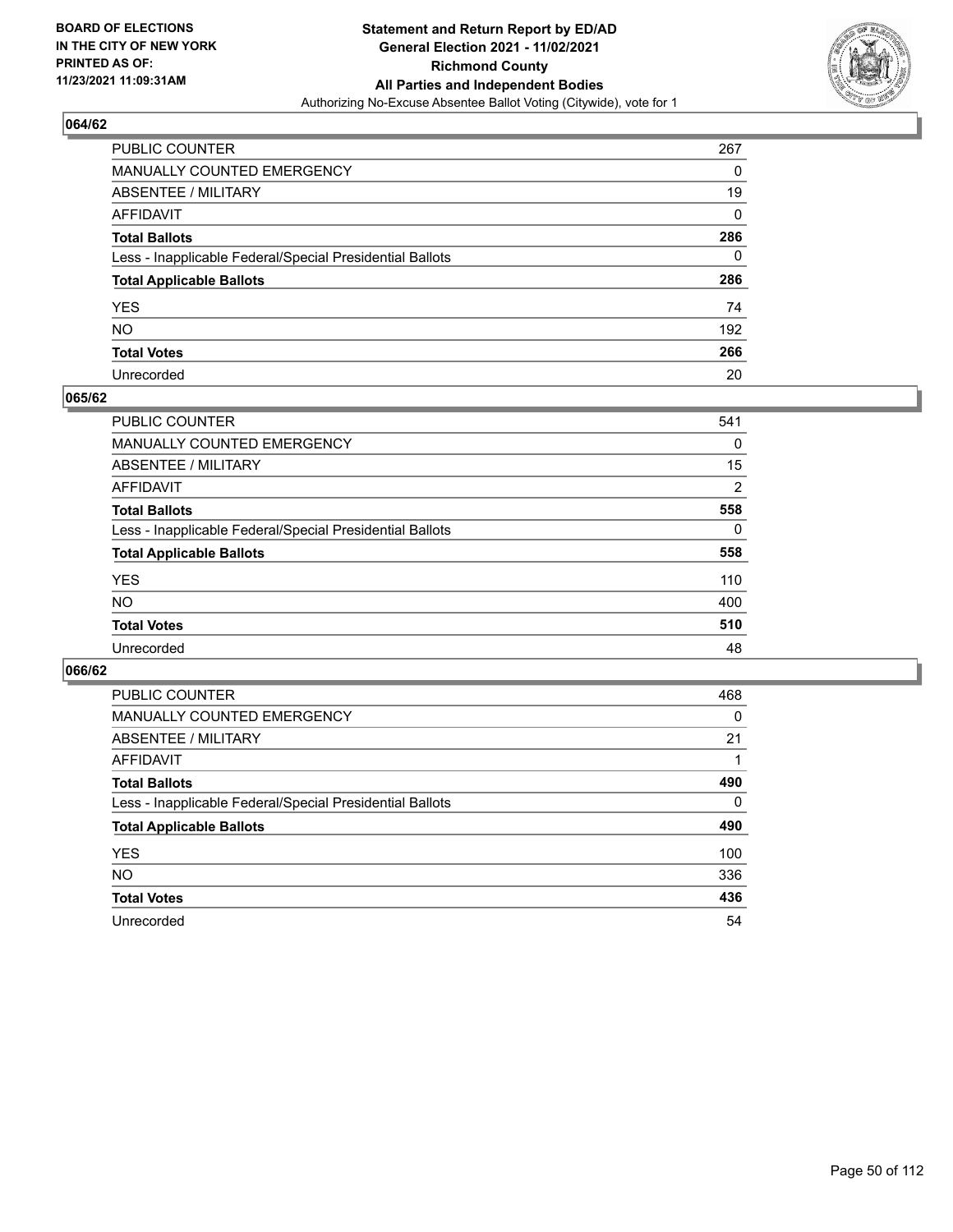

| PUBLIC COUNTER                                           | 417 |
|----------------------------------------------------------|-----|
| MANUALLY COUNTED EMERGENCY                               | 0   |
| ABSENTEE / MILITARY                                      | 19  |
| AFFIDAVIT                                                | 0   |
| Total Ballots                                            | 436 |
| Less - Inapplicable Federal/Special Presidential Ballots | 0   |
| <b>Total Applicable Ballots</b>                          | 436 |
| YES                                                      | 95  |
| NO.                                                      | 295 |
| <b>Total Votes</b>                                       | 390 |
| Unrecorded                                               | 46  |

#### **068/62**

| PUBLIC COUNTER                                           | 399      |
|----------------------------------------------------------|----------|
| MANUALLY COUNTED EMERGENCY                               | 0        |
| ABSENTEE / MILITARY                                      | 19       |
| AFFIDAVIT                                                | 2        |
| <b>Total Ballots</b>                                     | 420      |
| Less - Inapplicable Federal/Special Presidential Ballots | $\Omega$ |
| <b>Total Applicable Ballots</b>                          | 420      |
| <b>YES</b>                                               | 110      |
| <b>NO</b>                                                | 281      |
| <b>Total Votes</b>                                       | 391      |
| Unrecorded                                               | 29       |

| <b>PUBLIC COUNTER</b>                                    | 363      |
|----------------------------------------------------------|----------|
| <b>MANUALLY COUNTED EMERGENCY</b>                        | 0        |
| ABSENTEE / MILITARY                                      | 25       |
| AFFIDAVIT                                                | 8        |
| <b>Total Ballots</b>                                     | 396      |
| Less - Inapplicable Federal/Special Presidential Ballots | $\Omega$ |
| <b>Total Applicable Ballots</b>                          | 396      |
| <b>YES</b>                                               | 100      |
| <b>NO</b>                                                | 255      |
| <b>Total Votes</b>                                       | 355      |
| Unrecorded                                               | 41       |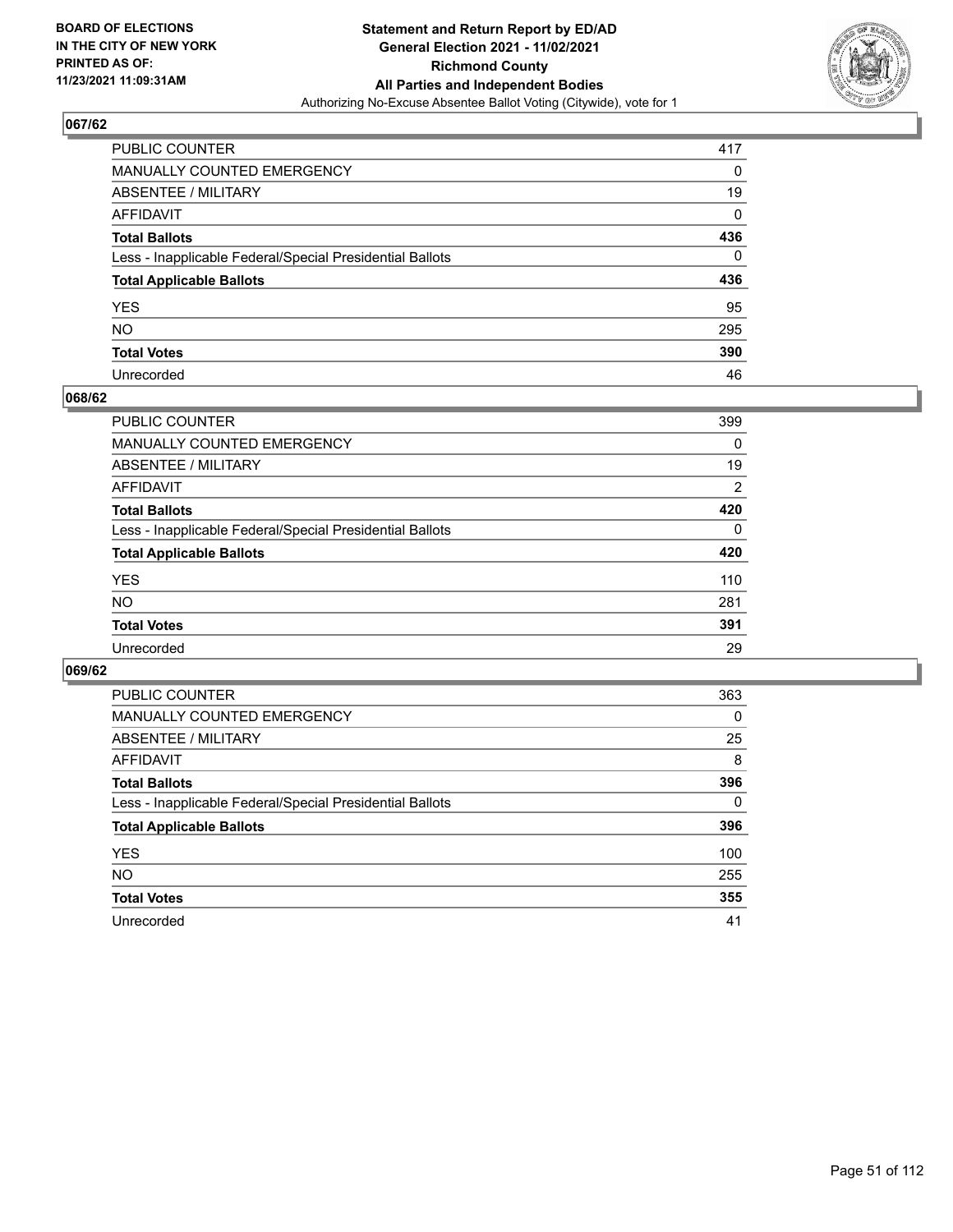

| PUBLIC COUNTER                                           | 179 |
|----------------------------------------------------------|-----|
| MANUALLY COUNTED EMERGENCY                               | 0   |
| ABSENTEE / MILITARY                                      | 13  |
| AFFIDAVIT                                                | 0   |
| Total Ballots                                            | 192 |
| Less - Inapplicable Federal/Special Presidential Ballots | 0   |
| <b>Total Applicable Ballots</b>                          | 192 |
| YES                                                      | 56  |
| NO.                                                      | 125 |
| <b>Total Votes</b>                                       | 181 |
| Unrecorded                                               | 11  |

#### **071/62**

| PUBLIC COUNTER                                           | 420      |
|----------------------------------------------------------|----------|
| MANUALLY COUNTED EMERGENCY                               | 0        |
| ABSENTEE / MILITARY                                      | 16       |
| AFFIDAVIT                                                | 3        |
| <b>Total Ballots</b>                                     | 439      |
| Less - Inapplicable Federal/Special Presidential Ballots | $\Omega$ |
| <b>Total Applicable Ballots</b>                          | 439      |
| <b>YES</b>                                               | 95       |
| <b>NO</b>                                                | 279      |
| <b>Total Votes</b>                                       | 374      |
| Unrecorded                                               | 65       |

| PUBLIC COUNTER                                           | 369 |
|----------------------------------------------------------|-----|
| <b>MANUALLY COUNTED EMERGENCY</b>                        | 0   |
| ABSENTEE / MILITARY                                      | 8   |
| AFFIDAVIT                                                | 0   |
| <b>Total Ballots</b>                                     | 377 |
| Less - Inapplicable Federal/Special Presidential Ballots | 0   |
| <b>Total Applicable Ballots</b>                          | 377 |
| <b>YES</b>                                               | 84  |
| <b>NO</b>                                                | 236 |
| <b>Total Votes</b>                                       | 320 |
| Unrecorded                                               | 57  |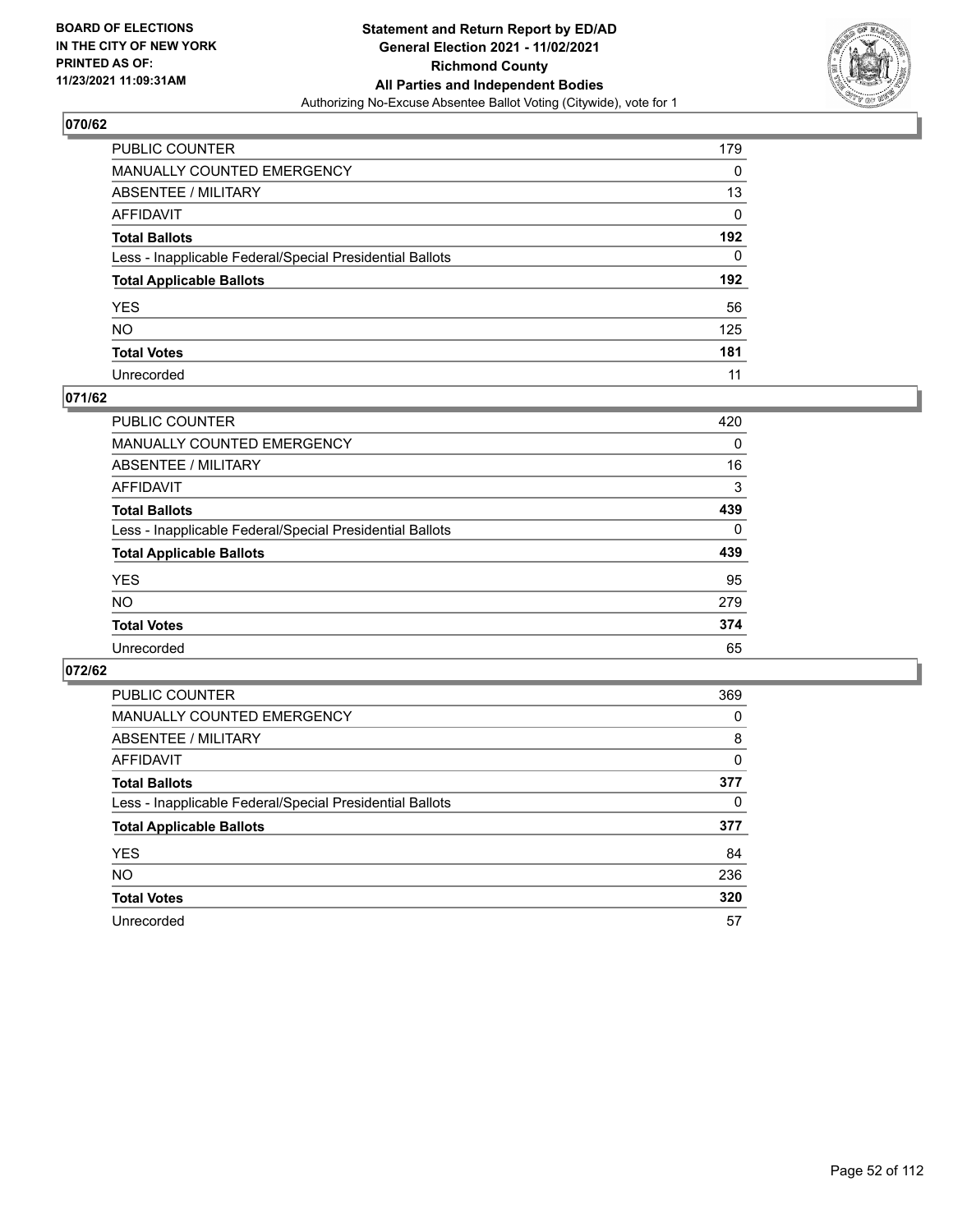

| PUBLIC COUNTER                                           | 398      |
|----------------------------------------------------------|----------|
| MANUALLY COUNTED EMERGENCY                               | 0        |
| ABSENTEE / MILITARY                                      | 31       |
| AFFIDAVIT                                                |          |
| Total Ballots                                            | 430      |
| Less - Inapplicable Federal/Special Presidential Ballots | $\Omega$ |
| <b>Total Applicable Ballots</b>                          | 430      |
| YES                                                      | 105      |
| NO.                                                      | 273      |
| <b>Total Votes</b>                                       | 378      |
| Unrecorded                                               | 52       |

#### **074/62**

| <b>PUBLIC COUNTER</b>                                    | 502      |
|----------------------------------------------------------|----------|
| <b>MANUALLY COUNTED EMERGENCY</b>                        | 0        |
| ABSENTEE / MILITARY                                      | 17       |
| AFFIDAVIT                                                | $\Omega$ |
| <b>Total Ballots</b>                                     | 519      |
| Less - Inapplicable Federal/Special Presidential Ballots | $\Omega$ |
| <b>Total Applicable Ballots</b>                          | 519      |
| <b>YES</b>                                               | 80       |
| <b>NO</b>                                                | 378      |
| <b>Total Votes</b>                                       | 458      |
| Unrecorded                                               | 61       |

| <b>PUBLIC COUNTER</b>                                    | 411      |
|----------------------------------------------------------|----------|
| MANUALLY COUNTED EMERGENCY                               | 0        |
| ABSENTEE / MILITARY                                      | 19       |
| AFFIDAVIT                                                | 6        |
| <b>Total Ballots</b>                                     | 436      |
| Less - Inapplicable Federal/Special Presidential Ballots | $\Omega$ |
| <b>Total Applicable Ballots</b>                          | 436      |
| <b>YES</b>                                               | 90       |
| <b>NO</b>                                                | 309      |
| <b>Total Votes</b>                                       | 399      |
| Unrecorded                                               | 37       |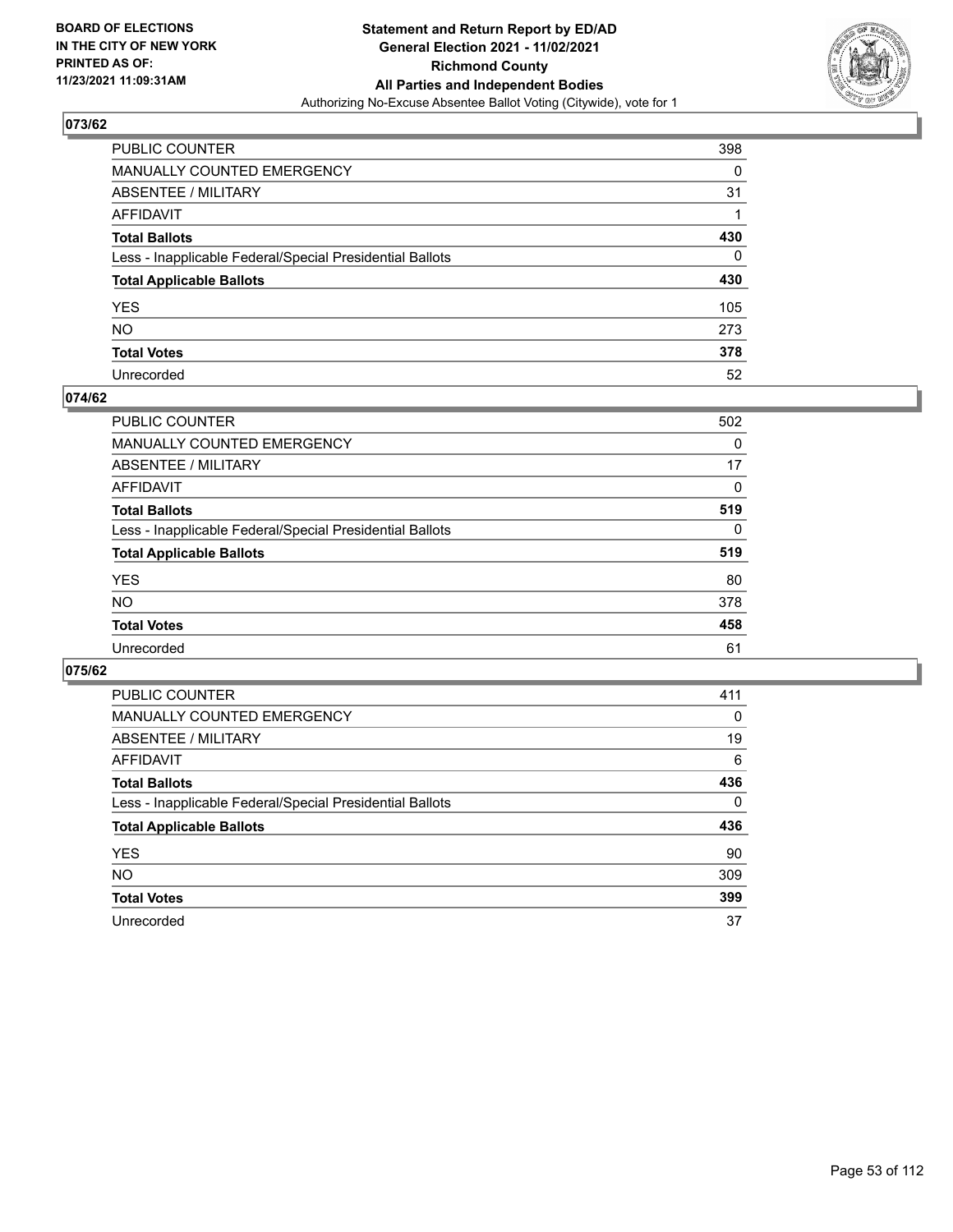

| PUBLIC COUNTER                                           | 445 |
|----------------------------------------------------------|-----|
| MANUALLY COUNTED EMERGENCY                               | 0   |
| ABSENTEE / MILITARY                                      | 6   |
| AFFIDAVIT                                                | 9   |
| Total Ballots                                            | 460 |
| Less - Inapplicable Federal/Special Presidential Ballots | 0   |
| <b>Total Applicable Ballots</b>                          | 460 |
| YES                                                      | 96  |
| NO.                                                      | 320 |
| <b>Total Votes</b>                                       | 416 |
| Unrecorded                                               | 44  |

#### **077/62**

| <b>PUBLIC COUNTER</b>                                    | 474            |
|----------------------------------------------------------|----------------|
| <b>MANUALLY COUNTED EMERGENCY</b>                        | $\Omega$       |
| ABSENTEE / MILITARY                                      | 23             |
| AFFIDAVIT                                                | $\overline{2}$ |
| <b>Total Ballots</b>                                     | 499            |
| Less - Inapplicable Federal/Special Presidential Ballots | $\Omega$       |
| <b>Total Applicable Ballots</b>                          | 499            |
| <b>YES</b>                                               | 88             |
| <b>NO</b>                                                | 376            |
| <b>Total Votes</b>                                       | 464            |
| Unrecorded                                               | 35             |

| <b>PUBLIC COUNTER</b>                                    | 447      |
|----------------------------------------------------------|----------|
| <b>MANUALLY COUNTED EMERGENCY</b>                        | 0        |
| ABSENTEE / MILITARY                                      | 14       |
| AFFIDAVIT                                                | 2        |
| <b>Total Ballots</b>                                     | 463      |
| Less - Inapplicable Federal/Special Presidential Ballots | $\Omega$ |
| <b>Total Applicable Ballots</b>                          | 463      |
| <b>YES</b>                                               | 84       |
| NO.                                                      | 350      |
| <b>Total Votes</b>                                       | 434      |
| Unrecorded                                               | 29       |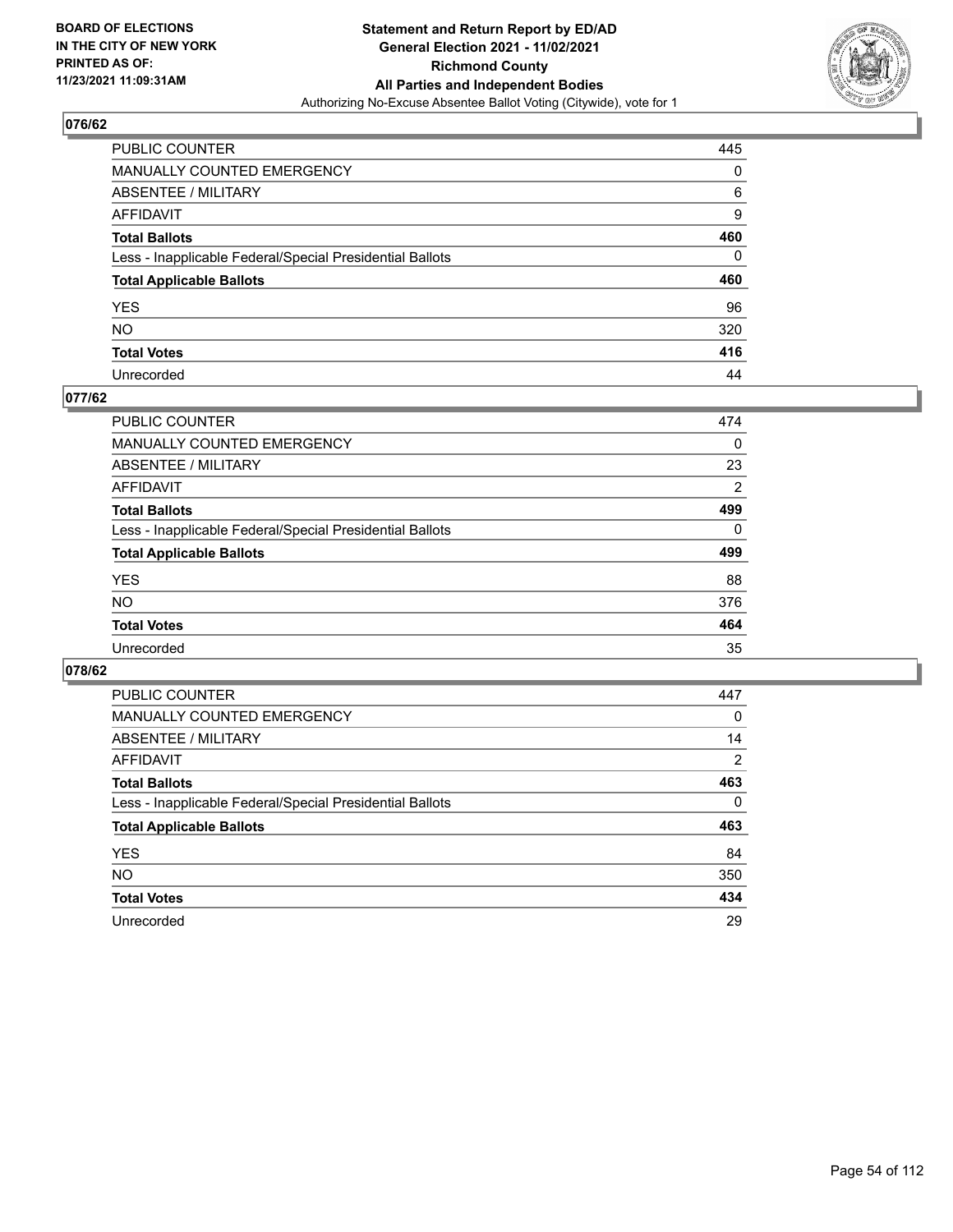

| PUBLIC COUNTER                                           | 263 |
|----------------------------------------------------------|-----|
| MANUALLY COUNTED EMERGENCY                               | 0   |
| ABSENTEE / MILITARY                                      | 14  |
| AFFIDAVIT                                                | 0   |
| Total Ballots                                            | 277 |
| Less - Inapplicable Federal/Special Presidential Ballots | 0   |
| <b>Total Applicable Ballots</b>                          | 277 |
| YES                                                      | 45  |
| NO.                                                      | 200 |
| <b>Total Votes</b>                                       | 245 |
| Unrecorded                                               | 32  |

#### **080/62**

| PUBLIC COUNTER                                           | 461      |
|----------------------------------------------------------|----------|
| <b>MANUALLY COUNTED EMERGENCY</b>                        | 0        |
| ABSENTEE / MILITARY                                      | 13       |
| AFFIDAVIT                                                | 4        |
| <b>Total Ballots</b>                                     | 478      |
| Less - Inapplicable Federal/Special Presidential Ballots | $\Omega$ |
| <b>Total Applicable Ballots</b>                          | 478      |
| <b>YES</b>                                               | 105      |
| <b>NO</b>                                                | 347      |
| <b>Total Votes</b>                                       | 452      |
| Unrecorded                                               | 26       |

| <b>PUBLIC COUNTER</b>                                    | 479      |
|----------------------------------------------------------|----------|
| <b>MANUALLY COUNTED EMERGENCY</b>                        | 0        |
| ABSENTEE / MILITARY                                      | 28       |
| AFFIDAVIT                                                | $\Omega$ |
| <b>Total Ballots</b>                                     | 507      |
| Less - Inapplicable Federal/Special Presidential Ballots | 0        |
| <b>Total Applicable Ballots</b>                          | 507      |
|                                                          |          |
| <b>YES</b>                                               | 103      |
| <b>NO</b>                                                | 336      |
| <b>Total Votes</b>                                       | 439      |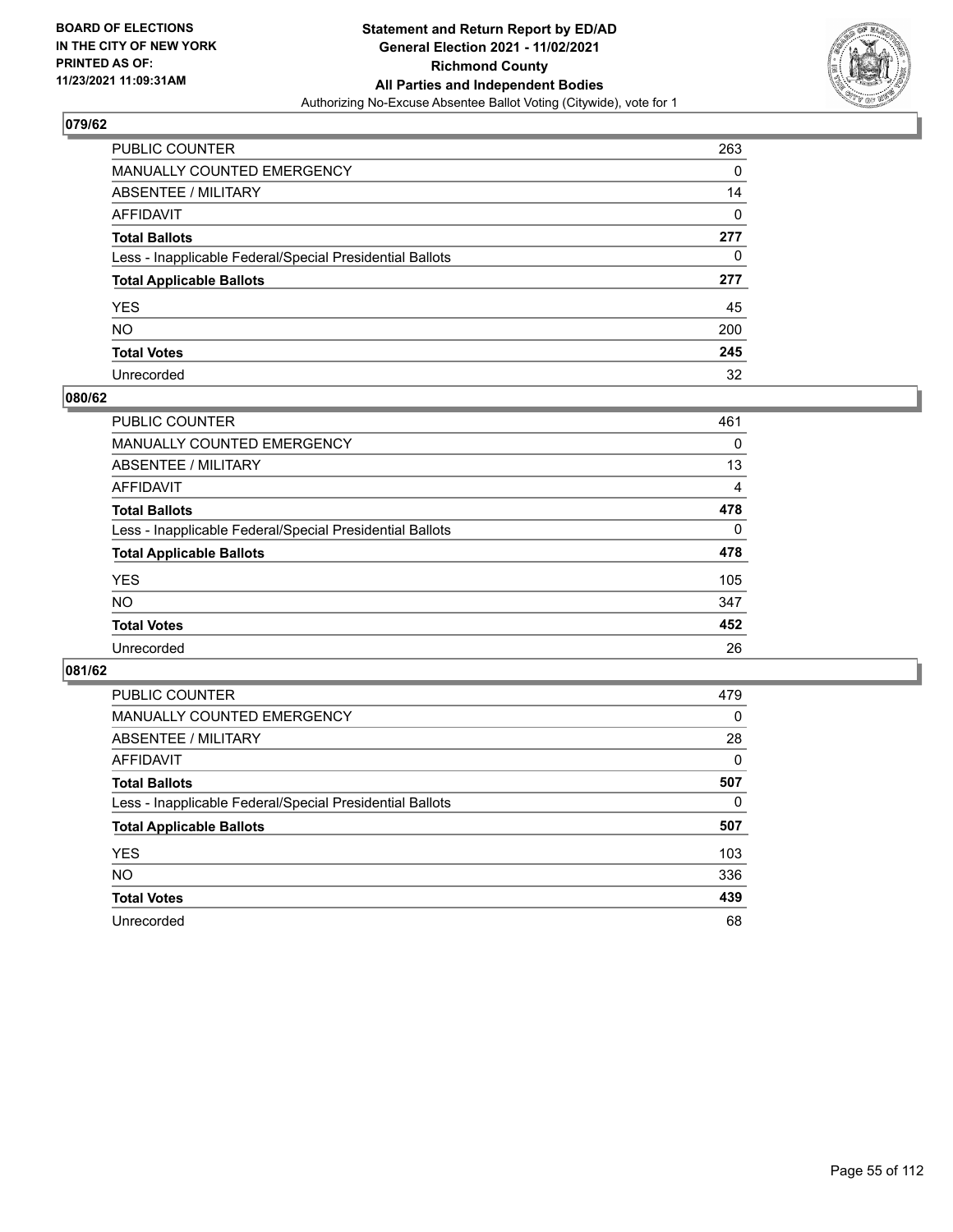

| PUBLIC COUNTER                                           | 418 |
|----------------------------------------------------------|-----|
| MANUALLY COUNTED EMERGENCY                               | 0   |
| ABSENTEE / MILITARY                                      | 23  |
| AFFIDAVIT                                                | 3   |
| Total Ballots                                            | 444 |
| Less - Inapplicable Federal/Special Presidential Ballots | 0   |
| <b>Total Applicable Ballots</b>                          | 444 |
| YES                                                      | 83  |
| NO.                                                      | 311 |
| <b>Total Votes</b>                                       | 394 |
| Unrecorded                                               | 50  |

#### **083/62**

| <b>PUBLIC COUNTER</b>                                    | 419      |
|----------------------------------------------------------|----------|
| <b>MANUALLY COUNTED EMERGENCY</b>                        | $\Omega$ |
| ABSENTEE / MILITARY                                      |          |
| AFFIDAVIT                                                |          |
| <b>Total Ballots</b>                                     | 427      |
| Less - Inapplicable Federal/Special Presidential Ballots | $\Omega$ |
| <b>Total Applicable Ballots</b>                          | 427      |
| <b>YES</b>                                               | 70       |
| <b>NO</b>                                                | 306      |
| <b>Total Votes</b>                                       | 376      |
| Unrecorded                                               | 51       |

| <b>PUBLIC COUNTER</b>                                    | 477      |
|----------------------------------------------------------|----------|
| MANUALLY COUNTED EMERGENCY                               | 0        |
| ABSENTEE / MILITARY                                      | 21       |
| AFFIDAVIT                                                | $\Omega$ |
| <b>Total Ballots</b>                                     | 498      |
| Less - Inapplicable Federal/Special Presidential Ballots | $\Omega$ |
| <b>Total Applicable Ballots</b>                          | 498      |
| <b>YES</b>                                               | 82       |
| <b>NO</b>                                                | 364      |
| <b>Total Votes</b>                                       | 446      |
| Unrecorded                                               | 52       |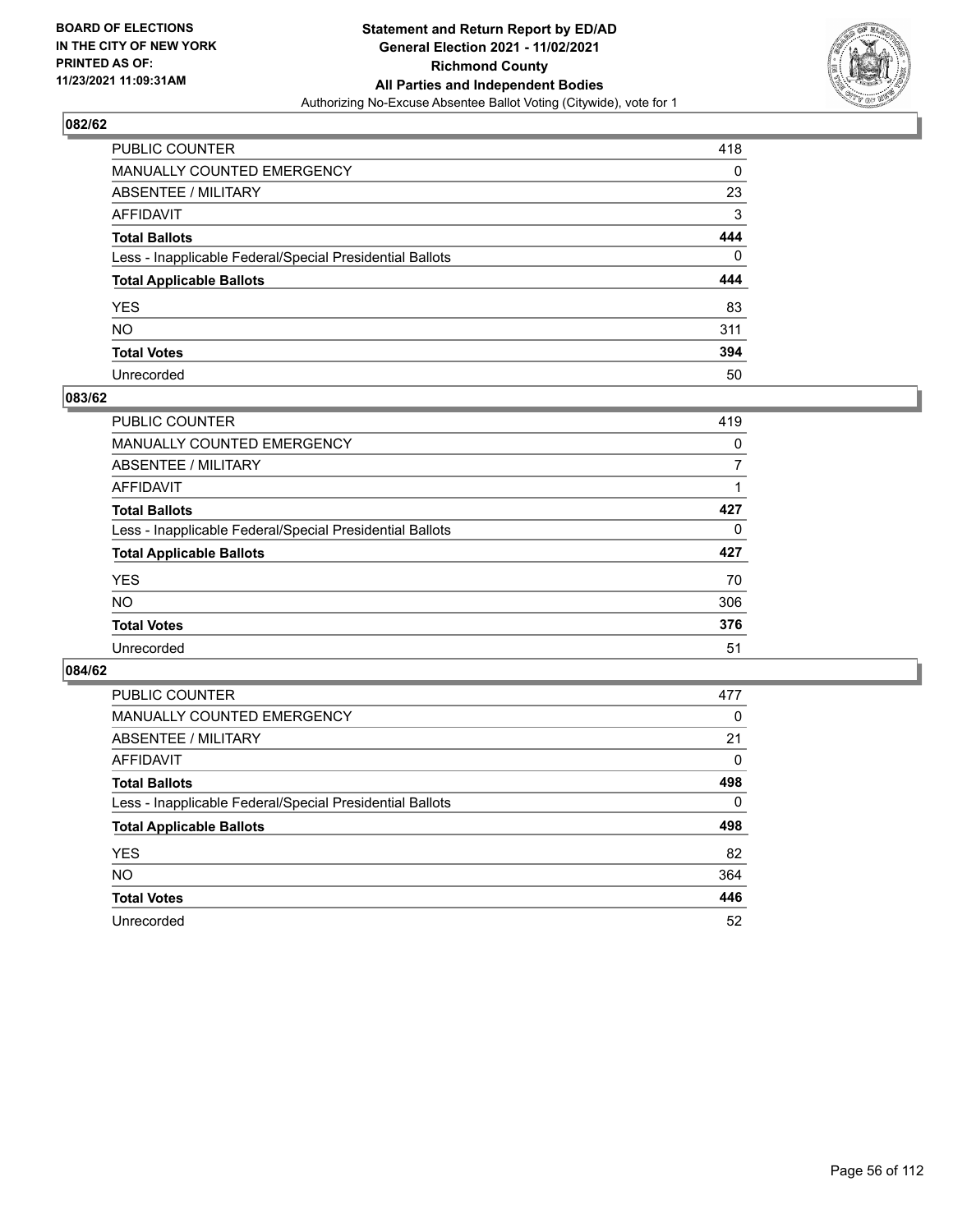

| PUBLIC COUNTER                                           | 342 |
|----------------------------------------------------------|-----|
| MANUALLY COUNTED EMERGENCY                               | 0   |
| ABSENTEE / MILITARY                                      | 18  |
| AFFIDAVIT                                                |     |
| Total Ballots                                            | 361 |
| Less - Inapplicable Federal/Special Presidential Ballots | 0   |
| <b>Total Applicable Ballots</b>                          | 361 |
| YES                                                      | 84  |
| NO.                                                      | 239 |
| <b>Total Votes</b>                                       | 323 |
| Unrecorded                                               | 38  |

#### **086/62**

| PUBLIC COUNTER                                           | 389      |
|----------------------------------------------------------|----------|
| <b>MANUALLY COUNTED EMERGENCY</b>                        | $\Omega$ |
| ABSENTEE / MILITARY                                      | 12       |
| AFFIDAVIT                                                | 0        |
| <b>Total Ballots</b>                                     | 401      |
| Less - Inapplicable Federal/Special Presidential Ballots | 0        |
| <b>Total Applicable Ballots</b>                          | 401      |
| <b>YES</b>                                               | 109      |
| <b>NO</b>                                                | 271      |
| <b>Total Votes</b>                                       | 380      |
| Unrecorded                                               | 21       |

| <b>PUBLIC COUNTER</b>                                    | 0        |
|----------------------------------------------------------|----------|
| <b>MANUALLY COUNTED EMERGENCY</b>                        | 0        |
| ABSENTEE / MILITARY                                      | 0        |
| AFFIDAVIT                                                | 0        |
| <b>Total Ballots</b>                                     | 0        |
| Less - Inapplicable Federal/Special Presidential Ballots | $\Omega$ |
| <b>Total Applicable Ballots</b>                          | 0        |
| <b>YES</b>                                               | $\Omega$ |
| <b>NO</b>                                                | $\Omega$ |
| <b>Total Votes</b>                                       | 0        |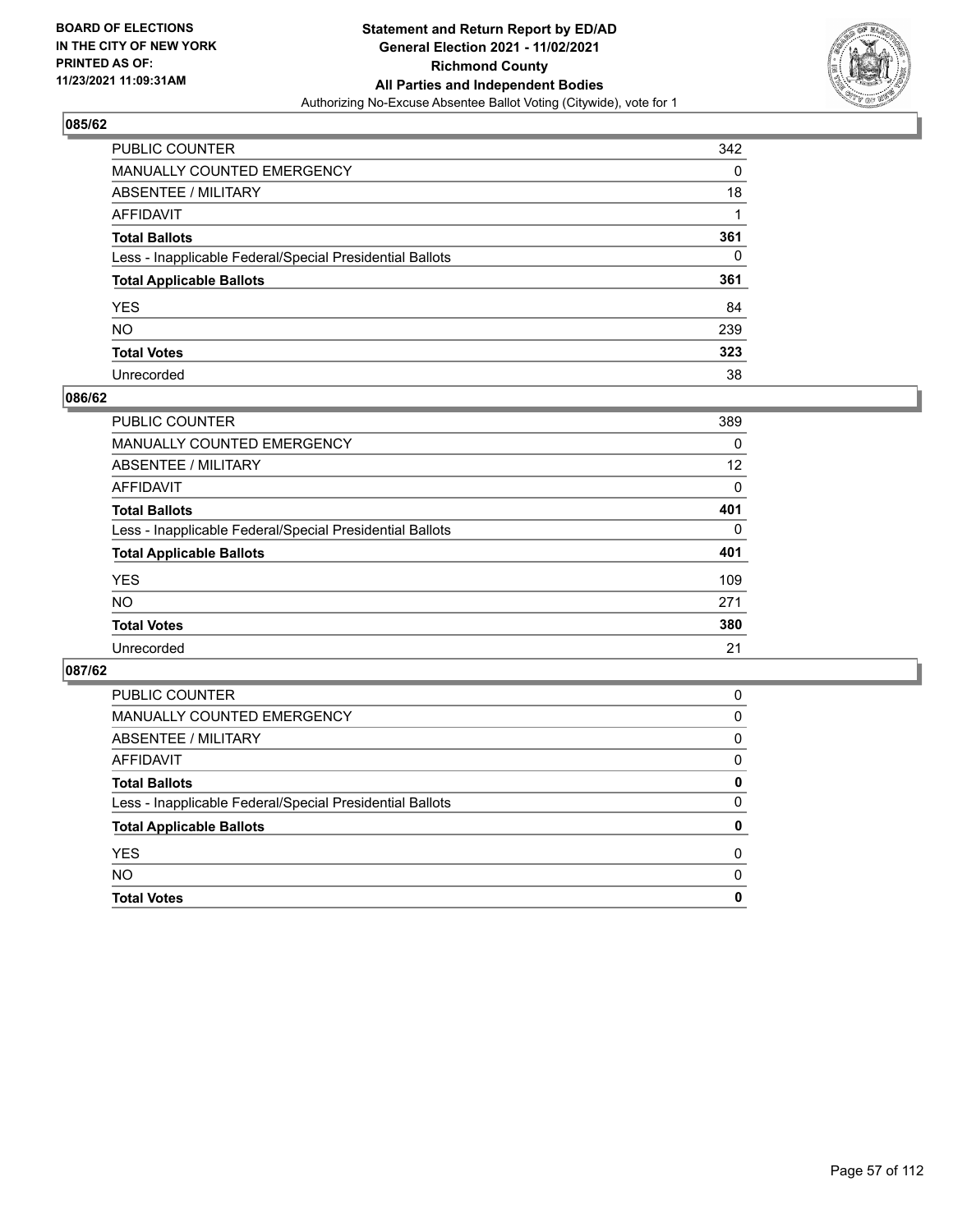

| PUBLIC COUNTER                                           | 0 |
|----------------------------------------------------------|---|
| MANUALLY COUNTED EMERGENCY                               | 0 |
| ABSENTEE / MILITARY                                      | 0 |
| AFFIDAVIT                                                | 0 |
| <b>Total Ballots</b>                                     | 0 |
| Less - Inapplicable Federal/Special Presidential Ballots | 0 |
| <b>Total Applicable Ballots</b>                          | 0 |
| <b>YES</b>                                               | O |
| <b>NO</b>                                                | 0 |
| <b>Total Votes</b>                                       | 0 |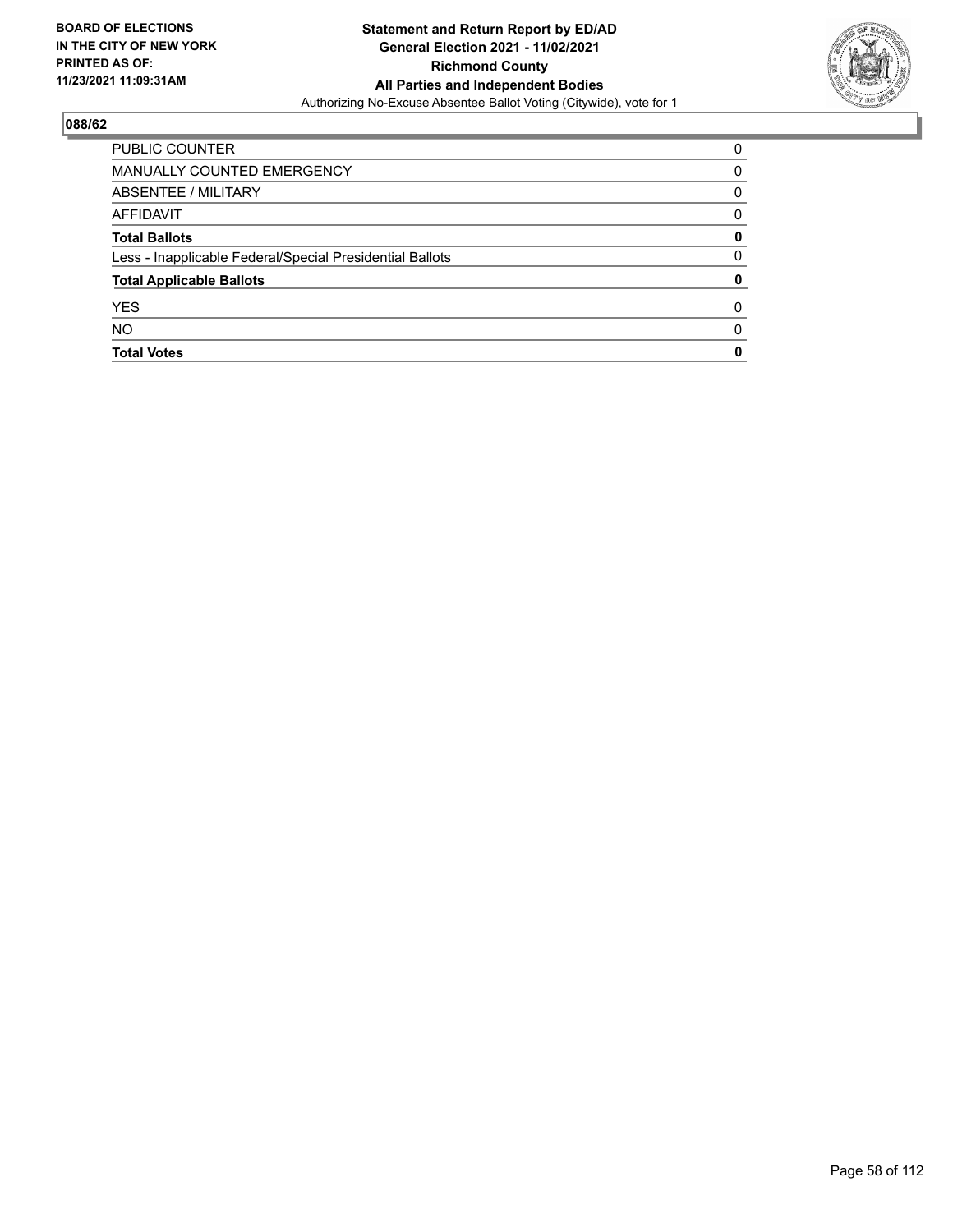

| PUBLIC COUNTER                                           | 409 |
|----------------------------------------------------------|-----|
| MANUALLY COUNTED EMERGENCY                               | 0   |
| ABSENTEE / MILITARY                                      | 20  |
| AFFIDAVIT                                                |     |
| Total Ballots                                            | 430 |
| Less - Inapplicable Federal/Special Presidential Ballots | 0   |
| <b>Total Applicable Ballots</b>                          | 430 |
| YES                                                      | 115 |
| NO.                                                      | 266 |
| <b>Total Votes</b>                                       | 381 |
| Unrecorded                                               | 49  |

#### **002/63**

| PUBLIC COUNTER                                           | 359      |
|----------------------------------------------------------|----------|
| MANUALLY COUNTED EMERGENCY                               | 0        |
| ABSENTEE / MILITARY                                      | 23       |
| AFFIDAVIT                                                | $\Omega$ |
| <b>Total Ballots</b>                                     | 382      |
| Less - Inapplicable Federal/Special Presidential Ballots | $\Omega$ |
| <b>Total Applicable Ballots</b>                          | 382      |
| <b>YES</b>                                               | 133      |
| <b>NO</b>                                                | 221      |
| <b>Total Votes</b>                                       | 354      |
| Unrecorded                                               | 28       |

| <b>PUBLIC COUNTER</b>                                    | 234      |
|----------------------------------------------------------|----------|
| MANUALLY COUNTED EMERGENCY                               | $\Omega$ |
| ABSENTEE / MILITARY                                      | 15       |
| AFFIDAVIT                                                | 2        |
| <b>Total Ballots</b>                                     | 251      |
| Less - Inapplicable Federal/Special Presidential Ballots | 0        |
| <b>Total Applicable Ballots</b>                          | 251      |
| <b>YES</b>                                               | 77       |
| NO.                                                      | 154      |
| <b>Total Votes</b>                                       | 231      |
| Unrecorded                                               | 20       |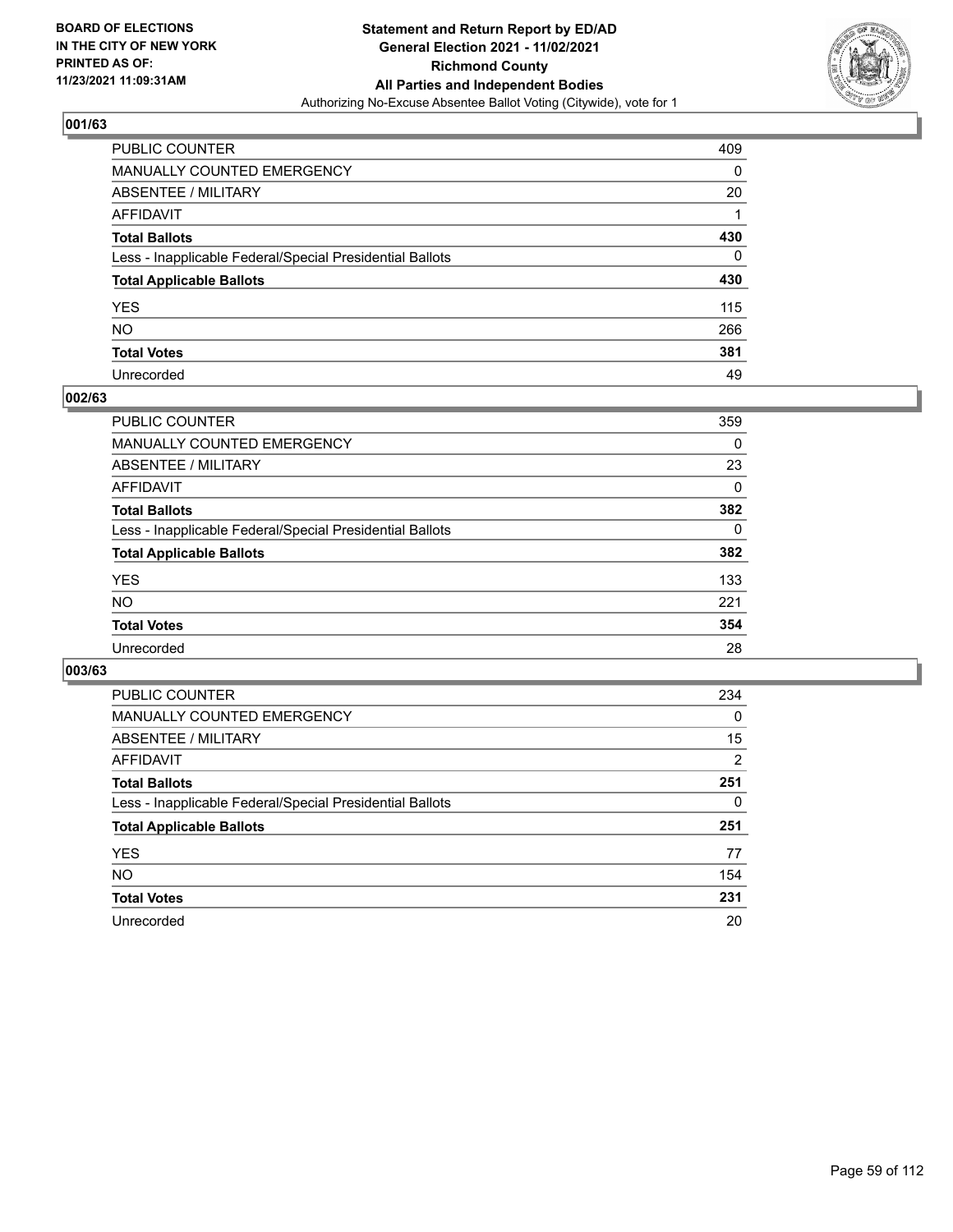

| PUBLIC COUNTER                                           | 399            |
|----------------------------------------------------------|----------------|
| MANUALLY COUNTED EMERGENCY                               | 0              |
| ABSENTEE / MILITARY                                      | 42             |
| AFFIDAVIT                                                | $\overline{2}$ |
| Total Ballots                                            | 443            |
| Less - Inapplicable Federal/Special Presidential Ballots | 0              |
| <b>Total Applicable Ballots</b>                          | 443            |
| YES                                                      | 110            |
| NO.                                                      | 284            |
| <b>Total Votes</b>                                       | 394            |
| Unrecorded                                               | 49             |

#### **005/63**

| PUBLIC COUNTER                                           | 362      |
|----------------------------------------------------------|----------|
| MANUALLY COUNTED EMERGENCY                               | 0        |
| ABSENTEE / MILITARY                                      | 17       |
| AFFIDAVIT                                                |          |
| <b>Total Ballots</b>                                     | 380      |
| Less - Inapplicable Federal/Special Presidential Ballots | $\Omega$ |
| <b>Total Applicable Ballots</b>                          | 380      |
| <b>YES</b>                                               | 94       |
| <b>NO</b>                                                | 241      |
| <b>Total Votes</b>                                       | 335      |
| Unrecorded                                               | 45       |

| <b>PUBLIC COUNTER</b>                                    | 338      |
|----------------------------------------------------------|----------|
| <b>MANUALLY COUNTED EMERGENCY</b>                        | 0        |
| ABSENTEE / MILITARY                                      | 20       |
| AFFIDAVIT                                                | $\Omega$ |
| <b>Total Ballots</b>                                     | 358      |
| Less - Inapplicable Federal/Special Presidential Ballots | 0        |
| <b>Total Applicable Ballots</b>                          | 358      |
| <b>YES</b>                                               | 76       |
| NO.                                                      | 219      |
| <b>Total Votes</b>                                       | 295      |
| Unrecorded                                               | 63       |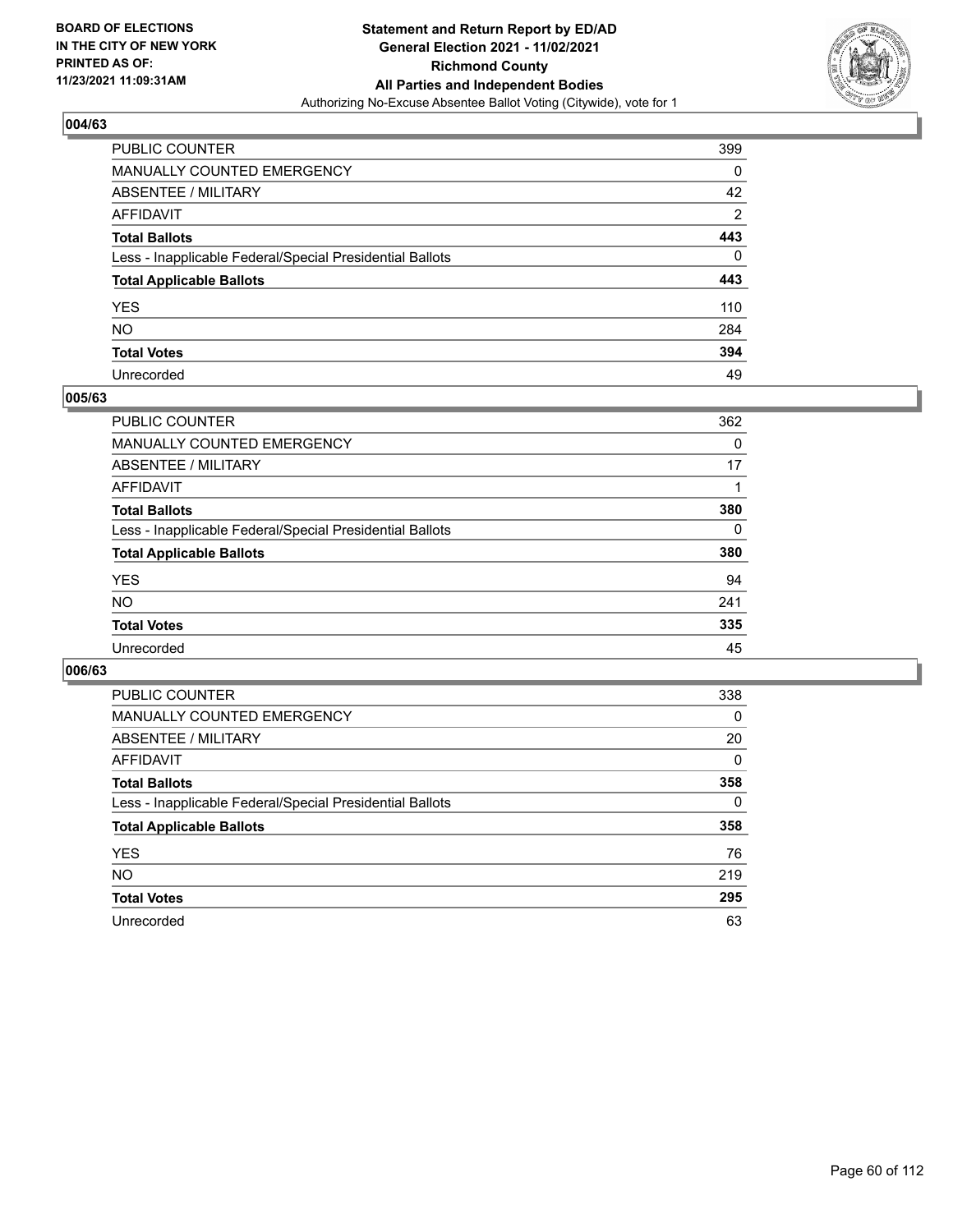

| PUBLIC COUNTER                                           | 270 |
|----------------------------------------------------------|-----|
| MANUALLY COUNTED EMERGENCY                               | 0   |
| ABSENTEE / MILITARY                                      | 11  |
| AFFIDAVIT                                                |     |
| Total Ballots                                            | 282 |
| Less - Inapplicable Federal/Special Presidential Ballots | 0   |
| <b>Total Applicable Ballots</b>                          | 282 |
| YES                                                      | 80  |
| NO.                                                      | 173 |
| <b>Total Votes</b>                                       | 253 |
| Unrecorded                                               | 29  |

#### **008/63**

| <b>PUBLIC COUNTER</b>                                    | 350      |
|----------------------------------------------------------|----------|
| <b>MANUALLY COUNTED EMERGENCY</b>                        | 0        |
| ABSENTEE / MILITARY                                      | 17       |
| AFFIDAVIT                                                |          |
| <b>Total Ballots</b>                                     | 368      |
| Less - Inapplicable Federal/Special Presidential Ballots | $\Omega$ |
| <b>Total Applicable Ballots</b>                          | 368      |
| <b>YES</b>                                               | 112      |
| <b>NO</b>                                                | 228      |
| <b>Total Votes</b>                                       | 340      |
| Unrecorded                                               | 28       |

| PUBLIC COUNTER                                           | 30       |
|----------------------------------------------------------|----------|
| <b>MANUALLY COUNTED EMERGENCY</b>                        | 0        |
| ABSENTEE / MILITARY                                      | 4        |
| AFFIDAVIT                                                | $\Omega$ |
| <b>Total Ballots</b>                                     | 34       |
| Less - Inapplicable Federal/Special Presidential Ballots | $\Omega$ |
| <b>Total Applicable Ballots</b>                          | 34       |
| <b>YES</b>                                               | 8        |
| <b>NO</b>                                                | 22       |
| <b>Total Votes</b>                                       | 30       |
| Unrecorded                                               | 4        |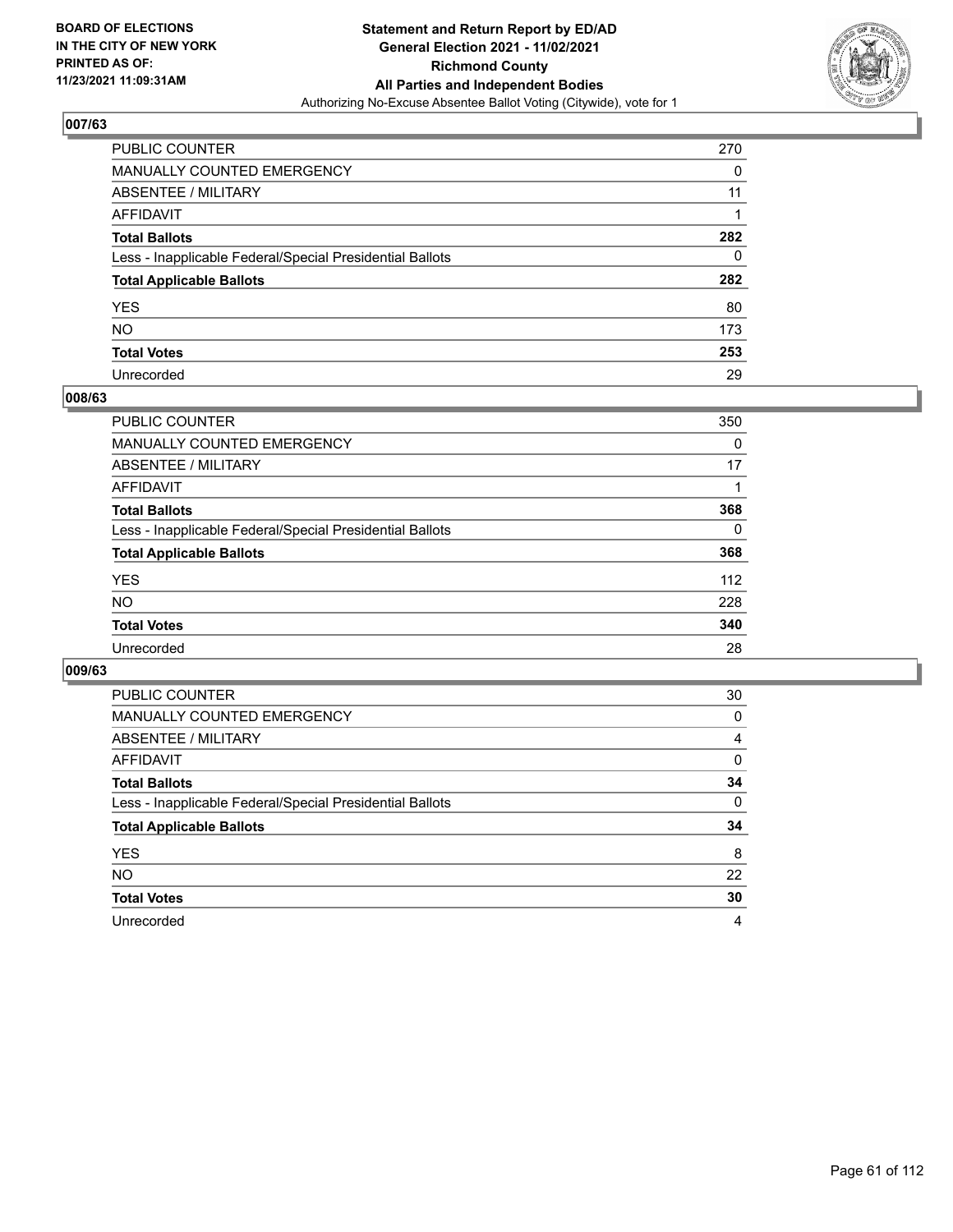

| PUBLIC COUNTER                                           | 167 |
|----------------------------------------------------------|-----|
| MANUALLY COUNTED EMERGENCY                               | 0   |
| ABSENTEE / MILITARY                                      | 19  |
| AFFIDAVIT                                                | 0   |
| Total Ballots                                            | 186 |
| Less - Inapplicable Federal/Special Presidential Ballots | 0   |
| <b>Total Applicable Ballots</b>                          | 186 |
| YES                                                      | 80  |
| NO.                                                      | 93  |
| <b>Total Votes</b>                                       | 173 |
| Unrecorded                                               | 13  |

## **011/63**

| <b>PUBLIC COUNTER</b>                                    | 269      |
|----------------------------------------------------------|----------|
| <b>MANUALLY COUNTED EMERGENCY</b>                        | 0        |
| ABSENTEE / MILITARY                                      | 27       |
| AFFIDAVIT                                                | $\Omega$ |
| <b>Total Ballots</b>                                     | 296      |
| Less - Inapplicable Federal/Special Presidential Ballots | $\Omega$ |
| <b>Total Applicable Ballots</b>                          | 296      |
| <b>YES</b>                                               | 100      |
| <b>NO</b>                                                | 154      |
| <b>Total Votes</b>                                       | 254      |
| Unrecorded                                               | 42       |

| <b>PUBLIC COUNTER</b>                                    | 258      |
|----------------------------------------------------------|----------|
| MANUALLY COUNTED EMERGENCY                               | 0        |
| ABSENTEE / MILITARY                                      | 20       |
| AFFIDAVIT                                                | $\Omega$ |
| <b>Total Ballots</b>                                     | 278      |
| Less - Inapplicable Federal/Special Presidential Ballots | 0        |
| <b>Total Applicable Ballots</b>                          | 278      |
| <b>YES</b>                                               | 100      |
| <b>NO</b>                                                | 149      |
| <b>Total Votes</b>                                       | 249      |
| Unrecorded                                               | 29       |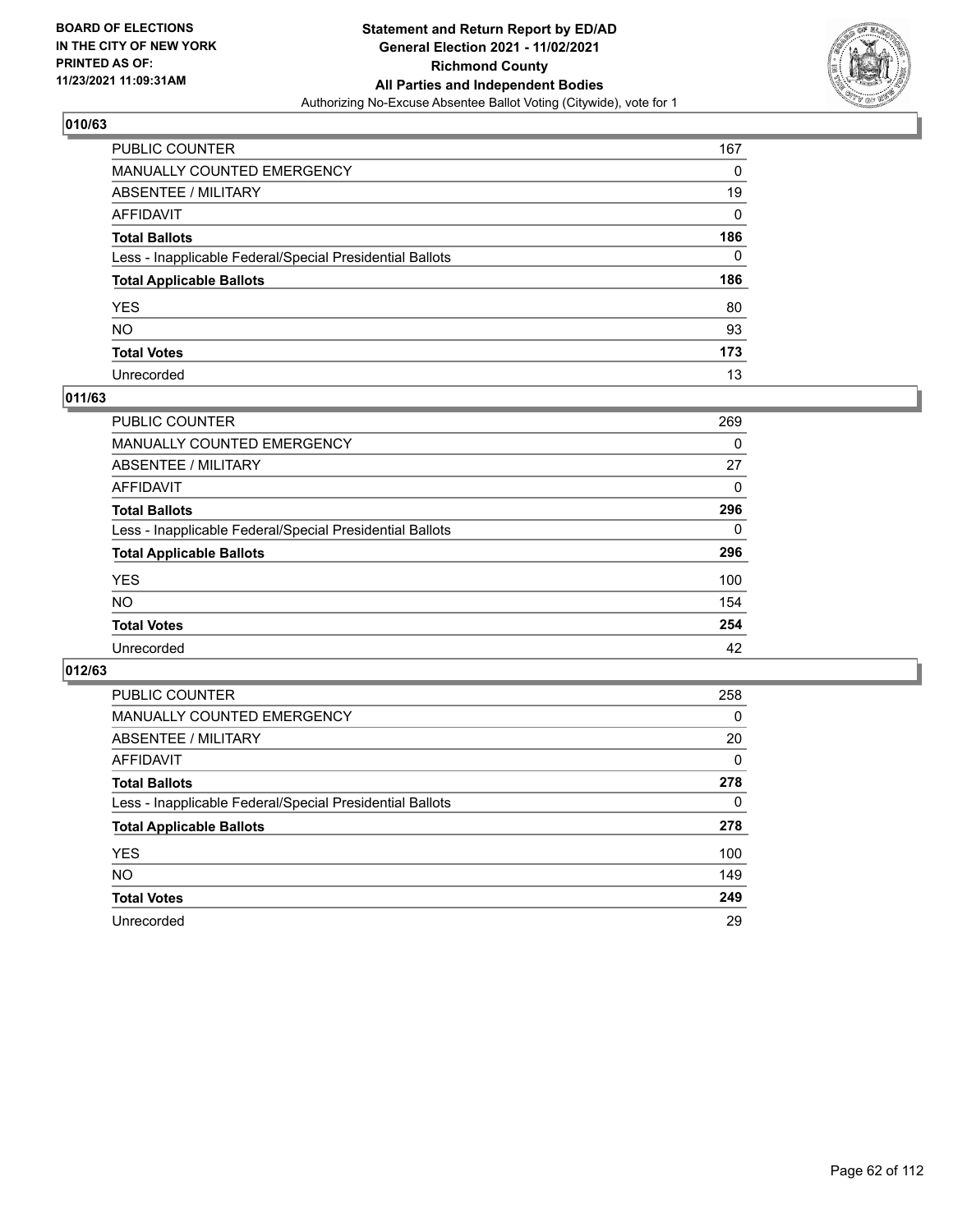

| PUBLIC COUNTER                                           | 284 |
|----------------------------------------------------------|-----|
| MANUALLY COUNTED EMERGENCY                               | 0   |
| ABSENTEE / MILITARY                                      | 30  |
| AFFIDAVIT                                                | 3   |
| Total Ballots                                            | 317 |
| Less - Inapplicable Federal/Special Presidential Ballots | 0   |
| <b>Total Applicable Ballots</b>                          | 317 |
| YES                                                      | 101 |
| NO.                                                      | 154 |
| <b>Total Votes</b>                                       | 255 |
| Unrecorded                                               | 62  |

#### **014/63**

| <b>PUBLIC COUNTER</b>                                    | 290      |
|----------------------------------------------------------|----------|
| <b>MANUALLY COUNTED EMERGENCY</b>                        | 0        |
| ABSENTEE / MILITARY                                      | 13       |
| AFFIDAVIT                                                |          |
| <b>Total Ballots</b>                                     | 304      |
| Less - Inapplicable Federal/Special Presidential Ballots | $\Omega$ |
| <b>Total Applicable Ballots</b>                          | 304      |
| <b>YES</b>                                               | 87       |
| <b>NO</b>                                                | 186      |
| <b>Total Votes</b>                                       | 273      |
| Unrecorded                                               | 31       |

| <b>PUBLIC COUNTER</b>                                    | 303      |
|----------------------------------------------------------|----------|
| MANUALLY COUNTED EMERGENCY                               | $\Omega$ |
| ABSENTEE / MILITARY                                      | 20       |
| AFFIDAVIT                                                | 0        |
| <b>Total Ballots</b>                                     | 323      |
| Less - Inapplicable Federal/Special Presidential Ballots | 0        |
| <b>Total Applicable Ballots</b>                          | 323      |
| <b>YES</b>                                               | 104      |
| NO.                                                      | 177      |
| <b>Total Votes</b>                                       | 281      |
| Unrecorded                                               | 42       |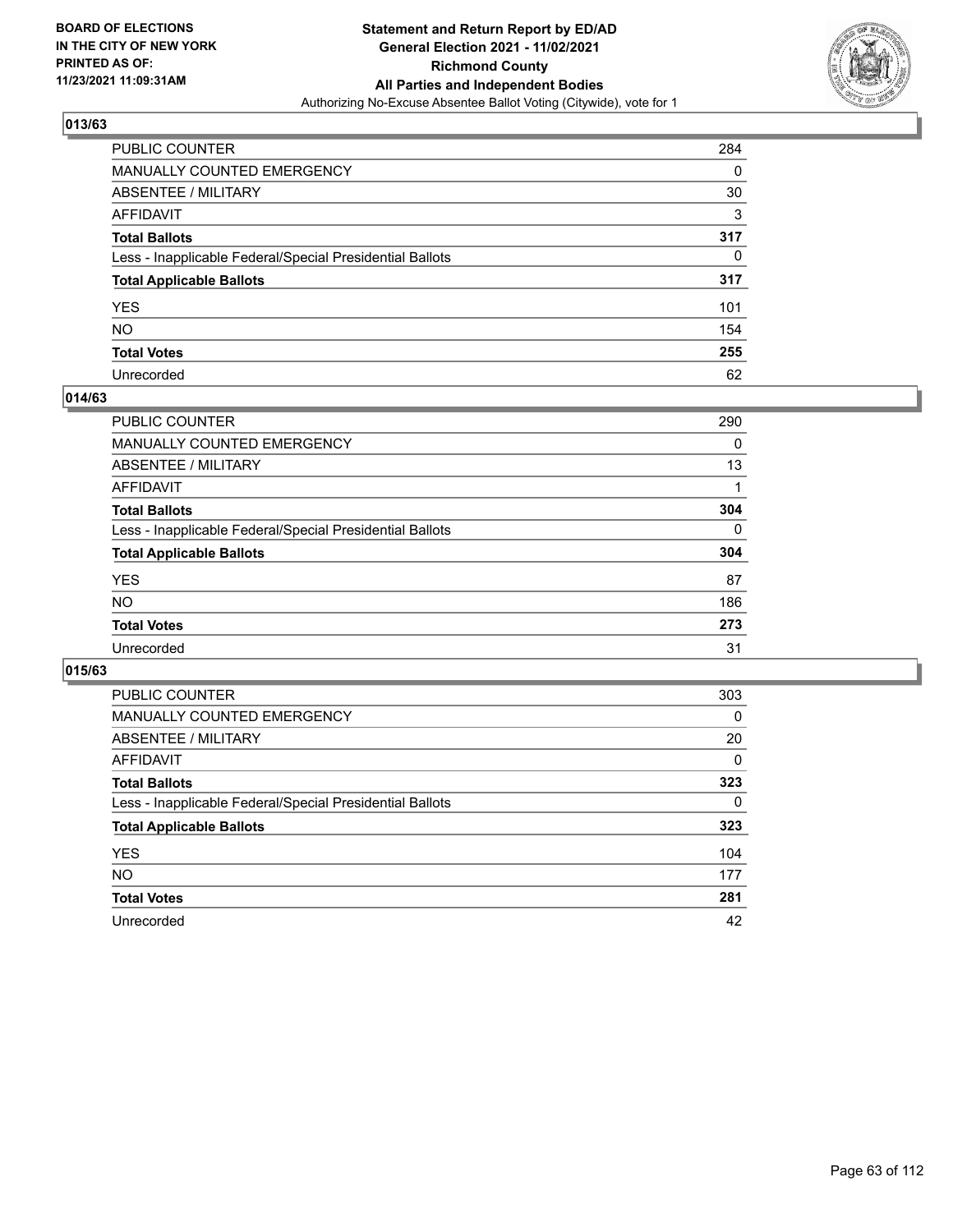

| PUBLIC COUNTER                                           | 221 |
|----------------------------------------------------------|-----|
| MANUALLY COUNTED EMERGENCY                               | 0   |
| ABSENTEE / MILITARY                                      | 6   |
| AFFIDAVIT                                                |     |
| Total Ballots                                            | 228 |
| Less - Inapplicable Federal/Special Presidential Ballots | 0   |
| <b>Total Applicable Ballots</b>                          | 228 |
| YES                                                      | 80  |
| NO.                                                      | 130 |
| <b>Total Votes</b>                                       | 210 |
| Unrecorded                                               | 18  |

## **017/63**

| <b>PUBLIC COUNTER</b>                                    | 122      |
|----------------------------------------------------------|----------|
| <b>MANUALLY COUNTED EMERGENCY</b>                        | $\Omega$ |
| ABSENTEE / MILITARY                                      | 10       |
| AFFIDAVIT                                                | 0        |
| <b>Total Ballots</b>                                     | 132      |
| Less - Inapplicable Federal/Special Presidential Ballots | $\Omega$ |
| <b>Total Applicable Ballots</b>                          | 132      |
| <b>YES</b>                                               | 58       |
| <b>NO</b>                                                | 68       |
| <b>Total Votes</b>                                       | 126      |
| Unrecorded                                               | 6        |

| <b>PUBLIC COUNTER</b>                                    | 448      |
|----------------------------------------------------------|----------|
| <b>MANUALLY COUNTED EMERGENCY</b>                        | 0        |
| ABSENTEE / MILITARY                                      | 15       |
| AFFIDAVIT                                                | 2        |
| <b>Total Ballots</b>                                     | 465      |
| Less - Inapplicable Federal/Special Presidential Ballots | $\Omega$ |
| <b>Total Applicable Ballots</b>                          | 465      |
| <b>YES</b>                                               | 113      |
| <b>NO</b>                                                | 318      |
| <b>Total Votes</b>                                       | 431      |
| Unrecorded                                               | 34       |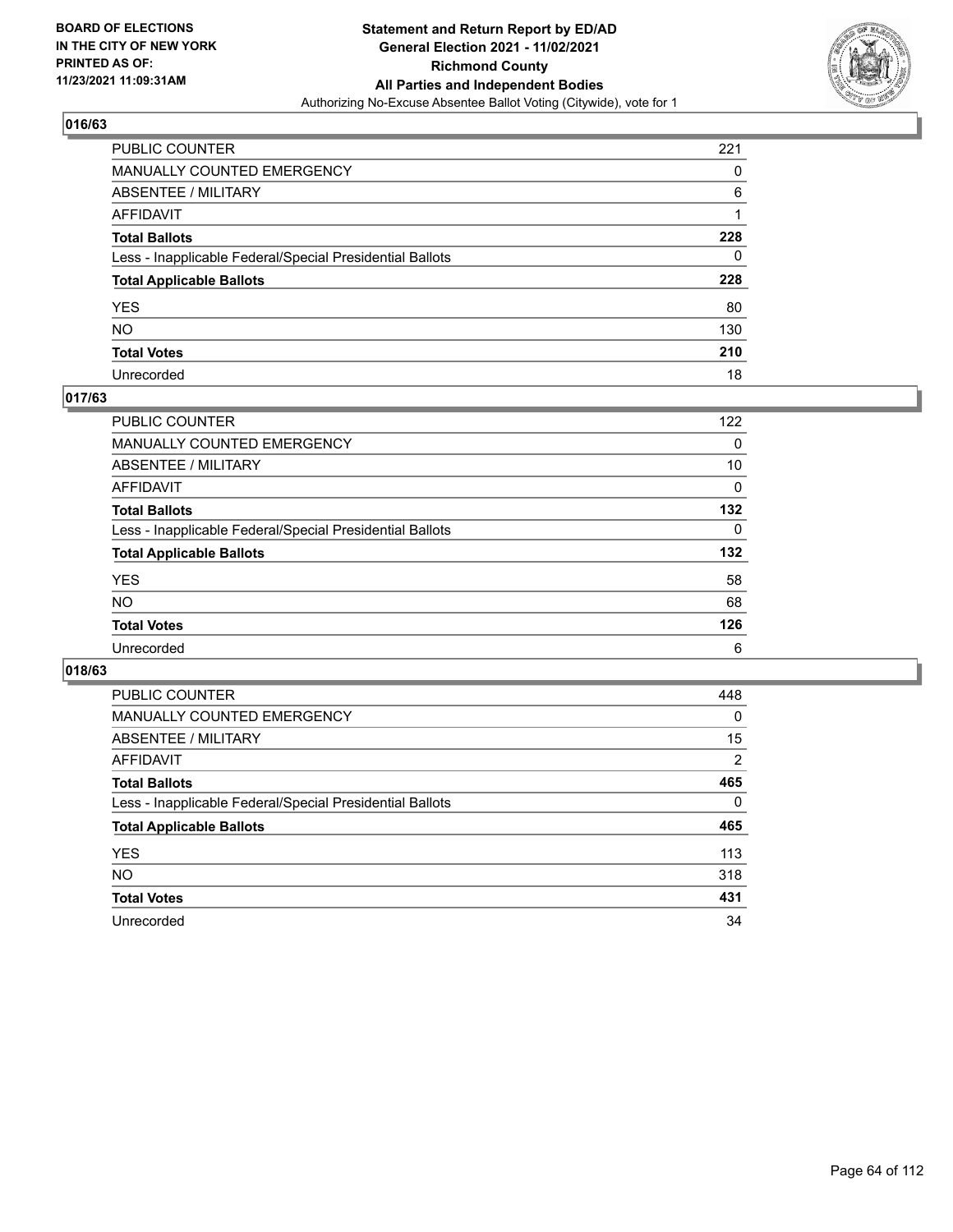

| PUBLIC COUNTER                                           | 252 |
|----------------------------------------------------------|-----|
| MANUALLY COUNTED EMERGENCY                               | 0   |
| ABSENTEE / MILITARY                                      | 5   |
| AFFIDAVIT                                                | 2   |
| Total Ballots                                            | 259 |
| Less - Inapplicable Federal/Special Presidential Ballots | 0   |
| <b>Total Applicable Ballots</b>                          | 259 |
| YES                                                      | 64  |
| NO.                                                      | 174 |
| <b>Total Votes</b>                                       | 238 |
| Unrecorded                                               | 21  |

#### **020/63**

| PUBLIC COUNTER                                           | 241      |
|----------------------------------------------------------|----------|
| MANUALLY COUNTED EMERGENCY                               | 0        |
| ABSENTEE / MILITARY                                      | 39       |
| AFFIDAVIT                                                | $\Omega$ |
| <b>Total Ballots</b>                                     | 280      |
| Less - Inapplicable Federal/Special Presidential Ballots | $\Omega$ |
| <b>Total Applicable Ballots</b>                          | 280      |
| <b>YES</b>                                               | 78       |
| <b>NO</b>                                                | 167      |
| <b>Total Votes</b>                                       | 245      |
| Unrecorded                                               | 35       |

| <b>PUBLIC COUNTER</b>                                    | 294      |
|----------------------------------------------------------|----------|
| <b>MANUALLY COUNTED EMERGENCY</b>                        | 0        |
| ABSENTEE / MILITARY                                      | 24       |
| AFFIDAVIT                                                |          |
| <b>Total Ballots</b>                                     | 319      |
| Less - Inapplicable Federal/Special Presidential Ballots | $\Omega$ |
| <b>Total Applicable Ballots</b>                          | 319      |
| <b>YES</b>                                               | 86       |
| NO.                                                      | 191      |
| <b>Total Votes</b>                                       | 277      |
| Unrecorded                                               | 42       |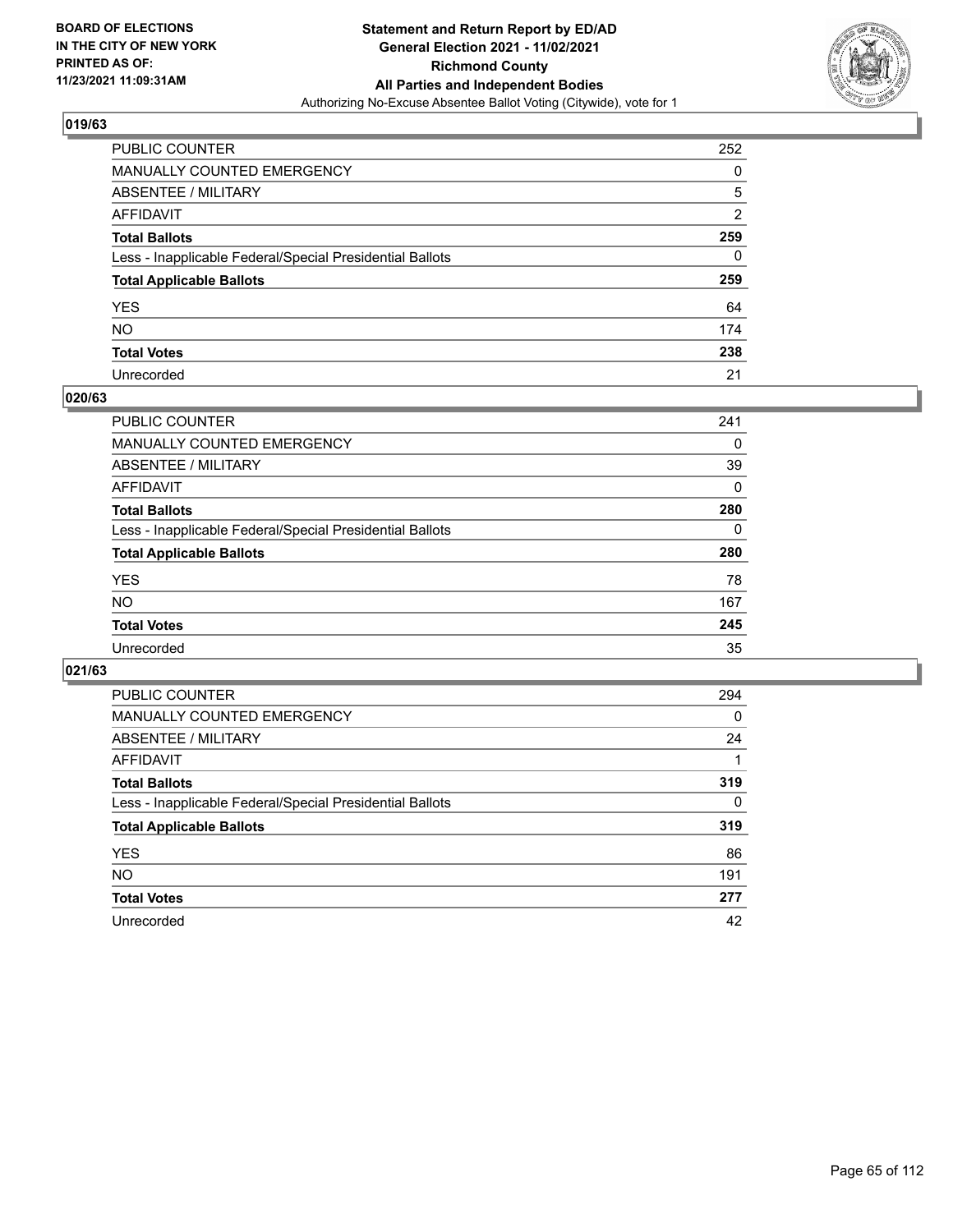

| PUBLIC COUNTER                                           | 321            |
|----------------------------------------------------------|----------------|
| MANUALLY COUNTED EMERGENCY                               | 0              |
| ABSENTEE / MILITARY                                      | 10             |
| AFFIDAVIT                                                | $\overline{2}$ |
| Total Ballots                                            | 333            |
| Less - Inapplicable Federal/Special Presidential Ballots | 0              |
| <b>Total Applicable Ballots</b>                          | 333            |
| YES                                                      | 96             |
| NO.                                                      | 203            |
| <b>Total Votes</b>                                       | 299            |
| Unrecorded                                               | 34             |

#### **023/63**

| <b>PUBLIC COUNTER</b>                                    | 282 |
|----------------------------------------------------------|-----|
| <b>MANUALLY COUNTED EMERGENCY</b>                        | 0   |
| ABSENTEE / MILITARY                                      |     |
| AFFIDAVIT                                                |     |
| <b>Total Ballots</b>                                     | 290 |
| Less - Inapplicable Federal/Special Presidential Ballots | 0   |
| <b>Total Applicable Ballots</b>                          | 290 |
| <b>YES</b>                                               | 72  |
| <b>NO</b>                                                | 164 |
| <b>Total Votes</b>                                       | 236 |
| Unrecorded                                               | 54  |

| <b>PUBLIC COUNTER</b>                                    | 337      |
|----------------------------------------------------------|----------|
| <b>MANUALLY COUNTED EMERGENCY</b>                        | $\Omega$ |
| ABSENTEE / MILITARY                                      | 16       |
| AFFIDAVIT                                                |          |
| <b>Total Ballots</b>                                     | 354      |
| Less - Inapplicable Federal/Special Presidential Ballots | $\Omega$ |
| <b>Total Applicable Ballots</b>                          | 354      |
| <b>YES</b>                                               | 118      |
| NO.                                                      | 196      |
| <b>Total Votes</b>                                       | 314      |
| Unrecorded                                               | 40       |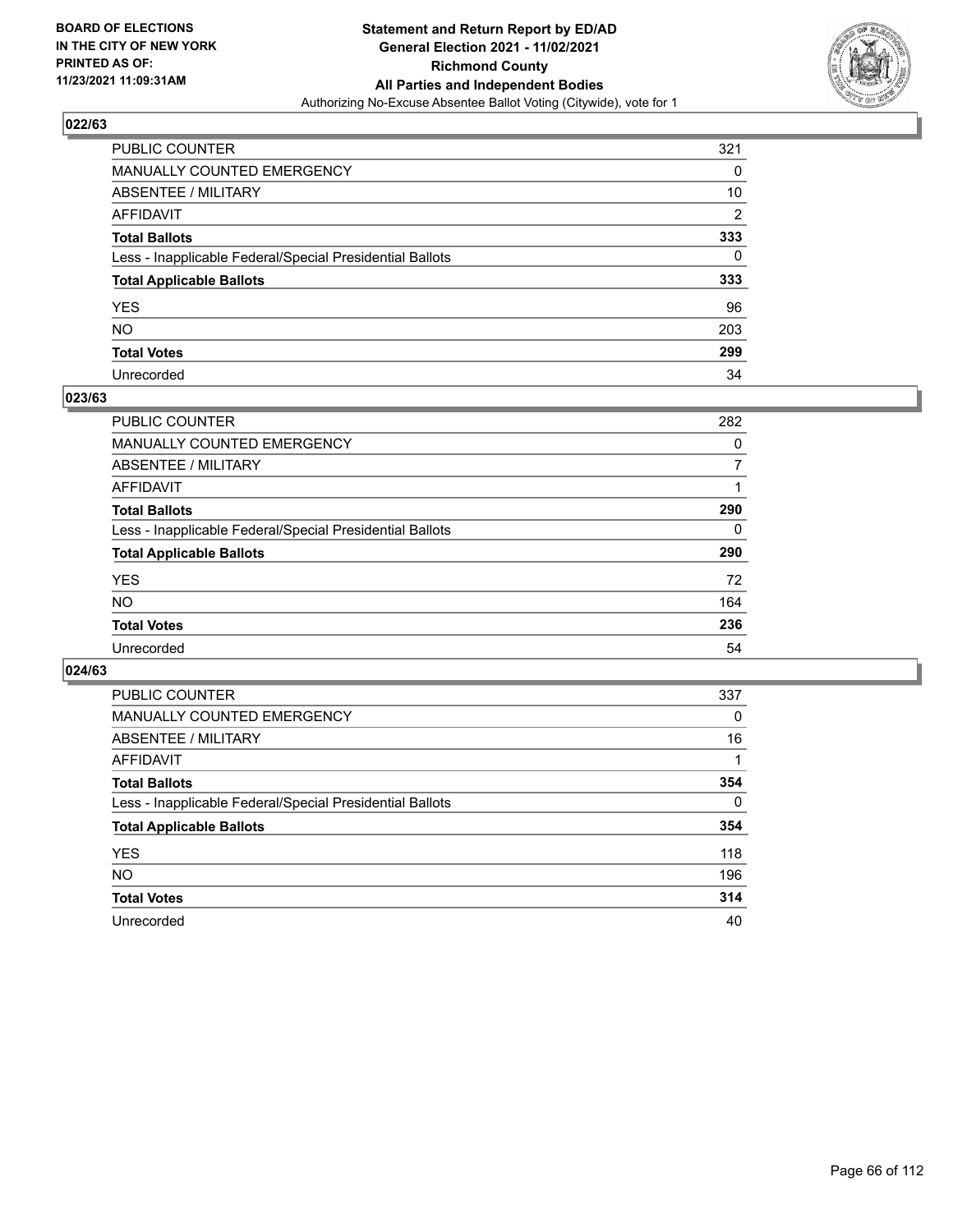

| PUBLIC COUNTER                                           | 267      |
|----------------------------------------------------------|----------|
| MANUALLY COUNTED EMERGENCY                               | 0        |
| ABSENTEE / MILITARY                                      | 6        |
| AFFIDAVIT                                                |          |
| Total Ballots                                            | 274      |
| Less - Inapplicable Federal/Special Presidential Ballots | $\Omega$ |
| <b>Total Applicable Ballots</b>                          | 274      |
| YES                                                      | 58       |
| NO.                                                      | 184      |
| <b>Total Votes</b>                                       | 242      |
| Unrecorded                                               | 32       |

#### **026/63**

| <b>PUBLIC COUNTER</b>                                    | 334      |
|----------------------------------------------------------|----------|
| <b>MANUALLY COUNTED EMERGENCY</b>                        | $\Omega$ |
| <b>ABSENTEE / MILITARY</b>                               | 15       |
| AFFIDAVIT                                                |          |
| <b>Total Ballots</b>                                     | 350      |
| Less - Inapplicable Federal/Special Presidential Ballots | $\Omega$ |
| <b>Total Applicable Ballots</b>                          | 350      |
| <b>YES</b>                                               | 68       |
| <b>NO</b>                                                | 234      |
| <b>Total Votes</b>                                       | 302      |
| Unrecorded                                               | 48       |

| PUBLIC COUNTER                                           | 318      |
|----------------------------------------------------------|----------|
| <b>MANUALLY COUNTED EMERGENCY</b>                        | $\Omega$ |
| ABSENTEE / MILITARY                                      | 26       |
| AFFIDAVIT                                                |          |
| <b>Total Ballots</b>                                     | 345      |
| Less - Inapplicable Federal/Special Presidential Ballots | $\Omega$ |
| <b>Total Applicable Ballots</b>                          | 345      |
| <b>YES</b>                                               | 90       |
| <b>NO</b>                                                | 208      |
| <b>Total Votes</b>                                       | 298      |
| Unrecorded                                               | 47       |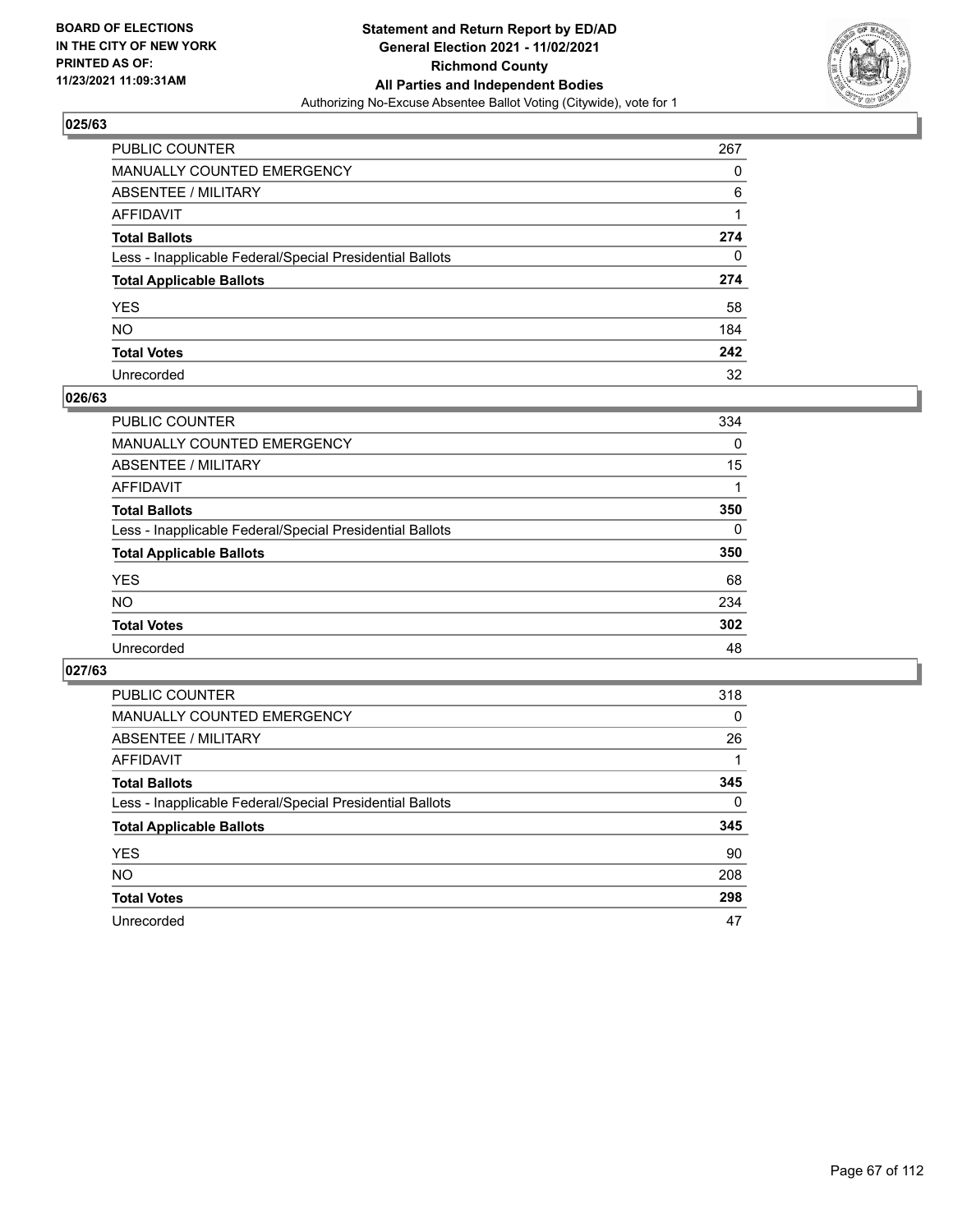

| PUBLIC COUNTER                                           | 281 |
|----------------------------------------------------------|-----|
| <b>MANUALLY COUNTED EMERGENCY</b>                        | 0   |
| <b>ABSENTEE / MILITARY</b>                               | 9   |
| AFFIDAVIT                                                |     |
| <b>Total Ballots</b>                                     | 291 |
| Less - Inapplicable Federal/Special Presidential Ballots | 0   |
| <b>Total Applicable Ballots</b>                          | 291 |
| YES.                                                     | 75  |
| NO.                                                      | 193 |
| <b>Total Votes</b>                                       | 268 |
| Unrecorded                                               | 23  |

#### **029/63**

| PUBLIC COUNTER                                           | 347      |
|----------------------------------------------------------|----------|
| MANUALLY COUNTED EMERGENCY                               | 0        |
| ABSENTEE / MILITARY                                      | 11       |
| AFFIDAVIT                                                | 2        |
| <b>Total Ballots</b>                                     | 360      |
| Less - Inapplicable Federal/Special Presidential Ballots | $\Omega$ |
| <b>Total Applicable Ballots</b>                          | 360      |
| <b>YES</b>                                               | 100      |
| <b>NO</b>                                                | 211      |
| <b>Total Votes</b>                                       | 311      |
| Unrecorded                                               | 49       |

| <b>PUBLIC COUNTER</b>                                    | 307      |
|----------------------------------------------------------|----------|
| MANUALLY COUNTED EMERGENCY                               | 0        |
| ABSENTEE / MILITARY                                      | 11       |
| AFFIDAVIT                                                |          |
| <b>Total Ballots</b>                                     | 319      |
| Less - Inapplicable Federal/Special Presidential Ballots | $\Omega$ |
| <b>Total Applicable Ballots</b>                          | 319      |
| <b>YES</b>                                               | 87       |
| NO.                                                      | 199      |
| <b>Total Votes</b>                                       | 286      |
| Unrecorded                                               | 33       |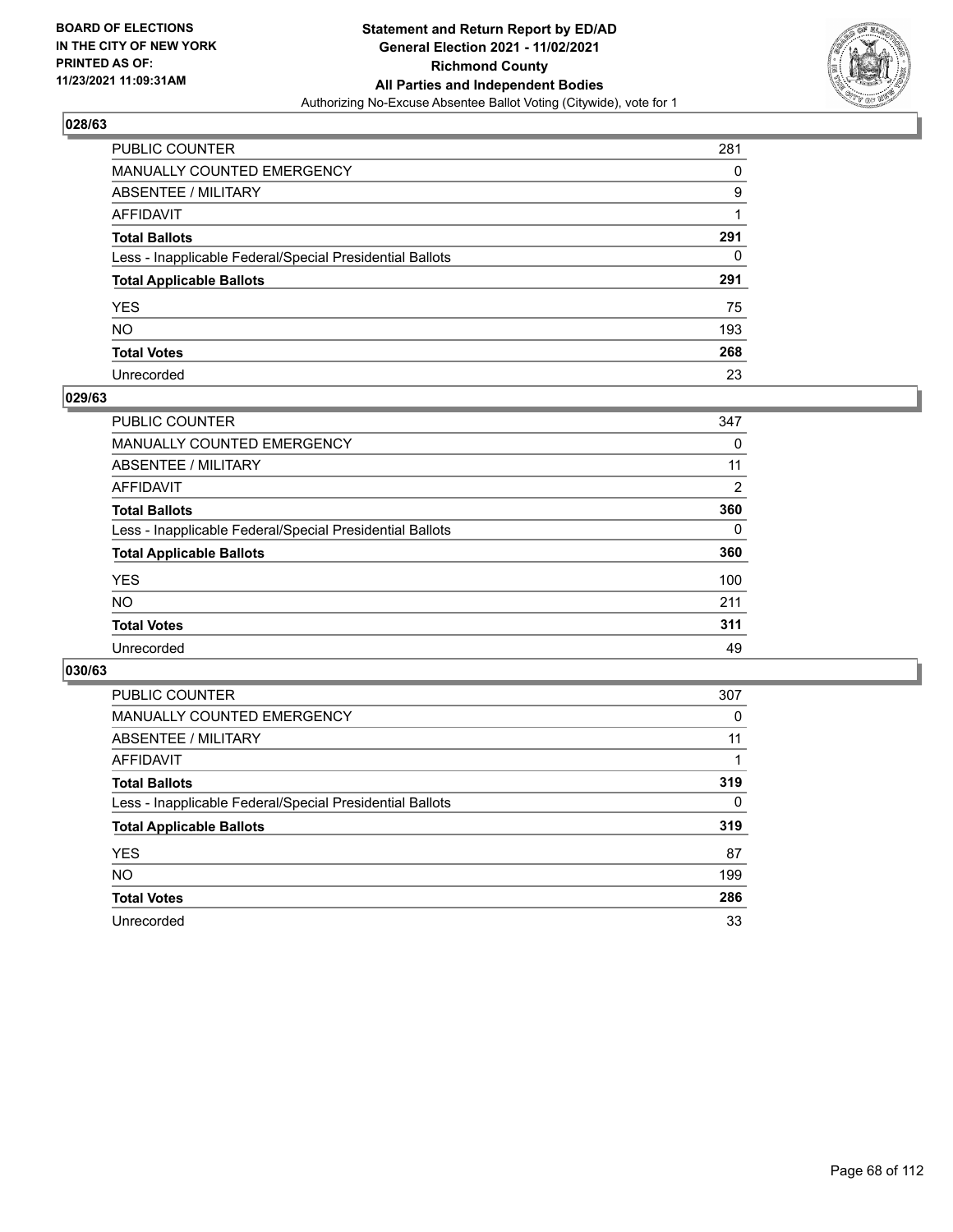

| PUBLIC COUNTER                                           | 320 |
|----------------------------------------------------------|-----|
| MANUALLY COUNTED EMERGENCY                               | 0   |
| ABSENTEE / MILITARY                                      | 25  |
| AFFIDAVIT                                                |     |
| Total Ballots                                            | 346 |
| Less - Inapplicable Federal/Special Presidential Ballots | 0   |
| <b>Total Applicable Ballots</b>                          | 346 |
| YES                                                      | 104 |
| NO.                                                      | 225 |
| <b>Total Votes</b>                                       | 329 |
| Unrecorded                                               | 17  |

#### **032/63**

| <b>PUBLIC COUNTER</b>                                    | 368      |
|----------------------------------------------------------|----------|
| <b>MANUALLY COUNTED EMERGENCY</b>                        | 0        |
| ABSENTEE / MILITARY                                      | 18       |
| AFFIDAVIT                                                | 0        |
| <b>Total Ballots</b>                                     | 386      |
| Less - Inapplicable Federal/Special Presidential Ballots | $\Omega$ |
| <b>Total Applicable Ballots</b>                          | 386      |
| <b>YES</b>                                               | 122      |
| <b>NO</b>                                                | 219      |
| <b>Total Votes</b>                                       | 341      |
| Unrecorded                                               | 45       |

| <b>PUBLIC COUNTER</b>                                    | 454            |
|----------------------------------------------------------|----------------|
| <b>MANUALLY COUNTED EMERGENCY</b>                        | 0              |
| ABSENTEE / MILITARY                                      | 14             |
| AFFIDAVIT                                                | $\overline{2}$ |
| <b>Total Ballots</b>                                     | 470            |
| Less - Inapplicable Federal/Special Presidential Ballots | $\Omega$       |
| <b>Total Applicable Ballots</b>                          | 470            |
| <b>YES</b>                                               | 121            |
| <b>NO</b>                                                | 318            |
| <b>Total Votes</b>                                       | 439            |
| Unrecorded                                               | 31             |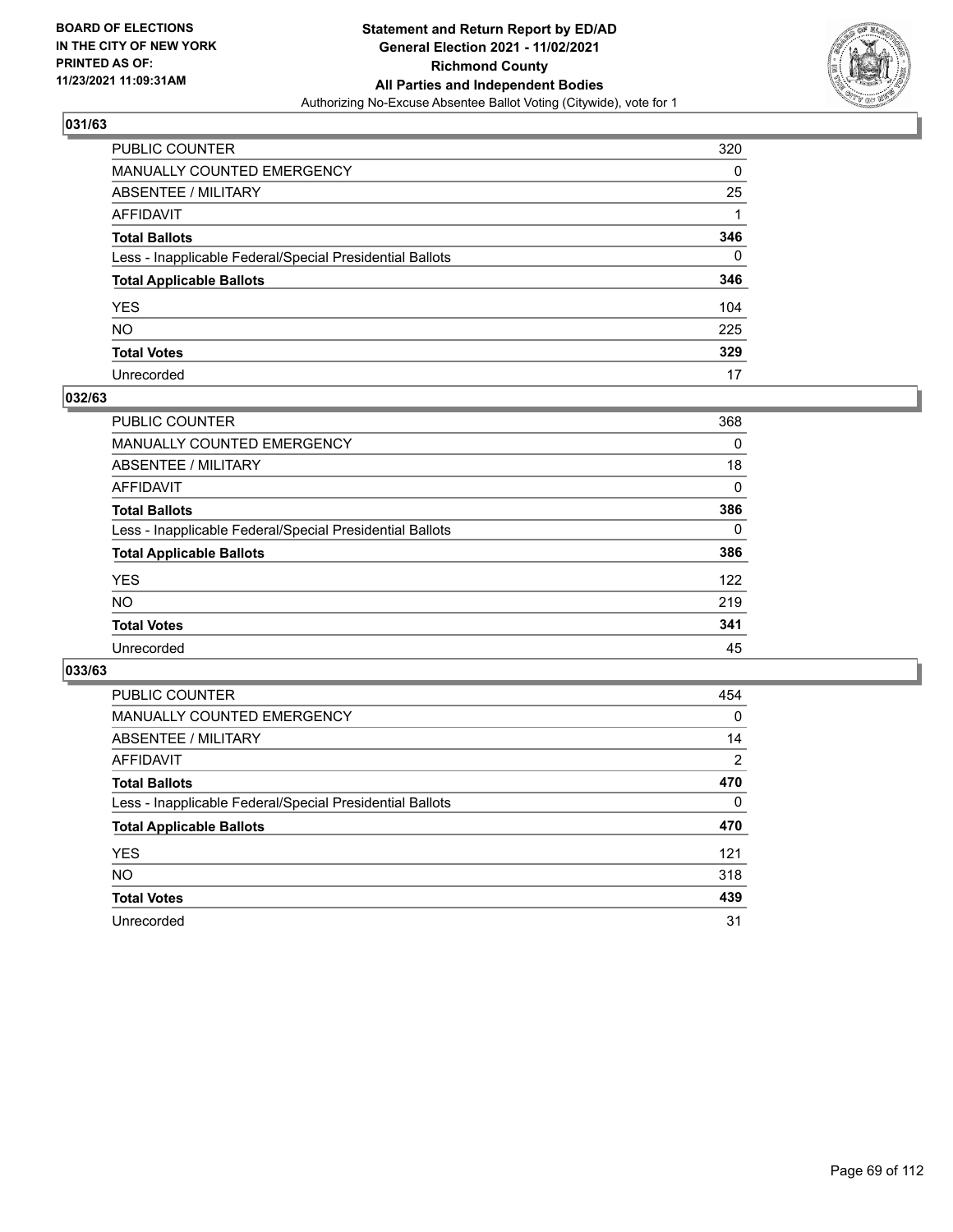

| PUBLIC COUNTER                                           | 397 |
|----------------------------------------------------------|-----|
| <b>MANUALLY COUNTED EMERGENCY</b>                        | 0   |
| <b>ABSENTEE / MILITARY</b>                               | 16  |
| AFFIDAVIT                                                | 0   |
| <b>Total Ballots</b>                                     | 413 |
| Less - Inapplicable Federal/Special Presidential Ballots | 0   |
| <b>Total Applicable Ballots</b>                          | 413 |
| YES.                                                     | 111 |
| NO.                                                      | 274 |
| <b>Total Votes</b>                                       | 385 |
| Unrecorded                                               | 28  |

#### **035/63**

| PUBLIC COUNTER                                           | 461            |
|----------------------------------------------------------|----------------|
| <b>MANUALLY COUNTED EMERGENCY</b>                        | 0              |
| ABSENTEE / MILITARY                                      | 17             |
| AFFIDAVIT                                                | $\overline{2}$ |
| <b>Total Ballots</b>                                     | 480            |
| Less - Inapplicable Federal/Special Presidential Ballots | $\Omega$       |
| <b>Total Applicable Ballots</b>                          | 480            |
| <b>YES</b>                                               | 137            |
| <b>NO</b>                                                | 302            |
| <b>Total Votes</b>                                       | 439            |
| Unrecorded                                               | 41             |

| <b>PUBLIC COUNTER</b>                                    | 415            |
|----------------------------------------------------------|----------------|
| <b>MANUALLY COUNTED EMERGENCY</b>                        | 0              |
| ABSENTEE / MILITARY                                      | 17             |
| AFFIDAVIT                                                | $\overline{2}$ |
| <b>Total Ballots</b>                                     | 434            |
| Less - Inapplicable Federal/Special Presidential Ballots | $\Omega$       |
| <b>Total Applicable Ballots</b>                          | 434            |
| <b>YES</b>                                               | 120            |
| NO.                                                      | 256            |
| <b>Total Votes</b>                                       | 376            |
| Unrecorded                                               | 58             |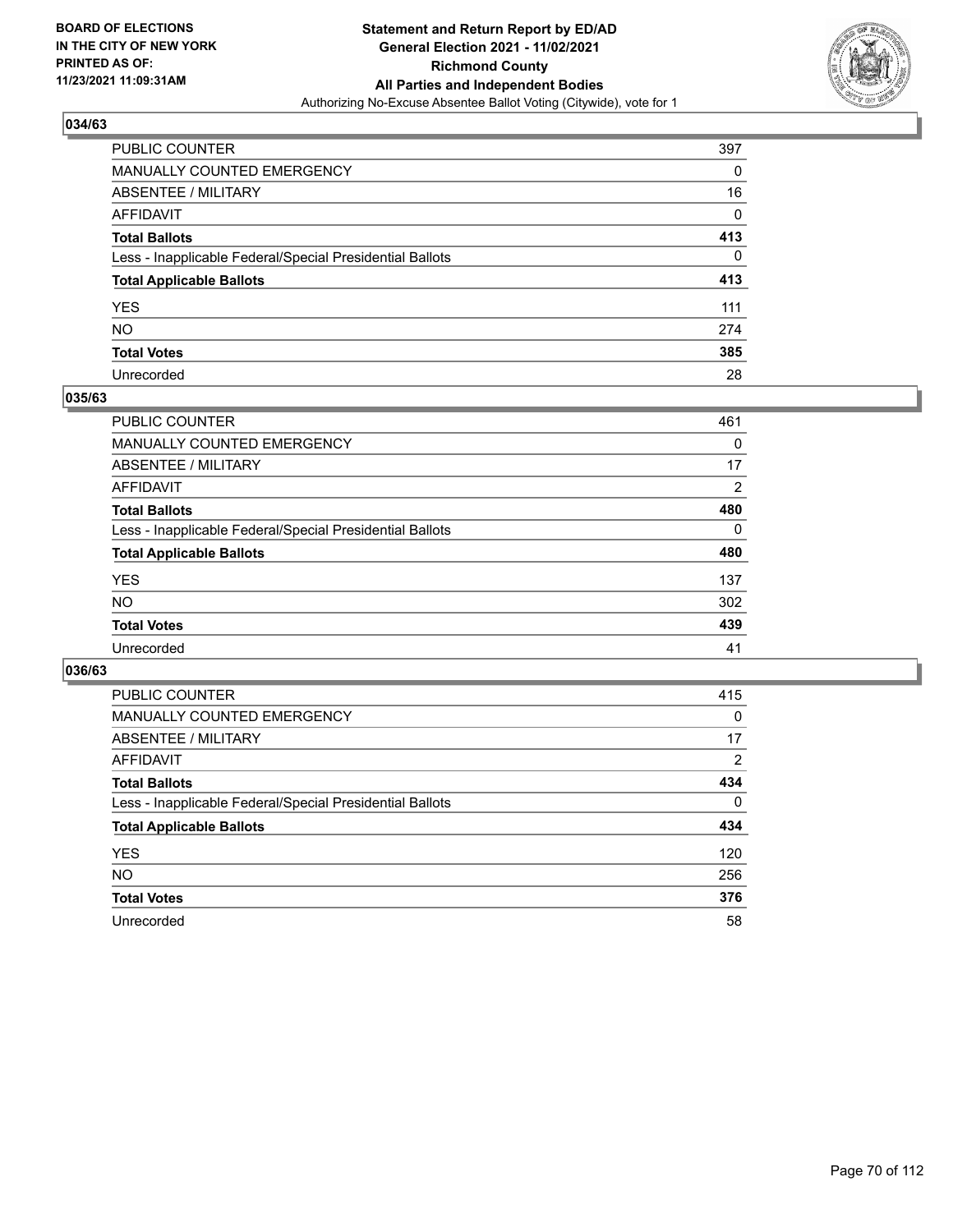

| PUBLIC COUNTER                                           | 287          |
|----------------------------------------------------------|--------------|
| MANUALLY COUNTED EMERGENCY                               | 0            |
| ABSENTEE / MILITARY                                      | 16           |
| AFFIDAVIT                                                |              |
| Total Ballots                                            | 304          |
| Less - Inapplicable Federal/Special Presidential Ballots | $\mathbf{0}$ |
| <b>Total Applicable Ballots</b>                          | 304          |
| YES                                                      | 109          |
| NO.                                                      | 167          |
| <b>Total Votes</b>                                       | 276          |
| Unrecorded                                               | 28           |

#### **038/63**

| <b>PUBLIC COUNTER</b>                                    | 279 |
|----------------------------------------------------------|-----|
| <b>MANUALLY COUNTED EMERGENCY</b>                        | 0   |
| <b>ABSENTEE / MILITARY</b>                               | 19  |
| AFFIDAVIT                                                |     |
| <b>Total Ballots</b>                                     | 299 |
| Less - Inapplicable Federal/Special Presidential Ballots | 0   |
| <b>Total Applicable Ballots</b>                          | 299 |
| <b>YES</b>                                               | 119 |
| <b>NO</b>                                                | 130 |
| <b>Total Votes</b>                                       | 249 |
| Unrecorded                                               | 50  |

| <b>PUBLIC COUNTER</b>                                    | 189 |
|----------------------------------------------------------|-----|
| MANUALLY COUNTED EMERGENCY                               | 0   |
| ABSENTEE / MILITARY                                      |     |
| AFFIDAVIT                                                |     |
| <b>Total Ballots</b>                                     | 197 |
| Less - Inapplicable Federal/Special Presidential Ballots | 0   |
| <b>Total Applicable Ballots</b>                          | 197 |
| <b>YES</b>                                               | 75  |
| <b>NO</b>                                                | 83  |
| <b>Total Votes</b>                                       | 158 |
| Unrecorded                                               | 39  |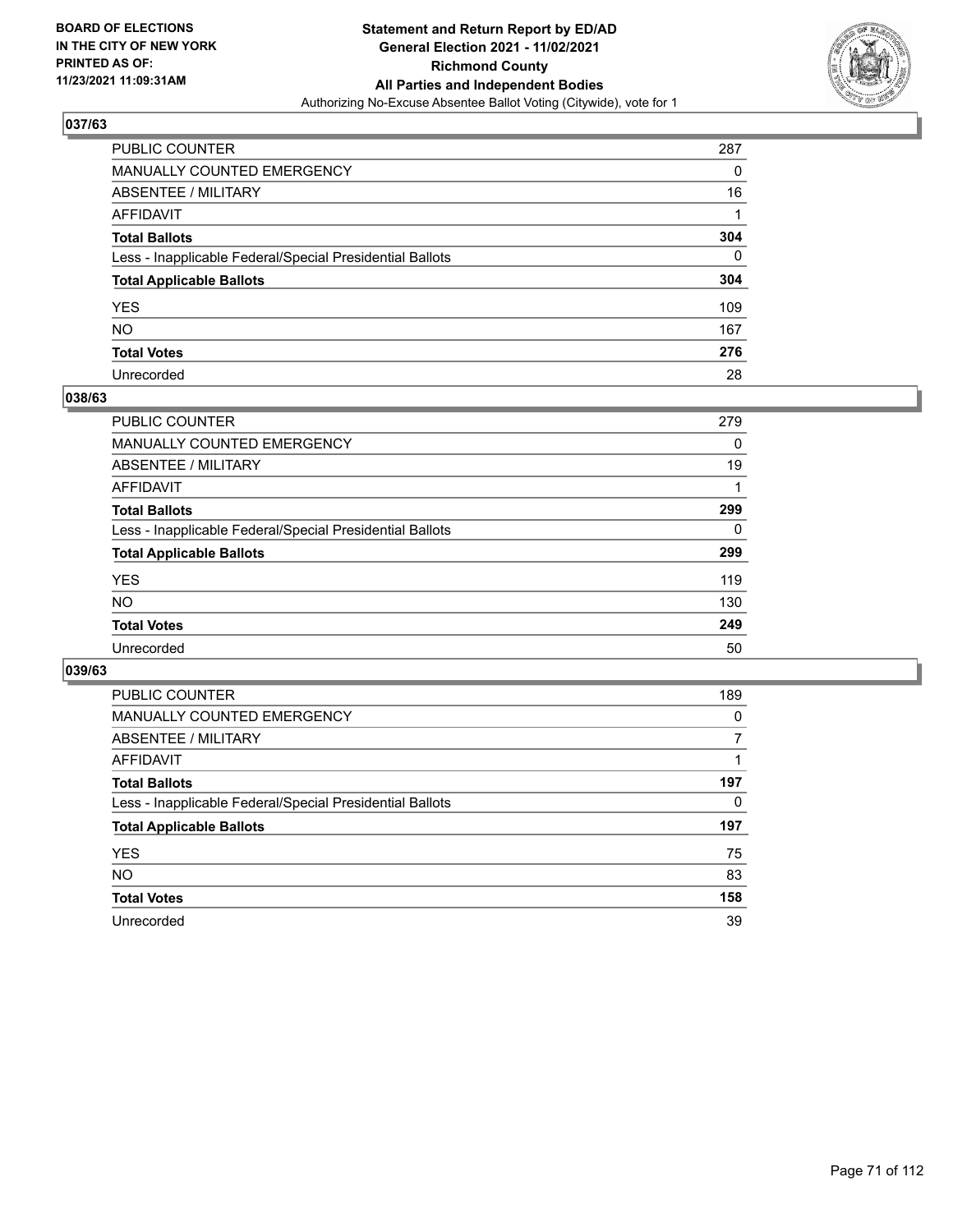

| PUBLIC COUNTER                                           | 158      |
|----------------------------------------------------------|----------|
| MANUALLY COUNTED EMERGENCY                               | 0        |
| <b>ABSENTEE / MILITARY</b>                               |          |
| AFFIDAVIT                                                | $\Omega$ |
| <b>Total Ballots</b>                                     | 165      |
| Less - Inapplicable Federal/Special Presidential Ballots | $\Omega$ |
| <b>Total Applicable Ballots</b>                          | 165      |
| YES                                                      | 63       |
| NO.                                                      | 62       |
| <b>Total Votes</b>                                       | 125      |
| Unrecorded                                               | 40       |

#### **041/63**

| <b>PUBLIC COUNTER</b>                                    | 109 |
|----------------------------------------------------------|-----|
| <b>MANUALLY COUNTED EMERGENCY</b>                        | 0   |
| ABSENTEE / MILITARY                                      | 11  |
| AFFIDAVIT                                                |     |
| <b>Total Ballots</b>                                     | 121 |
| Less - Inapplicable Federal/Special Presidential Ballots | 0   |
| <b>Total Applicable Ballots</b>                          | 121 |
| <b>YES</b>                                               | 56  |
| <b>NO</b>                                                | 48  |
| <b>Total Votes</b>                                       | 104 |
| Unrecorded                                               | 17  |

| <b>PUBLIC COUNTER</b>                                    | 131 |
|----------------------------------------------------------|-----|
| MANUALLY COUNTED EMERGENCY                               | 0   |
| ABSENTEE / MILITARY                                      | 9   |
| AFFIDAVIT                                                |     |
| <b>Total Ballots</b>                                     | 141 |
| Less - Inapplicable Federal/Special Presidential Ballots | 0   |
| <b>Total Applicable Ballots</b>                          | 141 |
| <b>YES</b>                                               | 64  |
| NO.                                                      | 49  |
| <b>Total Votes</b>                                       | 113 |
| Unrecorded                                               | 28  |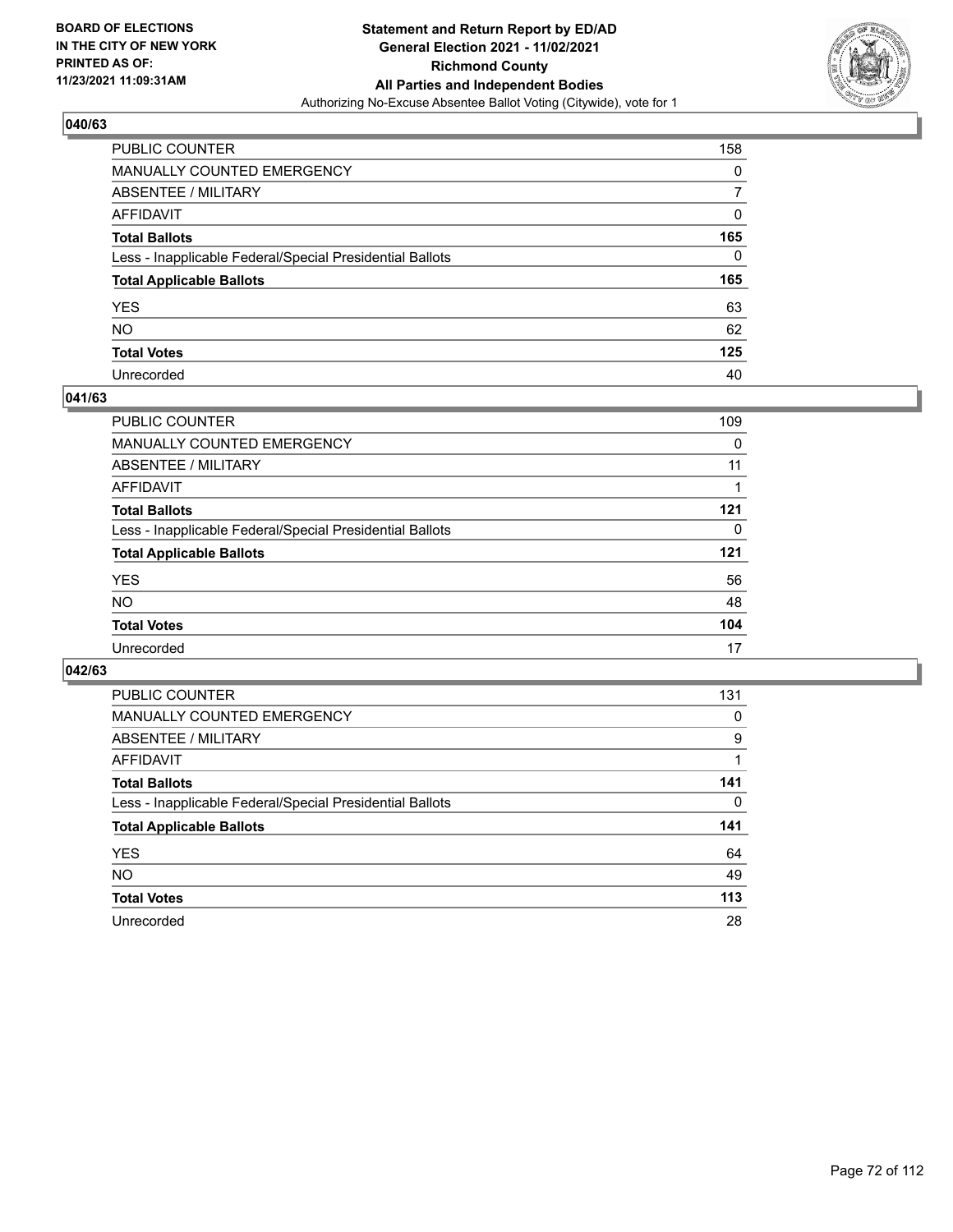

| PUBLIC COUNTER                                           | 240      |
|----------------------------------------------------------|----------|
| MANUALLY COUNTED EMERGENCY                               | 0        |
| ABSENTEE / MILITARY                                      | 16       |
| <b>AFFIDAVIT</b>                                         |          |
| <b>Total Ballots</b>                                     | 257      |
| Less - Inapplicable Federal/Special Presidential Ballots | $\Omega$ |
| <b>Total Applicable Ballots</b>                          | 257      |
| YES                                                      | 132      |
| NO.                                                      | 93       |
| <b>Total Votes</b>                                       | 225      |
| Unrecorded                                               | 32       |

#### **044/63**

| <b>PUBLIC COUNTER</b>                                    | 256 |
|----------------------------------------------------------|-----|
| MANUALLY COUNTED EMERGENCY                               | 0   |
| ABSENTEE / MILITARY                                      | 12  |
| AFFIDAVIT                                                | 2   |
| <b>Total Ballots</b>                                     | 270 |
| Less - Inapplicable Federal/Special Presidential Ballots | 0   |
| <b>Total Applicable Ballots</b>                          | 270 |
| <b>YES</b>                                               | 98  |
| <b>NO</b>                                                | 96  |
| <b>Total Votes</b>                                       | 194 |
| Unrecorded                                               | 76  |

| <b>PUBLIC COUNTER</b>                                    | 136      |
|----------------------------------------------------------|----------|
| <b>MANUALLY COUNTED EMERGENCY</b>                        | $\Omega$ |
| ABSENTEE / MILITARY                                      | 18       |
| AFFIDAVIT                                                | 0        |
| <b>Total Ballots</b>                                     | 154      |
| Less - Inapplicable Federal/Special Presidential Ballots | $\Omega$ |
| <b>Total Applicable Ballots</b>                          | 154      |
| <b>YES</b>                                               | 63       |
| NO.                                                      | 51       |
|                                                          |          |
| <b>Total Votes</b>                                       | 114      |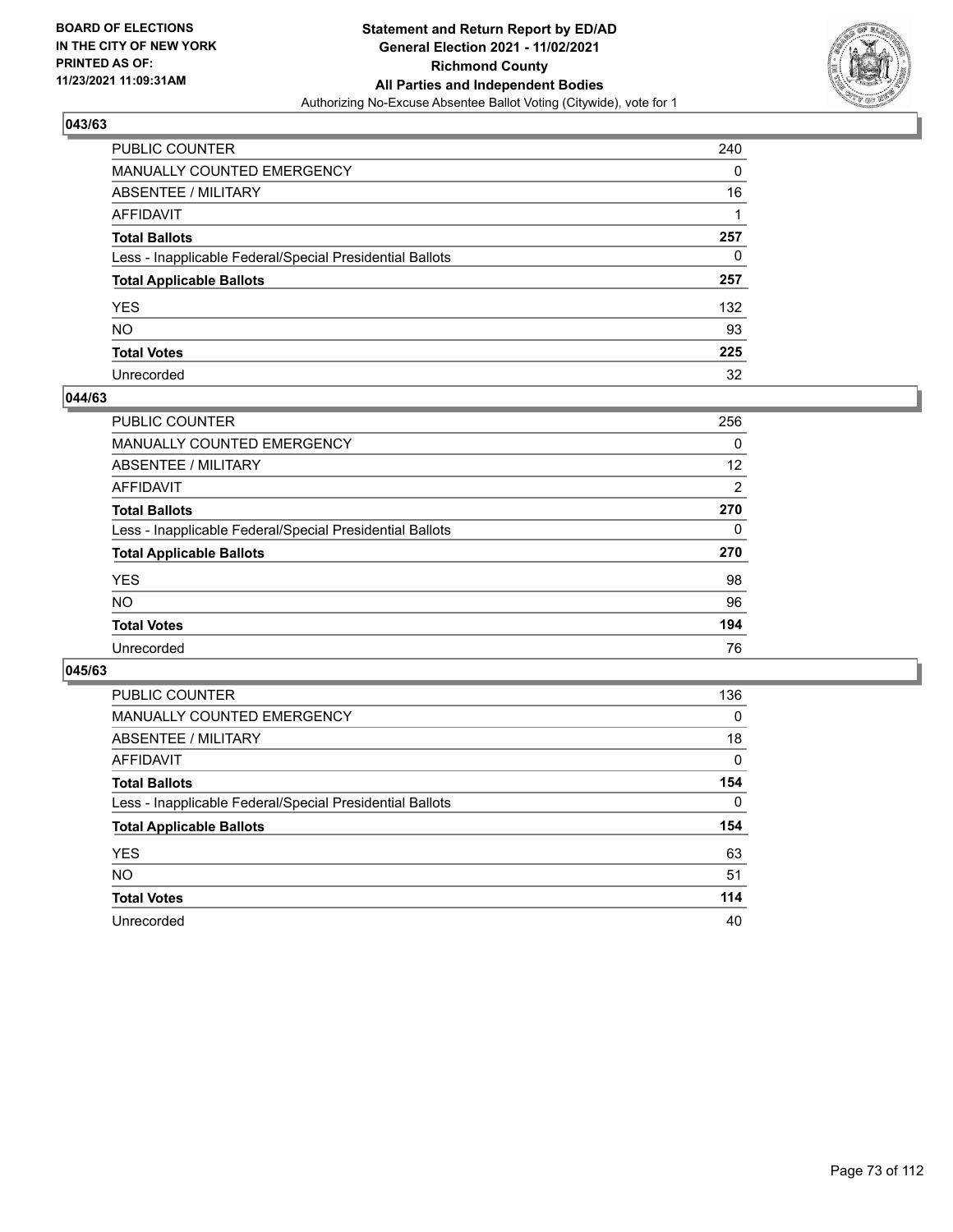

| PUBLIC COUNTER                                           | 429            |
|----------------------------------------------------------|----------------|
| MANUALLY COUNTED EMERGENCY                               | 0              |
| <b>ABSENTEE / MILITARY</b>                               | 14             |
| AFFIDAVIT                                                | $\overline{2}$ |
| <b>Total Ballots</b>                                     | 445            |
| Less - Inapplicable Federal/Special Presidential Ballots | 0              |
| <b>Total Applicable Ballots</b>                          | 445            |
| YES.                                                     | 118            |
| NΟ                                                       | 300            |
| <b>Total Votes</b>                                       | 418            |
| Unrecorded                                               | 27             |

### **047/63**

| <b>PUBLIC COUNTER</b>                                    | 345            |
|----------------------------------------------------------|----------------|
| <b>MANUALLY COUNTED EMERGENCY</b>                        | $\Omega$       |
| ABSENTEE / MILITARY                                      | 20             |
| AFFIDAVIT                                                | $\overline{2}$ |
| <b>Total Ballots</b>                                     | 367            |
| Less - Inapplicable Federal/Special Presidential Ballots | 0              |
| <b>Total Applicable Ballots</b>                          | 367            |
| <b>YES</b>                                               | 94             |
| <b>NO</b>                                                | 238            |
| <b>Total Votes</b>                                       | 332            |
| Unrecorded                                               | 35             |

| <b>PUBLIC COUNTER</b>                                    | 416      |
|----------------------------------------------------------|----------|
| MANUALLY COUNTED EMERGENCY                               | 0        |
| ABSENTEE / MILITARY                                      | 25       |
| AFFIDAVIT                                                |          |
| <b>Total Ballots</b>                                     | 442      |
| Less - Inapplicable Federal/Special Presidential Ballots | $\Omega$ |
| <b>Total Applicable Ballots</b>                          | 442      |
| <b>YES</b>                                               | 124      |
| <b>NO</b>                                                | 239      |
| <b>Total Votes</b>                                       | 363      |
| Unrecorded                                               | 79       |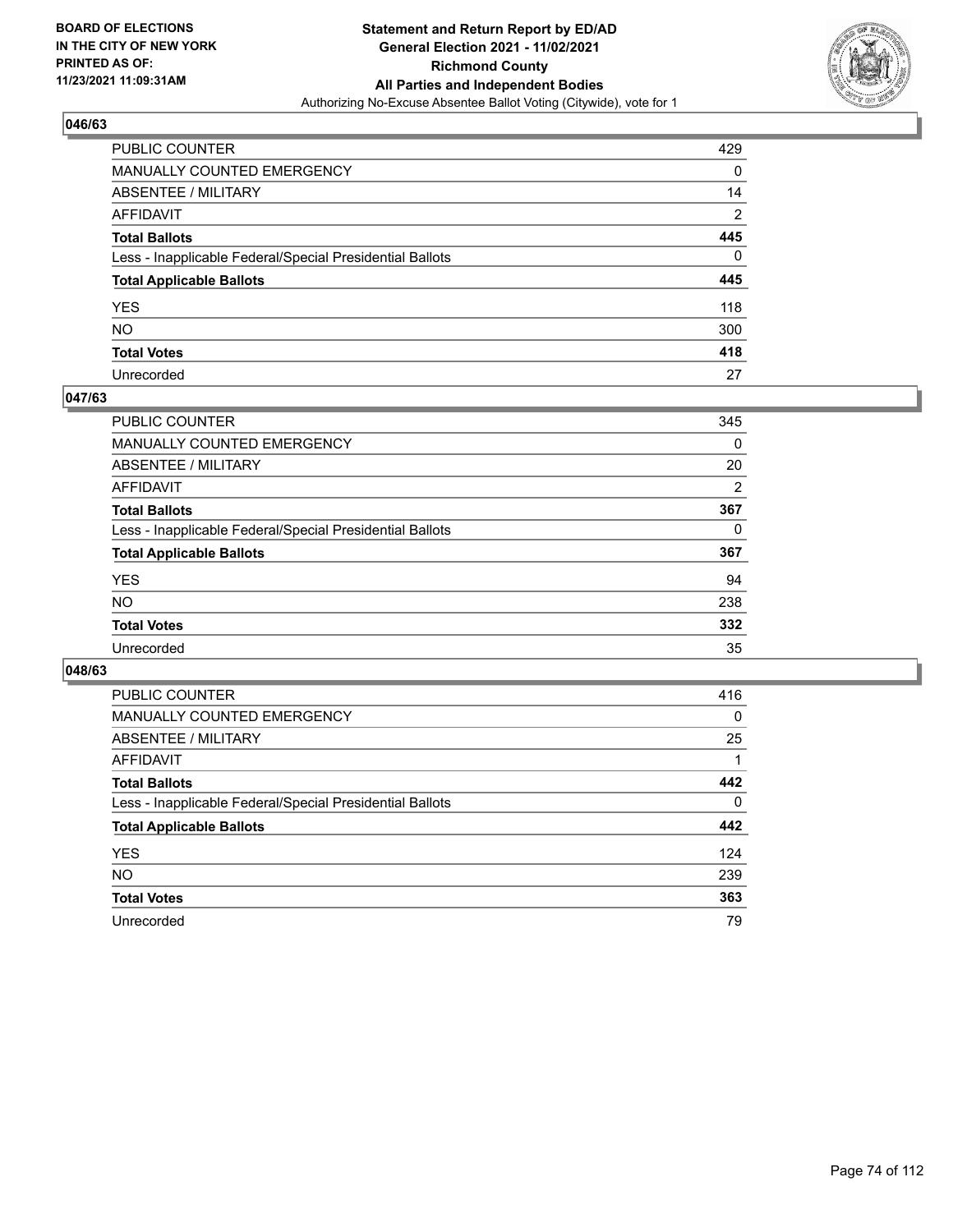

| PUBLIC COUNTER                                           | 467 |
|----------------------------------------------------------|-----|
| MANUALLY COUNTED EMERGENCY                               | 0   |
| ABSENTEE / MILITARY                                      | 21  |
| AFFIDAVIT                                                | 0   |
| Total Ballots                                            | 488 |
| Less - Inapplicable Federal/Special Presidential Ballots | 0   |
| <b>Total Applicable Ballots</b>                          | 488 |
| YES                                                      | 89  |
| NO.                                                      | 337 |
| <b>Total Votes</b>                                       | 426 |
| Unrecorded                                               | 62  |

#### **050/63**

| <b>PUBLIC COUNTER</b>                                    | 486      |
|----------------------------------------------------------|----------|
| <b>MANUALLY COUNTED EMERGENCY</b>                        | 0        |
| <b>ABSENTEE / MILITARY</b>                               | 17       |
| AFFIDAVIT                                                |          |
| <b>Total Ballots</b>                                     | 504      |
| Less - Inapplicable Federal/Special Presidential Ballots | $\Omega$ |
| <b>Total Applicable Ballots</b>                          | 504      |
| <b>YES</b>                                               | 153      |
| <b>NO</b>                                                | 297      |
| <b>Total Votes</b>                                       | 450      |
| Unrecorded                                               | 54       |

| <b>PUBLIC COUNTER</b>                                    | 418      |
|----------------------------------------------------------|----------|
| MANUALLY COUNTED EMERGENCY                               | 0        |
| ABSENTEE / MILITARY                                      | 19       |
| AFFIDAVIT                                                | 2        |
| <b>Total Ballots</b>                                     | 439      |
| Less - Inapplicable Federal/Special Presidential Ballots | $\Omega$ |
| <b>Total Applicable Ballots</b>                          | 439      |
| <b>YES</b>                                               | 129      |
| <b>NO</b>                                                | 267      |
| <b>Total Votes</b>                                       | 396      |
| Unrecorded                                               | 43       |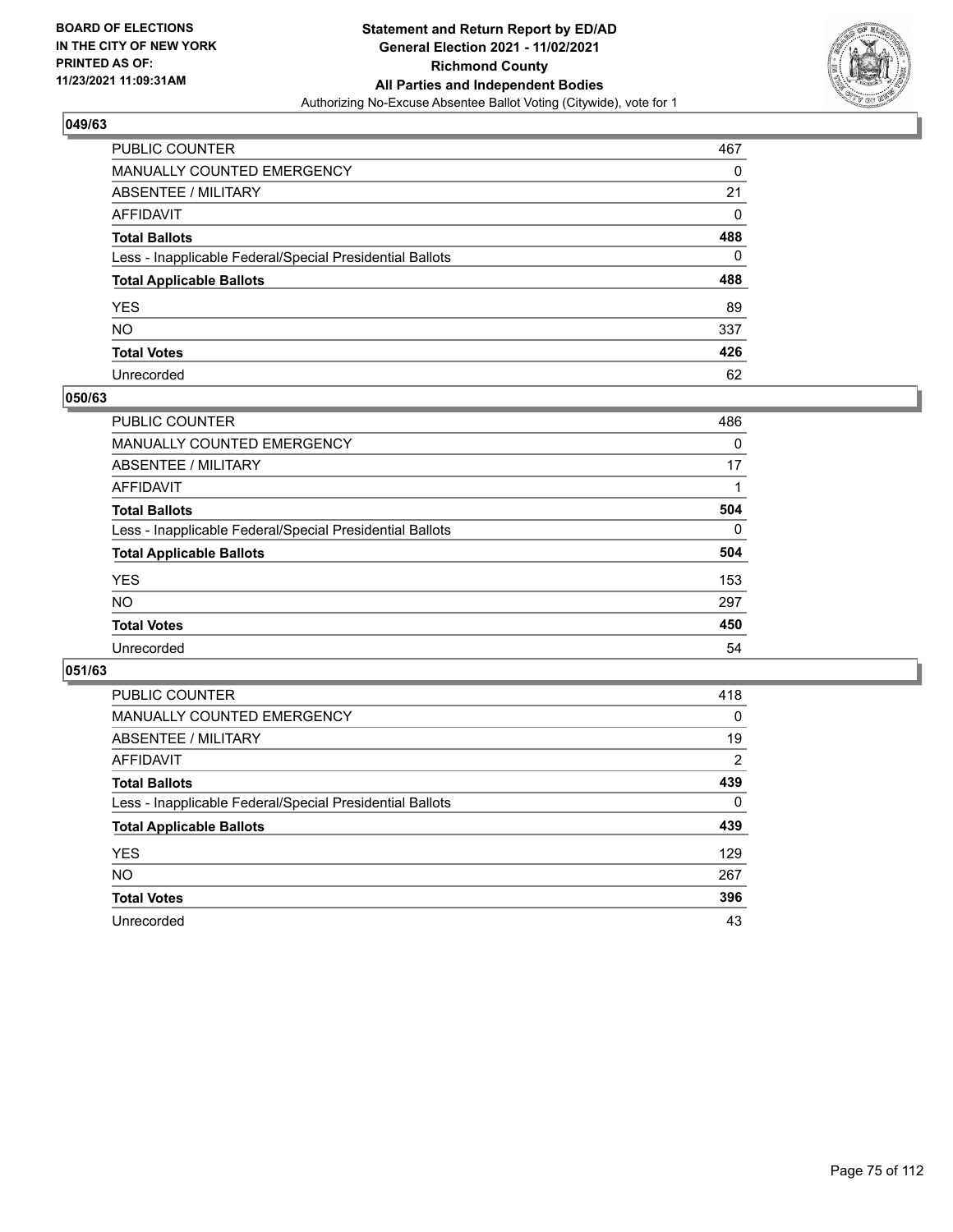

| PUBLIC COUNTER                                           | 261 |
|----------------------------------------------------------|-----|
| MANUALLY COUNTED EMERGENCY                               | 0   |
| ABSENTEE / MILITARY                                      | 7   |
| AFFIDAVIT                                                |     |
| Total Ballots                                            | 269 |
| Less - Inapplicable Federal/Special Presidential Ballots | 0   |
| <b>Total Applicable Ballots</b>                          | 269 |
| YES                                                      | 54  |
| NO.                                                      | 169 |
| <b>Total Votes</b>                                       | 223 |
| Unrecorded                                               | 46  |

#### **053/63**

| PUBLIC COUNTER                                           | 262      |
|----------------------------------------------------------|----------|
| <b>MANUALLY COUNTED EMERGENCY</b>                        | 0        |
| <b>ABSENTEE / MILITARY</b>                               | 21       |
| AFFIDAVIT                                                | 5        |
| <b>Total Ballots</b>                                     | 288      |
| Less - Inapplicable Federal/Special Presidential Ballots | $\Omega$ |
| <b>Total Applicable Ballots</b>                          | 288      |
| <b>YES</b>                                               | 94       |
| <b>NO</b>                                                | 178      |
| <b>Total Votes</b>                                       | 272      |
| Unrecorded                                               | 16       |

| <b>PUBLIC COUNTER</b>                                    | 222      |
|----------------------------------------------------------|----------|
| <b>MANUALLY COUNTED EMERGENCY</b>                        | $\Omega$ |
| ABSENTEE / MILITARY                                      | 51       |
| AFFIDAVIT                                                | 3        |
| <b>Total Ballots</b>                                     | 276      |
| Less - Inapplicable Federal/Special Presidential Ballots | 0        |
| <b>Total Applicable Ballots</b>                          | 276      |
| <b>YES</b>                                               | 94       |
| NO.                                                      | 146      |
| <b>Total Votes</b>                                       | 240      |
| Unrecorded                                               | 36       |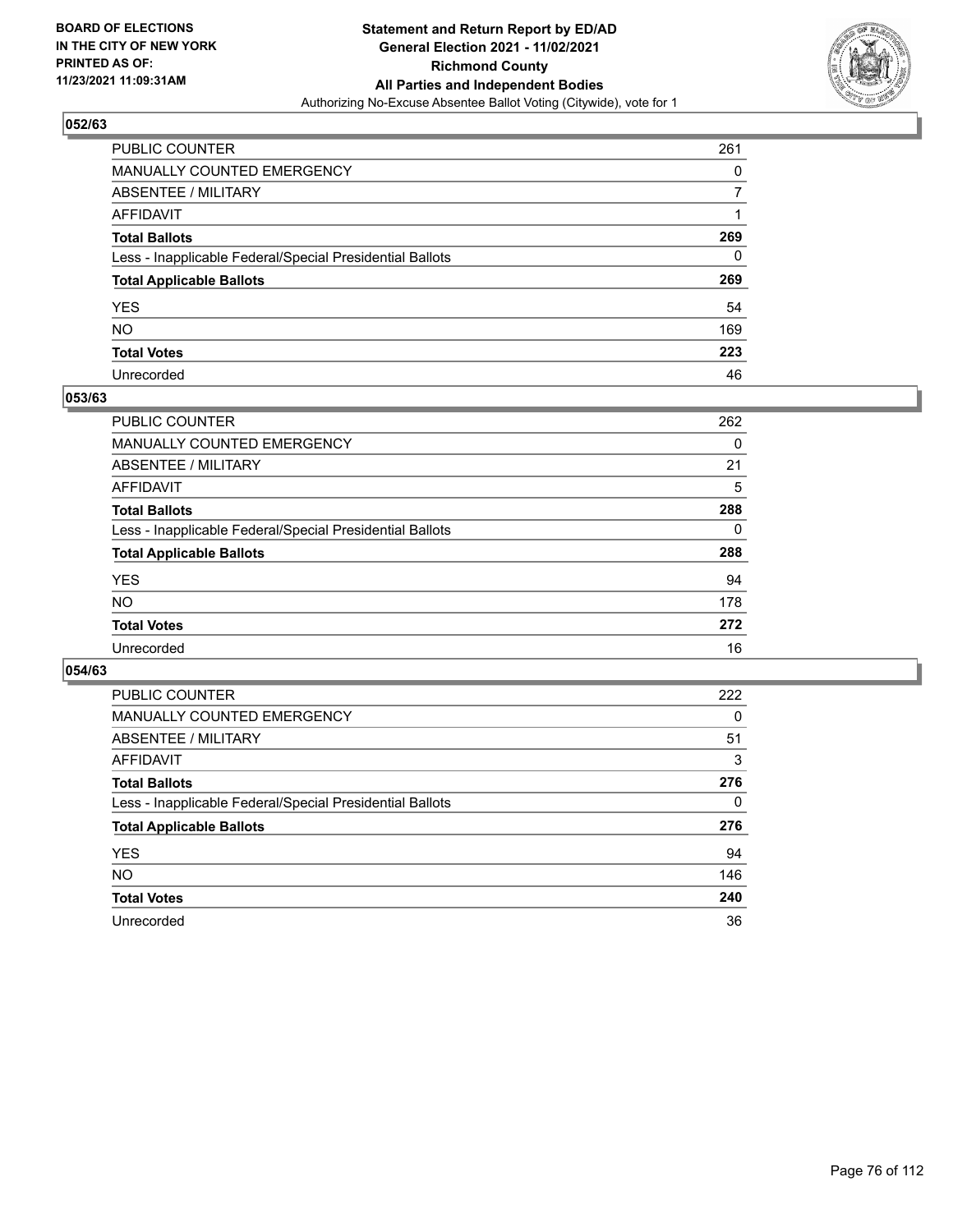

| PUBLIC COUNTER                                           | 250 |
|----------------------------------------------------------|-----|
| MANUALLY COUNTED EMERGENCY                               | 0   |
| ABSENTEE / MILITARY                                      | 30  |
| AFFIDAVIT                                                | 3   |
| Total Ballots                                            | 283 |
| Less - Inapplicable Federal/Special Presidential Ballots | 0   |
| <b>Total Applicable Ballots</b>                          | 283 |
| YES                                                      | 91  |
| NO.                                                      | 162 |
| <b>Total Votes</b>                                       | 253 |
| Unrecorded                                               | 30  |

#### **056/63**

| <b>PUBLIC COUNTER</b>                                    | 230      |
|----------------------------------------------------------|----------|
| MANUALLY COUNTED EMERGENCY                               | 0        |
| ABSENTEE / MILITARY                                      | 7        |
| AFFIDAVIT                                                | 3        |
| <b>Total Ballots</b>                                     | 240      |
| Less - Inapplicable Federal/Special Presidential Ballots | $\Omega$ |
| <b>Total Applicable Ballots</b>                          | 240      |
| <b>YES</b>                                               | 68       |
| <b>NO</b>                                                | 141      |
| <b>Total Votes</b>                                       | 209      |
| Unrecorded                                               | 31       |

| <b>PUBLIC COUNTER</b>                                    | 409      |
|----------------------------------------------------------|----------|
| <b>MANUALLY COUNTED EMERGENCY</b>                        | 0        |
| ABSENTEE / MILITARY                                      | 20       |
| AFFIDAVIT                                                |          |
| <b>Total Ballots</b>                                     | 430      |
| Less - Inapplicable Federal/Special Presidential Ballots | $\Omega$ |
| <b>Total Applicable Ballots</b>                          | 430      |
| <b>YES</b>                                               | 96       |
| <b>NO</b>                                                | 298      |
| <b>Total Votes</b>                                       | 394      |
| Unrecorded                                               |          |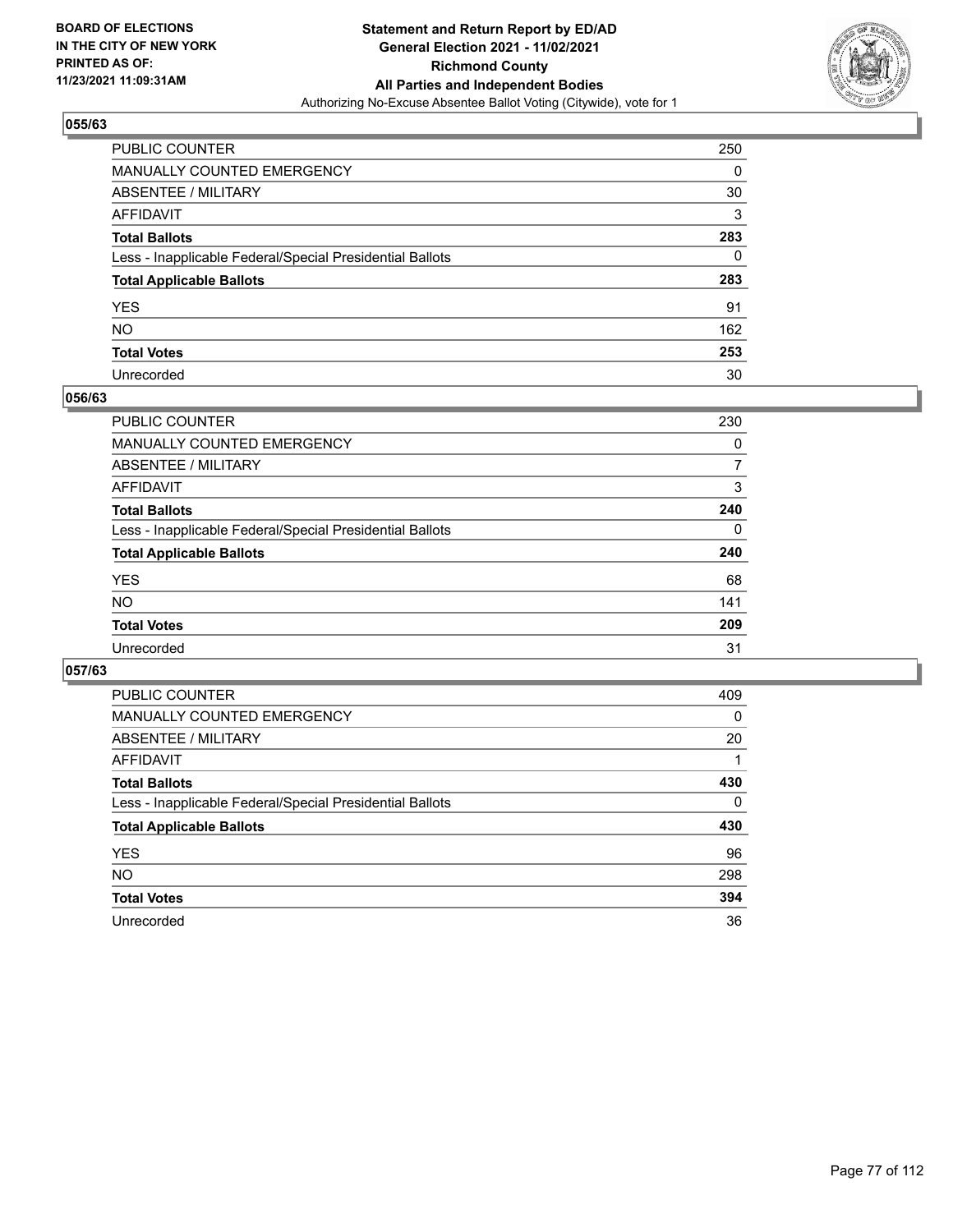

| PUBLIC COUNTER                                           | 332 |
|----------------------------------------------------------|-----|
| MANUALLY COUNTED EMERGENCY                               | 0   |
| ABSENTEE / MILITARY                                      | 17  |
| AFFIDAVIT                                                | 4   |
| Total Ballots                                            | 353 |
| Less - Inapplicable Federal/Special Presidential Ballots | 0   |
| <b>Total Applicable Ballots</b>                          | 353 |
| YES                                                      | 84  |
| NO.                                                      | 240 |
| <b>Total Votes</b>                                       | 324 |
| Unrecorded                                               | 29  |

#### **059/63**

| <b>PUBLIC COUNTER</b>                                    | 377      |
|----------------------------------------------------------|----------|
| MANUALLY COUNTED EMERGENCY                               | 0        |
| ABSENTEE / MILITARY                                      | 18       |
| AFFIDAVIT                                                |          |
| <b>Total Ballots</b>                                     | 396      |
| Less - Inapplicable Federal/Special Presidential Ballots | $\Omega$ |
| <b>Total Applicable Ballots</b>                          | 396      |
| <b>YES</b>                                               | 96       |
| <b>NO</b>                                                | 266      |
| <b>Total Votes</b>                                       | 362      |
| Unrecorded                                               | 34       |

| <b>PUBLIC COUNTER</b>                                    | 205      |
|----------------------------------------------------------|----------|
| MANUALLY COUNTED EMERGENCY                               | 0        |
| ABSENTEE / MILITARY                                      | 7        |
| AFFIDAVIT                                                | $\Omega$ |
| <b>Total Ballots</b>                                     | 212      |
| Less - Inapplicable Federal/Special Presidential Ballots | $\Omega$ |
| <b>Total Applicable Ballots</b>                          | 212      |
| <b>YES</b>                                               | 59       |
| NO.                                                      | 133      |
| <b>Total Votes</b>                                       | 192      |
| Unrecorded                                               | 20       |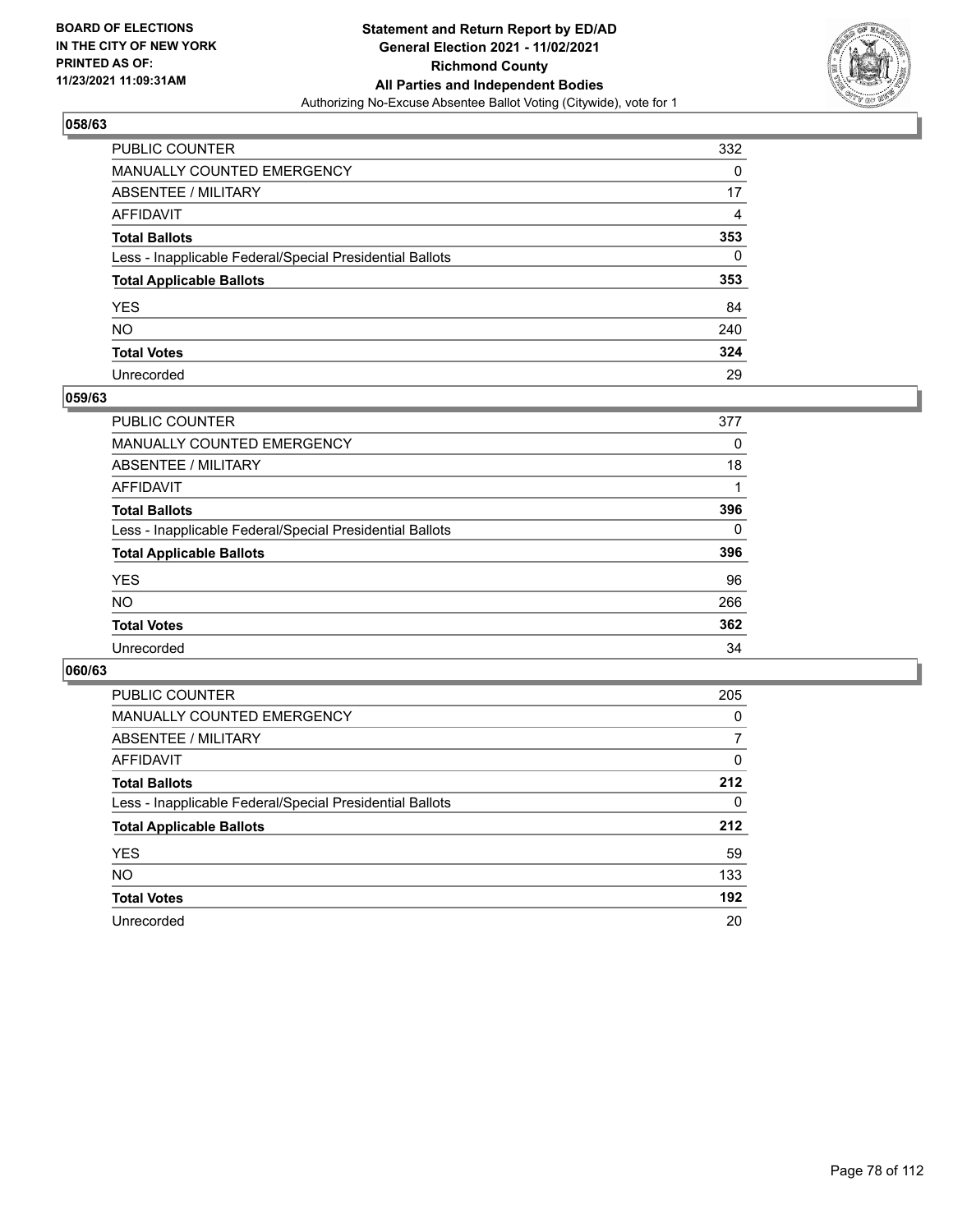

| PUBLIC COUNTER                                           | 320 |
|----------------------------------------------------------|-----|
| MANUALLY COUNTED EMERGENCY                               | 0   |
| ABSENTEE / MILITARY                                      | 35  |
| AFFIDAVIT                                                | 2   |
| Total Ballots                                            | 357 |
| Less - Inapplicable Federal/Special Presidential Ballots | 0   |
| <b>Total Applicable Ballots</b>                          | 357 |
| YES                                                      | 123 |
| NO.                                                      | 200 |
| <b>Total Votes</b>                                       | 323 |
| Unrecorded                                               | 34  |

#### **062/63**

| <b>PUBLIC COUNTER</b>                                    | 280      |
|----------------------------------------------------------|----------|
| <b>MANUALLY COUNTED EMERGENCY</b>                        | 0        |
| ABSENTEE / MILITARY                                      | 13       |
| AFFIDAVIT                                                | 0        |
| <b>Total Ballots</b>                                     | 293      |
| Less - Inapplicable Federal/Special Presidential Ballots | $\Omega$ |
| <b>Total Applicable Ballots</b>                          | 293      |
| <b>YES</b>                                               | 74       |
| <b>NO</b>                                                | 191      |
| <b>Total Votes</b>                                       | 265      |
| Unrecorded                                               | 28       |

| <b>PUBLIC COUNTER</b>                                    | 450      |
|----------------------------------------------------------|----------|
| MANUALLY COUNTED EMERGENCY                               | $\Omega$ |
| ABSENTEE / MILITARY                                      | 16       |
| AFFIDAVIT                                                | 0        |
| <b>Total Ballots</b>                                     | 466      |
| Less - Inapplicable Federal/Special Presidential Ballots | $\Omega$ |
| <b>Total Applicable Ballots</b>                          | 466      |
| <b>YES</b>                                               | 153      |
| NO.                                                      | 250      |
| <b>Total Votes</b>                                       | 403      |
| Unrecorded                                               | 63       |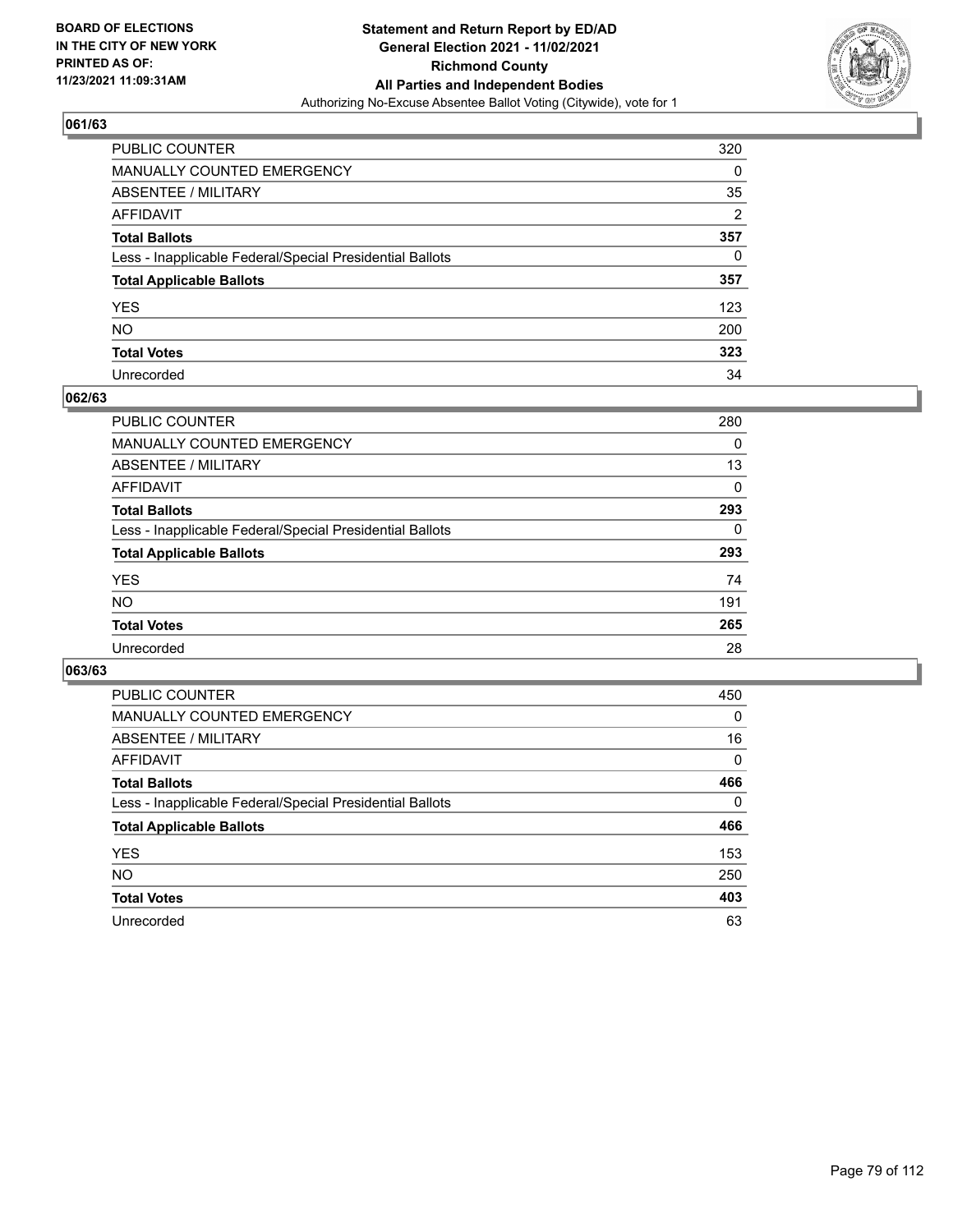

| PUBLIC COUNTER                                           | 451             |
|----------------------------------------------------------|-----------------|
| MANUALLY COUNTED EMERGENCY                               | 0               |
| ABSENTEE / MILITARY                                      | 12 <sup>°</sup> |
| AFFIDAVIT                                                | 0               |
| Total Ballots                                            | 463             |
| Less - Inapplicable Federal/Special Presidential Ballots | 0               |
| <b>Total Applicable Ballots</b>                          | 463             |
| YES                                                      | 130             |
| NO.                                                      | 306             |
| <b>Total Votes</b>                                       | 436             |
| Unrecorded                                               | 27              |

#### **065/63**

| <b>PUBLIC COUNTER</b>                                    | 385      |
|----------------------------------------------------------|----------|
| MANUALLY COUNTED EMERGENCY                               | 0        |
| ABSENTEE / MILITARY                                      | 17       |
| AFFIDAVIT                                                | 2        |
| <b>Total Ballots</b>                                     | 404      |
| Less - Inapplicable Federal/Special Presidential Ballots | $\Omega$ |
| <b>Total Applicable Ballots</b>                          | 404      |
| <b>YES</b>                                               | 122      |
| <b>NO</b>                                                | 237      |
| <b>Total Votes</b>                                       | 359      |
| Unrecorded                                               | 45       |

| <b>PUBLIC COUNTER</b>                                    | 418            |
|----------------------------------------------------------|----------------|
| <b>MANUALLY COUNTED EMERGENCY</b>                        | 0              |
| ABSENTEE / MILITARY                                      | 9              |
| AFFIDAVIT                                                | $\overline{2}$ |
| <b>Total Ballots</b>                                     | 429            |
| Less - Inapplicable Federal/Special Presidential Ballots | $\Omega$       |
| <b>Total Applicable Ballots</b>                          | 429            |
| <b>YES</b>                                               | 123            |
| NO.                                                      | 273            |
| <b>Total Votes</b>                                       | 396            |
|                                                          |                |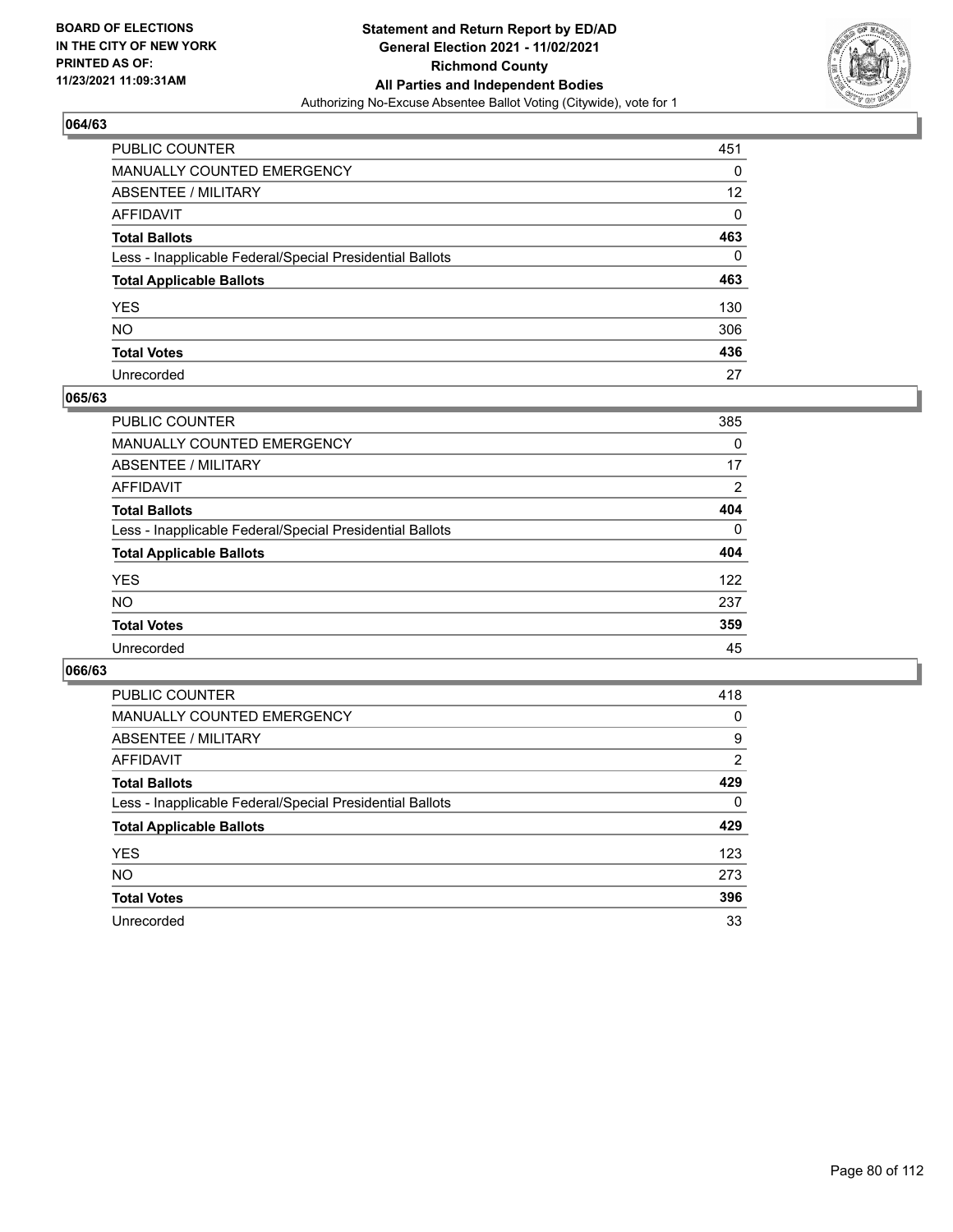

| PUBLIC COUNTER                                           | 468 |
|----------------------------------------------------------|-----|
| MANUALLY COUNTED EMERGENCY                               | 0   |
| <b>ABSENTEE / MILITARY</b>                               | 13  |
| AFFIDAVIT                                                |     |
| <b>Total Ballots</b>                                     | 482 |
| Less - Inapplicable Federal/Special Presidential Ballots | 0   |
| <b>Total Applicable Ballots</b>                          | 482 |
| YES                                                      | 118 |
| NΟ                                                       | 344 |
| <b>Total Votes</b>                                       | 462 |
| Unrecorded                                               | 20  |

#### **068/63**

| <b>PUBLIC COUNTER</b>                                    | 60       |
|----------------------------------------------------------|----------|
| MANUALLY COUNTED EMERGENCY                               | 0        |
| ABSENTEE / MILITARY                                      | 18       |
| AFFIDAVIT                                                | $\Omega$ |
| <b>Total Ballots</b>                                     | 78       |
| Less - Inapplicable Federal/Special Presidential Ballots | $\Omega$ |
| <b>Total Applicable Ballots</b>                          | 78       |
| <b>YES</b>                                               | 30       |
| <b>NO</b>                                                | 35       |
| <b>Total Votes</b>                                       | 65       |
| Unrecorded                                               | 13       |

| <b>PUBLIC COUNTER</b>                                    | 203      |
|----------------------------------------------------------|----------|
| MANUALLY COUNTED EMERGENCY                               | $\Omega$ |
| ABSENTEE / MILITARY                                      | 63       |
| AFFIDAVIT                                                | 4        |
| <b>Total Ballots</b>                                     | 270      |
| Less - Inapplicable Federal/Special Presidential Ballots | 0        |
| <b>Total Applicable Ballots</b>                          | 270      |
| <b>YES</b>                                               | 78       |
| NO.                                                      | 165      |
| <b>Total Votes</b>                                       | 243      |
| Unrecorded                                               | 27       |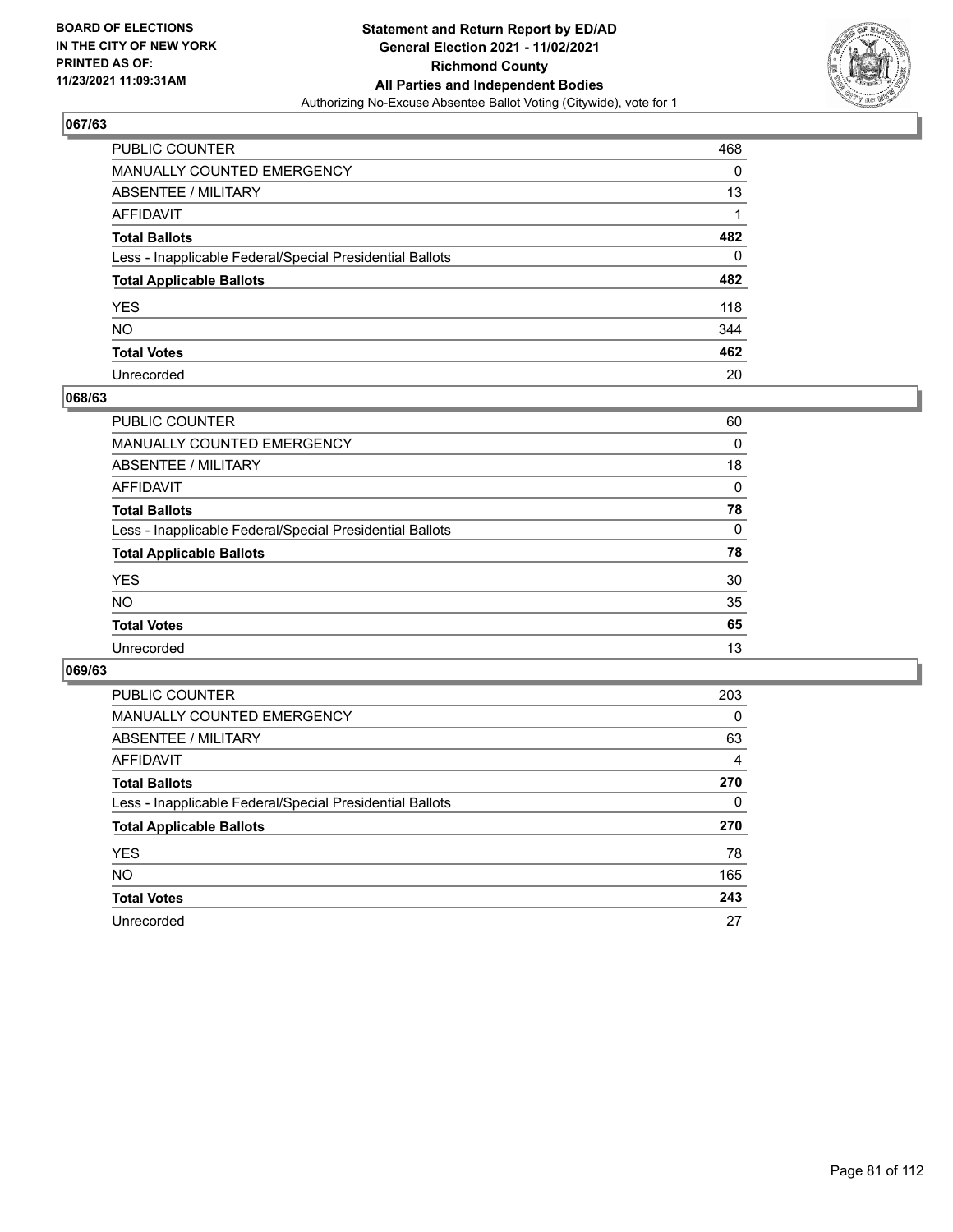

| PUBLIC COUNTER                                           | 206 |
|----------------------------------------------------------|-----|
| MANUALLY COUNTED EMERGENCY                               | 0   |
| ABSENTEE / MILITARY                                      | 16  |
| AFFIDAVIT                                                |     |
| Total Ballots                                            | 223 |
| Less - Inapplicable Federal/Special Presidential Ballots | 0   |
| <b>Total Applicable Ballots</b>                          | 223 |
| YES                                                      | 65  |
| NO.                                                      | 122 |
| <b>Total Votes</b>                                       | 187 |
| Unrecorded                                               | 36  |

### **071/63**

| <b>PUBLIC COUNTER</b>                                    | 170      |
|----------------------------------------------------------|----------|
| <b>MANUALLY COUNTED EMERGENCY</b>                        | $\Omega$ |
| ABSENTEE / MILITARY                                      | 6        |
| AFFIDAVIT                                                | 0        |
| <b>Total Ballots</b>                                     | 176      |
| Less - Inapplicable Federal/Special Presidential Ballots | $\Omega$ |
| <b>Total Applicable Ballots</b>                          | 176      |
| <b>YES</b>                                               | 66       |
| <b>NO</b>                                                | 81       |
| <b>Total Votes</b>                                       | 147      |
| Unrecorded                                               | 29       |

| PUBLIC COUNTER                                           | 336      |
|----------------------------------------------------------|----------|
| MANUALLY COUNTED EMERGENCY                               | $\Omega$ |
| ABSENTEE / MILITARY                                      | 23       |
| AFFIDAVIT                                                | 3        |
| <b>Total Ballots</b>                                     | 362      |
| Less - Inapplicable Federal/Special Presidential Ballots | 0        |
| <b>Total Applicable Ballots</b>                          | 362      |
| <b>YES</b>                                               | 106      |
| NO.                                                      | 225      |
| <b>Total Votes</b>                                       | 331      |
| Unrecorded                                               | 31       |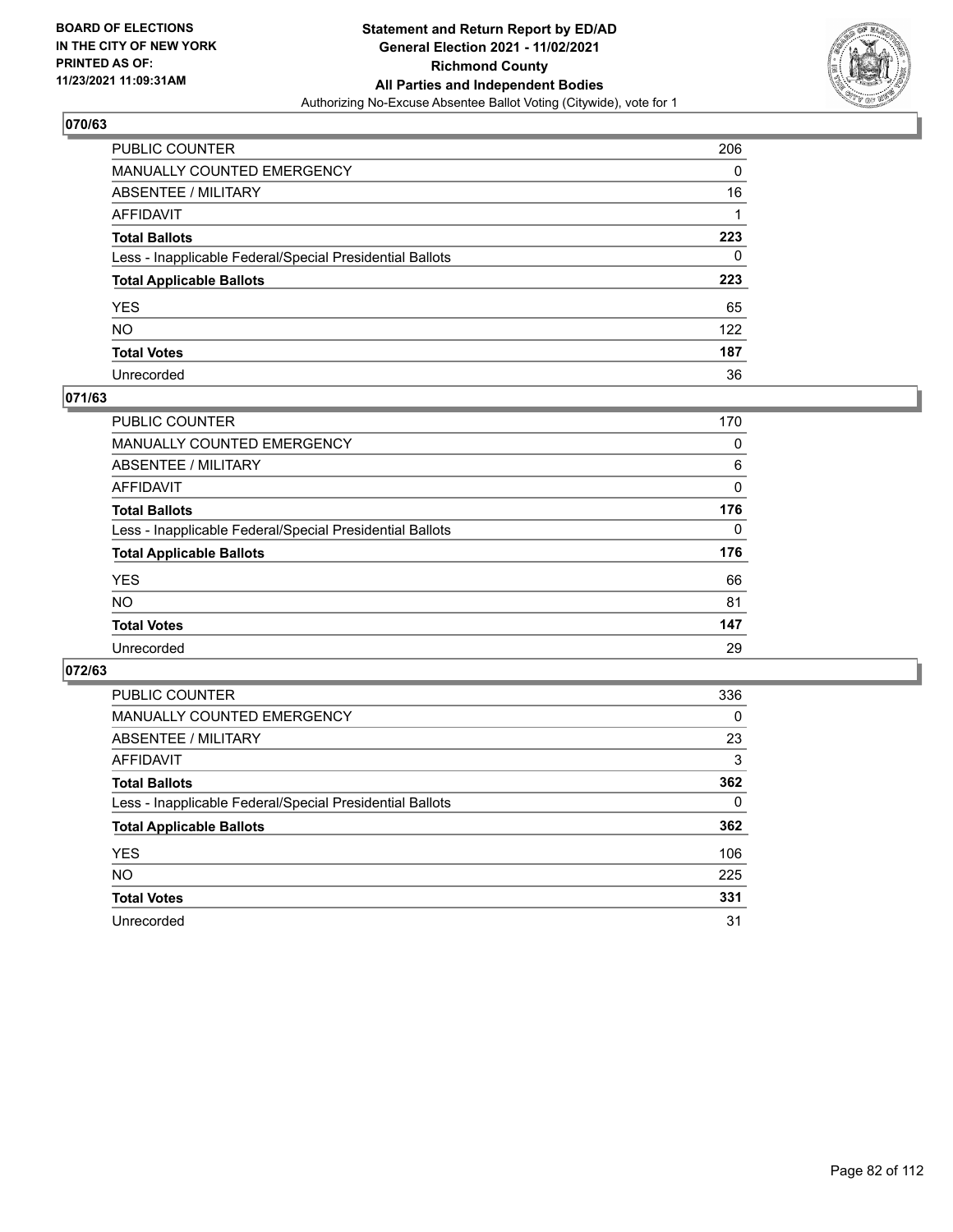

| PUBLIC COUNTER                                           | 307 |
|----------------------------------------------------------|-----|
| MANUALLY COUNTED EMERGENCY                               | 0   |
| ABSENTEE / MILITARY                                      | 21  |
| AFFIDAVIT                                                | 0   |
| Total Ballots                                            | 328 |
| Less - Inapplicable Federal/Special Presidential Ballots | 0   |
| <b>Total Applicable Ballots</b>                          | 328 |
| YES                                                      | 93  |
| NO.                                                      | 204 |
| <b>Total Votes</b>                                       | 297 |
| Unrecorded                                               | 31  |

#### **074/63**

| <b>PUBLIC COUNTER</b>                                    | 191      |
|----------------------------------------------------------|----------|
| <b>MANUALLY COUNTED EMERGENCY</b>                        | 0        |
| ABSENTEE / MILITARY                                      | 12       |
| AFFIDAVIT                                                | 0        |
| <b>Total Ballots</b>                                     | 203      |
| Less - Inapplicable Federal/Special Presidential Ballots | $\Omega$ |
| <b>Total Applicable Ballots</b>                          | 203      |
| <b>YES</b>                                               | 71       |
| <b>NO</b>                                                | 114      |
| <b>Total Votes</b>                                       | 185      |
| Unrecorded                                               | 18       |

| PUBLIC COUNTER                                           | 129      |
|----------------------------------------------------------|----------|
| <b>MANUALLY COUNTED EMERGENCY</b>                        | $\Omega$ |
| ABSENTEE / MILITARY                                      | 15       |
| AFFIDAVIT                                                | 0        |
| <b>Total Ballots</b>                                     | 144      |
| Less - Inapplicable Federal/Special Presidential Ballots | $\Omega$ |
| <b>Total Applicable Ballots</b>                          | 144      |
| <b>YES</b>                                               | 44       |
| NO.                                                      | 71       |
| <b>Total Votes</b>                                       | 115      |
| Unrecorded                                               | 29       |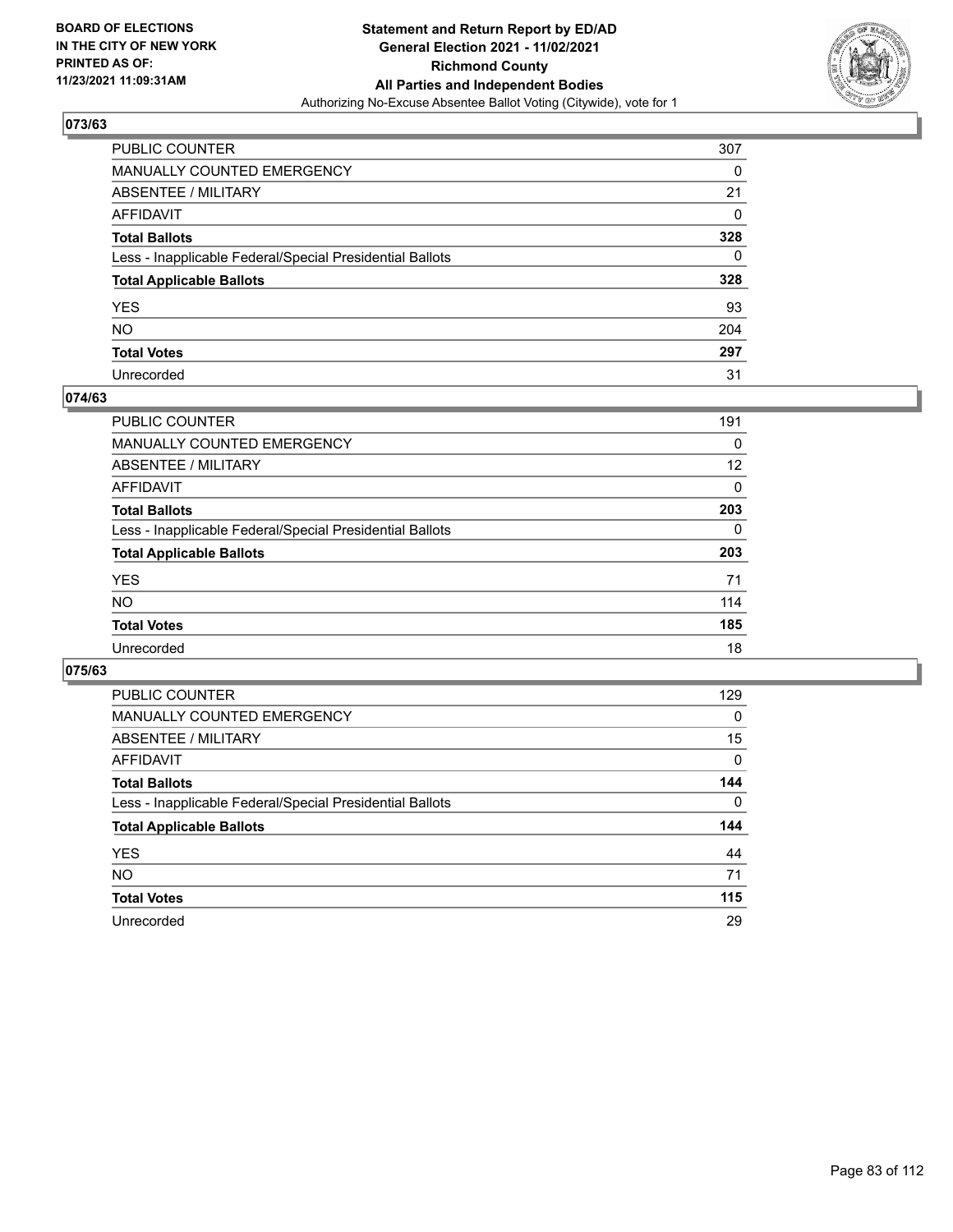

| PUBLIC COUNTER                                           | 397 |
|----------------------------------------------------------|-----|
| MANUALLY COUNTED EMERGENCY                               | 0   |
| ABSENTEE / MILITARY                                      | 25  |
| AFFIDAVIT                                                |     |
| Total Ballots                                            | 423 |
| Less - Inapplicable Federal/Special Presidential Ballots | 0   |
| <b>Total Applicable Ballots</b>                          | 423 |
| YES                                                      | 158 |
| NO.                                                      | 235 |
| <b>Total Votes</b>                                       | 393 |
| Unrecorded                                               | 30  |

### **077/63**

| <b>PUBLIC COUNTER</b>                                    | 246      |
|----------------------------------------------------------|----------|
| MANUALLY COUNTED EMERGENCY                               | 0        |
| ABSENTEE / MILITARY                                      | 31       |
| AFFIDAVIT                                                |          |
| <b>Total Ballots</b>                                     | 278      |
| Less - Inapplicable Federal/Special Presidential Ballots | $\Omega$ |
| <b>Total Applicable Ballots</b>                          | 278      |
| <b>YES</b>                                               | 89       |
| <b>NO</b>                                                | 135      |
| <b>Total Votes</b>                                       | 224      |
| Unrecorded                                               | 54       |

| PUBLIC COUNTER                                           | 192 |
|----------------------------------------------------------|-----|
| <b>MANUALLY COUNTED EMERGENCY</b>                        | 0   |
| ABSENTEE / MILITARY                                      | 12  |
| AFFIDAVIT                                                | 0   |
| <b>Total Ballots</b>                                     | 204 |
| Less - Inapplicable Federal/Special Presidential Ballots | 0   |
| <b>Total Applicable Ballots</b>                          | 204 |
| <b>YES</b>                                               | 58  |
| NO.                                                      | 118 |
| <b>Total Votes</b>                                       | 176 |
| Unrecorded                                               | 28  |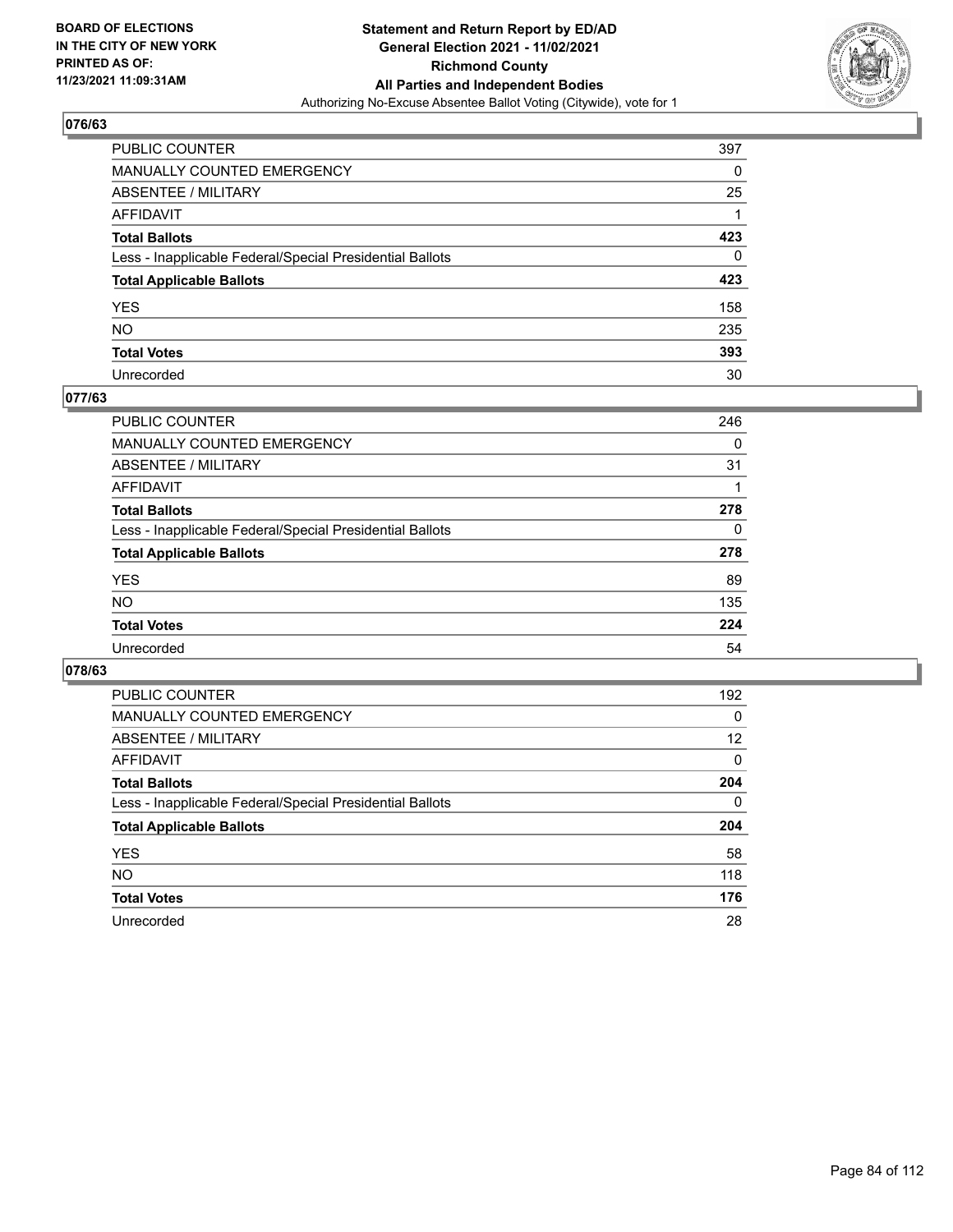

| PUBLIC COUNTER                                           | 287 |
|----------------------------------------------------------|-----|
| MANUALLY COUNTED EMERGENCY                               | 0   |
| ABSENTEE / MILITARY                                      | 20  |
| AFFIDAVIT                                                | 0   |
| Total Ballots                                            | 307 |
| Less - Inapplicable Federal/Special Presidential Ballots | 0   |
| <b>Total Applicable Ballots</b>                          | 307 |
| YES                                                      | 99  |
| NO.                                                      | 183 |
| <b>Total Votes</b>                                       | 282 |
| Unrecorded                                               | 25  |

#### **080/63**

| PUBLIC COUNTER                                           | 257 |
|----------------------------------------------------------|-----|
| <b>MANUALLY COUNTED EMERGENCY</b>                        | 0   |
| <b>ABSENTEE / MILITARY</b>                               | 9   |
| AFFIDAVIT                                                |     |
| <b>Total Ballots</b>                                     | 267 |
| Less - Inapplicable Federal/Special Presidential Ballots | 0   |
| <b>Total Applicable Ballots</b>                          | 267 |
| <b>YES</b>                                               | 105 |
| <b>NO</b>                                                | 130 |
| <b>Total Votes</b>                                       | 235 |
| Unrecorded                                               | 32  |

| PUBLIC COUNTER                                           | 229      |
|----------------------------------------------------------|----------|
| <b>MANUALLY COUNTED EMERGENCY</b>                        | $\Omega$ |
| ABSENTEE / MILITARY                                      |          |
| AFFIDAVIT                                                |          |
| <b>Total Ballots</b>                                     | 237      |
| Less - Inapplicable Federal/Special Presidential Ballots | 0        |
| <b>Total Applicable Ballots</b>                          | 237      |
| <b>YES</b>                                               | 69       |
| <b>NO</b>                                                | 151      |
| <b>Total Votes</b>                                       | 220      |
| Unrecorded                                               | 17       |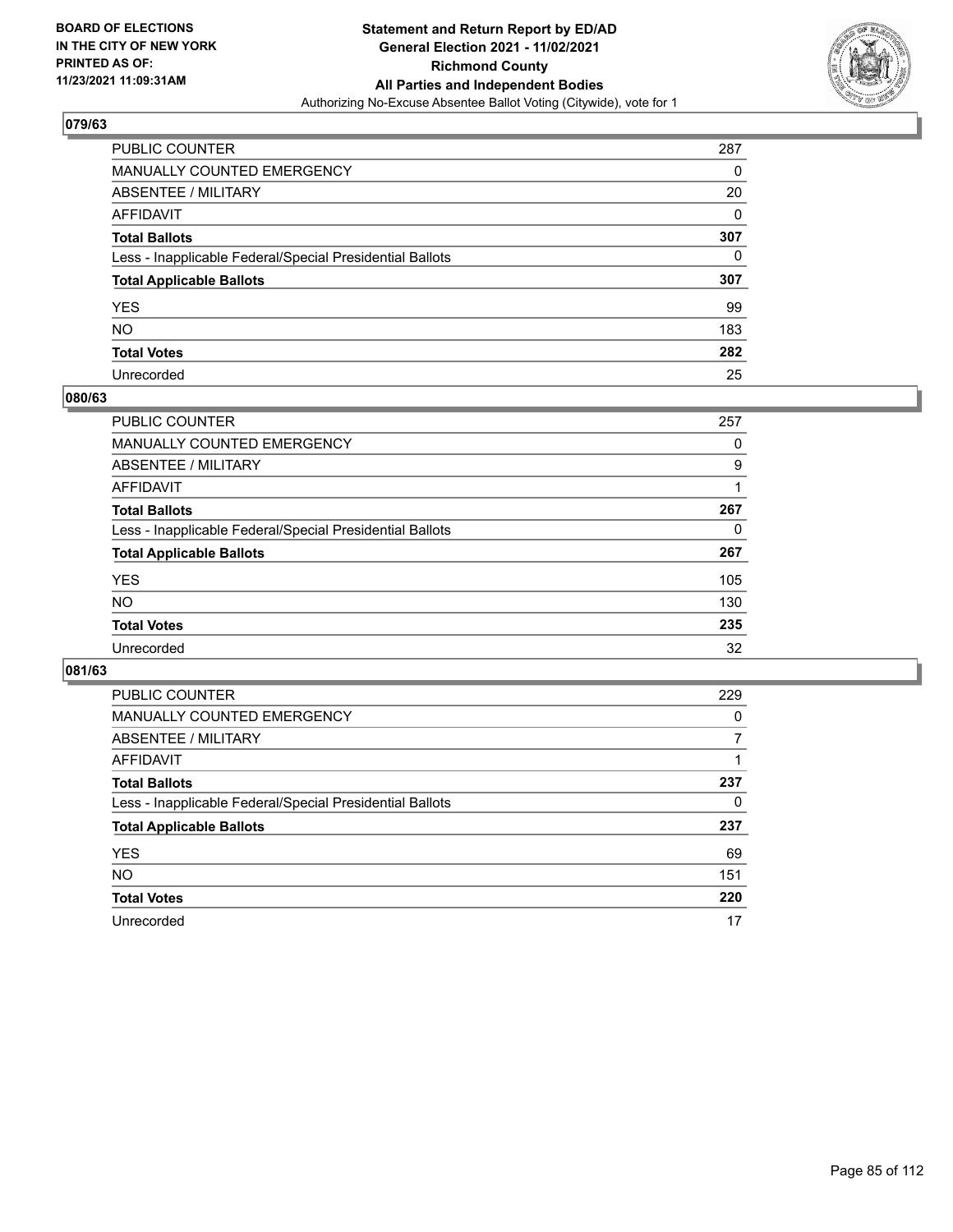

| PUBLIC COUNTER                                           | 201          |
|----------------------------------------------------------|--------------|
| MANUALLY COUNTED EMERGENCY                               | 0            |
| ABSENTEE / MILITARY                                      | 13           |
| AFFIDAVIT                                                | 0            |
| Total Ballots                                            | 214          |
| Less - Inapplicable Federal/Special Presidential Ballots | $\mathbf{0}$ |
| <b>Total Applicable Ballots</b>                          | 214          |
| YES                                                      | 61           |
| NO.                                                      | 138          |
| <b>Total Votes</b>                                       | 199          |
| Unrecorded                                               | 15           |

#### **083/63**

| <b>PUBLIC COUNTER</b>                                    | 194      |
|----------------------------------------------------------|----------|
| MANUALLY COUNTED EMERGENCY                               | 0        |
| ABSENTEE / MILITARY                                      | 27       |
| AFFIDAVIT                                                |          |
| <b>Total Ballots</b>                                     | 222      |
| Less - Inapplicable Federal/Special Presidential Ballots | $\Omega$ |
| <b>Total Applicable Ballots</b>                          | 222      |
| <b>YES</b>                                               | 81       |
| <b>NO</b>                                                | 99       |
| <b>Total Votes</b>                                       | 180      |
| Unrecorded                                               | 42       |

| PUBLIC COUNTER                                           | 280      |
|----------------------------------------------------------|----------|
| MANUALLY COUNTED EMERGENCY                               | 0        |
| ABSENTEE / MILITARY                                      | 24       |
| AFFIDAVIT                                                |          |
| <b>Total Ballots</b>                                     | 305      |
| Less - Inapplicable Federal/Special Presidential Ballots | $\Omega$ |
| <b>Total Applicable Ballots</b>                          | 305      |
| <b>YES</b>                                               | 108      |
| <b>NO</b>                                                | 163      |
| <b>Total Votes</b>                                       | 271      |
| Unrecorded                                               | 34       |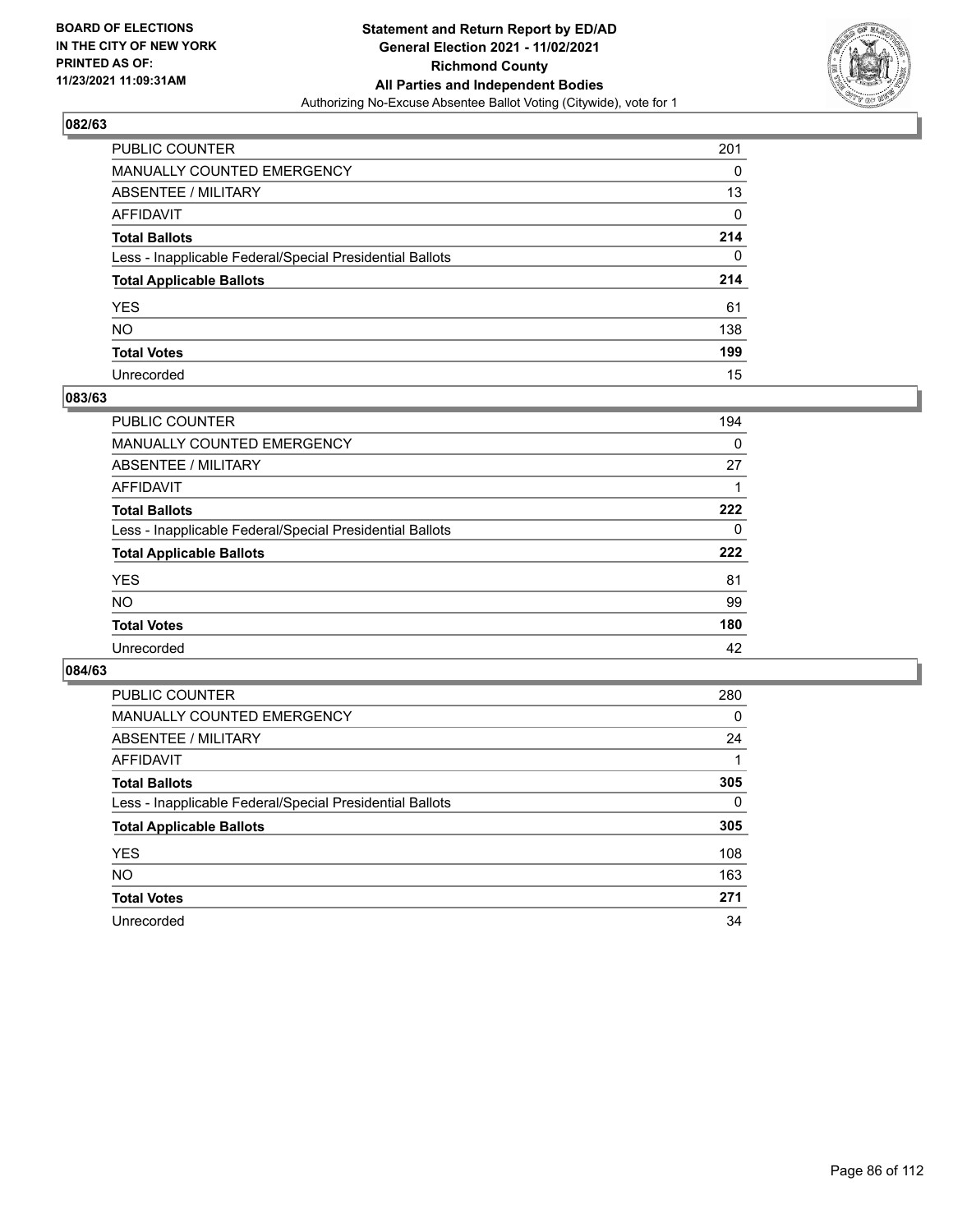

| PUBLIC COUNTER                                           | 307 |
|----------------------------------------------------------|-----|
| MANUALLY COUNTED EMERGENCY                               | 0   |
| <b>ABSENTEE / MILITARY</b>                               | 3   |
| AFFIDAVIT                                                | 0   |
| <b>Total Ballots</b>                                     | 310 |
| Less - Inapplicable Federal/Special Presidential Ballots | 0   |
| <b>Total Applicable Ballots</b>                          | 310 |
| YES                                                      | 86  |
| NO.                                                      | 207 |
| <b>Total Votes</b>                                       | 293 |
| Unrecorded                                               | 17  |

### **086/63**

| <b>Total Votes</b>                                       | 0        |
|----------------------------------------------------------|----------|
| <b>NO</b>                                                | $\Omega$ |
| <b>YES</b>                                               | $\Omega$ |
| <b>Total Applicable Ballots</b>                          | 0        |
| Less - Inapplicable Federal/Special Presidential Ballots | $\Omega$ |
| <b>Total Ballots</b>                                     | 0        |
| AFFIDAVIT                                                | 0        |
| ABSENTEE / MILITARY                                      | $\Omega$ |
| MANUALLY COUNTED EMERGENCY                               | 0        |
| <b>PUBLIC COUNTER</b>                                    | 0        |

## **087/63**

| <b>PUBLIC COUNTER</b>                                    | 0        |
|----------------------------------------------------------|----------|
| <b>MANUALLY COUNTED EMERGENCY</b>                        | 0        |
| ABSENTEE / MILITARY                                      | 0        |
| AFFIDAVIT                                                | 0        |
| <b>Total Ballots</b>                                     | 0        |
| Less - Inapplicable Federal/Special Presidential Ballots | $\Omega$ |
| <b>Total Applicable Ballots</b>                          | 0        |
| <b>YES</b>                                               | 0        |
| <b>NO</b>                                                | $\Omega$ |
| <b>Total Votes</b>                                       | 0        |

| <b>Total Votes</b>                                       | 0 |
|----------------------------------------------------------|---|
| <b>NO</b>                                                | 0 |
| <b>YES</b>                                               | 0 |
| <b>Total Applicable Ballots</b>                          | 0 |
| Less - Inapplicable Federal/Special Presidential Ballots | 0 |
| <b>Total Ballots</b>                                     | 0 |
| AFFIDAVIT                                                | 0 |
| ABSENTEE / MILITARY                                      | 0 |
| MANUALLY COUNTED EMERGENCY                               | 0 |
| PUBLIC COUNTER                                           | 0 |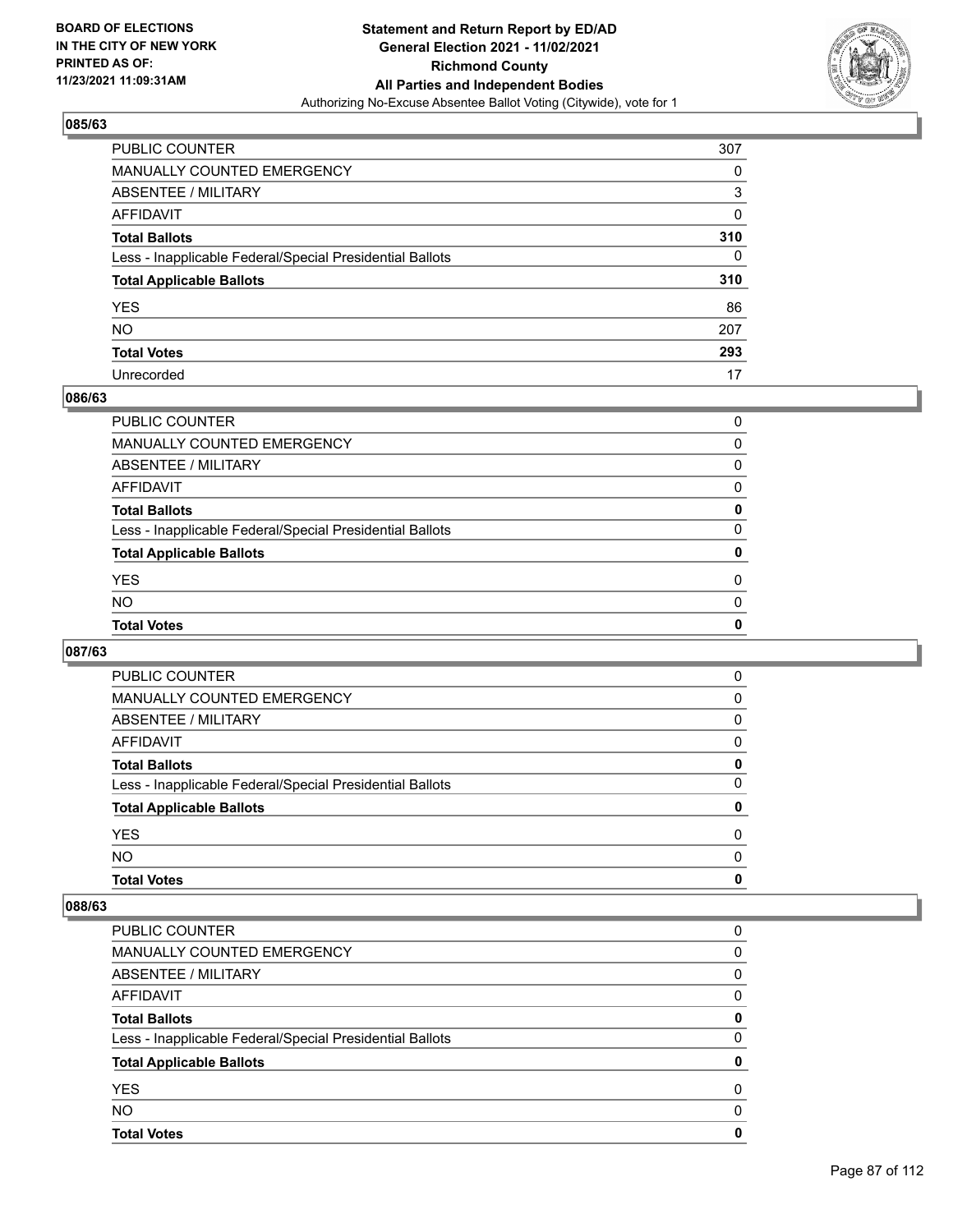

| <b>YES</b><br><b>NO</b>                                  | 0<br><sup>0</sup> |
|----------------------------------------------------------|-------------------|
| <b>Total Applicable Ballots</b>                          | 0                 |
| Less - Inapplicable Federal/Special Presidential Ballots | 0                 |
| <b>Total Ballots</b>                                     | 0                 |
| AFFIDAVIT                                                | <sup>0</sup>      |
| ABSENTEE / MILITARY                                      | 0                 |
| MANUALLY COUNTED EMERGENCY                               | 0                 |
| PUBLIC COUNTER                                           | $\Omega$          |

| <b>PUBLIC COUNTER</b>                                    | 0 |
|----------------------------------------------------------|---|
| MANUALLY COUNTED EMERGENCY                               | 0 |
| ABSENTEE / MILITARY                                      | 0 |
| AFFIDAVIT                                                | 0 |
| <b>Total Ballots</b>                                     | 0 |
| Less - Inapplicable Federal/Special Presidential Ballots | 0 |
| <b>Total Applicable Ballots</b>                          | 0 |
| <b>YES</b>                                               | 0 |
| <b>NO</b>                                                | 0 |
| <b>Total Votes</b>                                       | 0 |
|                                                          |   |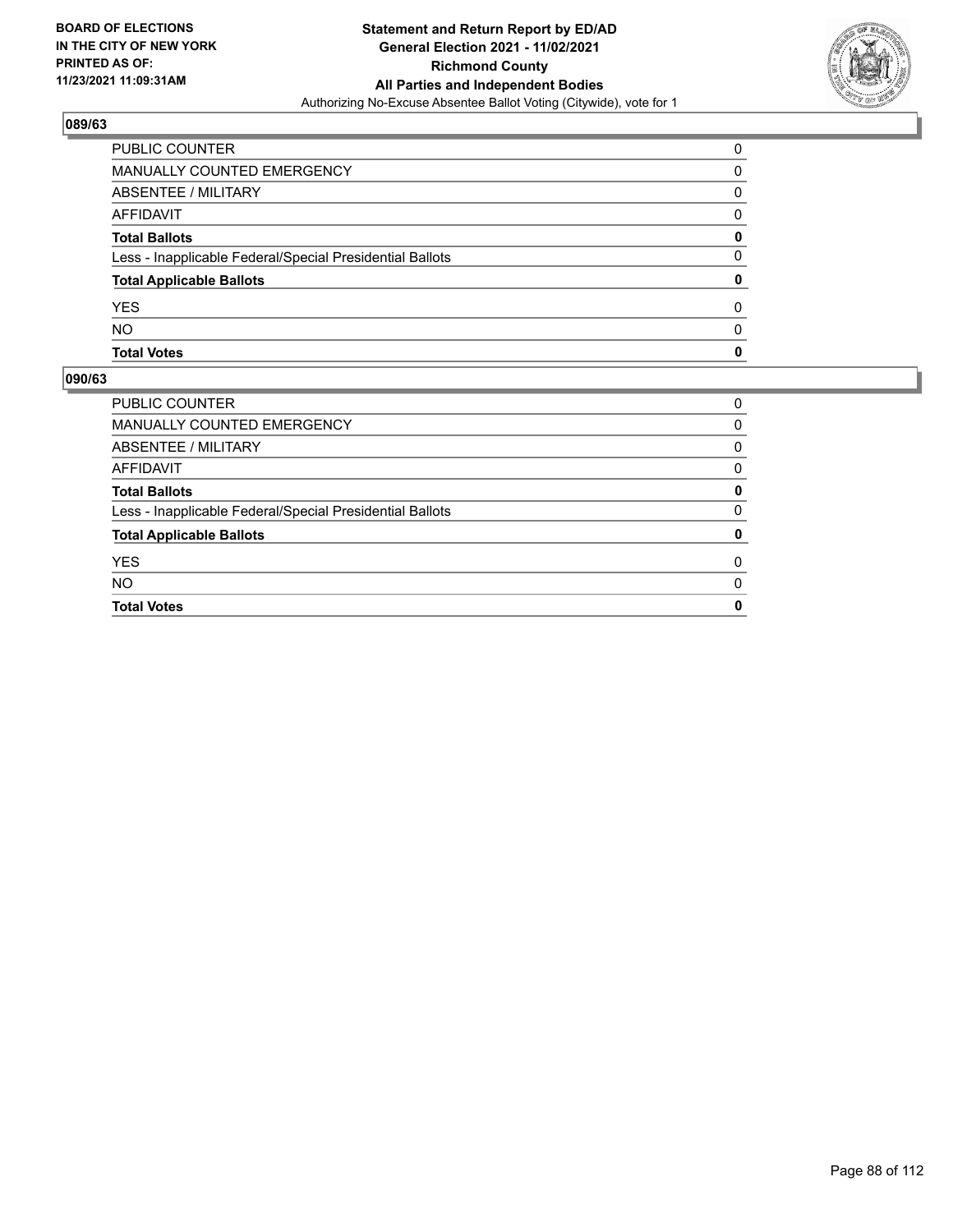

| PUBLIC COUNTER                                           | 348 |
|----------------------------------------------------------|-----|
| MANUALLY COUNTED EMERGENCY                               | 0   |
| ABSENTEE / MILITARY                                      | 9   |
| AFFIDAVIT                                                |     |
| Total Ballots                                            | 358 |
| Less - Inapplicable Federal/Special Presidential Ballots | 0   |
| <b>Total Applicable Ballots</b>                          | 358 |
| YES                                                      | 68  |
| NO.                                                      | 250 |
| <b>Total Votes</b>                                       | 318 |
| Unrecorded                                               | 40  |

#### **002/64**

| PUBLIC COUNTER                                           | 430      |
|----------------------------------------------------------|----------|
| <b>MANUALLY COUNTED EMERGENCY</b>                        | 0        |
| <b>ABSENTEE / MILITARY</b>                               | 18       |
| AFFIDAVIT                                                | 7        |
| <b>Total Ballots</b>                                     | 455      |
| Less - Inapplicable Federal/Special Presidential Ballots | $\Omega$ |
| <b>Total Applicable Ballots</b>                          | 455      |
| <b>YES</b>                                               | 98       |
| NO                                                       | 329      |
| <b>Total Votes</b>                                       | 427      |
| Unrecorded                                               | 28       |

| PUBLIC COUNTER                                           | 417 |
|----------------------------------------------------------|-----|
| MANUALLY COUNTED EMERGENCY                               | 0   |
| ABSENTEE / MILITARY                                      | 17  |
| AFFIDAVIT                                                | 4   |
| <b>Total Ballots</b>                                     | 438 |
| Less - Inapplicable Federal/Special Presidential Ballots | 0   |
| <b>Total Applicable Ballots</b>                          | 438 |
| <b>YES</b>                                               | 78  |
| NO.                                                      | 324 |
| <b>Total Votes</b>                                       | 402 |
| Unrecorded                                               | 36  |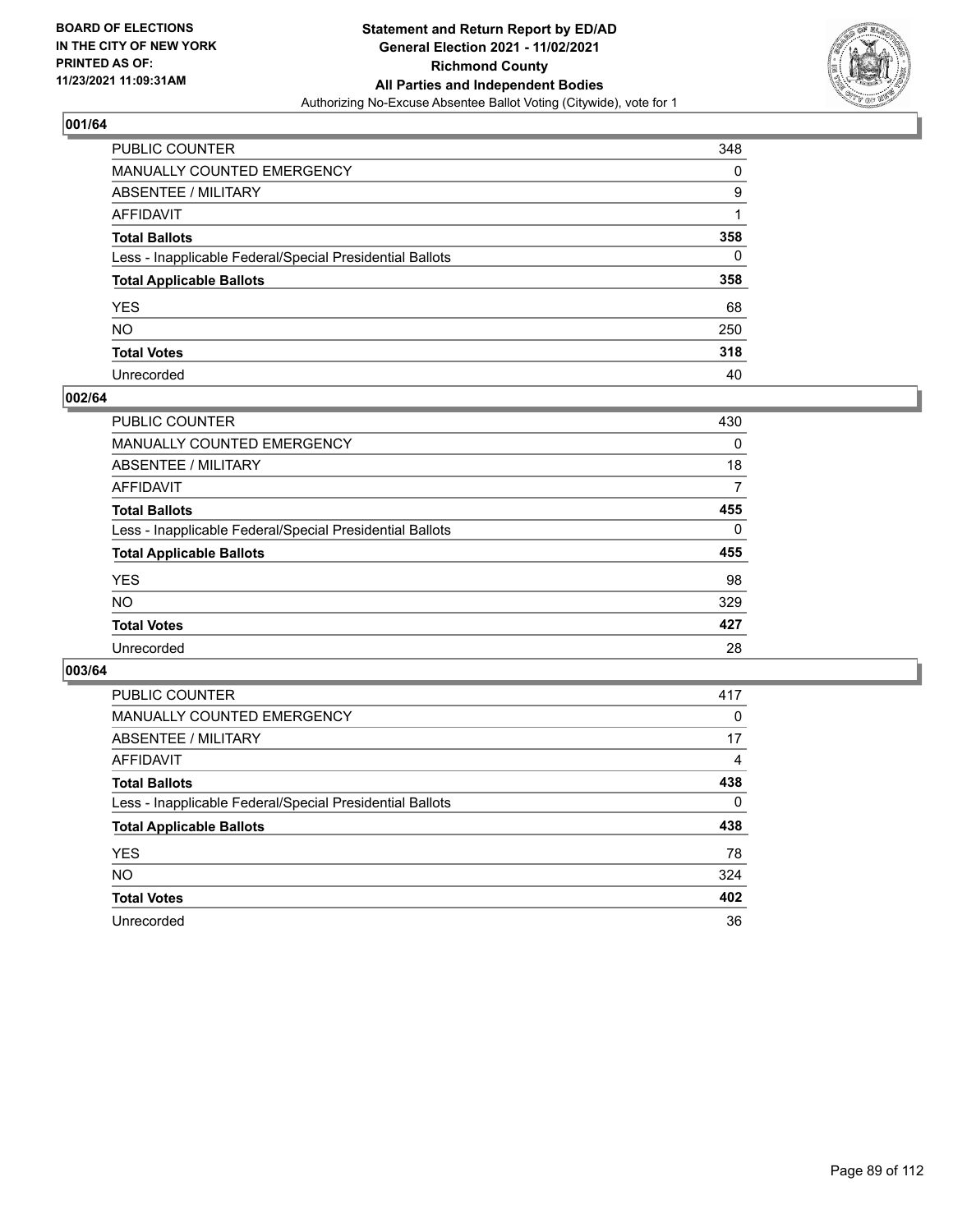

| PUBLIC COUNTER                                           | 363 |
|----------------------------------------------------------|-----|
| MANUALLY COUNTED EMERGENCY                               | 0   |
| ABSENTEE / MILITARY                                      | 18  |
| AFFIDAVIT                                                |     |
| Total Ballots                                            | 382 |
| Less - Inapplicable Federal/Special Presidential Ballots | 0   |
| <b>Total Applicable Ballots</b>                          | 382 |
| YES                                                      | 71  |
| NO.                                                      | 284 |
| <b>Total Votes</b>                                       | 355 |
| Unrecorded                                               | 27  |

#### **005/64**

| <b>PUBLIC COUNTER</b>                                    | 443            |
|----------------------------------------------------------|----------------|
| <b>MANUALLY COUNTED EMERGENCY</b>                        | $\Omega$       |
| ABSENTEE / MILITARY                                      | 17             |
| AFFIDAVIT                                                | $\overline{2}$ |
| <b>Total Ballots</b>                                     | 462            |
| Less - Inapplicable Federal/Special Presidential Ballots | $\Omega$       |
| <b>Total Applicable Ballots</b>                          | 462            |
| <b>YES</b>                                               | 97             |
| <b>NO</b>                                                | 329            |
| <b>Total Votes</b>                                       | 426            |
| Unrecorded                                               | 36             |

| PUBLIC COUNTER                                           | 482      |
|----------------------------------------------------------|----------|
| <b>MANUALLY COUNTED EMERGENCY</b>                        | $\Omega$ |
| ABSENTEE / MILITARY                                      | 15       |
| AFFIDAVIT                                                | 4        |
| <b>Total Ballots</b>                                     | 501      |
| Less - Inapplicable Federal/Special Presidential Ballots | 0        |
| <b>Total Applicable Ballots</b>                          | 501      |
| <b>YES</b>                                               | 114      |
| NO.                                                      | 361      |
| <b>Total Votes</b>                                       | 475      |
| Unrecorded                                               | 26       |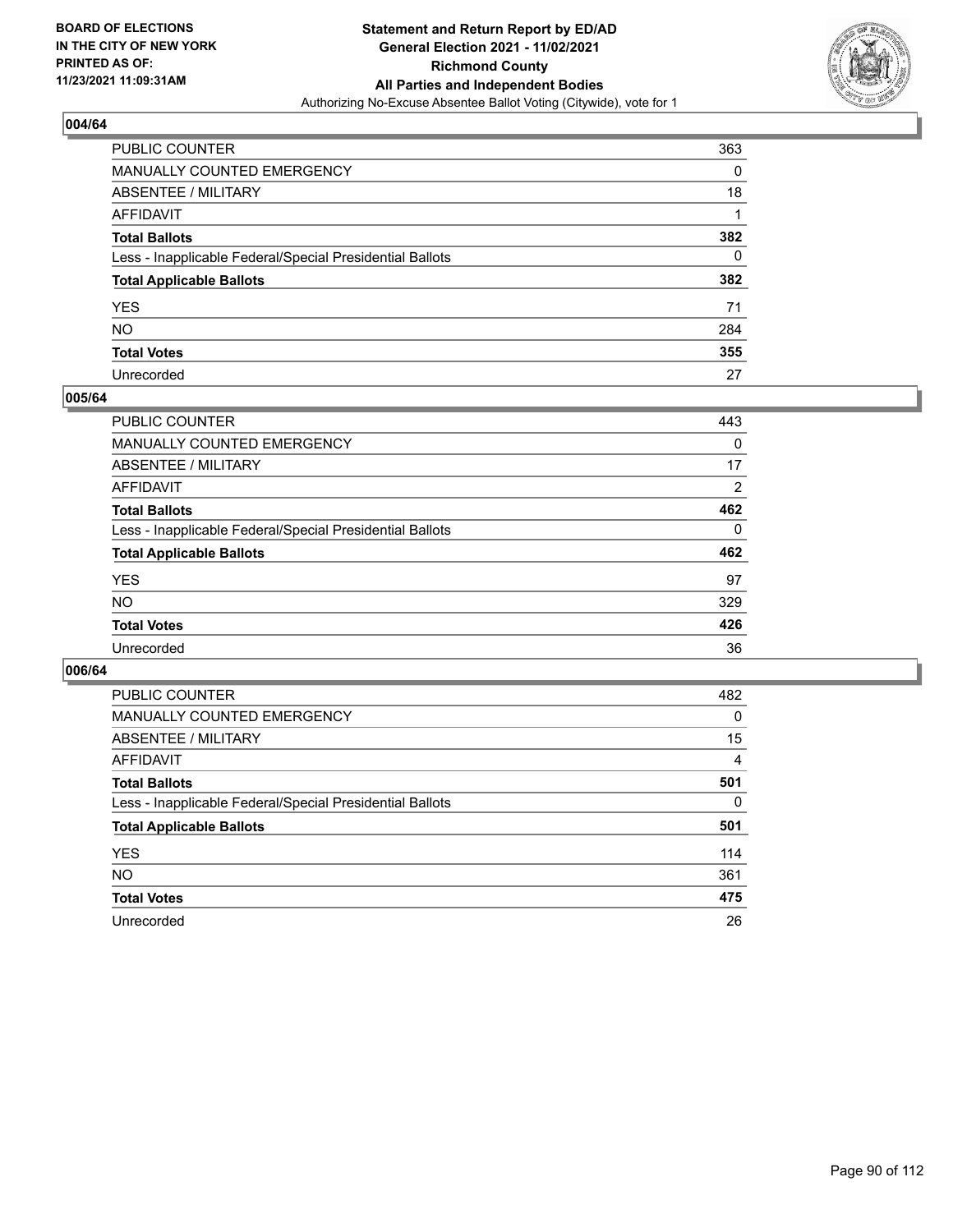

| PUBLIC COUNTER                                           | 495 |
|----------------------------------------------------------|-----|
| MANUALLY COUNTED EMERGENCY                               | 0   |
| ABSENTEE / MILITARY                                      | 20  |
| AFFIDAVIT                                                | 5   |
| Total Ballots                                            | 520 |
| Less - Inapplicable Federal/Special Presidential Ballots | 0   |
| <b>Total Applicable Ballots</b>                          | 520 |
| YES                                                      | 95  |
| NO.                                                      | 367 |
| <b>Total Votes</b>                                       | 462 |
| Unrecorded                                               | 58  |

#### **008/64**

| <b>PUBLIC COUNTER</b>                                    | 385      |
|----------------------------------------------------------|----------|
| MANUALLY COUNTED EMERGENCY                               | 0        |
| ABSENTEE / MILITARY                                      | 23       |
| AFFIDAVIT                                                |          |
| <b>Total Ballots</b>                                     | 409      |
| Less - Inapplicable Federal/Special Presidential Ballots | $\Omega$ |
| <b>Total Applicable Ballots</b>                          | 409      |
| <b>YES</b>                                               | 91       |
| <b>NO</b>                                                | 274      |
| <b>Total Votes</b>                                       | 365      |
| Unrecorded                                               | 44       |

| PUBLIC COUNTER                                           | 308      |
|----------------------------------------------------------|----------|
| <b>MANUALLY COUNTED EMERGENCY</b>                        | $\Omega$ |
| ABSENTEE / MILITARY                                      | 12       |
| AFFIDAVIT                                                |          |
| <b>Total Ballots</b>                                     | 321      |
| Less - Inapplicable Federal/Special Presidential Ballots | 0        |
| <b>Total Applicable Ballots</b>                          | 321      |
| <b>YES</b>                                               | 66       |
| <b>NO</b>                                                | 208      |
| <b>Total Votes</b>                                       | 274      |
| Unrecorded                                               | 47       |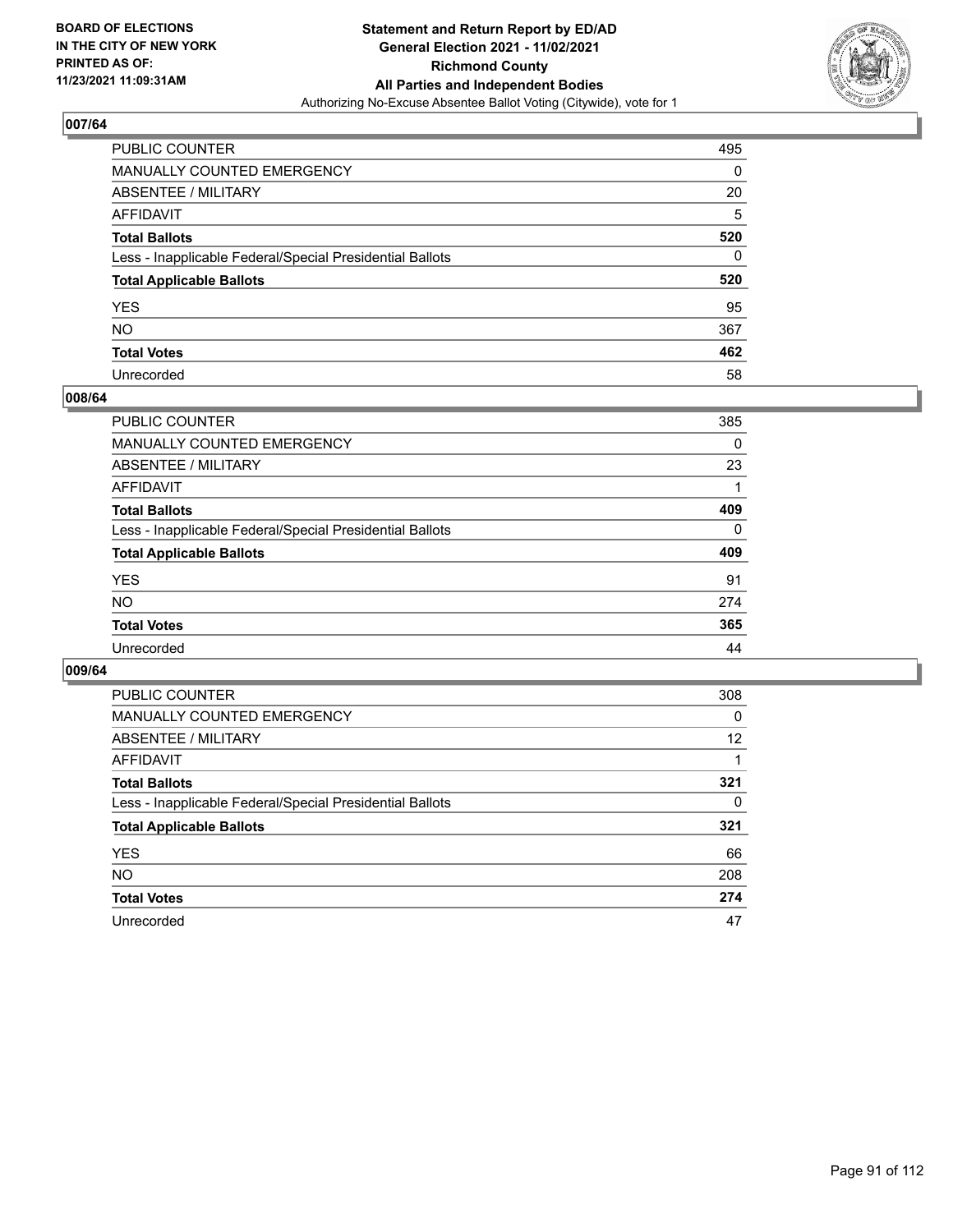

| PUBLIC COUNTER                                           | 315            |
|----------------------------------------------------------|----------------|
| MANUALLY COUNTED EMERGENCY                               | 0              |
| ABSENTEE / MILITARY                                      | 19             |
| AFFIDAVIT                                                | $\overline{2}$ |
| Total Ballots                                            | 336            |
| Less - Inapplicable Federal/Special Presidential Ballots | 0              |
| <b>Total Applicable Ballots</b>                          | 336            |
| YES                                                      | 70             |
| NO.                                                      | 233            |
| <b>Total Votes</b>                                       | 303            |
| Unrecorded                                               | 33             |

#### **011/64**

| PUBLIC COUNTER                                           | 134      |
|----------------------------------------------------------|----------|
| MANUALLY COUNTED EMERGENCY                               | 0        |
| ABSENTEE / MILITARY                                      | 6        |
| AFFIDAVIT                                                |          |
| <b>Total Ballots</b>                                     | 141      |
| Less - Inapplicable Federal/Special Presidential Ballots | $\Omega$ |
| <b>Total Applicable Ballots</b>                          | 141      |
| <b>YES</b>                                               | 33       |
| <b>NO</b>                                                | 100      |
| <b>Total Votes</b>                                       | 133      |
| Unrecorded                                               | 8        |

| PUBLIC COUNTER                                           | 295      |
|----------------------------------------------------------|----------|
| <b>MANUALLY COUNTED EMERGENCY</b>                        | 0        |
| ABSENTEE / MILITARY                                      | 14       |
| AFFIDAVIT                                                |          |
| <b>Total Ballots</b>                                     | 310      |
| Less - Inapplicable Federal/Special Presidential Ballots | $\Omega$ |
| <b>Total Applicable Ballots</b>                          | 310      |
| <b>YES</b>                                               | 77       |
| <b>NO</b>                                                | 215      |
| <b>Total Votes</b>                                       | 292      |
| Unrecorded                                               | 18       |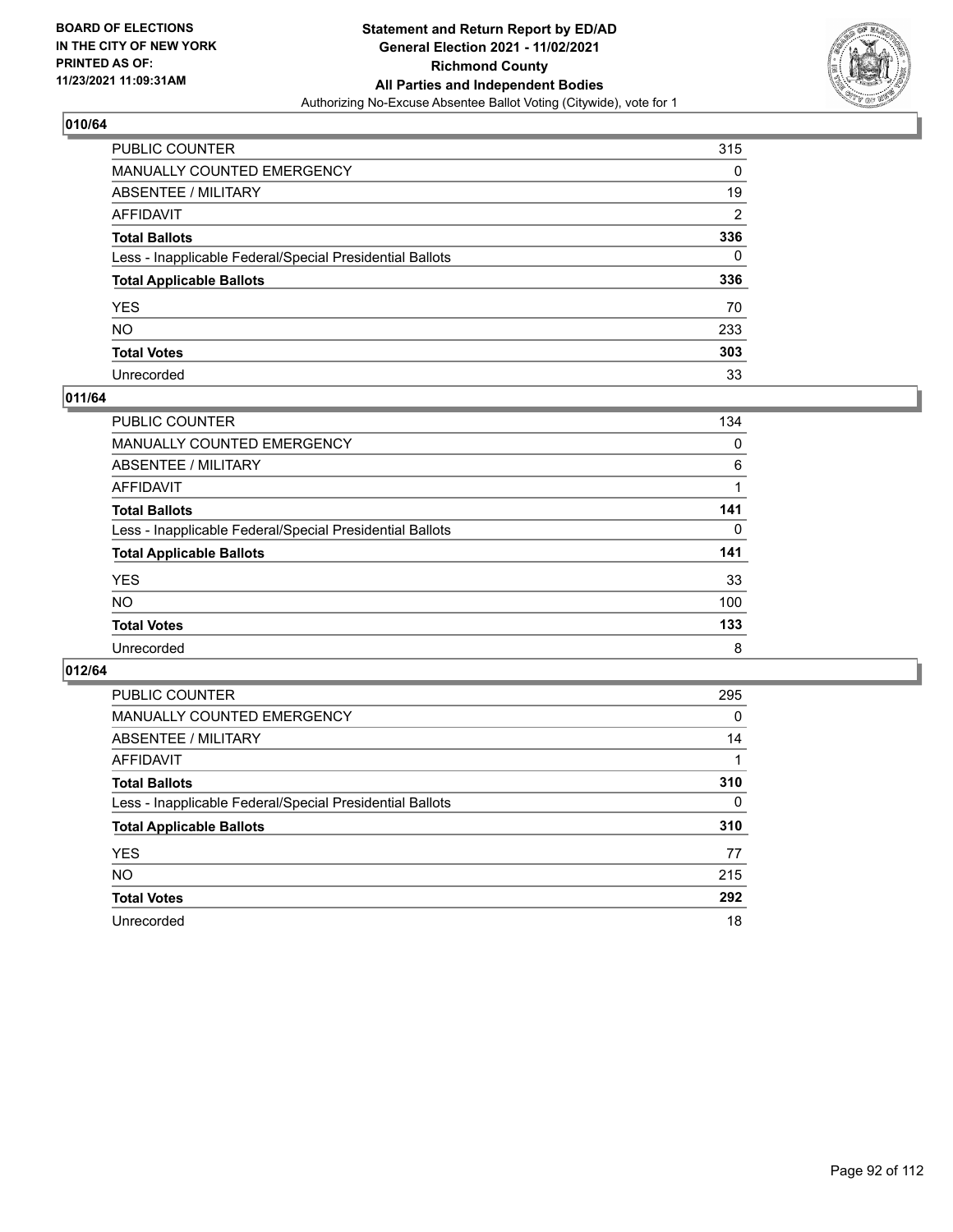

| PUBLIC COUNTER                                           | 124 |
|----------------------------------------------------------|-----|
| MANUALLY COUNTED EMERGENCY                               | 0   |
| ABSENTEE / MILITARY                                      | 7   |
| AFFIDAVIT                                                | 0   |
| Total Ballots                                            | 131 |
| Less - Inapplicable Federal/Special Presidential Ballots | 0   |
| <b>Total Applicable Ballots</b>                          | 131 |
| YES                                                      | 31  |
| NO.                                                      | 90  |
| <b>Total Votes</b>                                       | 121 |
| Unrecorded                                               | 10  |

#### **014/64**

| PUBLIC COUNTER                                           | 398      |
|----------------------------------------------------------|----------|
| <b>MANUALLY COUNTED EMERGENCY</b>                        | 0        |
| <b>ABSENTEE / MILITARY</b>                               | 18       |
| AFFIDAVIT                                                | $\Omega$ |
| <b>Total Ballots</b>                                     | 416      |
| Less - Inapplicable Federal/Special Presidential Ballots | $\Omega$ |
| <b>Total Applicable Ballots</b>                          | 416      |
| <b>YES</b>                                               | 98       |
| <b>NO</b>                                                | 282      |
| <b>Total Votes</b>                                       | 380      |
| Unrecorded                                               | 36       |

| PUBLIC COUNTER                                           | 446      |
|----------------------------------------------------------|----------|
| <b>MANUALLY COUNTED EMERGENCY</b>                        | $\Omega$ |
| ABSENTEE / MILITARY                                      | 22       |
| AFFIDAVIT                                                | 0        |
| <b>Total Ballots</b>                                     | 468      |
| Less - Inapplicable Federal/Special Presidential Ballots | 0        |
| <b>Total Applicable Ballots</b>                          | 468      |
| <b>YES</b>                                               | 94       |
| NO.                                                      | 341      |
| <b>Total Votes</b>                                       | 435      |
| Unrecorded                                               | 33       |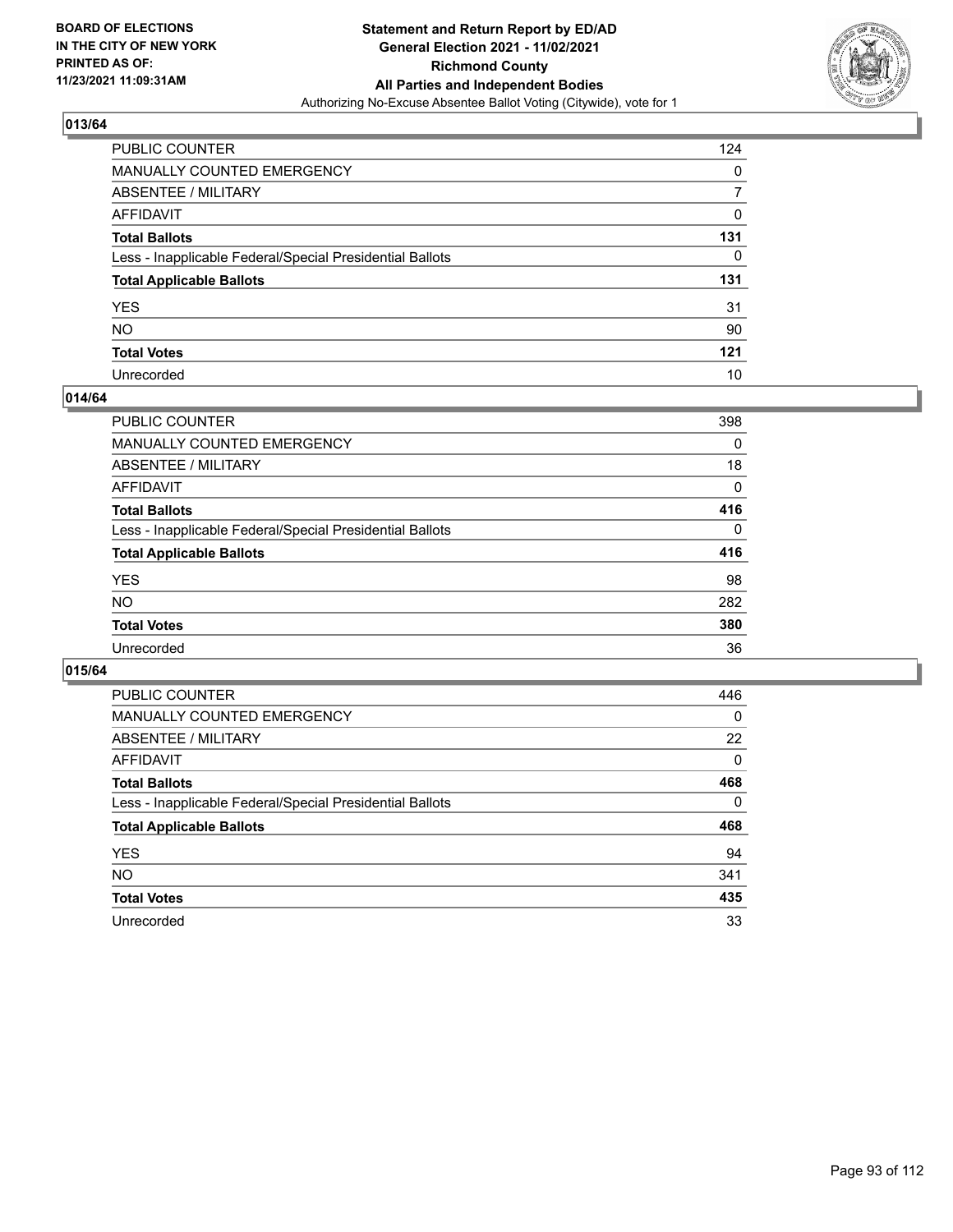

| PUBLIC COUNTER                                           | 374 |
|----------------------------------------------------------|-----|
| MANUALLY COUNTED EMERGENCY                               | 0   |
| ABSENTEE / MILITARY                                      | 20  |
| AFFIDAVIT                                                |     |
| Total Ballots                                            | 395 |
| Less - Inapplicable Federal/Special Presidential Ballots | 0   |
| <b>Total Applicable Ballots</b>                          | 395 |
| YES                                                      | 68  |
| NO.                                                      | 281 |
| <b>Total Votes</b>                                       | 349 |
| Unrecorded                                               | 46  |

### **017/64**

| <b>PUBLIC COUNTER</b>                                    | 376          |
|----------------------------------------------------------|--------------|
| <b>MANUALLY COUNTED EMERGENCY</b>                        | 0            |
| ABSENTEE / MILITARY                                      | 29           |
| AFFIDAVIT                                                | $\Omega$     |
| <b>Total Ballots</b>                                     | 405          |
| Less - Inapplicable Federal/Special Presidential Ballots | $\mathbf{0}$ |
| <b>Total Applicable Ballots</b>                          | 405          |
| <b>YES</b>                                               | 90           |
| NO                                                       | 279          |
| <b>Total Votes</b>                                       | 369          |
| Unrecorded                                               | 36           |

| PUBLIC COUNTER                                           | 312      |
|----------------------------------------------------------|----------|
| MANUALLY COUNTED EMERGENCY                               | 0        |
| ABSENTEE / MILITARY                                      | 13       |
| AFFIDAVIT                                                | $\Omega$ |
| <b>Total Ballots</b>                                     | 325      |
| Less - Inapplicable Federal/Special Presidential Ballots | $\Omega$ |
| <b>Total Applicable Ballots</b>                          | 325      |
| <b>YES</b>                                               | 68       |
| <b>NO</b>                                                | 226      |
| <b>Total Votes</b>                                       | 294      |
| Unrecorded                                               | 31       |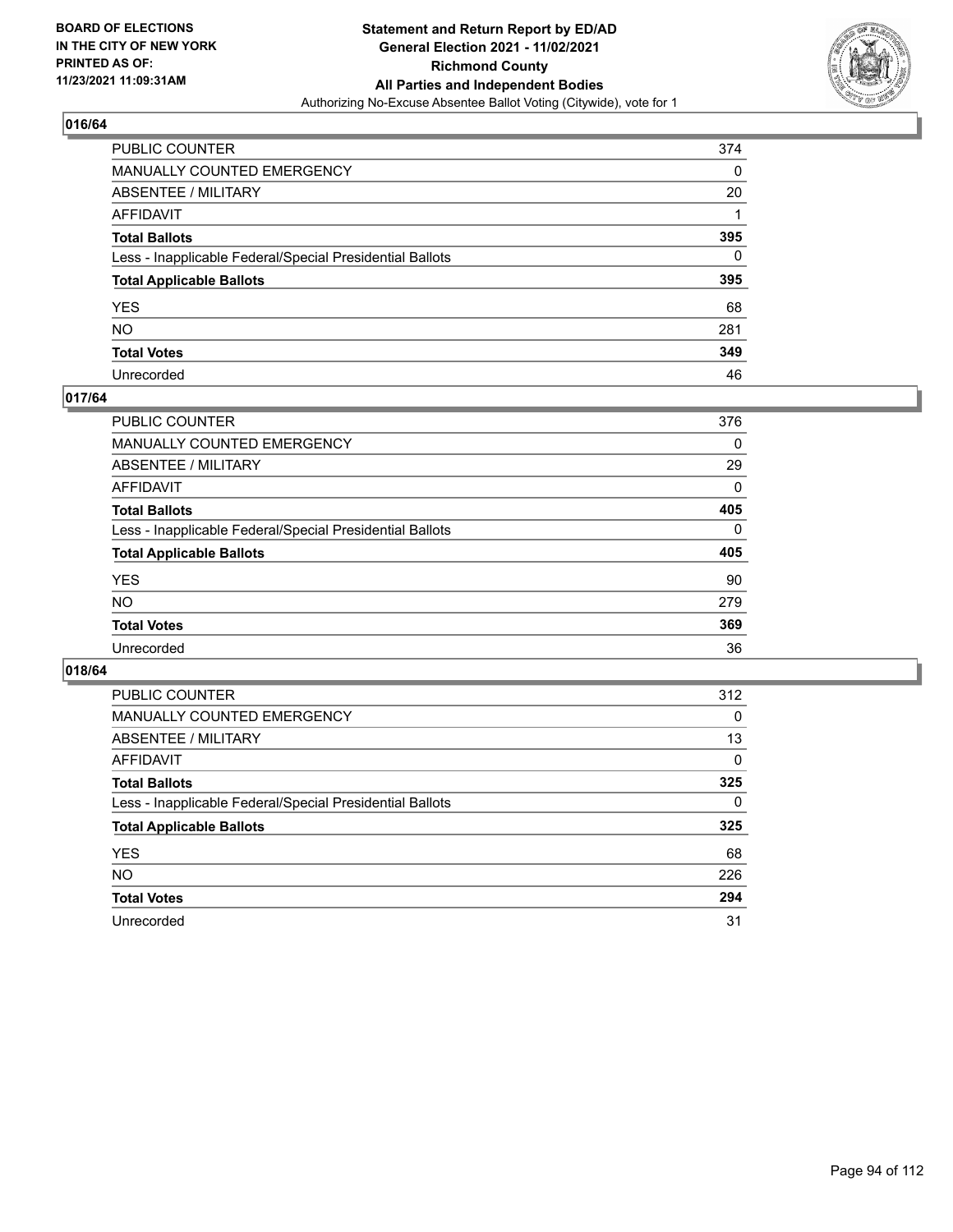

| PUBLIC COUNTER                                           | 207          |
|----------------------------------------------------------|--------------|
| MANUALLY COUNTED EMERGENCY                               | 0            |
| ABSENTEE / MILITARY                                      | 50           |
| AFFIDAVIT                                                | 3            |
| Total Ballots                                            | 260          |
| Less - Inapplicable Federal/Special Presidential Ballots | $\mathbf{0}$ |
| <b>Total Applicable Ballots</b>                          | 260          |
| YES                                                      | 84           |
| NO.                                                      | 139          |
| <b>Total Votes</b>                                       | 223          |
| Unrecorded                                               | 37           |

#### **020/64**

| <b>PUBLIC COUNTER</b>                                    | 317      |
|----------------------------------------------------------|----------|
| MANUALLY COUNTED EMERGENCY                               | 0        |
| ABSENTEE / MILITARY                                      | 22       |
| AFFIDAVIT                                                | 2        |
| <b>Total Ballots</b>                                     | 341      |
| Less - Inapplicable Federal/Special Presidential Ballots | $\Omega$ |
| <b>Total Applicable Ballots</b>                          | 341      |
| <b>YES</b>                                               | 70       |
| <b>NO</b>                                                | 231      |
| <b>Total Votes</b>                                       | 301      |
| Unrecorded                                               | 40       |

| PUBLIC COUNTER                                           | 318      |
|----------------------------------------------------------|----------|
| <b>MANUALLY COUNTED EMERGENCY</b>                        | 0        |
| ABSENTEE / MILITARY                                      | 15       |
| AFFIDAVIT                                                |          |
| <b>Total Ballots</b>                                     | 334      |
| Less - Inapplicable Federal/Special Presidential Ballots | $\Omega$ |
| <b>Total Applicable Ballots</b>                          | 334      |
| <b>YES</b>                                               | 84       |
| NO.                                                      | 228      |
| <b>Total Votes</b>                                       | 312      |
| Unrecorded                                               | 22       |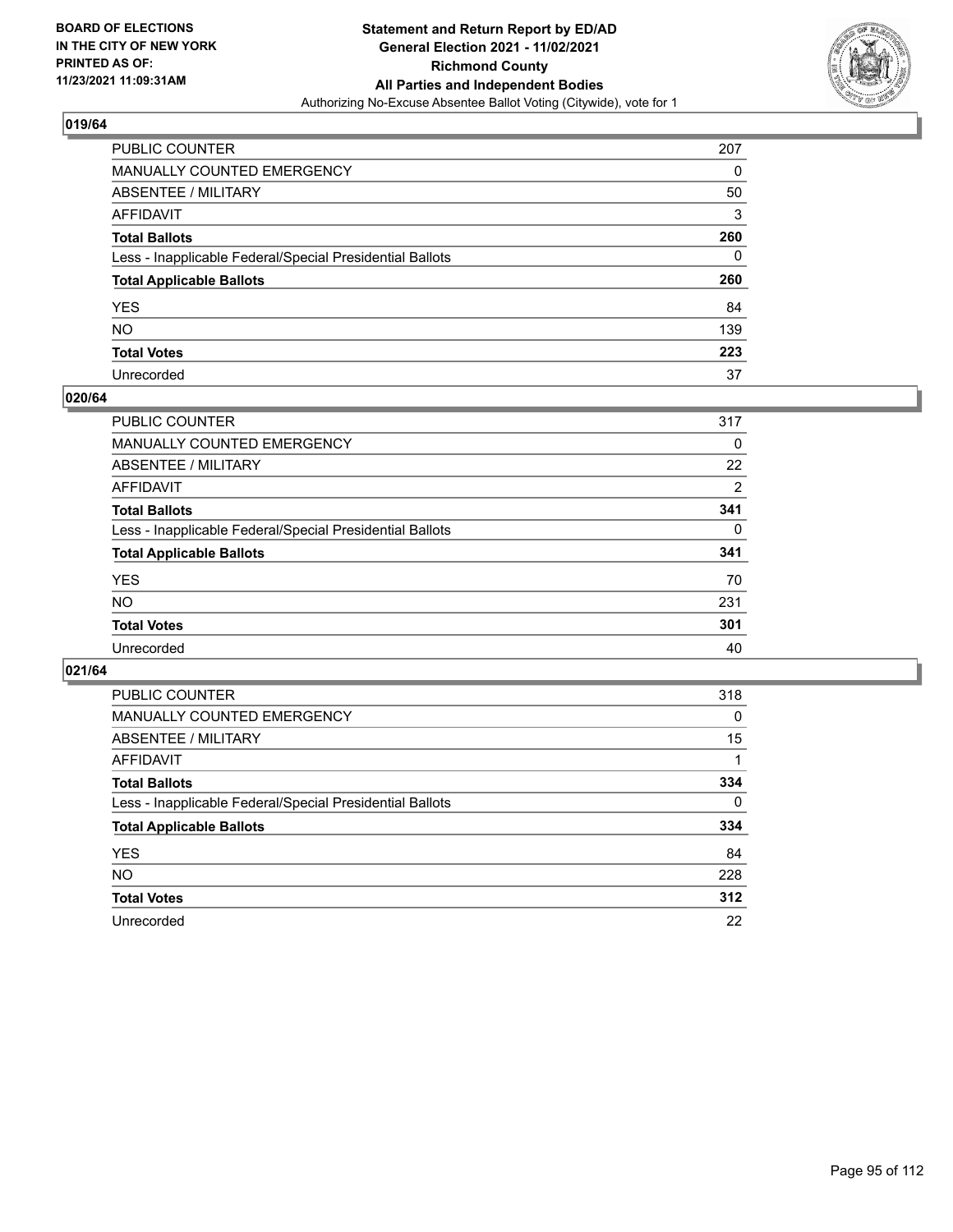

| PUBLIC COUNTER                                           | 360      |
|----------------------------------------------------------|----------|
| MANUALLY COUNTED EMERGENCY                               | 0        |
| ABSENTEE / MILITARY                                      | 30       |
| AFFIDAVIT                                                | $\Omega$ |
| Total Ballots                                            | 390      |
| Less - Inapplicable Federal/Special Presidential Ballots | $\Omega$ |
| <b>Total Applicable Ballots</b>                          | 390      |
| YES                                                      | 98       |
| NO.                                                      | 258      |
| <b>Total Votes</b>                                       | 356      |
| Unrecorded                                               | 34       |

#### **023/64**

| <b>PUBLIC COUNTER</b>                                    | 307      |
|----------------------------------------------------------|----------|
| MANUALLY COUNTED EMERGENCY                               | 0        |
| ABSENTEE / MILITARY                                      | 9        |
| AFFIDAVIT                                                |          |
| <b>Total Ballots</b>                                     | 317      |
| Less - Inapplicable Federal/Special Presidential Ballots | $\Omega$ |
| <b>Total Applicable Ballots</b>                          | 317      |
| <b>YES</b>                                               | 62       |
| <b>NO</b>                                                | 217      |
| <b>Total Votes</b>                                       | 279      |
| Unrecorded                                               | 38       |

| PUBLIC COUNTER                                           | 331      |
|----------------------------------------------------------|----------|
| MANUALLY COUNTED EMERGENCY                               | 0        |
| ABSENTEE / MILITARY                                      | 12       |
| AFFIDAVIT                                                | $\Omega$ |
| <b>Total Ballots</b>                                     | 343      |
| Less - Inapplicable Federal/Special Presidential Ballots | $\Omega$ |
| <b>Total Applicable Ballots</b>                          | 343      |
| <b>YES</b>                                               | 87       |
| NO.                                                      | 227      |
| <b>Total Votes</b>                                       | 314      |
| Unrecorded                                               | 29       |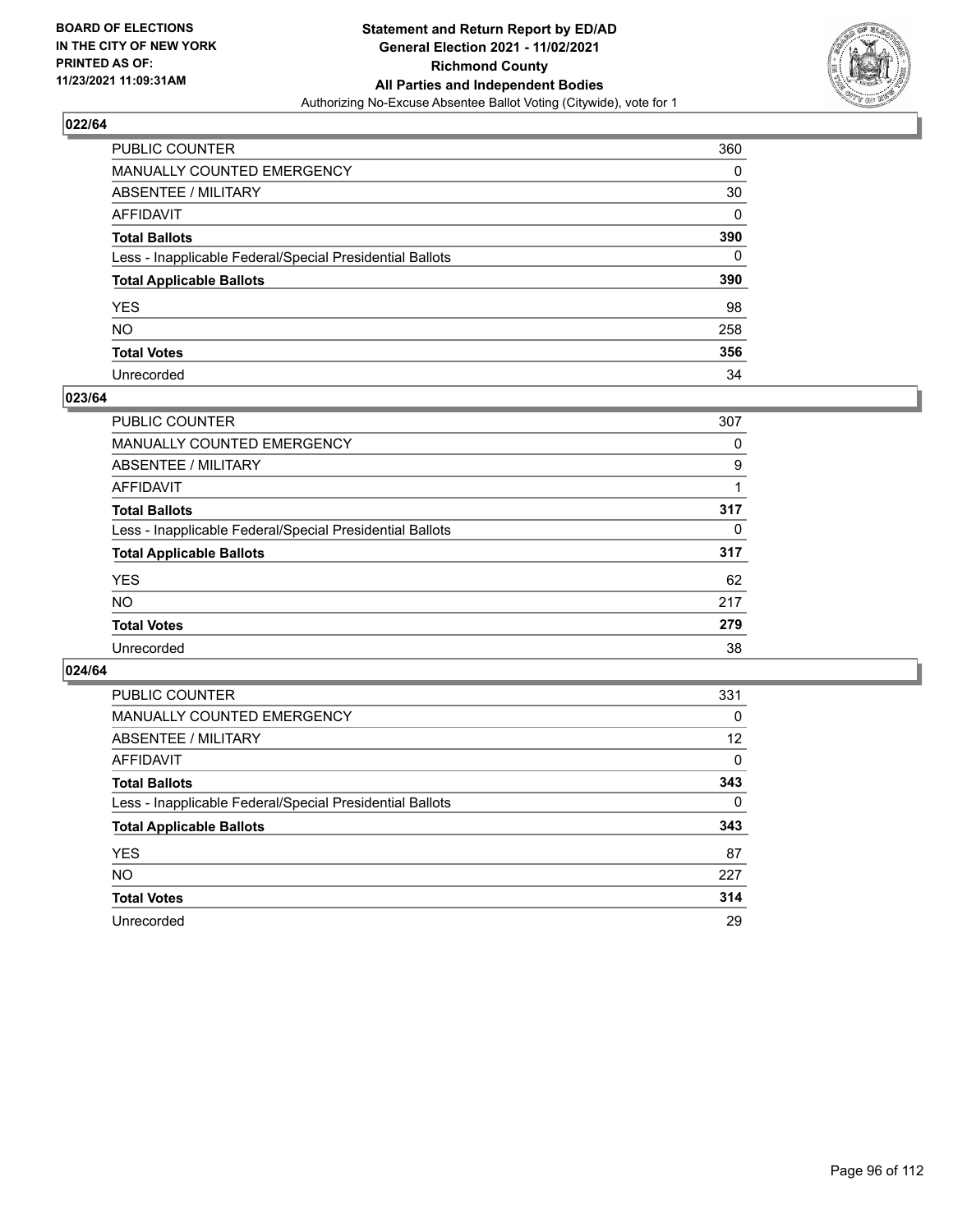

| PUBLIC COUNTER                                           | 336 |
|----------------------------------------------------------|-----|
| MANUALLY COUNTED EMERGENCY                               | 0   |
| ABSENTEE / MILITARY                                      | 22  |
| AFFIDAVIT                                                | 0   |
| Total Ballots                                            | 358 |
| Less - Inapplicable Federal/Special Presidential Ballots | 0   |
| <b>Total Applicable Ballots</b>                          | 358 |
| YES                                                      | 70  |
| NO.                                                      | 231 |
| <b>Total Votes</b>                                       | 301 |
| Unrecorded                                               | 57  |

#### **026/64**

| <b>PUBLIC COUNTER</b>                                    | 292      |
|----------------------------------------------------------|----------|
| <b>MANUALLY COUNTED EMERGENCY</b>                        | $\Omega$ |
| <b>ABSENTEE / MILITARY</b>                               | 12       |
| AFFIDAVIT                                                | 4        |
| <b>Total Ballots</b>                                     | 308      |
| Less - Inapplicable Federal/Special Presidential Ballots | $\Omega$ |
| <b>Total Applicable Ballots</b>                          | 308      |
| <b>YES</b>                                               | 62       |
| NO                                                       | 217      |
| <b>Total Votes</b>                                       | 279      |
| Unrecorded                                               | 29       |

| PUBLIC COUNTER                                           | 309      |
|----------------------------------------------------------|----------|
| MANUALLY COUNTED EMERGENCY                               | $\Omega$ |
| ABSENTEE / MILITARY                                      | 13       |
| AFFIDAVIT                                                | 2        |
| <b>Total Ballots</b>                                     | 324      |
| Less - Inapplicable Federal/Special Presidential Ballots | $\Omega$ |
| <b>Total Applicable Ballots</b>                          | 324      |
| <b>YES</b>                                               | 76       |
| NO.                                                      | 210      |
| <b>Total Votes</b>                                       | 286      |
| Unrecorded                                               | 38       |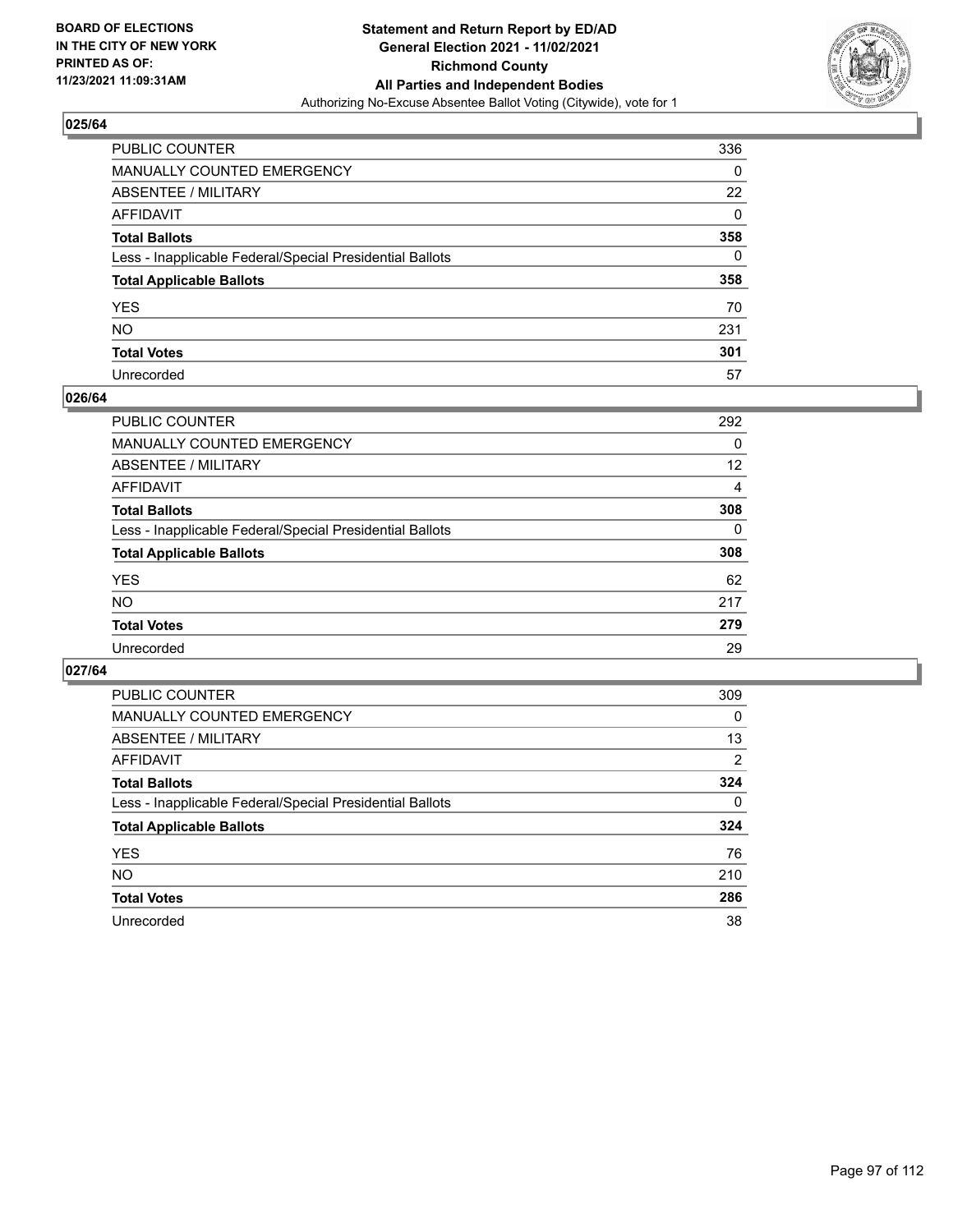

| PUBLIC COUNTER                                           | 230 |
|----------------------------------------------------------|-----|
| MANUALLY COUNTED EMERGENCY                               | 0   |
| <b>ABSENTEE / MILITARY</b>                               | 8   |
| AFFIDAVIT                                                |     |
| <b>Total Ballots</b>                                     | 239 |
| Less - Inapplicable Federal/Special Presidential Ballots | 0   |
| <b>Total Applicable Ballots</b>                          | 239 |
| YES                                                      | 60  |
| NO.                                                      | 146 |
| <b>Total Votes</b>                                       | 206 |
| Unrecorded                                               | 33  |

### **029/64**

| <b>PUBLIC COUNTER</b>                                    | 341      |
|----------------------------------------------------------|----------|
| <b>MANUALLY COUNTED EMERGENCY</b>                        | 0        |
| ABSENTEE / MILITARY                                      | 19       |
| AFFIDAVIT                                                | $\Omega$ |
| <b>Total Ballots</b>                                     | 360      |
| Less - Inapplicable Federal/Special Presidential Ballots | $\Omega$ |
| <b>Total Applicable Ballots</b>                          | 360      |
| <b>YES</b>                                               | 102      |
| <b>NO</b>                                                | 225      |
| <b>Total Votes</b>                                       | 327      |
| Unrecorded                                               | 33       |

| PUBLIC COUNTER                                           | 331      |
|----------------------------------------------------------|----------|
| MANUALLY COUNTED EMERGENCY                               | 0        |
| ABSENTEE / MILITARY                                      | 4        |
| AFFIDAVIT                                                | 6        |
| <b>Total Ballots</b>                                     | 341      |
| Less - Inapplicable Federal/Special Presidential Ballots | $\Omega$ |
| <b>Total Applicable Ballots</b>                          | 341      |
| <b>YES</b>                                               | 72       |
| <b>NO</b>                                                | 227      |
| <b>Total Votes</b>                                       | 299      |
| Unrecorded                                               | 42       |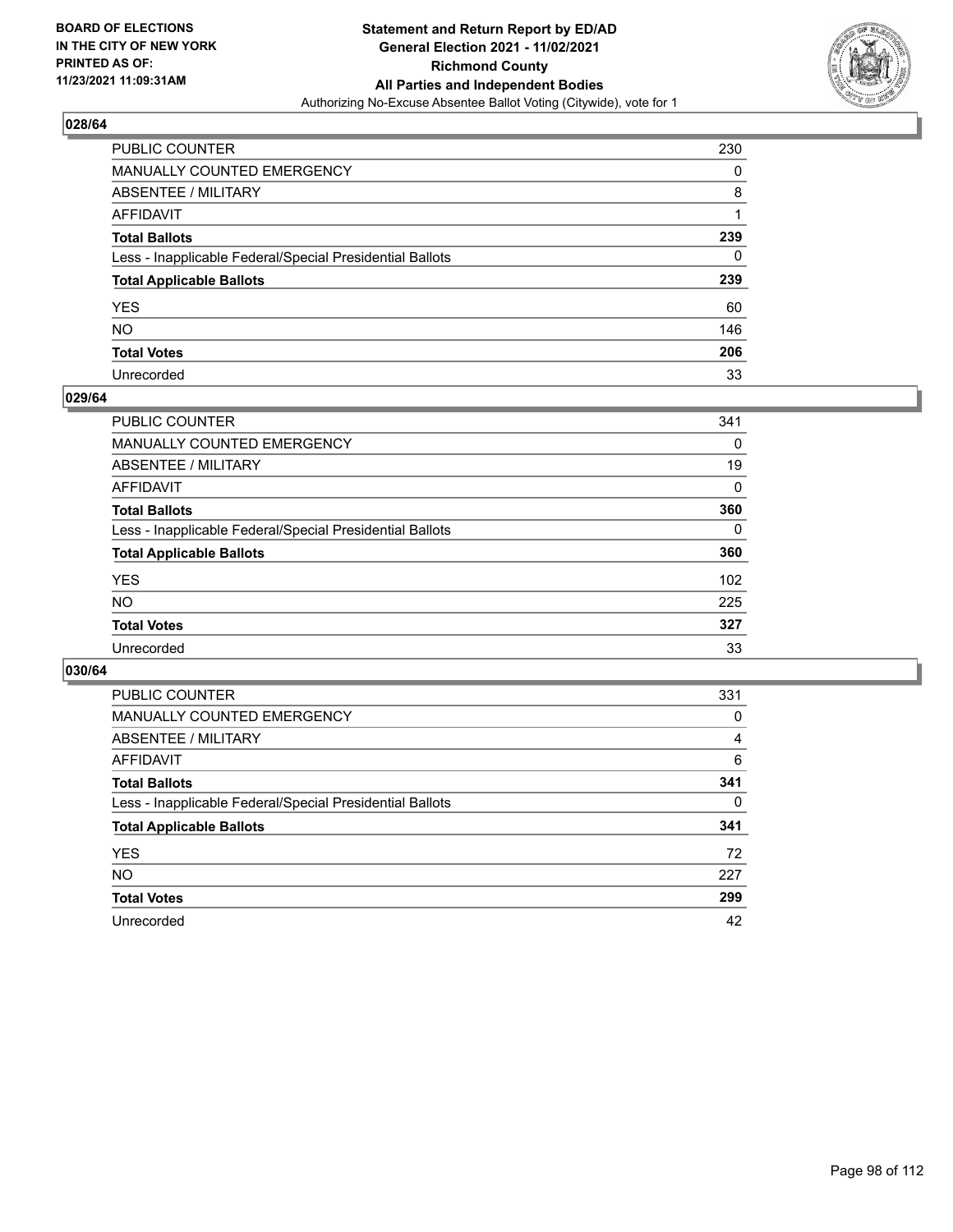

| PUBLIC COUNTER                                           | 272          |
|----------------------------------------------------------|--------------|
| MANUALLY COUNTED EMERGENCY                               | 0            |
| ABSENTEE / MILITARY                                      | 7            |
| AFFIDAVIT                                                |              |
| Total Ballots                                            | 280          |
| Less - Inapplicable Federal/Special Presidential Ballots | $\mathbf{0}$ |
| <b>Total Applicable Ballots</b>                          | 280          |
| YES                                                      | 70           |
| NO.                                                      | 169          |
| <b>Total Votes</b>                                       | 239          |
| Unrecorded                                               | 41           |

#### **032/64**

| <b>PUBLIC COUNTER</b>                                    | 349      |
|----------------------------------------------------------|----------|
| MANUALLY COUNTED EMERGENCY                               | 0        |
| ABSENTEE / MILITARY                                      | 13       |
| AFFIDAVIT                                                |          |
| <b>Total Ballots</b>                                     | 363      |
| Less - Inapplicable Federal/Special Presidential Ballots | $\Omega$ |
| <b>Total Applicable Ballots</b>                          | 363      |
| <b>YES</b>                                               | 115      |
| <b>NO</b>                                                | 213      |
| <b>Total Votes</b>                                       | 328      |
| Unrecorded                                               | 35       |

| PUBLIC COUNTER                                           | 317      |
|----------------------------------------------------------|----------|
| MANUALLY COUNTED EMERGENCY                               | 0        |
| ABSENTEE / MILITARY                                      | 12       |
| AFFIDAVIT                                                | 3        |
| <b>Total Ballots</b>                                     | 332      |
| Less - Inapplicable Federal/Special Presidential Ballots | $\Omega$ |
| <b>Total Applicable Ballots</b>                          | 332      |
| <b>YES</b>                                               | 66       |
| <b>NO</b>                                                | 228      |
| <b>Total Votes</b>                                       | 294      |
| Unrecorded                                               | 38       |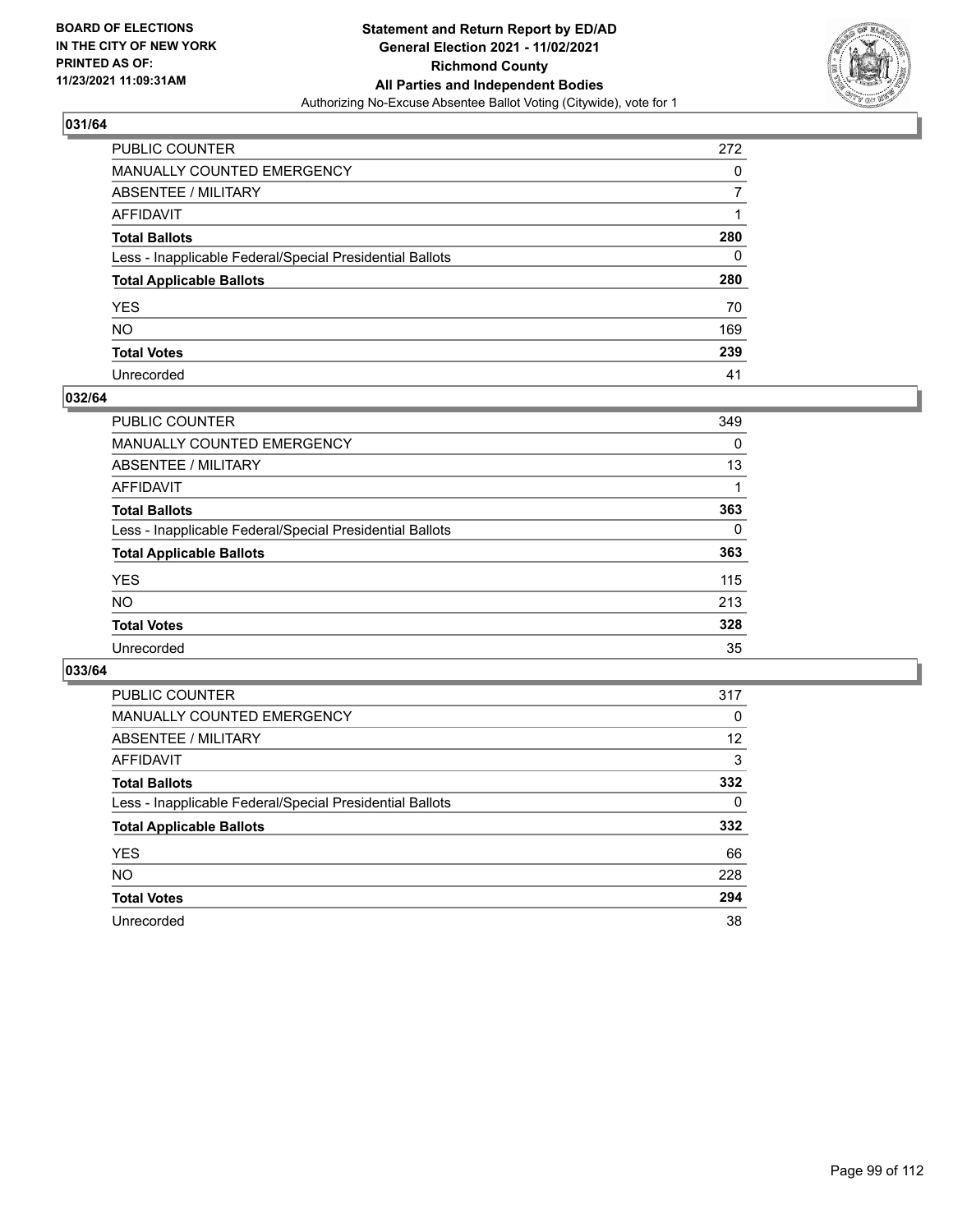

| PUBLIC COUNTER                                           | 312            |
|----------------------------------------------------------|----------------|
| MANUALLY COUNTED EMERGENCY                               | 0              |
| ABSENTEE / MILITARY                                      | 32             |
| AFFIDAVIT                                                | $\overline{2}$ |
| Total Ballots                                            | 346            |
| Less - Inapplicable Federal/Special Presidential Ballots | $\mathbf{0}$   |
| <b>Total Applicable Ballots</b>                          | 346            |
| YES                                                      | 98             |
| NO.                                                      | 200            |
| <b>Total Votes</b>                                       | 298            |
| Unrecorded                                               | 48             |

#### **035/64**

| <b>PUBLIC COUNTER</b>                                    | 346      |
|----------------------------------------------------------|----------|
| <b>MANUALLY COUNTED EMERGENCY</b>                        | 0        |
| <b>ABSENTEE / MILITARY</b>                               | 19       |
| AFFIDAVIT                                                |          |
| <b>Total Ballots</b>                                     | 366      |
| Less - Inapplicable Federal/Special Presidential Ballots | $\Omega$ |
| <b>Total Applicable Ballots</b>                          | 366      |
| <b>YES</b>                                               | 86       |
| NO                                                       | 225      |
| <b>Total Votes</b>                                       | 311      |
| Unrecorded                                               | 55       |

| PUBLIC COUNTER                                           | 368 |
|----------------------------------------------------------|-----|
| MANUALLY COUNTED EMERGENCY                               | 0   |
| ABSENTEE / MILITARY                                      | 28  |
| AFFIDAVIT                                                |     |
| <b>Total Ballots</b>                                     | 397 |
| Less - Inapplicable Federal/Special Presidential Ballots | 0   |
| <b>Total Applicable Ballots</b>                          | 397 |
| <b>YES</b>                                               | 114 |
| <b>NO</b>                                                | 230 |
| <b>Total Votes</b>                                       | 344 |
| Unrecorded                                               | 53  |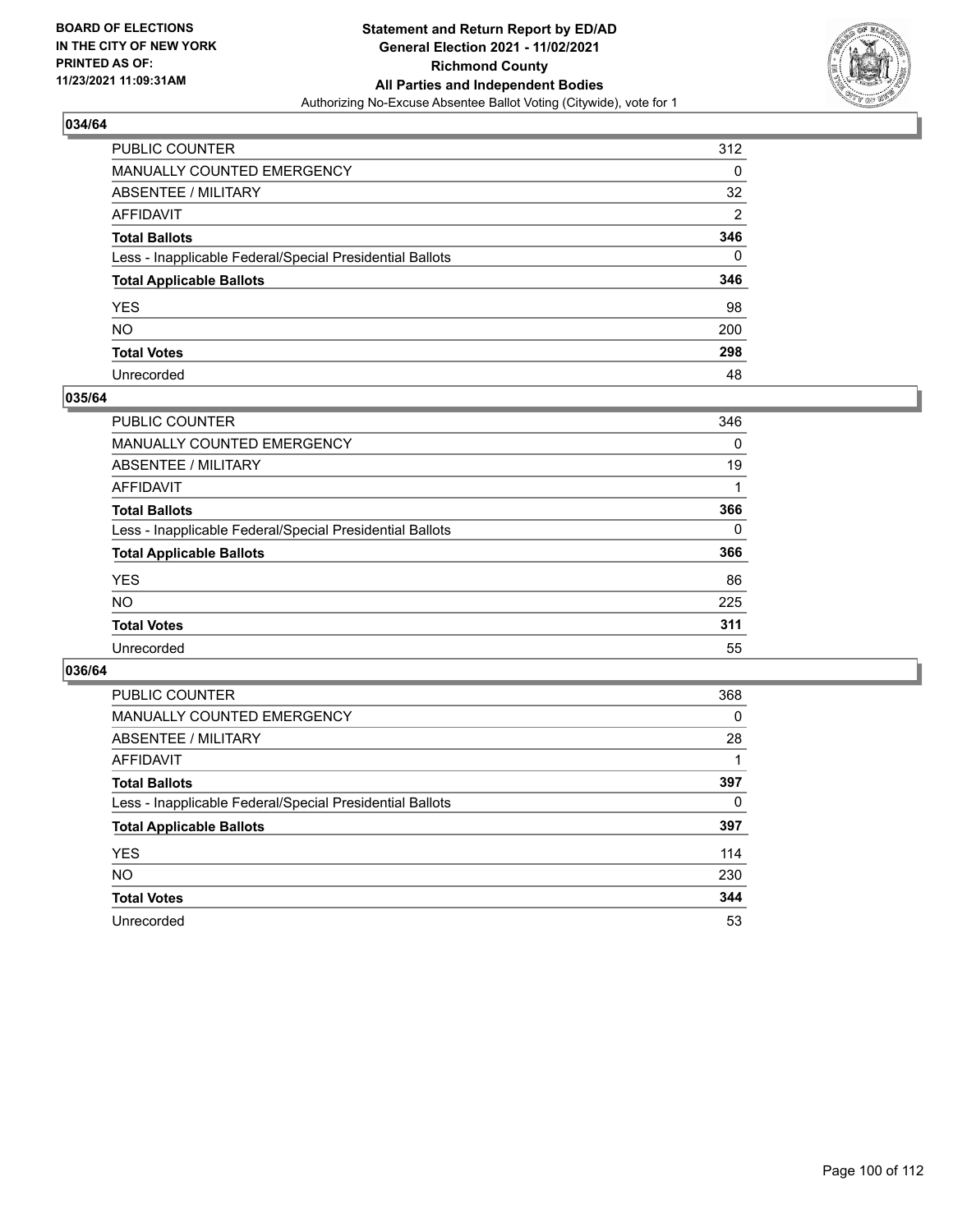

| PUBLIC COUNTER                                           | 313 |
|----------------------------------------------------------|-----|
| <b>MANUALLY COUNTED EMERGENCY</b>                        | 0   |
| <b>ABSENTEE / MILITARY</b>                               | 8   |
| AFFIDAVIT                                                |     |
| <b>Total Ballots</b>                                     | 322 |
| Less - Inapplicable Federal/Special Presidential Ballots | 0   |
| <b>Total Applicable Ballots</b>                          | 322 |
| YES.                                                     | 76  |
| NO.                                                      | 207 |
| <b>Total Votes</b>                                       | 283 |
| Unrecorded                                               | 39  |

#### **038/64**

| <b>PUBLIC COUNTER</b>                                    | 307      |
|----------------------------------------------------------|----------|
| <b>MANUALLY COUNTED EMERGENCY</b>                        | 0        |
| ABSENTEE / MILITARY                                      | 14       |
| AFFIDAVIT                                                | 0        |
| <b>Total Ballots</b>                                     | 321      |
| Less - Inapplicable Federal/Special Presidential Ballots | $\Omega$ |
| <b>Total Applicable Ballots</b>                          | 321      |
| <b>YES</b>                                               | 89       |
| <b>NO</b>                                                | 183      |
| <b>Total Votes</b>                                       | 272      |
| Unrecorded                                               | 49       |

| PUBLIC COUNTER                                           | 266 |
|----------------------------------------------------------|-----|
| MANUALLY COUNTED EMERGENCY                               | 0   |
| ABSENTEE / MILITARY                                      | 6   |
| AFFIDAVIT                                                | 0   |
| <b>Total Ballots</b>                                     | 272 |
| Less - Inapplicable Federal/Special Presidential Ballots | 0   |
| <b>Total Applicable Ballots</b>                          | 272 |
| <b>YES</b>                                               | 80  |
| NO.                                                      | 160 |
| <b>Total Votes</b>                                       | 240 |
| Unrecorded                                               | 32  |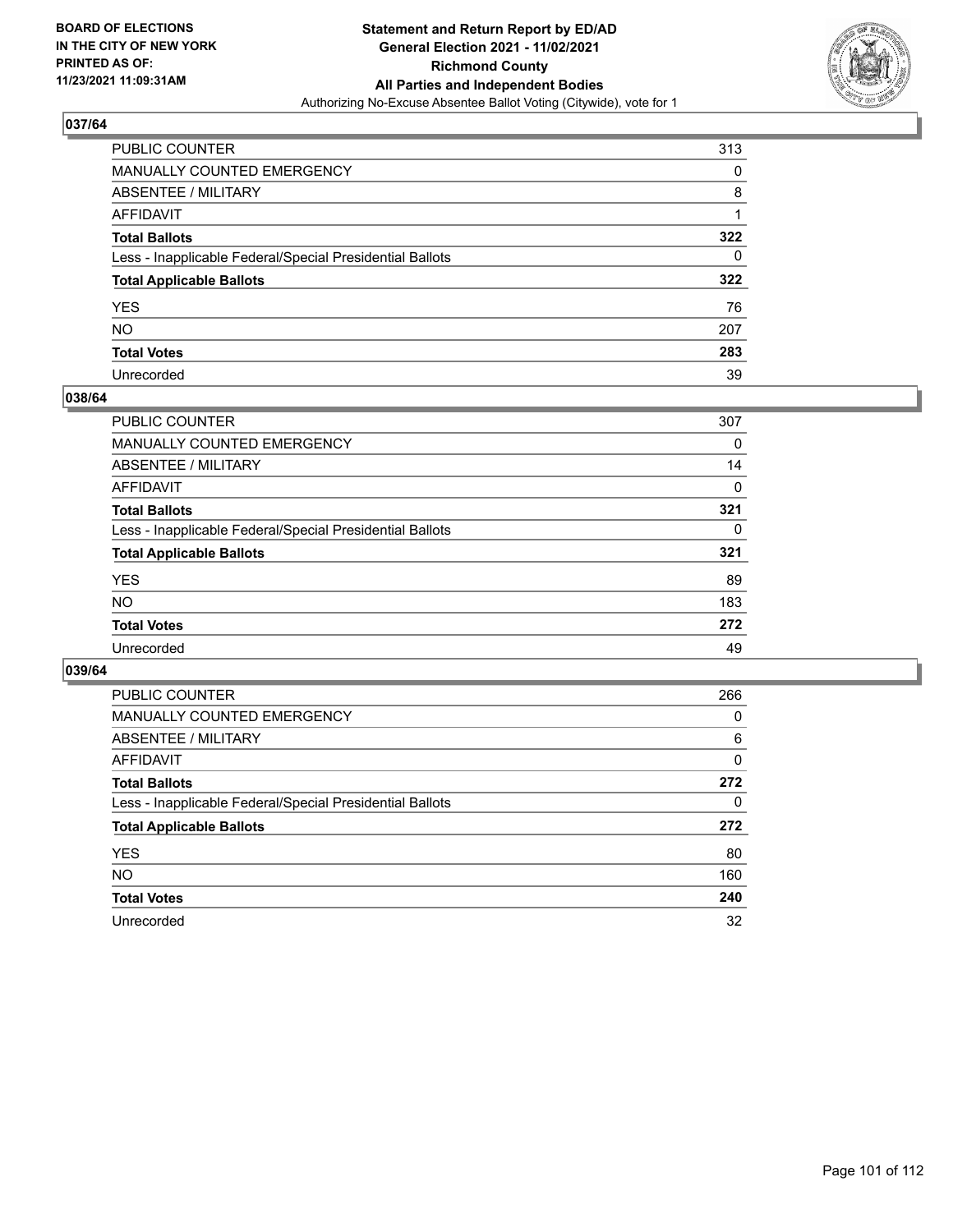

| PUBLIC COUNTER                                           | 211 |
|----------------------------------------------------------|-----|
| MANUALLY COUNTED EMERGENCY                               | 0   |
| <b>ABSENTEE / MILITARY</b>                               | 15  |
| AFFIDAVIT                                                | 0   |
| <b>Total Ballots</b>                                     | 226 |
| Less - Inapplicable Federal/Special Presidential Ballots | 0   |
| <b>Total Applicable Ballots</b>                          | 226 |
| YES                                                      | 85  |
| NO.                                                      | 115 |
| <b>Total Votes</b>                                       | 200 |
| Unrecorded                                               | 26  |

#### **041/64**

| PUBLIC COUNTER                                           | 309      |
|----------------------------------------------------------|----------|
| <b>MANUALLY COUNTED EMERGENCY</b>                        | 0        |
| ABSENTEE / MILITARY                                      | 6        |
| AFFIDAVIT                                                | $\Omega$ |
| <b>Total Ballots</b>                                     | 315      |
| Less - Inapplicable Federal/Special Presidential Ballots | $\Omega$ |
| <b>Total Applicable Ballots</b>                          | 315      |
| <b>YES</b>                                               | 82       |
| <b>NO</b>                                                | 192      |
| <b>Total Votes</b>                                       | 274      |
| Unrecorded                                               | 41       |

| PUBLIC COUNTER                                           | 268      |
|----------------------------------------------------------|----------|
| MANUALLY COUNTED EMERGENCY                               | 0        |
| ABSENTEE / MILITARY                                      | 10       |
| AFFIDAVIT                                                | $\Omega$ |
| <b>Total Ballots</b>                                     | 278      |
| Less - Inapplicable Federal/Special Presidential Ballots | 0        |
| <b>Total Applicable Ballots</b>                          | 278      |
| <b>YES</b>                                               | 75       |
| <b>NO</b>                                                | 162      |
| <b>Total Votes</b>                                       | 237      |
| Unrecorded                                               | 41       |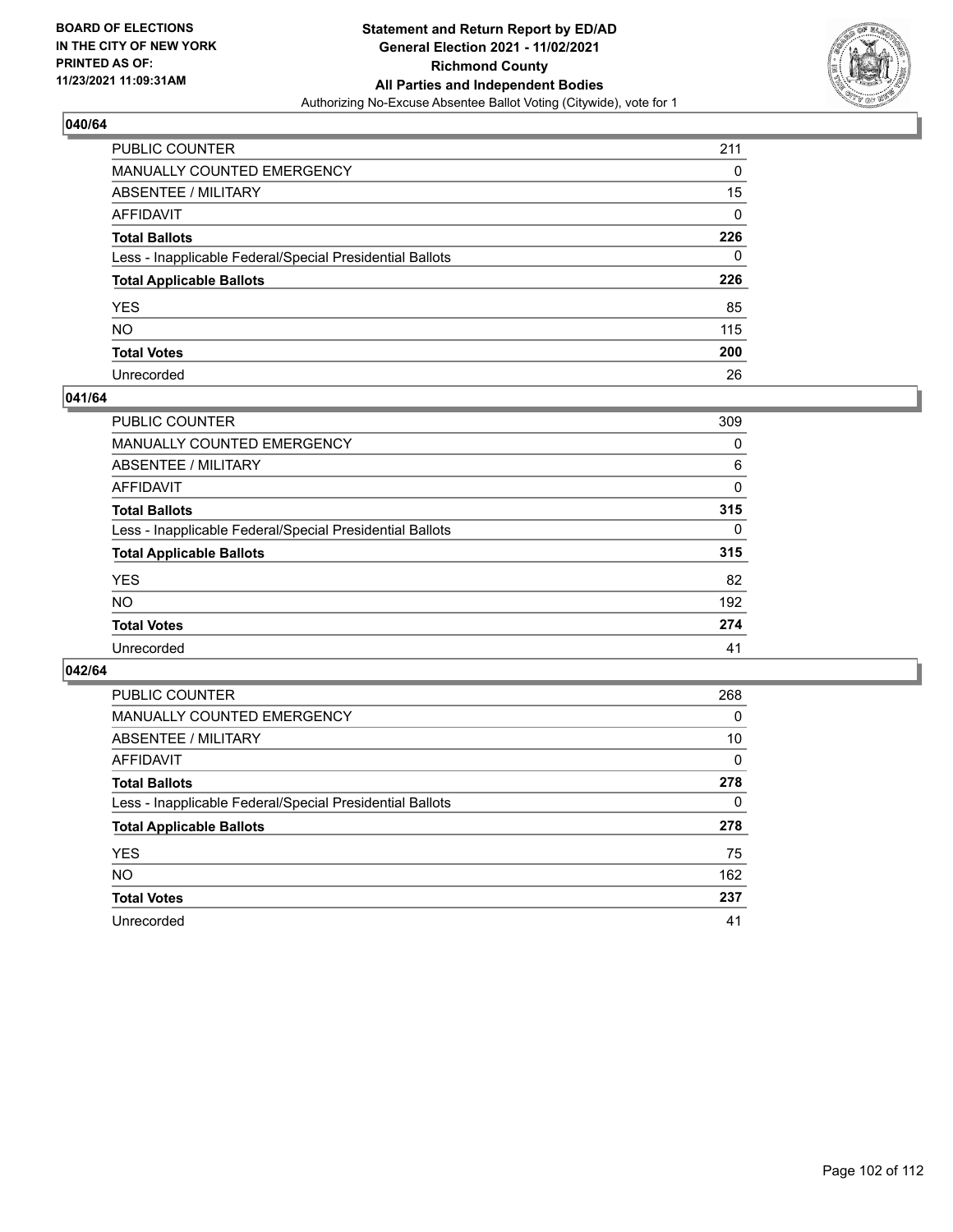

| PUBLIC COUNTER                                           | 198          |
|----------------------------------------------------------|--------------|
| MANUALLY COUNTED EMERGENCY                               | 0            |
| ABSENTEE / MILITARY                                      | 9            |
| <b>AFFIDAVIT</b>                                         | $\mathbf{0}$ |
| <b>Total Ballots</b>                                     | 207          |
| Less - Inapplicable Federal/Special Presidential Ballots | 0            |
| <b>Total Applicable Ballots</b>                          | 207          |
| YES.                                                     | 62           |
| <b>NO</b>                                                | 91           |
| <b>Total Votes</b>                                       | 153          |
| Unrecorded                                               | 54           |

#### **044/64**

| <b>PUBLIC COUNTER</b>                                    | 308      |
|----------------------------------------------------------|----------|
| MANUALLY COUNTED EMERGENCY                               | 0        |
| ABSENTEE / MILITARY                                      | 13       |
| AFFIDAVIT                                                | 3        |
| <b>Total Ballots</b>                                     | 324      |
| Less - Inapplicable Federal/Special Presidential Ballots | $\Omega$ |
| <b>Total Applicable Ballots</b>                          | 324      |
| <b>YES</b>                                               | 95       |
| <b>NO</b>                                                | 173      |
| <b>Total Votes</b>                                       | 268      |
| Unrecorded                                               | 56       |

| PUBLIC COUNTER                                           | 280      |
|----------------------------------------------------------|----------|
| MANUALLY COUNTED EMERGENCY                               | $\Omega$ |
| ABSENTEE / MILITARY                                      | 26       |
| AFFIDAVIT                                                | 2        |
| <b>Total Ballots</b>                                     | 308      |
| Less - Inapplicable Federal/Special Presidential Ballots | $\Omega$ |
| <b>Total Applicable Ballots</b>                          | 308      |
| <b>YES</b>                                               | 103      |
| NO.                                                      | 153      |
| <b>Total Votes</b>                                       | 256      |
| Unrecorded                                               | 52       |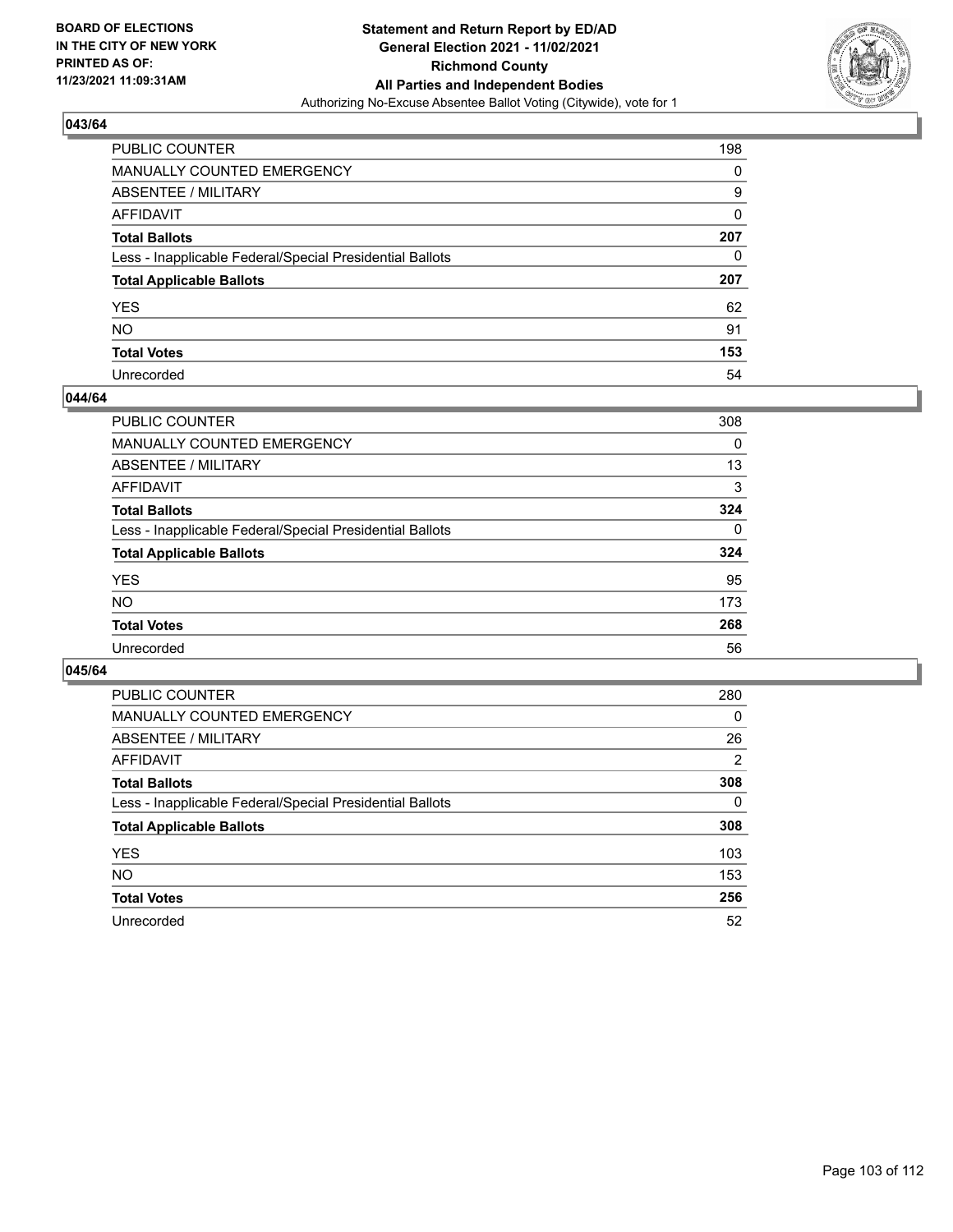

| PUBLIC COUNTER                                           | 269 |
|----------------------------------------------------------|-----|
| MANUALLY COUNTED EMERGENCY                               | 0   |
| <b>ABSENTEE / MILITARY</b>                               | 20  |
| AFFIDAVIT                                                |     |
| <b>Total Ballots</b>                                     | 290 |
| Less - Inapplicable Federal/Special Presidential Ballots | 0   |
| <b>Total Applicable Ballots</b>                          | 290 |
| YES.                                                     | 88  |
| NO.                                                      | 160 |
| <b>Total Votes</b>                                       | 248 |
| Unrecorded                                               | 42  |

### **047/64**

| <b>PUBLIC COUNTER</b>                                    | 320      |
|----------------------------------------------------------|----------|
| <b>MANUALLY COUNTED EMERGENCY</b>                        | 0        |
| ABSENTEE / MILITARY                                      | 19       |
| AFFIDAVIT                                                |          |
| <b>Total Ballots</b>                                     | 340      |
| Less - Inapplicable Federal/Special Presidential Ballots | $\Omega$ |
| <b>Total Applicable Ballots</b>                          | 340      |
| <b>YES</b>                                               | 105      |
| <b>NO</b>                                                | 197      |
| <b>Total Votes</b>                                       | 302      |
| Unrecorded                                               | 38       |

| PUBLIC COUNTER                                           | 443      |
|----------------------------------------------------------|----------|
| MANUALLY COUNTED EMERGENCY                               | 0        |
| ABSENTEE / MILITARY                                      | 18       |
| AFFIDAVIT                                                | 6        |
| <b>Total Ballots</b>                                     | 467      |
| Less - Inapplicable Federal/Special Presidential Ballots | $\Omega$ |
| <b>Total Applicable Ballots</b>                          | 467      |
| <b>YES</b>                                               | 112      |
| <b>NO</b>                                                | 292      |
| <b>Total Votes</b>                                       | 404      |
| Unrecorded                                               | 63       |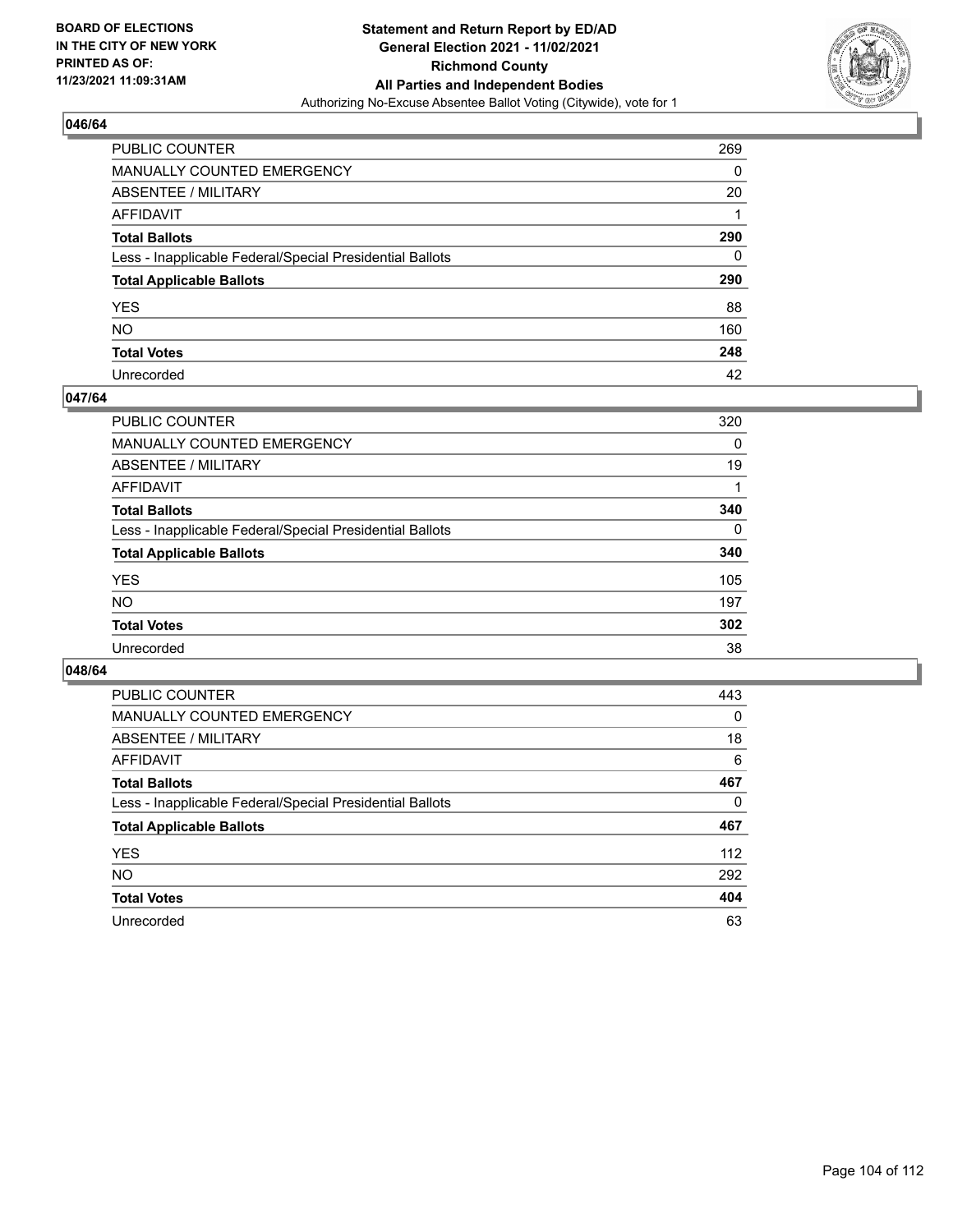

| PUBLIC COUNTER                                           | 315      |
|----------------------------------------------------------|----------|
| MANUALLY COUNTED EMERGENCY                               | 0        |
| <b>ABSENTEE / MILITARY</b>                               | 26       |
| AFFIDAVIT                                                | 0        |
| <b>Total Ballots</b>                                     | 341      |
| Less - Inapplicable Federal/Special Presidential Ballots | $\Omega$ |
| <b>Total Applicable Ballots</b>                          | 341      |
| YES                                                      | 107      |
| NO.                                                      | 156      |
| <b>Total Votes</b>                                       | 263      |
| Unrecorded                                               | 78       |

#### **050/64**

| <b>PUBLIC COUNTER</b>                                    | 332      |
|----------------------------------------------------------|----------|
| <b>MANUALLY COUNTED EMERGENCY</b>                        | 0        |
| ABSENTEE / MILITARY                                      | 14       |
| AFFIDAVIT                                                | 0        |
| <b>Total Ballots</b>                                     | 346      |
| Less - Inapplicable Federal/Special Presidential Ballots | $\Omega$ |
| <b>Total Applicable Ballots</b>                          | 346      |
| <b>YES</b>                                               | 107      |
| <b>NO</b>                                                | 190      |
| <b>Total Votes</b>                                       | 297      |
| Unrecorded                                               | 49       |

| PUBLIC COUNTER                                           | 255      |
|----------------------------------------------------------|----------|
| MANUALLY COUNTED EMERGENCY                               | 0        |
| ABSENTEE / MILITARY                                      | 7        |
| AFFIDAVIT                                                | $\Omega$ |
| <b>Total Ballots</b>                                     | 262      |
| Less - Inapplicable Federal/Special Presidential Ballots | 0        |
| <b>Total Applicable Ballots</b>                          | 262      |
| <b>YES</b>                                               | 101      |
| <b>NO</b>                                                | 124      |
| <b>Total Votes</b>                                       | 225      |
| Unrecorded                                               | 37       |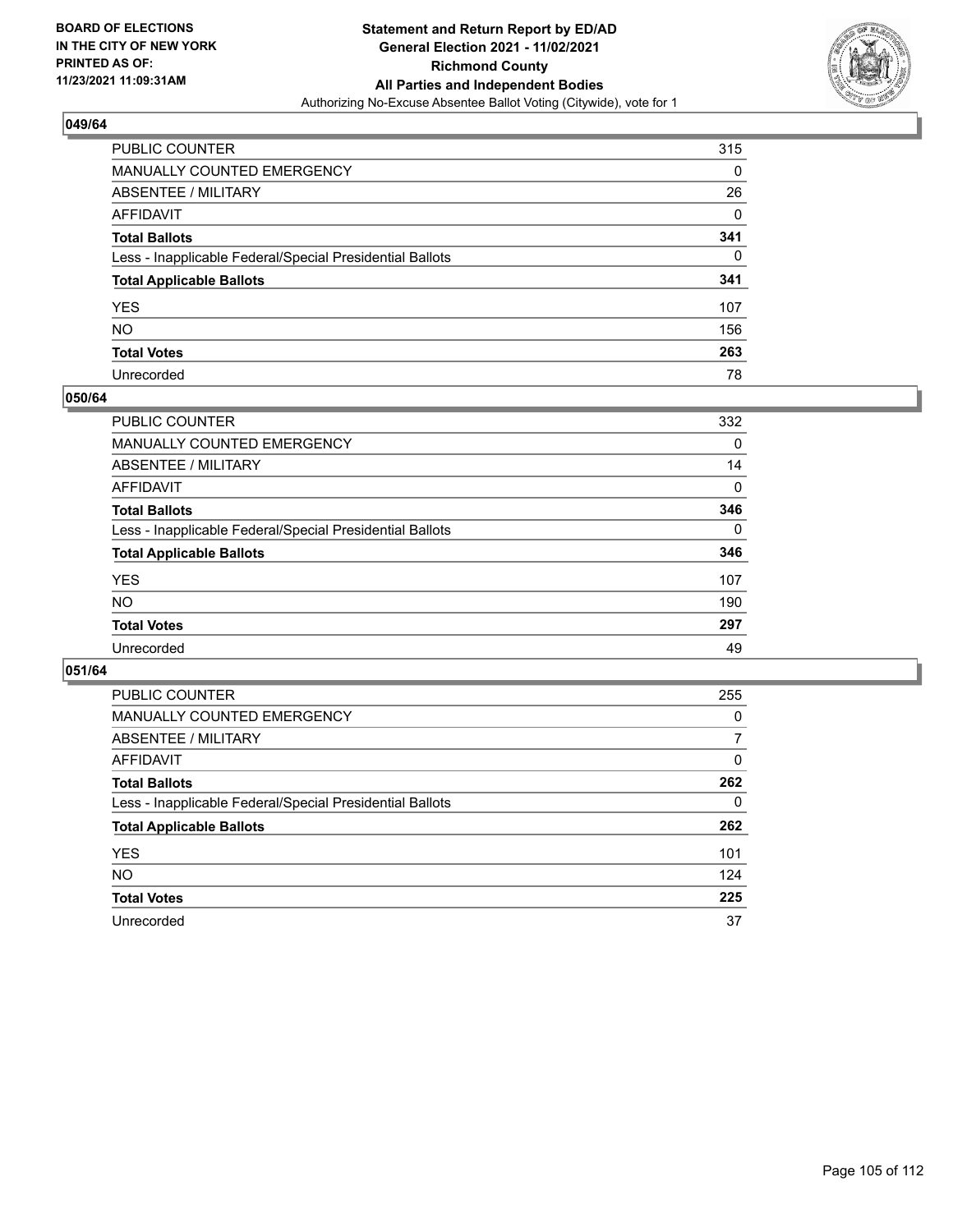

| PUBLIC COUNTER                                           | 292            |
|----------------------------------------------------------|----------------|
| MANUALLY COUNTED EMERGENCY                               | 0              |
| ABSENTEE / MILITARY                                      | 16             |
| AFFIDAVIT                                                | $\overline{2}$ |
| Total Ballots                                            | 310            |
| Less - Inapplicable Federal/Special Presidential Ballots | $\mathbf{0}$   |
| <b>Total Applicable Ballots</b>                          | 310            |
| YES                                                      | 97             |
| NO.                                                      | 165            |
| <b>Total Votes</b>                                       | 262            |
| Unrecorded                                               | 48             |

#### **053/64**

| PUBLIC COUNTER                                           | 352      |
|----------------------------------------------------------|----------|
| <b>MANUALLY COUNTED EMERGENCY</b>                        | $\Omega$ |
| ABSENTEE / MILITARY                                      | 19       |
| AFFIDAVIT                                                |          |
| <b>Total Ballots</b>                                     | 372      |
| Less - Inapplicable Federal/Special Presidential Ballots | $\Omega$ |
| <b>Total Applicable Ballots</b>                          | 372      |
| <b>YES</b>                                               | 110      |
| <b>NO</b>                                                | 198      |
| <b>Total Votes</b>                                       | 308      |
| Unrecorded                                               | 64       |

| PUBLIC COUNTER                                           | 395      |
|----------------------------------------------------------|----------|
| MANUALLY COUNTED EMERGENCY                               | 0        |
| ABSENTEE / MILITARY                                      | 17       |
| AFFIDAVIT                                                |          |
| <b>Total Ballots</b>                                     | 413      |
| Less - Inapplicable Federal/Special Presidential Ballots | $\Omega$ |
| <b>Total Applicable Ballots</b>                          | 413      |
| <b>YES</b>                                               | 106      |
| <b>NO</b>                                                | 276      |
| <b>Total Votes</b>                                       | 382      |
| Unrecorded                                               | 31       |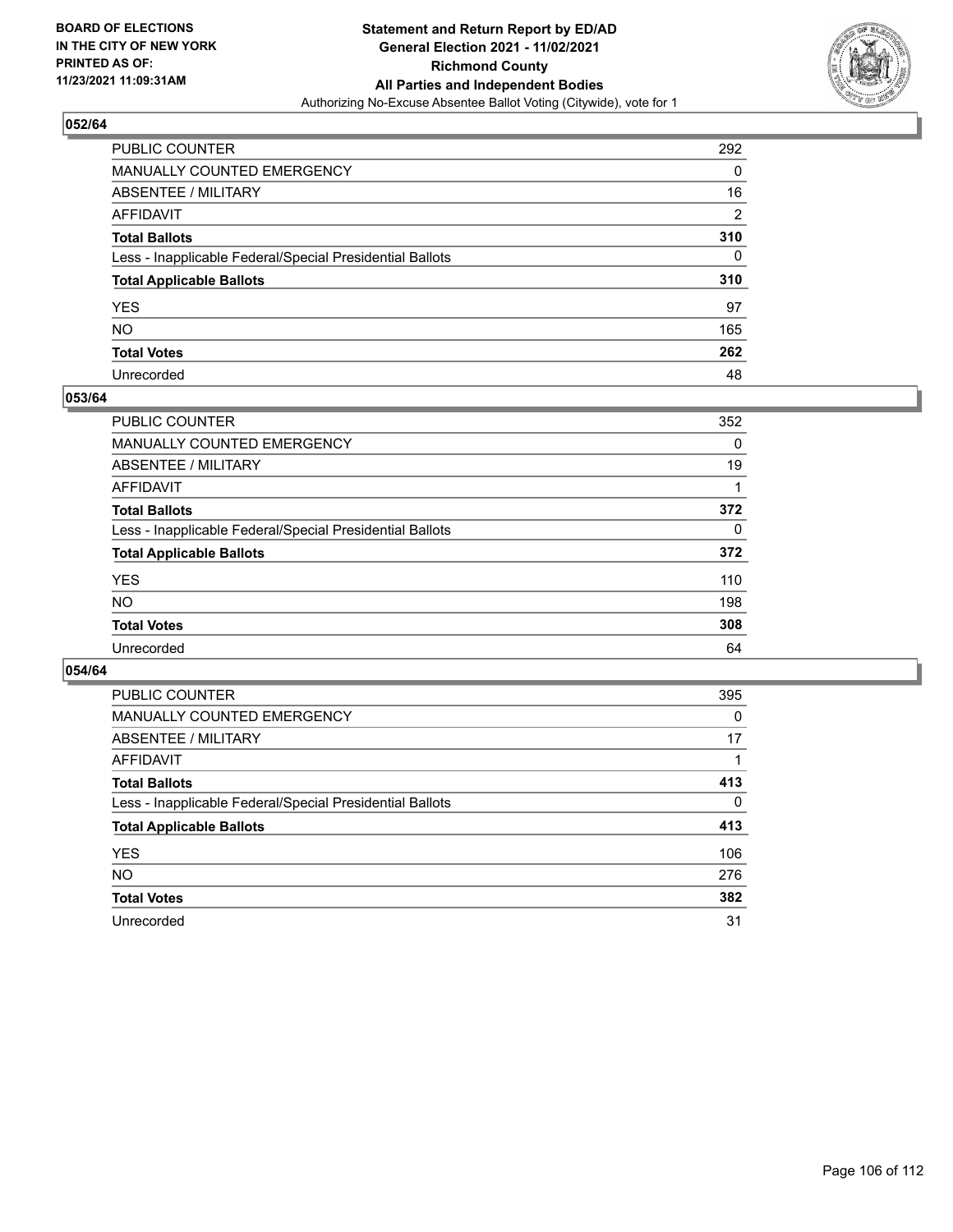

| PUBLIC COUNTER                                           | 348      |
|----------------------------------------------------------|----------|
| MANUALLY COUNTED EMERGENCY                               | 0        |
| <b>ABSENTEE / MILITARY</b>                               | 10       |
| AFFIDAVIT                                                | 2        |
| <b>Total Ballots</b>                                     | 360      |
| Less - Inapplicable Federal/Special Presidential Ballots | $\Omega$ |
| <b>Total Applicable Ballots</b>                          | 360      |
| YES                                                      | 86       |
| NO.                                                      | 245      |
| <b>Total Votes</b>                                       | 331      |
| Unrecorded                                               | 29       |

#### **056/64**

| PUBLIC COUNTER                                           | 381      |
|----------------------------------------------------------|----------|
| <b>MANUALLY COUNTED EMERGENCY</b>                        | 0        |
| <b>ABSENTEE / MILITARY</b>                               | 23       |
| AFFIDAVIT                                                | 2        |
| <b>Total Ballots</b>                                     | 406      |
| Less - Inapplicable Federal/Special Presidential Ballots | $\Omega$ |
| <b>Total Applicable Ballots</b>                          | 406      |
| <b>YES</b>                                               | 93       |
| <b>NO</b>                                                | 265      |
| <b>Total Votes</b>                                       | 358      |
| Unrecorded                                               | 48       |

| PUBLIC COUNTER                                           | 228 |
|----------------------------------------------------------|-----|
| <b>MANUALLY COUNTED EMERGENCY</b>                        | 0   |
| ABSENTEE / MILITARY                                      |     |
| AFFIDAVIT                                                |     |
| <b>Total Ballots</b>                                     | 236 |
| Less - Inapplicable Federal/Special Presidential Ballots | 0   |
| <b>Total Applicable Ballots</b>                          | 236 |
| <b>YES</b>                                               | 72  |
| <b>NO</b>                                                | 127 |
| <b>Total Votes</b>                                       | 199 |
| Unrecorded                                               | 37  |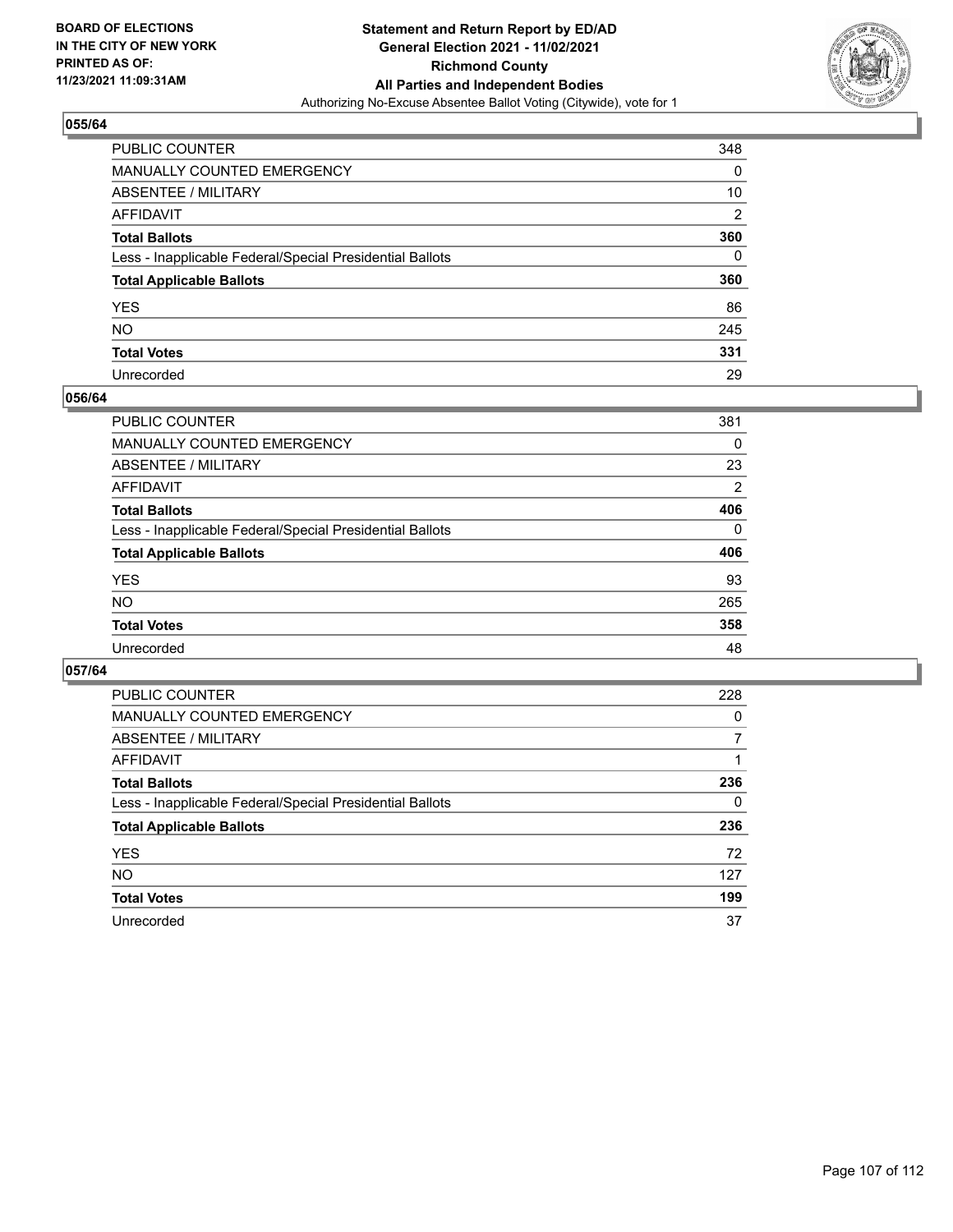

| PUBLIC COUNTER                                           | 364      |
|----------------------------------------------------------|----------|
| MANUALLY COUNTED EMERGENCY                               | 0        |
| <b>ABSENTEE / MILITARY</b>                               | 8        |
| AFFIDAVIT                                                |          |
| <b>Total Ballots</b>                                     | 373      |
| Less - Inapplicable Federal/Special Presidential Ballots | $\Omega$ |
| <b>Total Applicable Ballots</b>                          | 373      |
| YES                                                      | 86       |
| NO.                                                      | 247      |
| <b>Total Votes</b>                                       | 333      |
| Unrecorded                                               | 40       |

#### **059/64**

| PUBLIC COUNTER                                           | 281 |
|----------------------------------------------------------|-----|
| <b>MANUALLY COUNTED EMERGENCY</b>                        | 0   |
| ABSENTEE / MILITARY                                      | 8   |
| AFFIDAVIT                                                |     |
| <b>Total Ballots</b>                                     | 290 |
| Less - Inapplicable Federal/Special Presidential Ballots | 0   |
| <b>Total Applicable Ballots</b>                          | 290 |
| <b>YES</b>                                               | 69  |
| <b>NO</b>                                                | 203 |
| <b>Total Votes</b>                                       | 272 |
| Unrecorded                                               | 18  |

| PUBLIC COUNTER                                           | 178 |
|----------------------------------------------------------|-----|
| MANUALLY COUNTED EMERGENCY                               | 0   |
| ABSENTEE / MILITARY                                      | 9   |
| AFFIDAVIT                                                |     |
| <b>Total Ballots</b>                                     | 188 |
| Less - Inapplicable Federal/Special Presidential Ballots | 0   |
| <b>Total Applicable Ballots</b>                          | 188 |
| <b>YES</b>                                               | 53  |
| NO.                                                      | 125 |
| <b>Total Votes</b>                                       | 178 |
| Unrecorded                                               | 10  |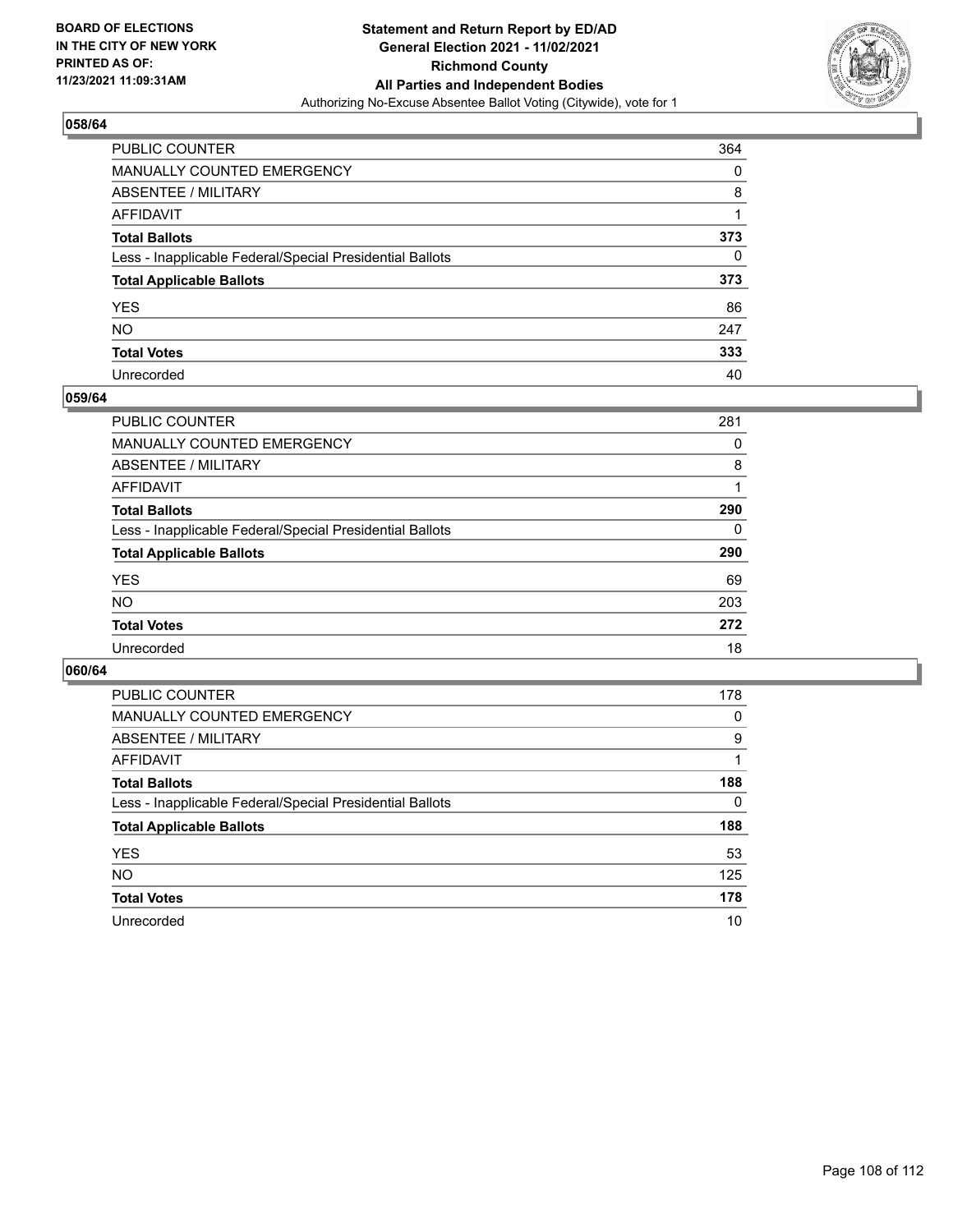

## **061/64**

| PUBLIC COUNTER                                           | 215      |
|----------------------------------------------------------|----------|
| MANUALLY COUNTED EMERGENCY                               | 0        |
| ABSENTEE / MILITARY                                      | 28       |
| AFFIDAVIT                                                | 0        |
| Total Ballots                                            | 243      |
| Less - Inapplicable Federal/Special Presidential Ballots | $\Omega$ |
| <b>Total Applicable Ballots</b>                          | 243      |
| YES                                                      | 77       |
| NO.                                                      | 117      |
| <b>Total Votes</b>                                       | 194      |
| Unrecorded                                               | 49       |

### **062/64**

| <b>PUBLIC COUNTER</b>                                    | 312      |
|----------------------------------------------------------|----------|
| <b>MANUALLY COUNTED EMERGENCY</b>                        | 0        |
| ABSENTEE / MILITARY                                      | 22       |
| AFFIDAVIT                                                | 3        |
| <b>Total Ballots</b>                                     | 337      |
| Less - Inapplicable Federal/Special Presidential Ballots | $\Omega$ |
| <b>Total Applicable Ballots</b>                          | 337      |
| <b>YES</b>                                               | 88       |
| <b>NO</b>                                                | 199      |
| <b>Total Votes</b>                                       | 287      |
| Unrecorded                                               | 50       |

### **063/64**

| <b>PUBLIC COUNTER</b>                                    | 269      |
|----------------------------------------------------------|----------|
| MANUALLY COUNTED EMERGENCY                               | $\Omega$ |
| ABSENTEE / MILITARY                                      | 17       |
| AFFIDAVIT                                                |          |
| <b>Total Ballots</b>                                     | 287      |
| Less - Inapplicable Federal/Special Presidential Ballots | 0        |
| <b>Total Applicable Ballots</b>                          | 287      |
| <b>YES</b>                                               | 81       |
| NO.                                                      | 176      |
| <b>Total Votes</b>                                       | 257      |
| Unrecorded                                               | 30       |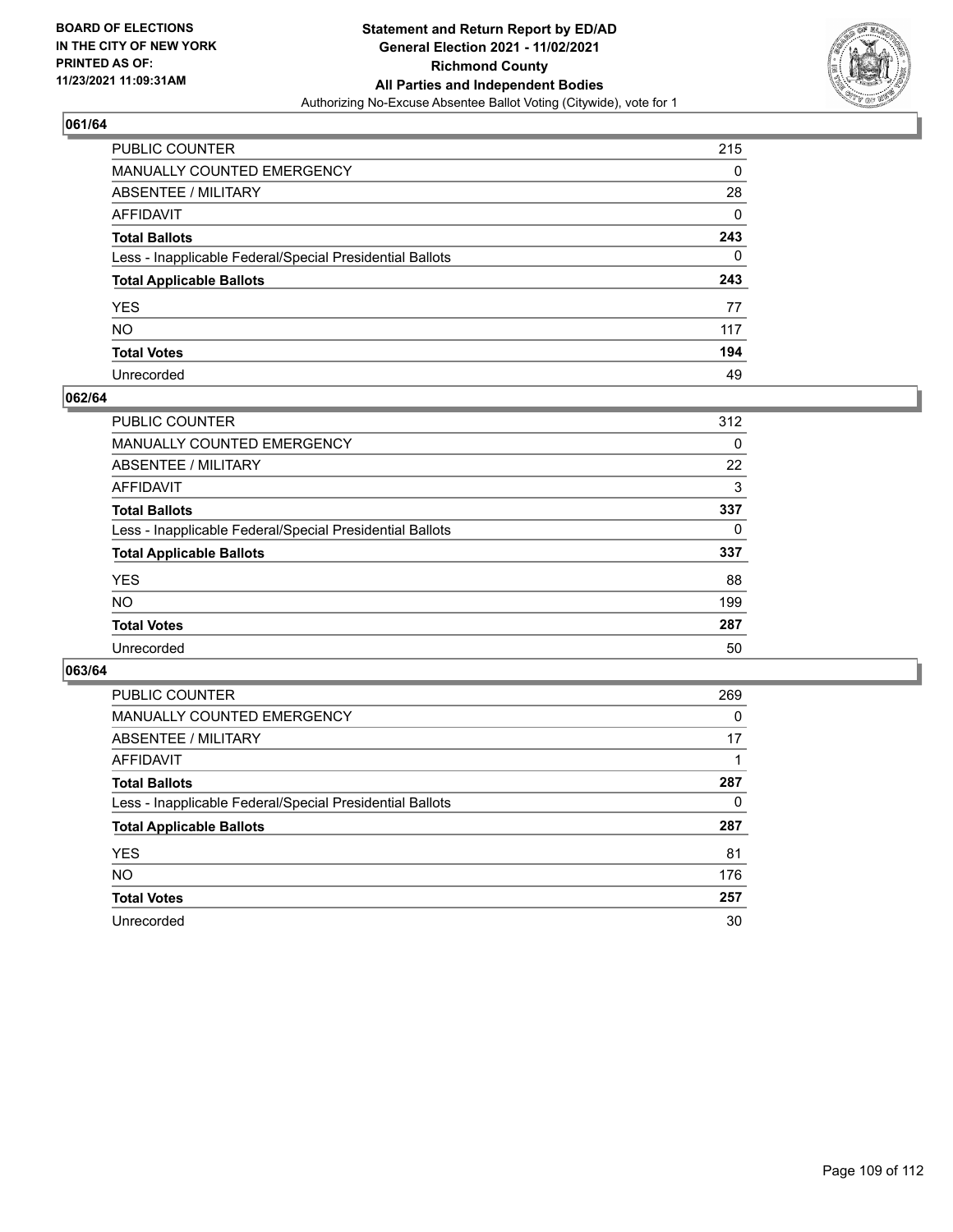

# **064/64**

| <b>Total Votes</b>                                       | 0            |
|----------------------------------------------------------|--------------|
| <b>NO</b>                                                | $\Omega$     |
| <b>YES</b>                                               | 0            |
| <b>Total Applicable Ballots</b>                          | 0            |
| Less - Inapplicable Federal/Special Presidential Ballots | 0            |
| <b>Total Ballots</b>                                     | $\mathbf{0}$ |
| <b>AFFIDAVIT</b>                                         | 0            |
| <b>ABSENTEE / MILITARY</b>                               | 0            |
| MANUALLY COUNTED EMERGENCY                               | 0            |
| PUBLIC COUNTER                                           | $\Omega$     |

### **065/64**

| PUBLIC COUNTER                                           | 0        |
|----------------------------------------------------------|----------|
| MANUALLY COUNTED EMERGENCY                               | 0        |
| ABSENTEE / MILITARY                                      | $\Omega$ |
| AFFIDAVIT                                                | 0        |
| Total Ballots                                            | 0        |
| Less - Inapplicable Federal/Special Presidential Ballots | $\Omega$ |
| <b>Total Applicable Ballots</b>                          | 0        |
| <b>YES</b>                                               | $\Omega$ |
| NO.                                                      | $\Omega$ |
| <b>Total Votes</b>                                       | 0        |
|                                                          |          |

# **066/64**

| <b>Total Votes</b>                                       | 0        |
|----------------------------------------------------------|----------|
| <b>NO</b>                                                | $\Omega$ |
| <b>YES</b>                                               | 0        |
| <b>Total Applicable Ballots</b>                          | 0        |
| Less - Inapplicable Federal/Special Presidential Ballots | 0        |
| <b>Total Ballots</b>                                     | 0        |
| AFFIDAVIT                                                | 0        |
| <b>ABSENTEE / MILITARY</b>                               | 0        |
| <b>MANUALLY COUNTED EMERGENCY</b>                        | 0        |
| PUBLIC COUNTER                                           | 0        |

### **067/64**

| <b>Total Votes</b>                                       | O |
|----------------------------------------------------------|---|
| NO.                                                      | O |
| <b>YES</b>                                               | 0 |
| <b>Total Applicable Ballots</b>                          |   |
| Less - Inapplicable Federal/Special Presidential Ballots | 0 |
| <b>Total Ballots</b>                                     | 0 |
| AFFIDAVIT                                                | 0 |
| ABSENTEE / MILITARY                                      | 0 |
| MANUALLY COUNTED EMERGENCY                               | 0 |
| PUBLIC COUNTER                                           | 0 |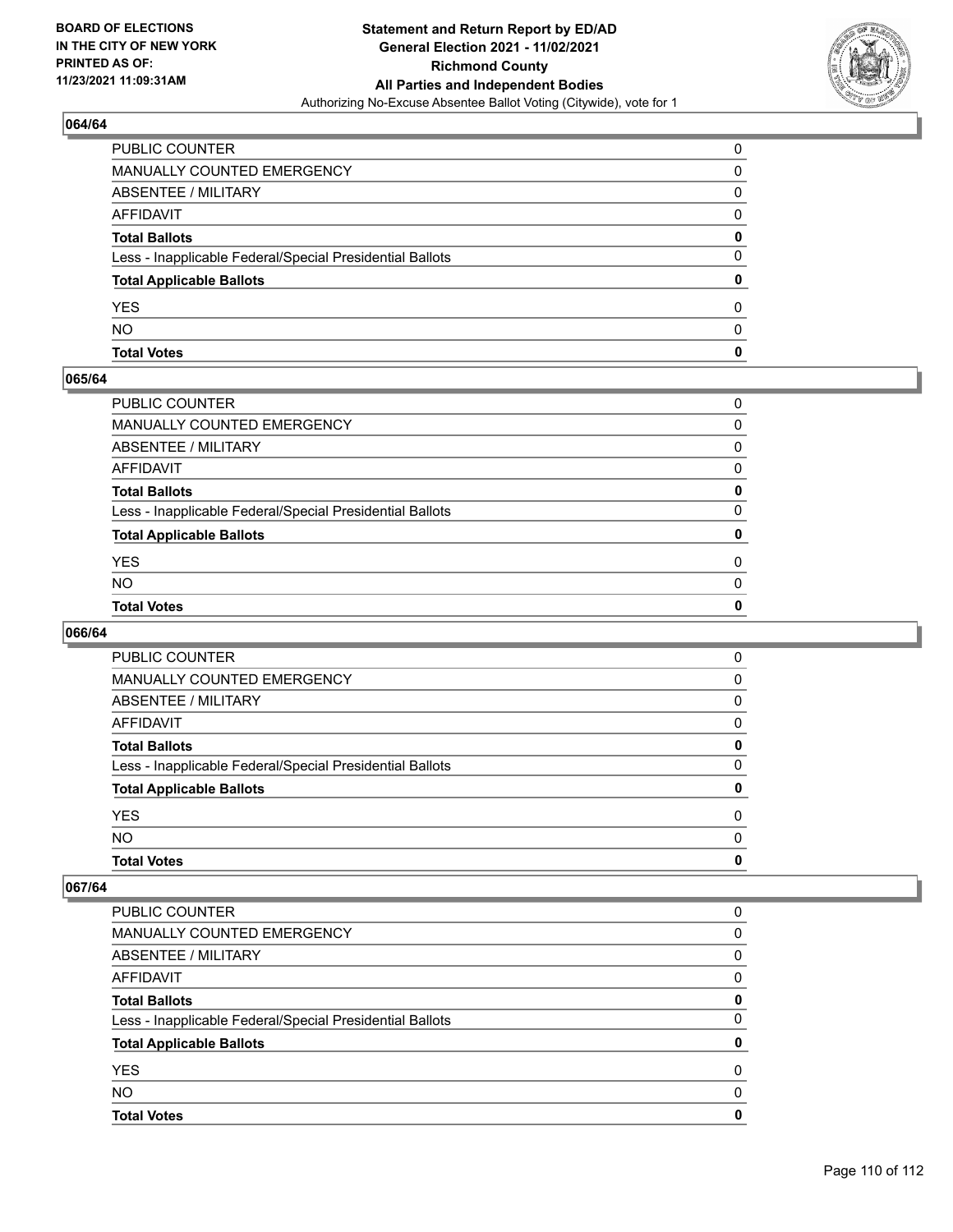

## **068/64**

| <b>Total Votes</b>                                       | 0            |
|----------------------------------------------------------|--------------|
| <b>NO</b>                                                | 0            |
| <b>YES</b>                                               | <sup>0</sup> |
| <b>Total Applicable Ballots</b>                          | 0            |
| Less - Inapplicable Federal/Special Presidential Ballots | 0            |
| <b>Total Ballots</b>                                     | 0            |
| <b>AFFIDAVIT</b>                                         | <sup>0</sup> |
| <b>ABSENTEE / MILITARY</b>                               | 0            |
| MANUALLY COUNTED EMERGENCY                               | 0            |
| PUBLIC COUNTER                                           | 0            |

### **069/64**

| PUBLIC COUNTER                                           | 0        |
|----------------------------------------------------------|----------|
| MANUALLY COUNTED EMERGENCY                               | $\Omega$ |
| ABSENTEE / MILITARY                                      | 0        |
| AFFIDAVIT                                                | $\Omega$ |
| Total Ballots                                            | 0        |
| Less - Inapplicable Federal/Special Presidential Ballots | $\Omega$ |
| <b>Total Applicable Ballots</b>                          | 0        |
| YES                                                      | $\Omega$ |
| NO.                                                      | $\Omega$ |
| <b>Total Votes</b>                                       | 0        |
|                                                          |          |

# **070/64**

| <b>Total Votes</b>                                       | 0 |
|----------------------------------------------------------|---|
| <b>NO</b>                                                | 0 |
| <b>YES</b>                                               | 0 |
| <b>Total Applicable Ballots</b>                          | 0 |
| Less - Inapplicable Federal/Special Presidential Ballots | 0 |
| <b>Total Ballots</b>                                     | 0 |
| AFFIDAVIT                                                | 0 |
| ABSENTEE / MILITARY                                      | 0 |
| <b>MANUALLY COUNTED EMERGENCY</b>                        | 0 |
| PUBLIC COUNTER                                           | 0 |